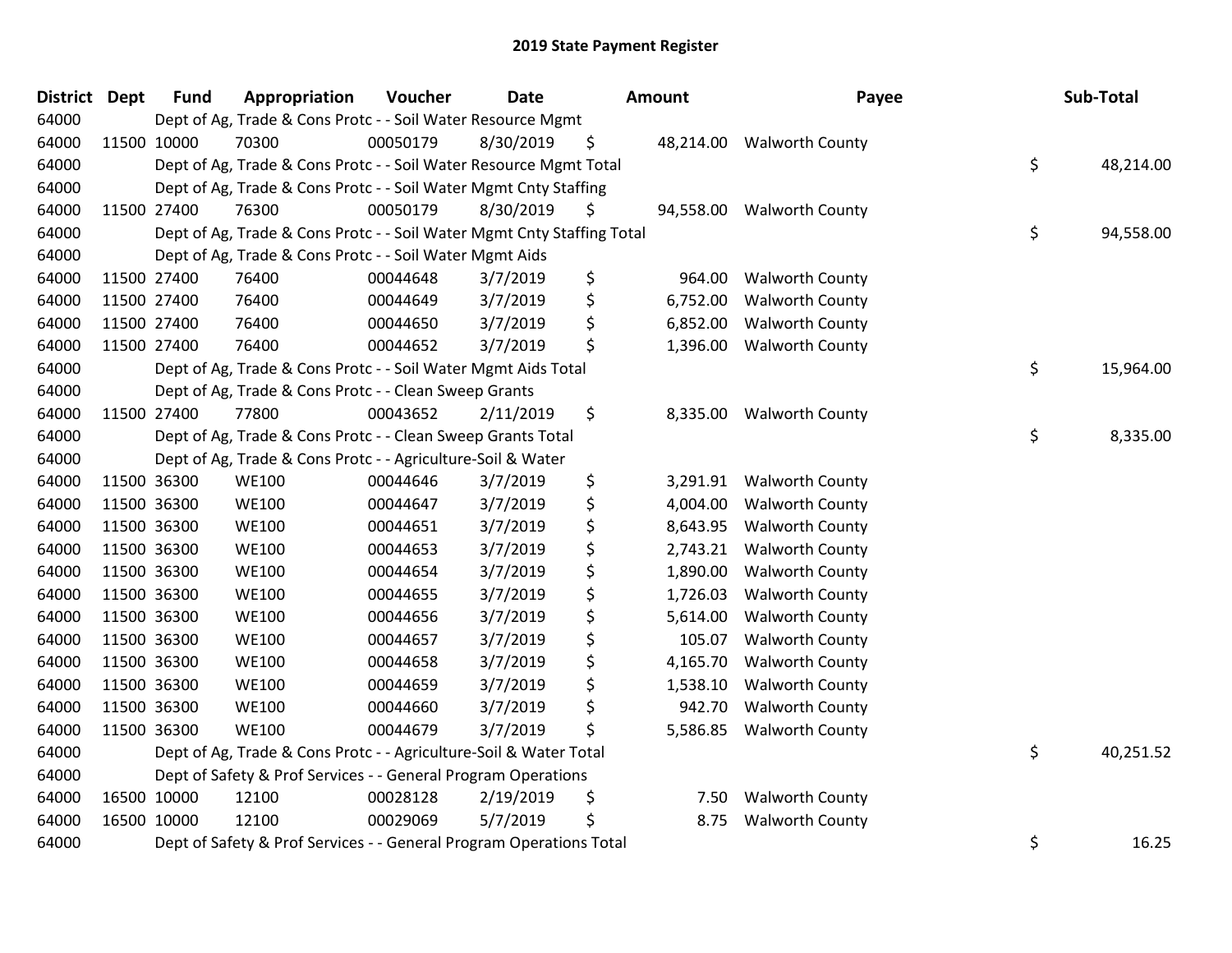| District Dept |             | <b>Fund</b> | Appropriation                                                       | Voucher  | <b>Date</b>   | <b>Amount</b>    | Payee                        | Sub-Total          |
|---------------|-------------|-------------|---------------------------------------------------------------------|----------|---------------|------------------|------------------------------|--------------------|
| 64000         |             |             | Dept of Safety & Prof Services - - Powts Replacement Rehab          |          |               |                  |                              |                    |
| 64000         |             | 16500 10000 | 23600                                                               | 00033068 | 10/25/2019 \$ |                  | 14,000.00 Walworth County    |                    |
| 64000         |             |             | Dept of Safety & Prof Services - - Powts Replacement Rehab Total    |          |               |                  |                              | \$<br>14,000.00    |
| 64000         |             |             | Dept of Public Instruction - - High Cost Spec Ed State Aid          |          |               |                  |                              |                    |
| 64000         |             | 25500 10000 | 20400                                                               | 00180021 | 6/17/2019     | \$<br>333,268.00 | <b>Walworth County</b>       |                    |
| 64000         |             |             | Dept of Public Instruction - - High Cost Spec Ed State Aid Total    |          |               |                  |                              | \$<br>333,268.00   |
| 64000         |             |             | Dept of Public Instruction - - Spec Ed & Schl Age Parents Aid       |          |               |                  |                              |                    |
| 64000         |             | 25500 10000 | 20600                                                               | 00157191 | 1/22/2019     | \$<br>268,997.00 | <b>Walworth County</b>       |                    |
| 64000         |             | 25500 10000 | 20600                                                               | 00161159 | 2/19/2019     | \$<br>267,281.00 | <b>Walworth County</b>       |                    |
| 64000         |             | 25500 10000 | 20600                                                               | 00164842 | 3/18/2019     | \$<br>267,281.00 | Walworth County              |                    |
| 64000         |             | 25500 10000 | 20600                                                               | 00177379 | 6/10/2019     | \$<br>471,188.00 | <b>Walworth County</b>       |                    |
| 64000         |             | 25500 10000 | 20600                                                               | 00200003 | 11/18/2019    | \$<br>281,093.00 | <b>Walworth County</b>       |                    |
| 64000         |             | 25500 10000 | 20600                                                               | 00203971 | 12/16/2019    | \$<br>263,524.00 | <b>Walworth County</b>       |                    |
| 64000         |             |             | Dept of Public Instruction - - Spec Ed & Schl Age Parents Aid Total |          |               |                  |                              | \$<br>1,819,364.00 |
| 64000         |             |             | Dept of Public Instruction - - Aids For School Lunches And Nu       |          |               |                  |                              |                    |
| 64000         |             | 25500 10000 | 20900                                                               | 00173062 | 5/13/2019     | \$<br>994.89     | <b>Walworth County</b>       |                    |
| 64000         |             |             | Dept of Public Instruction - - Aids For School Lunches And Nu Total |          |               |                  |                              | \$<br>994.89       |
| 64000         |             |             | Dept of Public Instruction - - Wisconsin School Day Milk Prog       |          |               |                  |                              |                    |
| 64000         |             | 25500 10000 | 21400                                                               | 00173062 | 5/13/2019     | \$<br>336.93     | <b>Walworth County</b>       |                    |
| 64000         |             |             | Dept of Public Instruction - - Wisconsin School Day Milk Prog Total |          |               |                  |                              | \$<br>336.93       |
| 64000         |             |             | Dept of Public Instruction - - Aid To County Children With Di       |          |               |                  |                              |                    |
| 64000         |             | 25500 10000 | 23100                                                               | 00179833 | 6/17/2019     | \$               | 1,702,721.00 Walworth County |                    |
| 64000         |             |             | Dept of Public Instruction - - Aid To County Children With Di Total |          |               |                  |                              | \$<br>1,702,721.00 |
| 64000         |             |             | Dept of Public Instruction - - Federal Aids, Local Aid              |          |               |                  |                              |                    |
| 64000         |             | 25500 10000 | 24100                                                               | 00156282 | 1/22/2019     | \$<br>3,175.01   | <b>Walworth County</b>       |                    |
| 64000         |             | 25500 10000 | 24100                                                               | 00163486 | 3/11/2019     | \$<br>3,340.27   | <b>Walworth County</b>       |                    |
| 64000         |             | 25500 10000 | 24100                                                               | 00167651 | 4/8/2019      | \$<br>3,719.66   | <b>Walworth County</b>       |                    |
| 64000         | 25500 10000 |             | 24100                                                               | 00169212 | 4/22/2019     | \$<br>3,503.50   | <b>Walworth County</b>       |                    |
| 64000         |             | 25500 10000 | 24100                                                               | 00175487 | 5/28/2019     | \$<br>4,287.26   | <b>Walworth County</b>       |                    |
| 64000         |             | 25500 10000 | 24100                                                               | 00180193 | 6/17/2019     | \$<br>89,089.00  | <b>Walworth County</b>       |                    |
| 64000         |             | 25500 10000 | 24100                                                               | 00184462 | 7/15/2019     | \$<br>4,605.10   | <b>Walworth County</b>       |                    |
| 64000         |             | 25500 10000 | 24100                                                               | 00186064 | 7/22/2019     | \$<br>1,848.34   | <b>Walworth County</b>       |                    |
| 64000         |             | 25500 10000 | 24100                                                               | 00189702 | 8/26/2019     | \$<br>1.90       | <b>Walworth County</b>       |                    |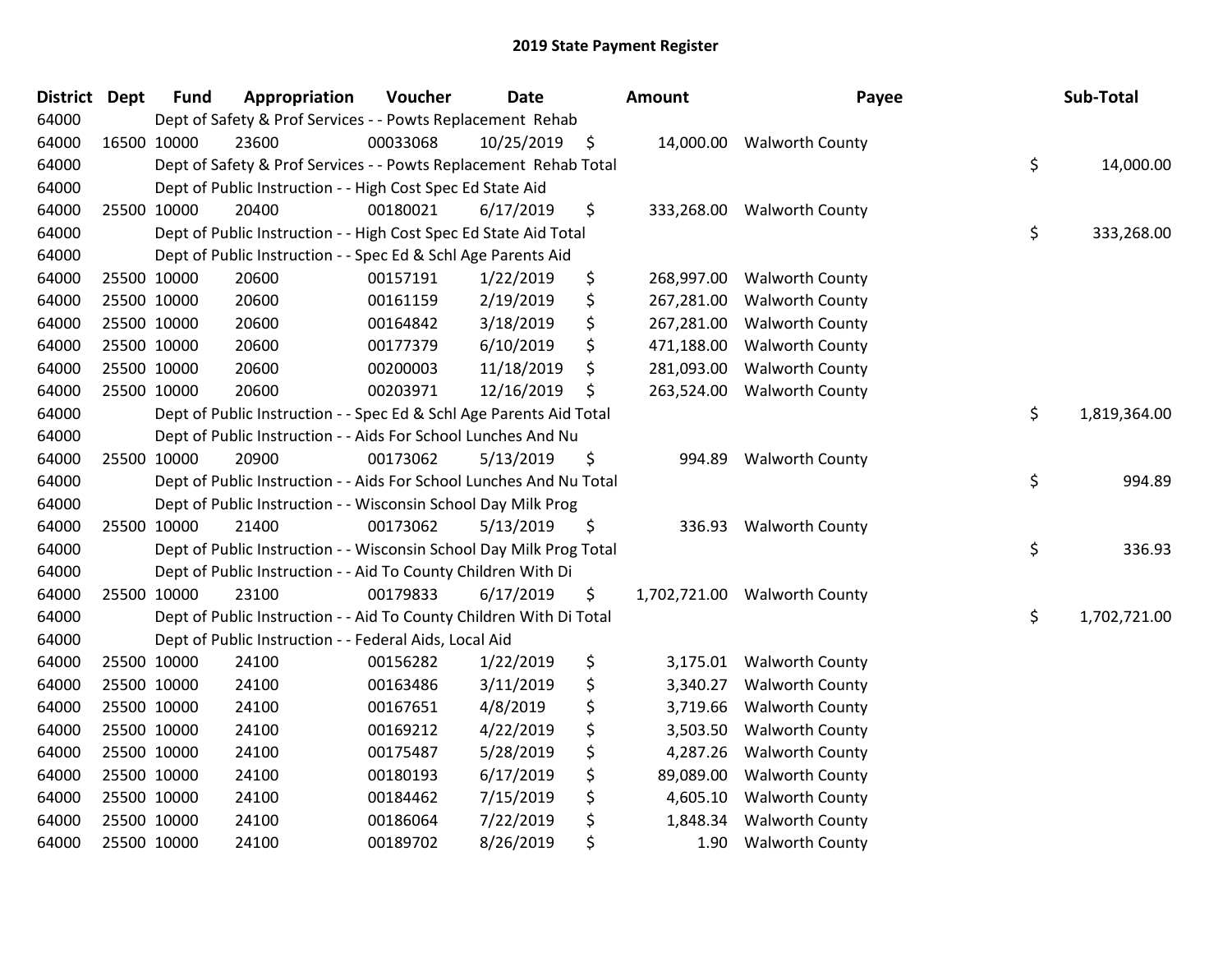| District Dept | <b>Fund</b> | Appropriation                                                      | Voucher  | <b>Date</b> | Amount          | Payee                     | Sub-Total        |
|---------------|-------------|--------------------------------------------------------------------|----------|-------------|-----------------|---------------------------|------------------|
| 64000         | 25500 10000 | 24100                                                              | 00196825 | 10/21/2019  | \$<br>4,611.96  | <b>Walworth County</b>    |                  |
| 64000         | 25500 10000 | 24100                                                              | 00199443 | 11/18/2019  | \$<br>5,167.83  | <b>Walworth County</b>    |                  |
| 64000         | 25500 10000 | 24100                                                              | 00204551 | 12/16/2019  | \$<br>4,114.42  | <b>Walworth County</b>    |                  |
| 64000         |             | Dept of Public Instruction - - Federal Aids, Local Aid Total       |          |             |                 |                           | \$<br>127,464.25 |
| 64000         |             | Dept of Natural Resources - - Gen Program Ops-State Funds          |          |             |                 |                           |                  |
| 64000         | 37000 21200 | 16100                                                              | 00293298 | 2/13/2019   | \$<br>34.74     | <b>Walworth County</b>    |                  |
| 64000         | 37000 21200 | 16100                                                              | 00312809 | 4/18/2019   | \$<br>186.69    | <b>Walworth County</b>    |                  |
| 64000         |             | Dept of Natural Resources - - Gen Program Ops-State Funds Total    |          |             |                 |                           | \$<br>221.43     |
| 64000         |             | Dept of Natural Resources - - General Program Operations --        |          |             |                 |                           |                  |
| 64000         | 37000 21200 | 25400                                                              | 00352612 | 8/22/2019   | \$<br>180.00    | <b>Walworth County</b>    |                  |
| 64000         |             | Dept of Natural Resources - - General Program Operations -- Total  |          |             |                 |                           | \$<br>180.00     |
| 64000         |             | Dept of Natural Resources - - Enf A - Atv & Utv Enforcement        |          |             |                 |                           |                  |
| 64000         | 37000 21200 | 55100                                                              | 00359193 | 9/18/2019   | \$              | 5,931.94 Walworth County  |                  |
| 64000         |             | Dept of Natural Resources - - Enf A - Atv & Utv Enforcement Total  |          |             |                 |                           | \$<br>5,931.94   |
| 64000         |             | Dept of Natural Resources - - Enf A - Snow Enforcement             |          |             |                 |                           |                  |
| 64000         | 37000 21200 | 55200                                                              | 00359458 | 9/20/2019   | \$<br>12,184.49 | <b>Walworth County</b>    |                  |
| 64000         |             | Dept of Natural Resources - - Enf A - Snow Enforcement Total       |          |             |                 |                           | \$<br>12,184.49  |
| 64000         |             | Dept of Natural Resources - - Wildlife Damage Claims & Abat        |          |             |                 |                           |                  |
| 64000         | 37000 21200 | 55300                                                              | 00301399 | 3/21/2019   | \$              | 5,560.75 Walworth County  |                  |
| 64000         |             | Dept of Natural Resources - - Wildlife Damage Claims & Abat Total  |          |             |                 |                           | \$<br>5,560.75   |
| 64000         |             | Dept of Natural Resources - - Ra- Cnty Snow Trail & Area Aid       |          |             |                 |                           |                  |
| 64000         | 37000 21200 | 57400                                                              | 00350868 | 8/19/2019   | \$              | 28,993.15 Walworth County |                  |
| 64000         | 37000 21200 | 57400                                                              | 00362564 | 10/3/2019   | \$              | 30,615.00 Walworth County |                  |
| 64000         |             | Dept of Natural Resources - - Ra- Cnty Snow Trail & Area Aid Total |          |             |                 |                           | \$<br>59,608.15  |
| 64000         |             | Dept of Natural Resources - - GPO-Environmental Fund               |          |             |                 |                           |                  |
| 64000         | 37000 27400 | 46100                                                              | 00368664 | 10/28/2019  | \$<br>30.00     | <b>Walworth County</b>    |                  |
| 64000         |             | Dept of Natural Resources - - GPO-Environmental Fund Total         |          |             |                 |                           | \$<br>30.00      |
| 64000         |             | Dept of Natural Resources - - GPO - Sd Water Loan Prog, Fed        |          |             |                 |                           |                  |
| 64000         | 37000 57300 | 48200                                                              | 00288329 | 1/18/2019   | \$<br>16,916.45 | <b>Walworth County</b>    |                  |
| 64000         | 37000 57300 | 48200                                                              | 00310986 | 4/30/2019   | \$<br>8,382.50  | <b>Walworth County</b>    |                  |
| 64000         | 37000 57300 | 48200                                                              | 00330539 | 7/5/2019    | \$<br>8,382.50  | <b>Walworth County</b>    |                  |
| 64000         | 37000 57300 | 48200                                                              | 00373502 | 11/27/2019  | \$<br>8,382.25  | <b>Walworth County</b>    |                  |
| 64000         |             | Dept of Natural Resources - - GPO - Sd Water Loan Prog, Fed Total  |          |             |                 |                           | \$<br>42,063.70  |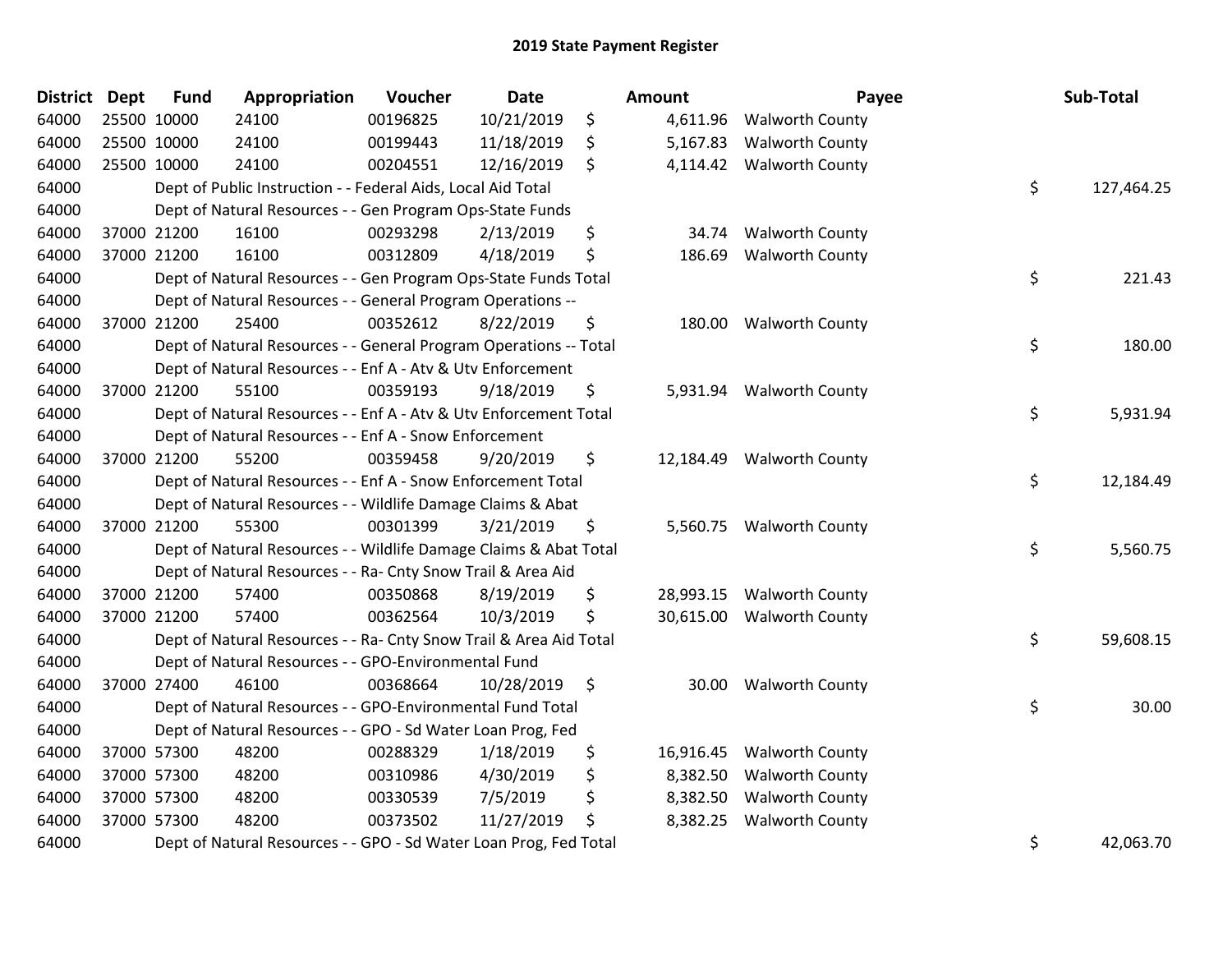| <b>District</b> | <b>Dept</b> | <b>Fund</b> | Appropriation                                            | Voucher  | <b>Date</b> | <b>Amount</b>    | Payee                      | Sub-Total        |
|-----------------|-------------|-------------|----------------------------------------------------------|----------|-------------|------------------|----------------------------|------------------|
| 64000           |             |             | WI Dept of Transportation - - Eldly&Disa Co/Aid Sf       |          |             |                  |                            |                  |
| 64000           |             | 39500 21100 | 16800                                                    | 00340260 | 1/9/2019    | \$               | 252,083.00 Walworth County |                  |
| 64000           |             |             | WI Dept of Transportation - - Eldly&Disa Co/Aid Sf Total |          |             |                  |                            | \$<br>252,083.00 |
| 64000           |             |             | WI Dept of Transportation - - Tc, Trns Oper Aid Sf       |          |             |                  |                            |                  |
| 64000           |             | 39500 21100 | 17700                                                    | 00392833 | 6/13/2019   | \$<br>21,332.00  | <b>Walworth County</b>     |                  |
| 64000           |             | 39500 21100 | 17700                                                    | 00417111 | 7/31/2019   | \$<br>63,995.00  | <b>Walworth County</b>     |                  |
| 64000           |             |             | WI Dept of Transportation - - Tc, Trns Oper Aid Sf Total |          |             |                  |                            | \$<br>85,327.00  |
| 64000           |             |             | WI Dept of Transportation - - Trnst/Trns-Rel Aid F       |          |             |                  |                            |                  |
| 64000           |             | 39500 21100 | 18200                                                    | 00353410 | 2/22/2019   | \$<br>90,023.42  | <b>Walworth County</b>     |                  |
| 64000           |             | 39500 21100 | 18200                                                    | 00423915 | 8/16/2019   | \$<br>102,428.86 | <b>Walworth County</b>     |                  |
| 64000           |             | 39500 21100 | 18200                                                    | 00428251 | 8/28/2019   | \$<br>116,523.26 | <b>Walworth County</b>     |                  |
| 64000           |             | 39500 21100 | 18200                                                    | 00469430 | 12/11/2019  | \$<br>115,457.54 | <b>Walworth County</b>     |                  |
| 64000           |             |             | WI Dept of Transportation - - Trnst/Trns-Rel Aid F Total |          |             |                  |                            | \$<br>424,433.08 |
| 64000           |             |             | WI Dept of Transportation - - Hwy Sfty Loc Aid Ffd       |          |             |                  |                            |                  |
| 64000           |             | 39500 21100 | 18500                                                    | 00349281 | 2/5/2019    | \$<br>4,649.49   | <b>Walworth County</b>     |                  |
| 64000           |             | 39500 21100 | 18500                                                    | 00361106 | 3/15/2019   | \$<br>2,392.45   | <b>Walworth County</b>     |                  |
| 64000           |             | 39500 21100 | 18500                                                    | 00366549 | 4/3/2019    | \$<br>2,255.94   | <b>Walworth County</b>     |                  |
| 64000           |             | 39500 21100 | 18500                                                    | 00380069 | 5/8/2019    | \$<br>7,899.68   | <b>Walworth County</b>     |                  |
| 64000           | 39500 21100 |             | 18500                                                    | 00409185 | 7/5/2019    | \$<br>2,769.24   | <b>Walworth County</b>     |                  |
| 64000           |             | 39500 21100 | 18500                                                    | 00409186 | 7/5/2019    | \$<br>4,238.49   | <b>Walworth County</b>     |                  |
| 64000           |             | 39500 21100 | 18500                                                    | 00411082 | 7/12/2019   | \$<br>4,539.99   | <b>Walworth County</b>     |                  |
| 64000           |             | 39500 21100 | 18500                                                    | 00423309 | 8/13/2019   | \$<br>4,000.00   | <b>Walworth County</b>     |                  |
| 64000           | 39500 21100 |             | 18500                                                    | 00430352 | 9/3/2019    | \$<br>6,174.14   | <b>Walworth County</b>     |                  |
| 64000           | 39500 21100 |             | 18500                                                    | 00430353 | 9/3/2019    | \$<br>5,745.84   | <b>Walworth County</b>     |                  |
| 64000           | 39500 21100 |             | 18500                                                    | 00430357 | 9/3/2019    | \$<br>9,090.85   | <b>Walworth County</b>     |                  |
| 64000           | 39500 21100 |             | 18500                                                    | 00430358 | 9/3/2019    | \$<br>10,473.79  | <b>Walworth County</b>     |                  |
| 64000           |             | 39500 21100 | 18500                                                    | 00469377 | 12/10/2019  | \$<br>5,677.97   | <b>Walworth County</b>     |                  |
| 64000           |             | 39500 21100 | 18500                                                    | 00469378 | 12/10/2019  | \$<br>6,369.29   | <b>Walworth County</b>     |                  |
| 64000           | 39500 21100 |             | 18500                                                    | 00469398 | 12/10/2019  | \$<br>21,796.30  | <b>Walworth County</b>     |                  |
| 64000           | 39500 21100 |             | 18500                                                    | 00469399 | 12/10/2019  | \$<br>31,476.50  | <b>Walworth County</b>     |                  |
| 64000           |             |             | WI Dept of Transportation - - Hwy Sfty Loc Aid Ffd Total |          |             |                  |                            | \$<br>129,549.96 |
| 64000           |             |             | WI Dept of Transportation - - Trans Aids To Co.-Sf       |          |             |                  |                            |                  |
| 64000           |             | 39500 21100 | 19000                                                    | 00335836 | 1/7/2019    | \$<br>551,019.33 | <b>Walworth County</b>     |                  |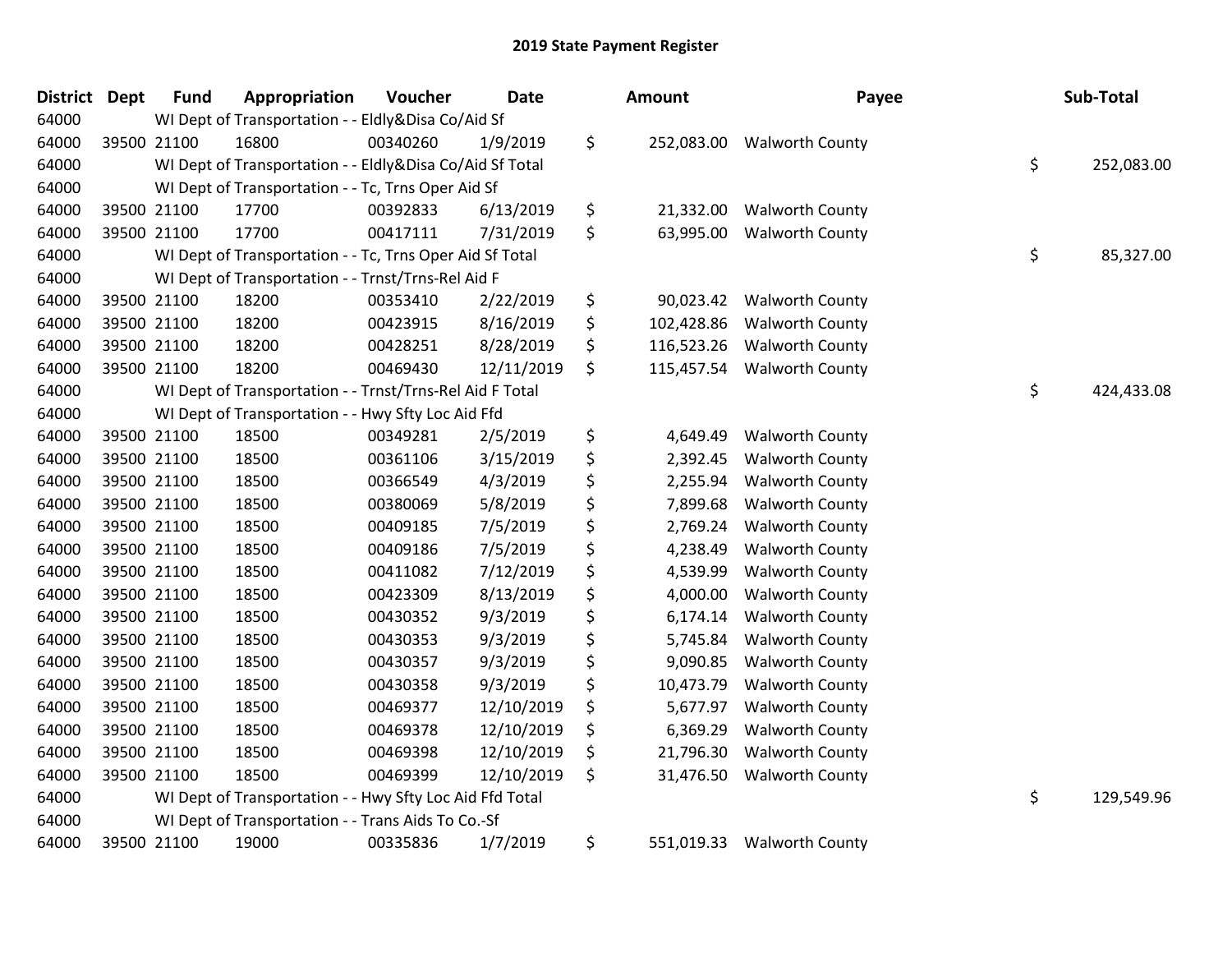| \$<br>7/1/2019<br>64000<br>39500 21100<br>19000<br>00401161<br>1,102,038.66<br><b>Walworth County</b><br>\$<br>39500 21100<br>19000<br>10/7/2019<br>64000<br>00443979<br>551,019.34 Walworth County<br>\$<br>64000<br>WI Dept of Transportation - - Trans Aids To Co.-Sf Total<br>2,204,077.33<br>64000<br>WI Dept of Transportation - - Loc Rd Imp Prg St Fd<br>27800<br>\$<br>64000<br>39500 21100<br>00465354<br>11/29/2019<br>7,225.04 Walworth County<br>\$<br>64000<br>WI Dept of Transportation - - Loc Rd Imp Prg St Fd Total<br>7,225.04<br>64000<br>WI Dept of Transportation - - St Hwy Rehab, Sf<br>\$<br>64000<br>39500 21100<br>36300<br>00341682<br>2/1/2019<br>4.00<br><b>Walworth County</b><br>\$<br>39500 21100<br>36300<br><b>Walworth County</b><br>64000<br>00371025<br>5/3/2019<br>14.00<br>\$<br>39500 21100<br>64000<br>36300<br>00395959<br>7/12/2019<br>14.00<br><b>Walworth County</b><br>\$<br>39500 21100<br>36300<br>9/4/2019<br>64000<br>00426522<br>52.00<br><b>Walworth County</b><br>\$<br>39500 21100<br>36300<br>00448699<br>10/15/2019<br>16.00<br><b>Walworth County</b><br>64000<br>\$<br>64000<br>39500 21100<br>36300<br>10/17/2019<br><b>Walworth County</b><br>00450378<br>438.94<br>\$<br>64000<br>538.94<br>WI Dept of Transportation - - St Hwy Rehab, Sf Total<br>64000<br>WI Dept of Transportation - - Hwy Mgmt & Opers Sf<br>\$<br>36500<br>64000<br>39500 21100<br>00335728<br>1/11/2019<br>1,026.00<br><b>Walworth County</b><br>\$<br>39500 21100<br>36500<br>64000<br>00353879<br>2/22/2019<br>2,316.56<br><b>Walworth County</b><br>\$<br>64000<br>39500 21100<br>36500<br>4/8/2019<br>00369385<br>1,107.00<br><b>Walworth County</b><br>\$<br>64000<br>39500 21100<br>36500<br>00374126<br>4/23/2019<br>1,107.00<br><b>Walworth County</b><br>\$<br>64000<br>39500 21100<br>36500<br>00385894<br>5/23/2019<br>1,107.00<br><b>Walworth County</b><br>\$<br>39500 21100<br>36500<br>00397709<br>6/24/2019<br>64000<br>1,107.00<br><b>Walworth County</b><br>\$<br>39500 21100<br>36500<br>64000<br>00418342<br>7/31/2019<br>1,107.00<br><b>Walworth County</b><br>\$<br>36500<br>64000<br>39500 21100<br>00426037<br>8/19/2019<br>1,107.00<br><b>Walworth County</b><br>\$<br>64000<br>39500 21100<br>36500<br>00450378<br>10/17/2019<br>1,080.00<br><b>Walworth County</b><br>64000<br>39500 21100<br>36500<br>00462919<br>11/19/2019<br>\$<br>1,107.00<br><b>Walworth County</b><br>\$<br>64000<br>39500 21100<br>36500<br>00471231<br>12/13/2019<br>1,107.00<br><b>Walworth County</b><br>\$<br>64000<br>WI Dept of Transportation - - Hwy Mgmt & Opers Sf Total<br>13,278.56<br>WI Dept of Transportation - - Routine Maint Sf<br>64000<br>\$<br>39500 21100<br>36800<br>1/11/2019<br>64000<br>00335728<br>175,173.29<br><b>Walworth County</b><br>\$<br>36800<br>64000<br>39500 21100<br>00344449<br>1/23/2019<br>1,914.11<br><b>Walworth County</b><br>\$<br>39500 21100<br>64000<br>36800<br>00353879<br>2/22/2019<br>338,845.58<br><b>Walworth County</b><br>\$<br>64000<br>39500 21100<br>36800<br>00361916<br>3/19/2019<br>209,732.22<br><b>Walworth County</b><br>\$<br>64000<br>39500 21100<br>36800<br>00367310<br>4/1/2019<br>235,019.12<br><b>Walworth County</b> | <b>District</b> | <b>Dept</b> | <b>Fund</b> | Appropriation | Voucher | <b>Date</b> | <b>Amount</b> | Payee | Sub-Total |
|-----------------------------------------------------------------------------------------------------------------------------------------------------------------------------------------------------------------------------------------------------------------------------------------------------------------------------------------------------------------------------------------------------------------------------------------------------------------------------------------------------------------------------------------------------------------------------------------------------------------------------------------------------------------------------------------------------------------------------------------------------------------------------------------------------------------------------------------------------------------------------------------------------------------------------------------------------------------------------------------------------------------------------------------------------------------------------------------------------------------------------------------------------------------------------------------------------------------------------------------------------------------------------------------------------------------------------------------------------------------------------------------------------------------------------------------------------------------------------------------------------------------------------------------------------------------------------------------------------------------------------------------------------------------------------------------------------------------------------------------------------------------------------------------------------------------------------------------------------------------------------------------------------------------------------------------------------------------------------------------------------------------------------------------------------------------------------------------------------------------------------------------------------------------------------------------------------------------------------------------------------------------------------------------------------------------------------------------------------------------------------------------------------------------------------------------------------------------------------------------------------------------------------------------------------------------------------------------------------------------------------------------------------------------------------------------------------------------------------------------------------------------------------------------------------------------------------------------------------------------------------------------------------------------------------------------------------------------------------------------------------------------------------------------------------------------------------------------------------------------------------------------------------------------------------------------------------------------------------------------|-----------------|-------------|-------------|---------------|---------|-------------|---------------|-------|-----------|
|                                                                                                                                                                                                                                                                                                                                                                                                                                                                                                                                                                                                                                                                                                                                                                                                                                                                                                                                                                                                                                                                                                                                                                                                                                                                                                                                                                                                                                                                                                                                                                                                                                                                                                                                                                                                                                                                                                                                                                                                                                                                                                                                                                                                                                                                                                                                                                                                                                                                                                                                                                                                                                                                                                                                                                                                                                                                                                                                                                                                                                                                                                                                                                                                                                         |                 |             |             |               |         |             |               |       |           |
|                                                                                                                                                                                                                                                                                                                                                                                                                                                                                                                                                                                                                                                                                                                                                                                                                                                                                                                                                                                                                                                                                                                                                                                                                                                                                                                                                                                                                                                                                                                                                                                                                                                                                                                                                                                                                                                                                                                                                                                                                                                                                                                                                                                                                                                                                                                                                                                                                                                                                                                                                                                                                                                                                                                                                                                                                                                                                                                                                                                                                                                                                                                                                                                                                                         |                 |             |             |               |         |             |               |       |           |
|                                                                                                                                                                                                                                                                                                                                                                                                                                                                                                                                                                                                                                                                                                                                                                                                                                                                                                                                                                                                                                                                                                                                                                                                                                                                                                                                                                                                                                                                                                                                                                                                                                                                                                                                                                                                                                                                                                                                                                                                                                                                                                                                                                                                                                                                                                                                                                                                                                                                                                                                                                                                                                                                                                                                                                                                                                                                                                                                                                                                                                                                                                                                                                                                                                         |                 |             |             |               |         |             |               |       |           |
|                                                                                                                                                                                                                                                                                                                                                                                                                                                                                                                                                                                                                                                                                                                                                                                                                                                                                                                                                                                                                                                                                                                                                                                                                                                                                                                                                                                                                                                                                                                                                                                                                                                                                                                                                                                                                                                                                                                                                                                                                                                                                                                                                                                                                                                                                                                                                                                                                                                                                                                                                                                                                                                                                                                                                                                                                                                                                                                                                                                                                                                                                                                                                                                                                                         |                 |             |             |               |         |             |               |       |           |
|                                                                                                                                                                                                                                                                                                                                                                                                                                                                                                                                                                                                                                                                                                                                                                                                                                                                                                                                                                                                                                                                                                                                                                                                                                                                                                                                                                                                                                                                                                                                                                                                                                                                                                                                                                                                                                                                                                                                                                                                                                                                                                                                                                                                                                                                                                                                                                                                                                                                                                                                                                                                                                                                                                                                                                                                                                                                                                                                                                                                                                                                                                                                                                                                                                         |                 |             |             |               |         |             |               |       |           |
|                                                                                                                                                                                                                                                                                                                                                                                                                                                                                                                                                                                                                                                                                                                                                                                                                                                                                                                                                                                                                                                                                                                                                                                                                                                                                                                                                                                                                                                                                                                                                                                                                                                                                                                                                                                                                                                                                                                                                                                                                                                                                                                                                                                                                                                                                                                                                                                                                                                                                                                                                                                                                                                                                                                                                                                                                                                                                                                                                                                                                                                                                                                                                                                                                                         |                 |             |             |               |         |             |               |       |           |
|                                                                                                                                                                                                                                                                                                                                                                                                                                                                                                                                                                                                                                                                                                                                                                                                                                                                                                                                                                                                                                                                                                                                                                                                                                                                                                                                                                                                                                                                                                                                                                                                                                                                                                                                                                                                                                                                                                                                                                                                                                                                                                                                                                                                                                                                                                                                                                                                                                                                                                                                                                                                                                                                                                                                                                                                                                                                                                                                                                                                                                                                                                                                                                                                                                         |                 |             |             |               |         |             |               |       |           |
|                                                                                                                                                                                                                                                                                                                                                                                                                                                                                                                                                                                                                                                                                                                                                                                                                                                                                                                                                                                                                                                                                                                                                                                                                                                                                                                                                                                                                                                                                                                                                                                                                                                                                                                                                                                                                                                                                                                                                                                                                                                                                                                                                                                                                                                                                                                                                                                                                                                                                                                                                                                                                                                                                                                                                                                                                                                                                                                                                                                                                                                                                                                                                                                                                                         |                 |             |             |               |         |             |               |       |           |
|                                                                                                                                                                                                                                                                                                                                                                                                                                                                                                                                                                                                                                                                                                                                                                                                                                                                                                                                                                                                                                                                                                                                                                                                                                                                                                                                                                                                                                                                                                                                                                                                                                                                                                                                                                                                                                                                                                                                                                                                                                                                                                                                                                                                                                                                                                                                                                                                                                                                                                                                                                                                                                                                                                                                                                                                                                                                                                                                                                                                                                                                                                                                                                                                                                         |                 |             |             |               |         |             |               |       |           |
|                                                                                                                                                                                                                                                                                                                                                                                                                                                                                                                                                                                                                                                                                                                                                                                                                                                                                                                                                                                                                                                                                                                                                                                                                                                                                                                                                                                                                                                                                                                                                                                                                                                                                                                                                                                                                                                                                                                                                                                                                                                                                                                                                                                                                                                                                                                                                                                                                                                                                                                                                                                                                                                                                                                                                                                                                                                                                                                                                                                                                                                                                                                                                                                                                                         |                 |             |             |               |         |             |               |       |           |
|                                                                                                                                                                                                                                                                                                                                                                                                                                                                                                                                                                                                                                                                                                                                                                                                                                                                                                                                                                                                                                                                                                                                                                                                                                                                                                                                                                                                                                                                                                                                                                                                                                                                                                                                                                                                                                                                                                                                                                                                                                                                                                                                                                                                                                                                                                                                                                                                                                                                                                                                                                                                                                                                                                                                                                                                                                                                                                                                                                                                                                                                                                                                                                                                                                         |                 |             |             |               |         |             |               |       |           |
|                                                                                                                                                                                                                                                                                                                                                                                                                                                                                                                                                                                                                                                                                                                                                                                                                                                                                                                                                                                                                                                                                                                                                                                                                                                                                                                                                                                                                                                                                                                                                                                                                                                                                                                                                                                                                                                                                                                                                                                                                                                                                                                                                                                                                                                                                                                                                                                                                                                                                                                                                                                                                                                                                                                                                                                                                                                                                                                                                                                                                                                                                                                                                                                                                                         |                 |             |             |               |         |             |               |       |           |
|                                                                                                                                                                                                                                                                                                                                                                                                                                                                                                                                                                                                                                                                                                                                                                                                                                                                                                                                                                                                                                                                                                                                                                                                                                                                                                                                                                                                                                                                                                                                                                                                                                                                                                                                                                                                                                                                                                                                                                                                                                                                                                                                                                                                                                                                                                                                                                                                                                                                                                                                                                                                                                                                                                                                                                                                                                                                                                                                                                                                                                                                                                                                                                                                                                         |                 |             |             |               |         |             |               |       |           |
|                                                                                                                                                                                                                                                                                                                                                                                                                                                                                                                                                                                                                                                                                                                                                                                                                                                                                                                                                                                                                                                                                                                                                                                                                                                                                                                                                                                                                                                                                                                                                                                                                                                                                                                                                                                                                                                                                                                                                                                                                                                                                                                                                                                                                                                                                                                                                                                                                                                                                                                                                                                                                                                                                                                                                                                                                                                                                                                                                                                                                                                                                                                                                                                                                                         |                 |             |             |               |         |             |               |       |           |
|                                                                                                                                                                                                                                                                                                                                                                                                                                                                                                                                                                                                                                                                                                                                                                                                                                                                                                                                                                                                                                                                                                                                                                                                                                                                                                                                                                                                                                                                                                                                                                                                                                                                                                                                                                                                                                                                                                                                                                                                                                                                                                                                                                                                                                                                                                                                                                                                                                                                                                                                                                                                                                                                                                                                                                                                                                                                                                                                                                                                                                                                                                                                                                                                                                         |                 |             |             |               |         |             |               |       |           |
|                                                                                                                                                                                                                                                                                                                                                                                                                                                                                                                                                                                                                                                                                                                                                                                                                                                                                                                                                                                                                                                                                                                                                                                                                                                                                                                                                                                                                                                                                                                                                                                                                                                                                                                                                                                                                                                                                                                                                                                                                                                                                                                                                                                                                                                                                                                                                                                                                                                                                                                                                                                                                                                                                                                                                                                                                                                                                                                                                                                                                                                                                                                                                                                                                                         |                 |             |             |               |         |             |               |       |           |
|                                                                                                                                                                                                                                                                                                                                                                                                                                                                                                                                                                                                                                                                                                                                                                                                                                                                                                                                                                                                                                                                                                                                                                                                                                                                                                                                                                                                                                                                                                                                                                                                                                                                                                                                                                                                                                                                                                                                                                                                                                                                                                                                                                                                                                                                                                                                                                                                                                                                                                                                                                                                                                                                                                                                                                                                                                                                                                                                                                                                                                                                                                                                                                                                                                         |                 |             |             |               |         |             |               |       |           |
|                                                                                                                                                                                                                                                                                                                                                                                                                                                                                                                                                                                                                                                                                                                                                                                                                                                                                                                                                                                                                                                                                                                                                                                                                                                                                                                                                                                                                                                                                                                                                                                                                                                                                                                                                                                                                                                                                                                                                                                                                                                                                                                                                                                                                                                                                                                                                                                                                                                                                                                                                                                                                                                                                                                                                                                                                                                                                                                                                                                                                                                                                                                                                                                                                                         |                 |             |             |               |         |             |               |       |           |
|                                                                                                                                                                                                                                                                                                                                                                                                                                                                                                                                                                                                                                                                                                                                                                                                                                                                                                                                                                                                                                                                                                                                                                                                                                                                                                                                                                                                                                                                                                                                                                                                                                                                                                                                                                                                                                                                                                                                                                                                                                                                                                                                                                                                                                                                                                                                                                                                                                                                                                                                                                                                                                                                                                                                                                                                                                                                                                                                                                                                                                                                                                                                                                                                                                         |                 |             |             |               |         |             |               |       |           |
|                                                                                                                                                                                                                                                                                                                                                                                                                                                                                                                                                                                                                                                                                                                                                                                                                                                                                                                                                                                                                                                                                                                                                                                                                                                                                                                                                                                                                                                                                                                                                                                                                                                                                                                                                                                                                                                                                                                                                                                                                                                                                                                                                                                                                                                                                                                                                                                                                                                                                                                                                                                                                                                                                                                                                                                                                                                                                                                                                                                                                                                                                                                                                                                                                                         |                 |             |             |               |         |             |               |       |           |
|                                                                                                                                                                                                                                                                                                                                                                                                                                                                                                                                                                                                                                                                                                                                                                                                                                                                                                                                                                                                                                                                                                                                                                                                                                                                                                                                                                                                                                                                                                                                                                                                                                                                                                                                                                                                                                                                                                                                                                                                                                                                                                                                                                                                                                                                                                                                                                                                                                                                                                                                                                                                                                                                                                                                                                                                                                                                                                                                                                                                                                                                                                                                                                                                                                         |                 |             |             |               |         |             |               |       |           |
|                                                                                                                                                                                                                                                                                                                                                                                                                                                                                                                                                                                                                                                                                                                                                                                                                                                                                                                                                                                                                                                                                                                                                                                                                                                                                                                                                                                                                                                                                                                                                                                                                                                                                                                                                                                                                                                                                                                                                                                                                                                                                                                                                                                                                                                                                                                                                                                                                                                                                                                                                                                                                                                                                                                                                                                                                                                                                                                                                                                                                                                                                                                                                                                                                                         |                 |             |             |               |         |             |               |       |           |
|                                                                                                                                                                                                                                                                                                                                                                                                                                                                                                                                                                                                                                                                                                                                                                                                                                                                                                                                                                                                                                                                                                                                                                                                                                                                                                                                                                                                                                                                                                                                                                                                                                                                                                                                                                                                                                                                                                                                                                                                                                                                                                                                                                                                                                                                                                                                                                                                                                                                                                                                                                                                                                                                                                                                                                                                                                                                                                                                                                                                                                                                                                                                                                                                                                         |                 |             |             |               |         |             |               |       |           |
|                                                                                                                                                                                                                                                                                                                                                                                                                                                                                                                                                                                                                                                                                                                                                                                                                                                                                                                                                                                                                                                                                                                                                                                                                                                                                                                                                                                                                                                                                                                                                                                                                                                                                                                                                                                                                                                                                                                                                                                                                                                                                                                                                                                                                                                                                                                                                                                                                                                                                                                                                                                                                                                                                                                                                                                                                                                                                                                                                                                                                                                                                                                                                                                                                                         |                 |             |             |               |         |             |               |       |           |
|                                                                                                                                                                                                                                                                                                                                                                                                                                                                                                                                                                                                                                                                                                                                                                                                                                                                                                                                                                                                                                                                                                                                                                                                                                                                                                                                                                                                                                                                                                                                                                                                                                                                                                                                                                                                                                                                                                                                                                                                                                                                                                                                                                                                                                                                                                                                                                                                                                                                                                                                                                                                                                                                                                                                                                                                                                                                                                                                                                                                                                                                                                                                                                                                                                         |                 |             |             |               |         |             |               |       |           |
|                                                                                                                                                                                                                                                                                                                                                                                                                                                                                                                                                                                                                                                                                                                                                                                                                                                                                                                                                                                                                                                                                                                                                                                                                                                                                                                                                                                                                                                                                                                                                                                                                                                                                                                                                                                                                                                                                                                                                                                                                                                                                                                                                                                                                                                                                                                                                                                                                                                                                                                                                                                                                                                                                                                                                                                                                                                                                                                                                                                                                                                                                                                                                                                                                                         |                 |             |             |               |         |             |               |       |           |
|                                                                                                                                                                                                                                                                                                                                                                                                                                                                                                                                                                                                                                                                                                                                                                                                                                                                                                                                                                                                                                                                                                                                                                                                                                                                                                                                                                                                                                                                                                                                                                                                                                                                                                                                                                                                                                                                                                                                                                                                                                                                                                                                                                                                                                                                                                                                                                                                                                                                                                                                                                                                                                                                                                                                                                                                                                                                                                                                                                                                                                                                                                                                                                                                                                         |                 |             |             |               |         |             |               |       |           |
|                                                                                                                                                                                                                                                                                                                                                                                                                                                                                                                                                                                                                                                                                                                                                                                                                                                                                                                                                                                                                                                                                                                                                                                                                                                                                                                                                                                                                                                                                                                                                                                                                                                                                                                                                                                                                                                                                                                                                                                                                                                                                                                                                                                                                                                                                                                                                                                                                                                                                                                                                                                                                                                                                                                                                                                                                                                                                                                                                                                                                                                                                                                                                                                                                                         |                 |             |             |               |         |             |               |       |           |
|                                                                                                                                                                                                                                                                                                                                                                                                                                                                                                                                                                                                                                                                                                                                                                                                                                                                                                                                                                                                                                                                                                                                                                                                                                                                                                                                                                                                                                                                                                                                                                                                                                                                                                                                                                                                                                                                                                                                                                                                                                                                                                                                                                                                                                                                                                                                                                                                                                                                                                                                                                                                                                                                                                                                                                                                                                                                                                                                                                                                                                                                                                                                                                                                                                         |                 |             |             |               |         |             |               |       |           |
|                                                                                                                                                                                                                                                                                                                                                                                                                                                                                                                                                                                                                                                                                                                                                                                                                                                                                                                                                                                                                                                                                                                                                                                                                                                                                                                                                                                                                                                                                                                                                                                                                                                                                                                                                                                                                                                                                                                                                                                                                                                                                                                                                                                                                                                                                                                                                                                                                                                                                                                                                                                                                                                                                                                                                                                                                                                                                                                                                                                                                                                                                                                                                                                                                                         |                 |             |             |               |         |             |               |       |           |
|                                                                                                                                                                                                                                                                                                                                                                                                                                                                                                                                                                                                                                                                                                                                                                                                                                                                                                                                                                                                                                                                                                                                                                                                                                                                                                                                                                                                                                                                                                                                                                                                                                                                                                                                                                                                                                                                                                                                                                                                                                                                                                                                                                                                                                                                                                                                                                                                                                                                                                                                                                                                                                                                                                                                                                                                                                                                                                                                                                                                                                                                                                                                                                                                                                         |                 |             |             |               |         |             |               |       |           |
|                                                                                                                                                                                                                                                                                                                                                                                                                                                                                                                                                                                                                                                                                                                                                                                                                                                                                                                                                                                                                                                                                                                                                                                                                                                                                                                                                                                                                                                                                                                                                                                                                                                                                                                                                                                                                                                                                                                                                                                                                                                                                                                                                                                                                                                                                                                                                                                                                                                                                                                                                                                                                                                                                                                                                                                                                                                                                                                                                                                                                                                                                                                                                                                                                                         |                 |             |             |               |         |             |               |       |           |
|                                                                                                                                                                                                                                                                                                                                                                                                                                                                                                                                                                                                                                                                                                                                                                                                                                                                                                                                                                                                                                                                                                                                                                                                                                                                                                                                                                                                                                                                                                                                                                                                                                                                                                                                                                                                                                                                                                                                                                                                                                                                                                                                                                                                                                                                                                                                                                                                                                                                                                                                                                                                                                                                                                                                                                                                                                                                                                                                                                                                                                                                                                                                                                                                                                         |                 |             |             |               |         |             |               |       |           |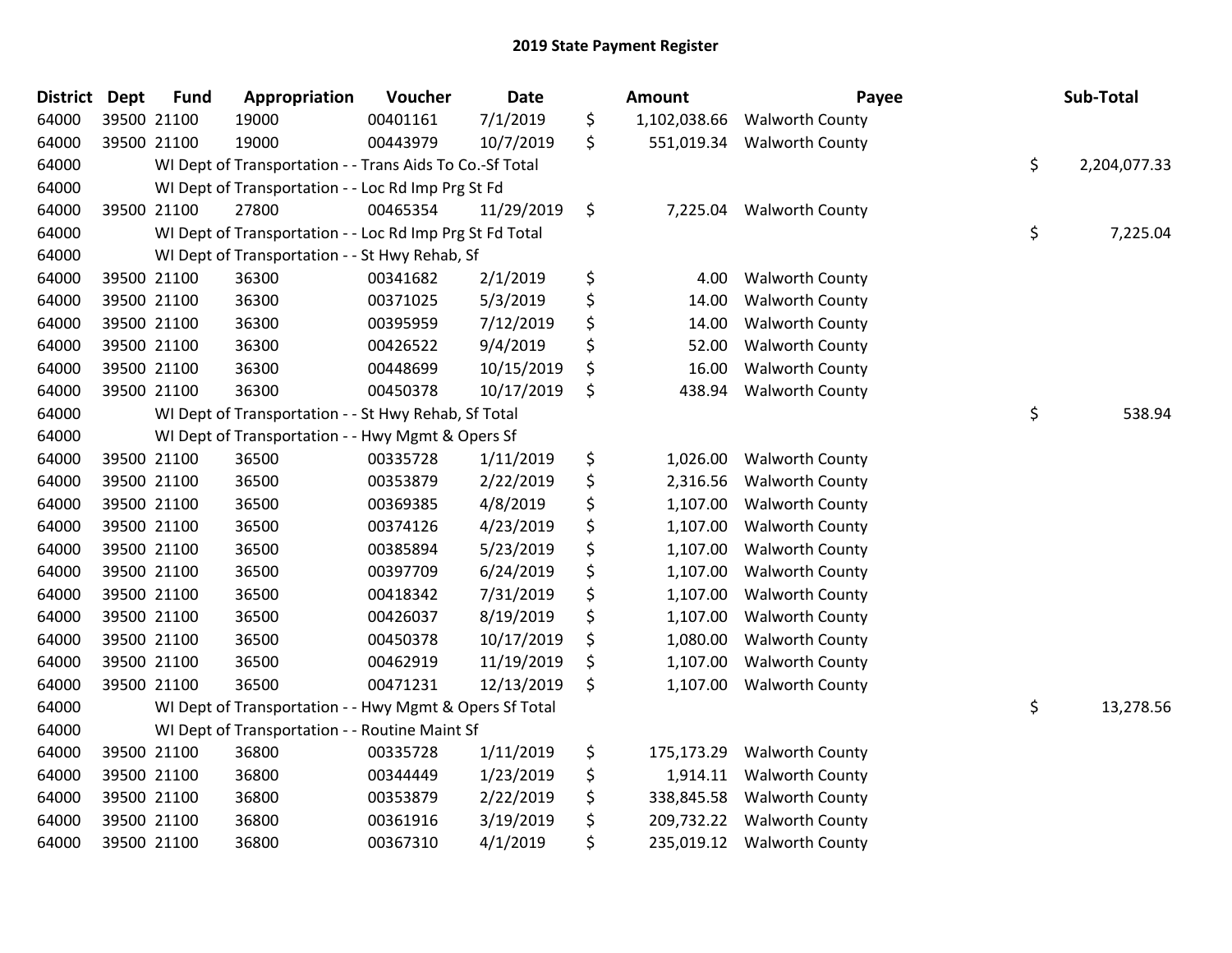| <b>District</b> | <b>Dept</b> | <b>Fund</b> | Appropriation                                                | Voucher  | <b>Date</b> | <b>Amount</b>    | Payee                  | Sub-Total          |
|-----------------|-------------|-------------|--------------------------------------------------------------|----------|-------------|------------------|------------------------|--------------------|
| 64000           |             | 39500 21100 | 36800                                                        | 00369385 | 4/8/2019    | \$<br>500,727.67 | <b>Walworth County</b> |                    |
| 64000           |             | 39500 21100 | 36800                                                        | 00374126 | 4/23/2019   | \$<br>388,649.77 | <b>Walworth County</b> |                    |
| 64000           |             | 39500 21100 | 36800                                                        | 00385894 | 5/23/2019   | \$<br>217,761.92 | <b>Walworth County</b> |                    |
| 64000           |             | 39500 21100 | 36800                                                        | 00397709 | 6/24/2019   | \$<br>193,016.48 | <b>Walworth County</b> |                    |
| 64000           |             | 39500 21100 | 36800                                                        | 00418342 | 7/31/2019   | \$<br>169,415.42 | <b>Walworth County</b> |                    |
| 64000           |             | 39500 21100 | 36800                                                        | 00426037 | 8/19/2019   | \$<br>163,560.00 | <b>Walworth County</b> |                    |
| 64000           |             | 39500 21100 | 36800                                                        | 00450378 | 10/17/2019  | \$<br>248,187.88 | <b>Walworth County</b> |                    |
| 64000           |             | 39500 21100 | 36800                                                        | 00454090 | 10/28/2019  | \$<br>94,545.07  | <b>Walworth County</b> |                    |
| 64000           |             | 39500 21100 | 36800                                                        | 00457665 | 11/4/2019   | \$<br>1,196.77   | <b>Walworth County</b> |                    |
| 64000           |             | 39500 21100 | 36800                                                        | 00462919 | 11/19/2019  | \$<br>150,556.77 | <b>Walworth County</b> |                    |
| 64000           |             | 39500 21100 | 36800                                                        | 00466637 | 11/29/2019  | \$<br>10,947.97  | <b>Walworth County</b> |                    |
| 64000           |             | 39500 21100 | 36800                                                        | 00471231 | 12/13/2019  | \$<br>110,663.38 | <b>Walworth County</b> |                    |
| 64000           |             |             | WI Dept of Transportation - - Routine Maint Sf Total         |          |             |                  |                        | \$<br>3,209,913.42 |
| 64000           |             |             | WI Dept of Transportation - - Routine Maint Ff               |          |             |                  |                        |                    |
| 64000           |             | 39500 21100 | 38000                                                        | 00397709 | 6/24/2019   | \$<br>23,197.68  | <b>Walworth County</b> |                    |
| 64000           |             | 39500 21100 | 38000                                                        | 00426037 | 8/19/2019   | \$<br>5,267.72   | <b>Walworth County</b> |                    |
| 64000           |             |             | WI Dept of Transportation - - Routine Maint Ff Total         |          |             |                  |                        | \$<br>28,465.40    |
| 64000           |             |             | WI Dept of Transportation - - Transpor Safety Ff             |          |             |                  |                        |                    |
| 64000           |             | 39500 21100 | 58200                                                        | 00464724 | 11/22/2019  | \$<br>1,148.00   | <b>Walworth County</b> |                    |
| 64000           |             |             | WI Dept of Transportation - - Transpor Safety Ff Total       |          |             |                  |                        | \$<br>1,148.00     |
| 64000           |             |             | Department of Corrections - - Services For Drunken Driving O |          |             |                  |                        |                    |
| 64000           |             | 41000 10000 | 10300                                                        | 00258919 | 1/9/2019    | \$<br>476.00     | <b>Walworth County</b> |                    |
| 64000           |             | 41000 10000 | 10300                                                        | 00267556 | 2/20/2019   | \$<br>548.00     | Walworth County        |                    |
| 64000           |             | 41000 10000 | 10300                                                        | 00277300 | 4/5/2019    | \$<br>497.00     | <b>Walworth County</b> |                    |
| 64000           |             | 41000 10000 | 10300                                                        | 00278919 | 4/12/2019   | \$<br>521.00     | <b>Walworth County</b> |                    |
| 64000           |             | 41000 10000 | 10300                                                        | 00286464 | 5/17/2019   | \$<br>498.00     | <b>Walworth County</b> |                    |
| 64000           |             | 41000 10000 | 10300                                                        | 00287024 | 5/21/2019   | \$<br>200.00     | Walworth County        |                    |
| 64000           |             | 41000 10000 | 10300                                                        | 00287329 | 5/22/2019   | \$<br>100.00     | Walworth County        |                    |
| 64000           |             | 41000 10000 | 10300                                                        | 00289382 | 6/3/2019    | \$<br>544.00     | <b>Walworth County</b> |                    |
| 64000           |             | 41000 10000 | 10300                                                        | 00295588 | 7/2/2019    | \$<br>464.00     | <b>Walworth County</b> |                    |
| 64000           |             | 41000 10000 | 10300                                                        | 00295931 | 7/8/2019    | \$<br>413.00     | <b>Walworth County</b> |                    |
| 64000           |             | 41000 10000 | 10300                                                        | 00314219 | 10/4/2019   | \$<br>709.00     | <b>Walworth County</b> |                    |
| 64000           |             | 41000 10000 | 10300                                                        | 00318540 | 10/23/2019  | \$<br>605.00     | <b>Walworth County</b> |                    |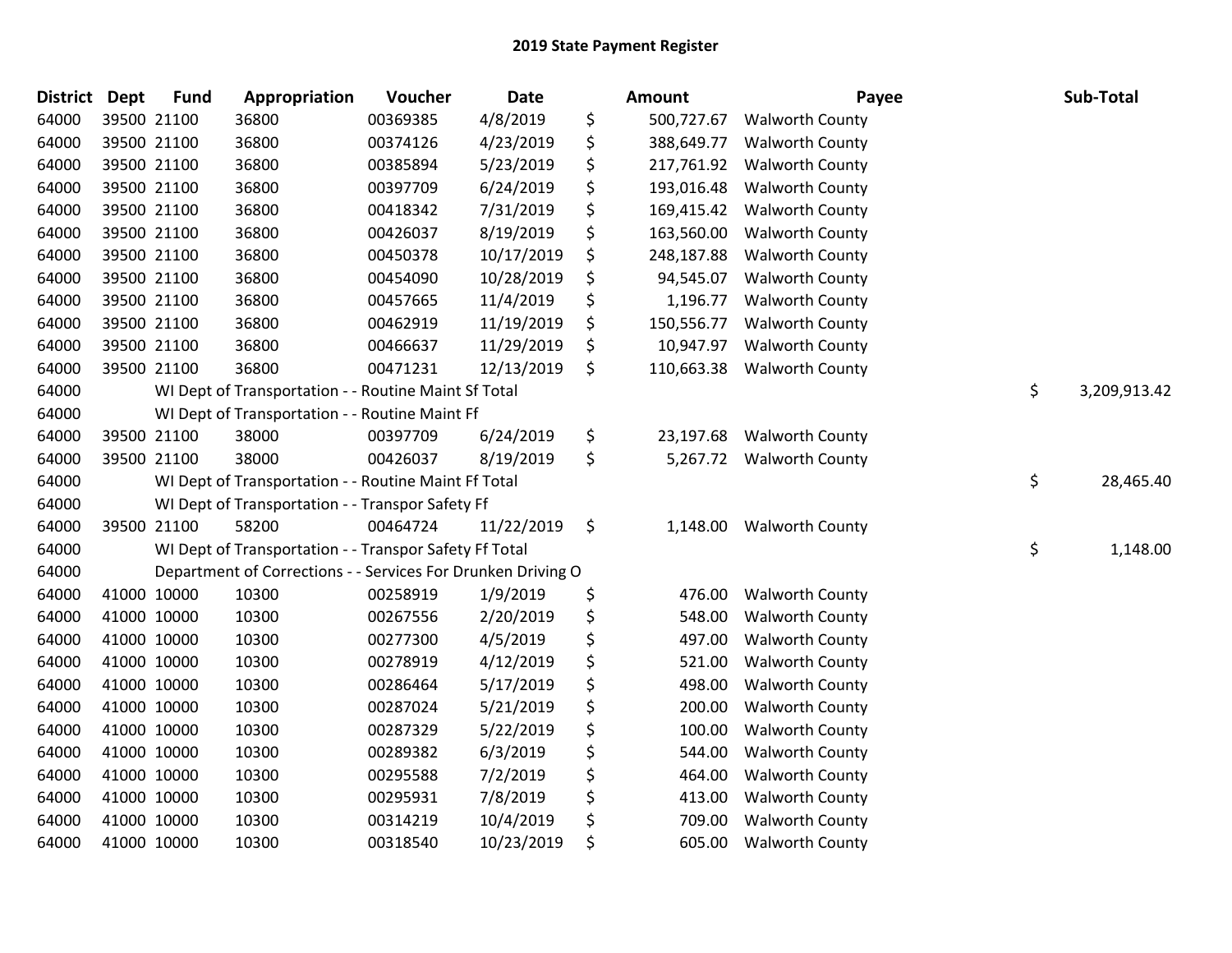| District Dept |             | <b>Fund</b> | Appropriation                                                      | <b>Voucher</b> | <b>Date</b> | <b>Amount</b>      | Payee                                                                                                         | Sub-Total        |
|---------------|-------------|-------------|--------------------------------------------------------------------|----------------|-------------|--------------------|---------------------------------------------------------------------------------------------------------------|------------------|
| 64000         | 41000 10000 |             | 10300                                                              | 00319928       | 10/30/2019  | \$<br>483.00       | <b>Walworth County</b>                                                                                        |                  |
| 64000         | 41000 10000 |             | 10300                                                              | 00319985       | 10/30/2019  | \$<br>300.00       | <b>Walworth County</b>                                                                                        |                  |
| 64000         | 41000 10000 |             | 10300                                                              | 00332198       | 12/31/2019  | \$<br>499.00       | <b>Walworth County</b>                                                                                        |                  |
| 64000         |             |             | Department of Corrections - - Services For Drunken Driving O Total |                |             |                    |                                                                                                               | \$<br>6,857.00   |
| 64000         |             |             | Department of Corrections - - Corrections Contracts And Agre       |                |             |                    |                                                                                                               |                  |
| 64000         | 41000 10000 |             | 11400                                                              | 00269699       | 3/5/2019    | \$<br>4,672.70     | <b>Walworth County</b>                                                                                        |                  |
| 64000         | 41000 10000 |             | 11400                                                              | 00270816       | 3/6/2019    | \$<br>2,933.22     | <b>Walworth County</b>                                                                                        |                  |
| 64000         | 41000 10000 |             | 11400                                                              | 00270824       | 3/6/2019    | \$<br>6,167.58     | <b>Walworth County</b>                                                                                        |                  |
| 64000         | 41000 10000 |             | 11400                                                              | 00277318       | 4/5/2019    | \$<br>9,037.08     | <b>Walworth County</b>                                                                                        |                  |
| 64000         | 41000 10000 |             | 11400                                                              | 00286121       | 5/16/2019   | \$<br>6,435.70     | <b>Walworth County</b>                                                                                        |                  |
| 64000         | 41000 10000 |             | 11400                                                              | 00291969       | 6/14/2019   | \$<br>5,879.58     | <b>Walworth County</b>                                                                                        |                  |
| 64000         | 41000 10000 |             | 11400                                                              | 00297749       | 7/19/2019   | \$<br>5,241.30     | <b>Walworth County</b>                                                                                        |                  |
| 64000         | 41000 10000 |             | 11400                                                              | 00304095       | 8/15/2019   | \$<br>3,440.20     | <b>Walworth County</b>                                                                                        |                  |
| 64000         | 41000 10000 |             | 11400                                                              | 00309436       | 9/23/2019   | \$<br>10,346.44    | <b>Walworth County</b>                                                                                        |                  |
| 64000         | 41000 10000 |             | 11400                                                              | 00315064       | 10/9/2019   | \$<br>7,431.44     | <b>Walworth County</b>                                                                                        |                  |
| 64000         | 41000 10000 |             | 11400                                                              | 00321707       | 11/7/2019   | \$<br>4,806.76     | <b>Walworth County</b>                                                                                        |                  |
| 64000         | 41000 10000 |             | 11400                                                              | 00327586       | 12/9/2019   | \$<br>4,433.40     | <b>Walworth County</b>                                                                                        |                  |
| 64000         |             |             | Department of Corrections - - Corrections Contracts And Agre Total |                |             |                    |                                                                                                               | \$<br>70,825.40  |
| 64000         |             |             |                                                                    |                |             |                    | Department of Corrections - - Reimbursing Counties For Probation, Extended Supervision And Parole Holds       |                  |
| 64000         | 41000 10000 |             | 11600                                                              | 00320723       | 11/4/2019   | \$                 | 105,083.22 Walworth County                                                                                    |                  |
| 64000         |             |             |                                                                    |                |             |                    | Department of Corrections - - Reimbursing Counties For Probation, Extended Supervision And Parole Holds Total | \$<br>105,083.22 |
| 64000         |             |             | Department of Corrections - - Probation, Parole And Extended       |                |             |                    |                                                                                                               |                  |
| 64000         | 41000 10000 |             | 18700                                                              | 00281909       | 4/26/2019   | \$<br>3.00         | <b>Walworth County</b>                                                                                        |                  |
| 64000         | 41000 10000 |             | 18700                                                              | 00320723       | 11/4/2019   | \$<br>44,076.78    | <b>Walworth County</b>                                                                                        |                  |
| 64000         |             |             | Department of Corrections - - Probation, Parole And Extended Total |                |             |                    |                                                                                                               | \$<br>44,079.78  |
| 64000         |             |             | Department of Health Services - - State/Federal Aids               |                |             |                    |                                                                                                               |                  |
| 64000         | 43500 10000 |             | 00000                                                              | 90906          | 1/2/2019    | \$<br>161,578.00   | <b>Walworth County</b>                                                                                        |                  |
| 64000         | 43500 10000 |             | 00000                                                              | 90907          | 2/1/2019    | \$<br>76,205.00    | <b>Walworth County</b>                                                                                        |                  |
| 64000         | 43500 10000 |             | 00000                                                              | 90910          | 4/1/2019    | \$<br>543,906.00   | <b>Walworth County</b>                                                                                        |                  |
| 64000         | 43500 10000 |             | 00000                                                              | 90911          | 5/1/2019    | \$<br>320,383.00   | <b>Walworth County</b>                                                                                        |                  |
| 64000         | 43500 10000 |             | 00000                                                              | 90913          | 6/3/2019    | \$<br>324,092.00   | <b>Walworth County</b>                                                                                        |                  |
| 64000         | 43500 10000 |             | 00000                                                              | 90914          | 6/17/2019   | \$<br>63,355.00    | <b>Walworth County</b>                                                                                        |                  |
| 64000         | 43500 10000 |             | 00000                                                              | 92000          | 7/1/2019    | \$<br>1,728,681.00 | <b>Walworth County</b>                                                                                        |                  |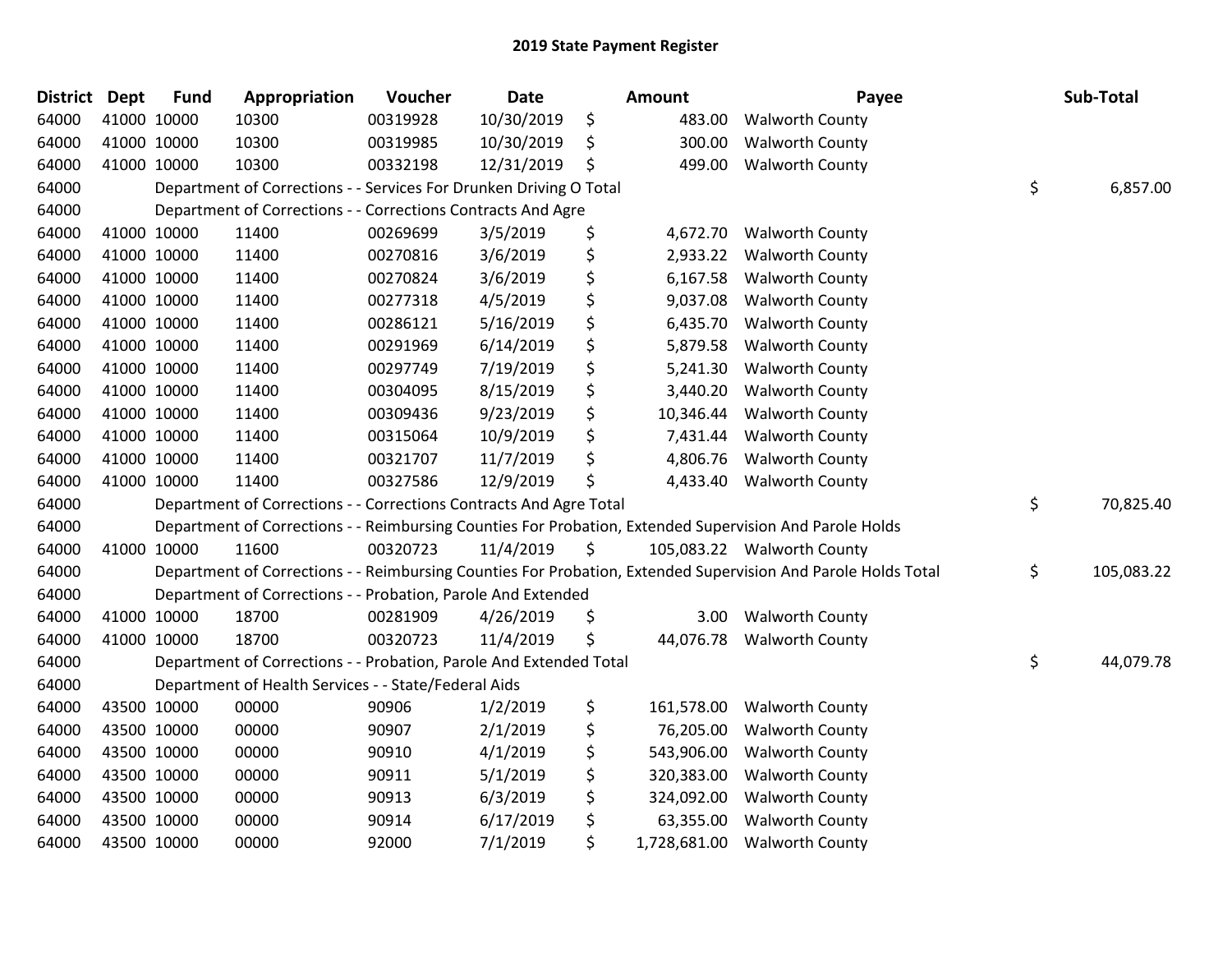| District Dept | <b>Fund</b> | Appropriation                                                          | Voucher  | <b>Date</b> | <b>Amount</b>    | Payee                  | Sub-Total          |
|---------------|-------------|------------------------------------------------------------------------|----------|-------------|------------------|------------------------|--------------------|
| 64000         | 43500 10000 | 00000                                                                  | 92001    | 8/1/2019    | \$<br>833,894.00 | <b>Walworth County</b> |                    |
| 64000         | 43500 10000 | 00000                                                                  | 92002    | 9/3/2019    | \$<br>241,615.00 | <b>Walworth County</b> |                    |
| 64000         | 43500 10000 | 00000                                                                  | 92003    | 10/1/2019   | \$<br>224,449.00 | <b>Walworth County</b> |                    |
| 64000         | 43500 10000 | 00000                                                                  | 92004    | 11/1/2019   | \$<br>633,264.00 | <b>Walworth County</b> |                    |
| 64000         | 43500 10000 | 00000                                                                  | 92005    | 12/2/2019   | \$<br>205,463.00 | <b>Walworth County</b> |                    |
| 64000         |             | Department of Health Services - - State/Federal Aids Total             |          |             |                  |                        | \$<br>5,356,885.00 |
| 64000         |             | Department of Health Services - - Public Health Dispensaries And       |          |             |                  |                        |                    |
| 64000         | 43500 10000 | 10700                                                                  | 00264932 | 2/22/2019   | \$<br>28.50      | <b>Walworth County</b> |                    |
| 64000         | 43500 10000 | 10700                                                                  | 00332526 | 12/27/2019  | \$<br>68.87      | <b>Walworth County</b> |                    |
| 64000         |             | Department of Health Services - - Public Health Dispensaries And Total |          |             |                  |                        | \$<br>97.37        |
| 64000         |             | Department of Health Services - - General Program Operations           |          |             |                  |                        |                    |
| 64000         | 43500 10000 | 40100                                                                  | 00256337 | 1/10/2019   | \$<br>1.50       | <b>Walworth County</b> |                    |
| 64000         | 43500 10000 | 40100                                                                  | 00267878 | 3/6/2019    | \$<br>1.50       | <b>Walworth County</b> |                    |
| 64000         | 43500 10000 | 40100                                                                  | 00281026 | 5/1/2019    | \$<br>1.50       | <b>Walworth County</b> |                    |
| 64000         | 43500 10000 | 40100                                                                  | 00282429 | 5/8/2019    | \$<br>1.50       | <b>Walworth County</b> |                    |
| 64000         | 43500 10000 | 40100                                                                  | 00285521 | 5/22/2019   | \$<br>1.50       | <b>Walworth County</b> |                    |
| 64000         | 43500 10000 | 40100                                                                  | 00290204 | 6/12/2019   | \$<br>1.00       | <b>Walworth County</b> |                    |
| 64000         | 43500 10000 | 40100                                                                  | 00290205 | 6/12/2019   | \$<br>15.00      | <b>Walworth County</b> |                    |
| 64000         | 43500 10000 | 40100                                                                  | 00290206 | 6/12/2019   | \$<br>1.50       | <b>Walworth County</b> |                    |
| 64000         | 43500 10000 | 40100                                                                  | 00296625 | 7/10/2019   | \$<br>1.00       | <b>Walworth County</b> |                    |
| 64000         | 43500 10000 | 40100                                                                  | 00296626 | 7/10/2019   | \$<br>15.00      | <b>Walworth County</b> |                    |
| 64000         | 43500 10000 | 40100                                                                  | 00305047 | 8/21/2019   | \$<br>1.50       | <b>Walworth County</b> |                    |
| 64000         | 43500 10000 | 40100                                                                  | 00319210 | 10/24/2019  | \$<br>1.50       | <b>Walworth County</b> |                    |
| 64000         | 43500 10000 | 40100                                                                  | 00322464 | 11/6/2019   | \$<br>1.50       | <b>Walworth County</b> |                    |
| 64000         | 43500 10000 | 40100                                                                  | 00329602 | 12/11/2019  | \$<br>1.50       | <b>Walworth County</b> |                    |
| 64000         |             | Department of Health Services - - General Program Operations Total     |          |             |                  |                        | \$<br>47.00        |
| 64000         |             | Department of Health Services - - Medical Assistance State Admin       |          |             |                  |                        |                    |
| 64000         | 43500 10000 | 44000                                                                  | 00256337 | 1/10/2019   | \$<br>1.50       | <b>Walworth County</b> |                    |
| 64000         | 43500 10000 | 44000                                                                  | 00267878 | 3/6/2019    | \$<br>1.50       | <b>Walworth County</b> |                    |
| 64000         | 43500 10000 | 44000                                                                  | 00281026 | 5/1/2019    | \$<br>1.50       | <b>Walworth County</b> |                    |
| 64000         | 43500 10000 | 44000                                                                  | 00282429 | 5/8/2019    | \$<br>1.50       | <b>Walworth County</b> |                    |
| 64000         | 43500 10000 | 44000                                                                  | 00285521 | 5/22/2019   | \$<br>1.50       | <b>Walworth County</b> |                    |
| 64000         | 43500 10000 | 44000                                                                  | 00290204 | 6/12/2019   | \$<br>1.00       | <b>Walworth County</b> |                    |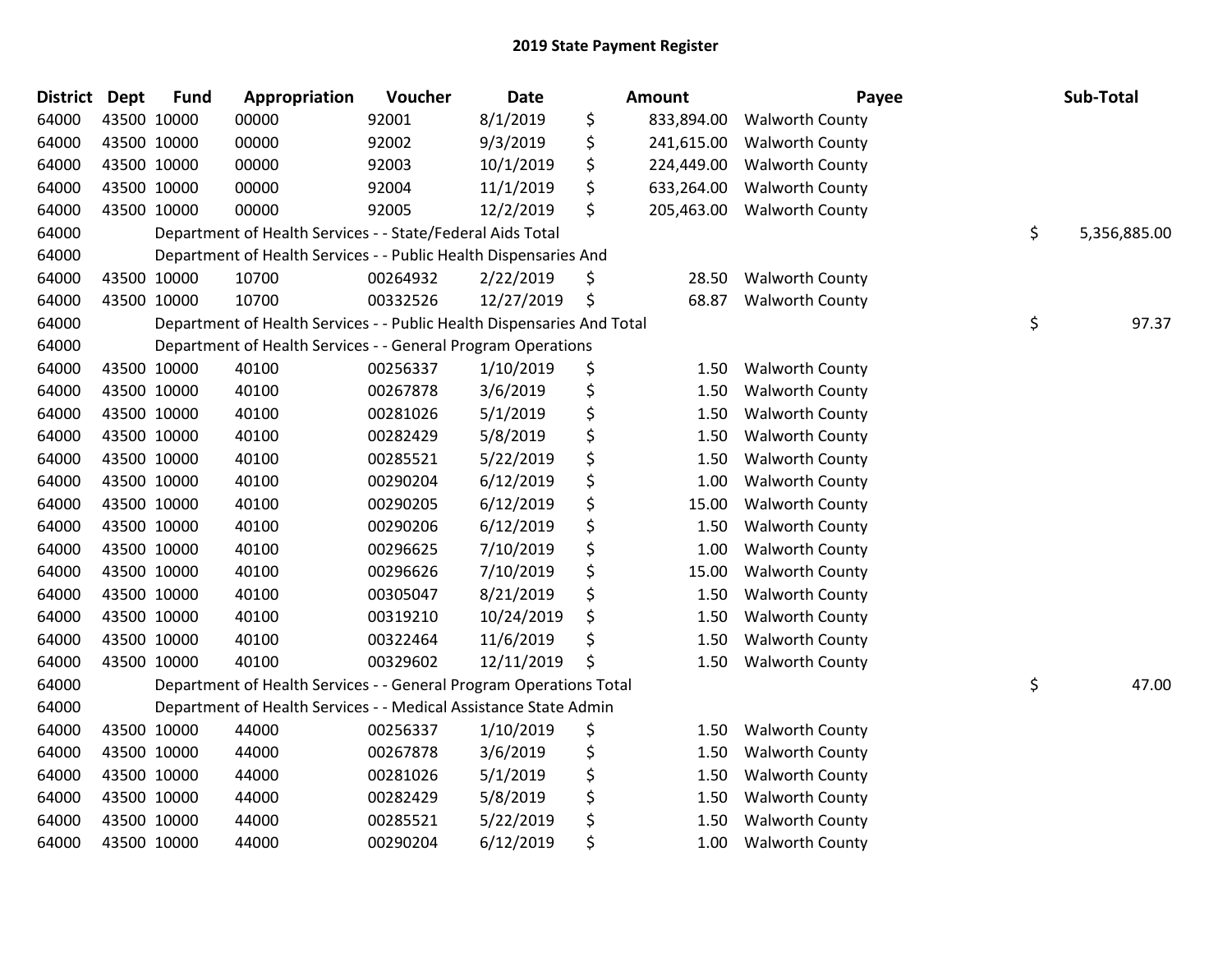| <b>District</b> | <b>Dept</b> | <b>Fund</b> | Appropriation                                                          | Voucher  | <b>Date</b> |     | Amount     | Payee                  | Sub-Total    |
|-----------------|-------------|-------------|------------------------------------------------------------------------|----------|-------------|-----|------------|------------------------|--------------|
| 64000           |             | 43500 10000 | 44000                                                                  | 00290205 | 6/12/2019   | \$  | 15.00      | <b>Walworth County</b> |              |
| 64000           |             | 43500 10000 | 44000                                                                  | 00290206 | 6/12/2019   | \$  | 1.50       | <b>Walworth County</b> |              |
| 64000           |             | 43500 10000 | 44000                                                                  | 00296625 | 7/10/2019   | \$  | 1.00       | <b>Walworth County</b> |              |
| 64000           |             | 43500 10000 | 44000                                                                  | 00296626 | 7/10/2019   | \$  | 15.00      | <b>Walworth County</b> |              |
| 64000           |             | 43500 10000 | 44000                                                                  | 00305047 | 8/21/2019   | \$  | 1.50       | <b>Walworth County</b> |              |
| 64000           |             | 43500 10000 | 44000                                                                  | 00319210 | 10/24/2019  | \$  | 1.50       | <b>Walworth County</b> |              |
| 64000           |             | 43500 10000 | 44000                                                                  | 00322464 | 11/6/2019   | \$  | 1.50       | <b>Walworth County</b> |              |
| 64000           |             | 43500 10000 | 44000                                                                  | 00329602 | 12/11/2019  | \$  | 1.50       | <b>Walworth County</b> |              |
| 64000           |             |             | Department of Health Services - - Medical Assistance State Admin Total |          |             |     |            |                        | \$<br>47.00  |
| 64000           |             |             | Department of Health Services - - General Aids                         |          |             |     |            |                        |              |
| 64000           |             | 43500 10000 | 97500                                                                  | 00281552 | 5/3/2019    | \$  | 2.50       | <b>Walworth County</b> |              |
| 64000           |             |             | Department of Health Services - - General Aids Total                   |          |             |     |            |                        | \$<br>2.50   |
| 64000           |             |             | Dept of Children and Families - - Child Care Licens & Cert Activ       |          |             |     |            |                        |              |
| 64000           |             | 43700 10000 | 22100                                                                  | 00049116 | 2/1/2019    | \$  | 21.25      | <b>Walworth County</b> |              |
| 64000           |             | 43700 10000 | 22100                                                                  | 00057948 | 7/22/2019   | \$  | 5.00       | <b>Walworth County</b> |              |
| 64000           |             |             | Dept of Children and Families - - Child Care Licens & Cert Activ Total |          |             |     |            |                        | \$<br>26.25  |
| 64000           |             |             | Dept of Children and Families - - Fees For Administrative Servic       |          |             |     |            |                        |              |
| 64000           |             | 43700 10000 | 23100                                                                  | 00049889 | 2/5/2019    | \$  | 60.00      | <b>Walworth County</b> |              |
| 64000           |             | 43700 10000 | 23100                                                                  | 00054510 | 4/30/2019   | \$  | 90.00      | <b>Walworth County</b> |              |
| 64000           |             | 43700 10000 | 23100                                                                  | 00058432 | 7/26/2019   | \$  | 105.00     | <b>Walworth County</b> |              |
| 64000           |             | 43700 10000 | 23100                                                                  | 00062325 | 10/31/2019  | Ś   | 140.00     | <b>Walworth County</b> |              |
| 64000           |             |             | Dept of Children and Families - - Fees For Administrative Servic Total |          |             |     |            |                        | \$<br>395.00 |
| 64000           |             |             | Dept of Children and Families - - Child Care Block Grant - Ops         |          |             |     |            |                        |              |
| 64000           |             | 43700 10000 | 24500                                                                  | 00061725 | 10/25/2019  | -\$ | 20.00      | <b>Walworth County</b> |              |
| 64000           |             |             | Dept of Children and Families - - Child Care Block Grant - Ops Total   |          |             |     |            |                        | \$<br>20.00  |
| 64000           |             |             | Dept of Children and Families - - General Aids                         |          |             |     |            |                        |              |
| 64000           |             | 43700 10000 | 99000                                                                  | 00048561 | 1/7/2019    | \$  | 122,657.35 | <b>Walworth County</b> |              |
| 64000           |             | 43700 10000 | 99000                                                                  | 00049448 | 2/1/2019    | \$  | 240,375.10 | <b>Walworth County</b> |              |
| 64000           |             | 43700 10000 | 99000                                                                  | 00049514 | 2/5/2019    | \$  | 128,613.01 | <b>Walworth County</b> |              |
| 64000           |             | 43700 10000 | 99000                                                                  | 00049685 | 2/5/2019    | \$  | 451.36     | <b>Walworth County</b> |              |
| 64000           |             | 43700 10000 | 99000                                                                  | 00049757 | 2/5/2019    | \$  | 1,810.00   | <b>Walworth County</b> |              |
| 64000           |             | 43700 10000 | 99000                                                                  | 00050618 | 2/26/2019   | \$  | 1,212.50   | <b>Walworth County</b> |              |
| 64000           |             | 43700 10000 | 99000                                                                  | 00050986 | 3/5/2019    | \$  | 430,955.22 | <b>Walworth County</b> |              |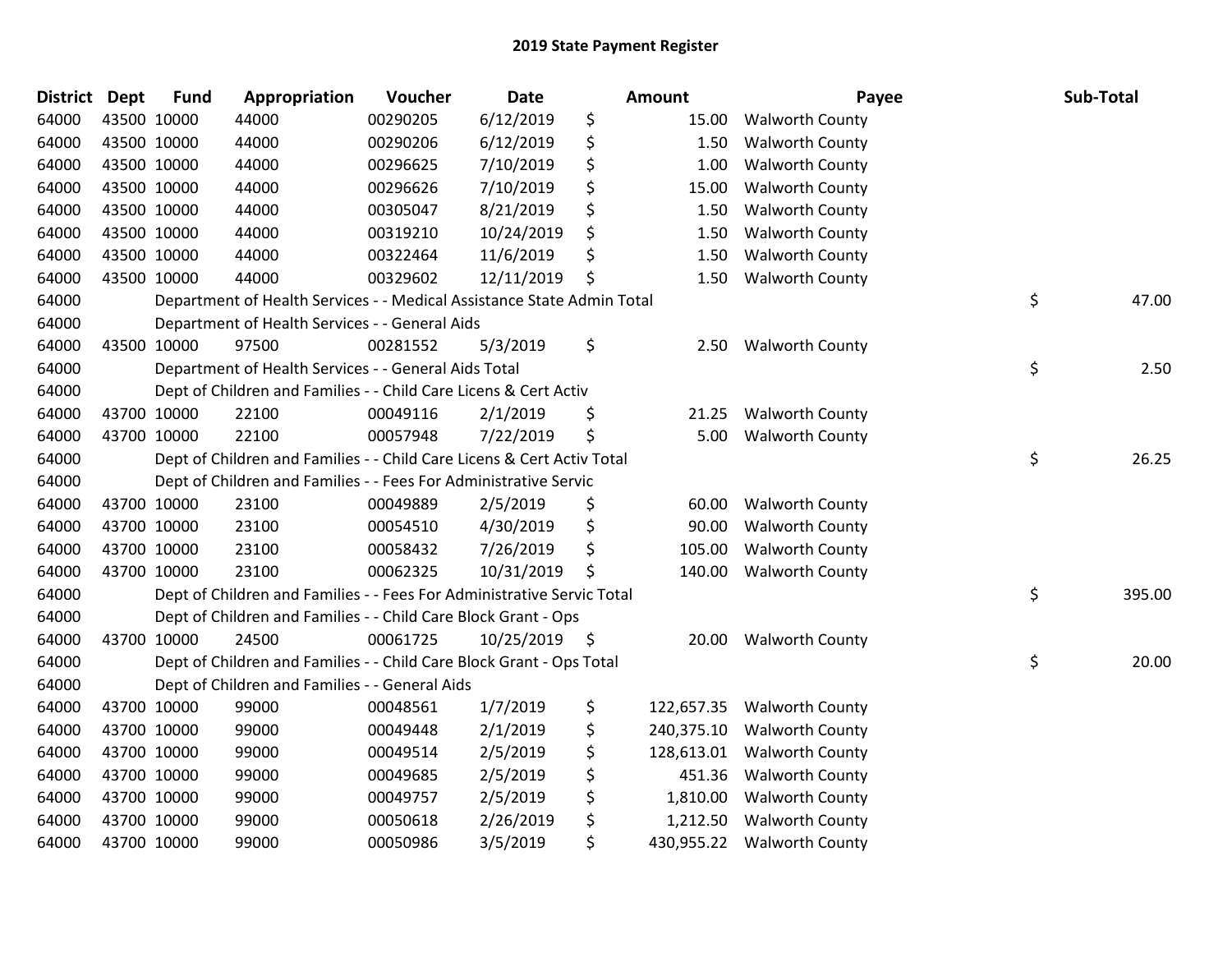| <b>District</b> | Dept        | <b>Fund</b> | Appropriation                                        | Voucher  | Date       | Amount             | Payee                  | Sub-Total          |
|-----------------|-------------|-------------|------------------------------------------------------|----------|------------|--------------------|------------------------|--------------------|
| 64000           | 43700 10000 |             | 99000                                                | 00051599 | 3/20/2019  | \$<br>9,583.47     | <b>Walworth County</b> |                    |
| 64000           | 43700 10000 |             | 99000                                                | 00051811 | 3/22/2019  | \$<br>5,064.32     | <b>Walworth County</b> |                    |
| 64000           | 43700 10000 |             | 99000                                                | 00052819 | 4/5/2019   | \$<br>935.00       | <b>Walworth County</b> |                    |
| 64000           |             | 43700 10000 | 99000                                                | 00052915 | 4/5/2019   | \$<br>516.12       | <b>Walworth County</b> |                    |
| 64000           |             | 43700 10000 | 99000                                                | 00052916 | 4/5/2019   | \$<br>94,925.24    | <b>Walworth County</b> |                    |
| 64000           |             | 43700 10000 | 99000                                                | 00054036 | 4/30/2019  | \$<br>27,433.00    | <b>Walworth County</b> |                    |
| 64000           | 43700 10000 |             | 99000                                                | 00054603 | 5/2/2019   | \$<br>316,019.46   | <b>Walworth County</b> |                    |
| 64000           | 43700 10000 |             | 99000                                                | 00054701 | 5/6/2019   | \$<br>133,890.34   | <b>Walworth County</b> |                    |
| 64000           |             | 43700 10000 | 99000                                                | 00054864 | 5/7/2019   | \$<br>525.00       | <b>Walworth County</b> |                    |
| 64000           |             | 43700 10000 | 99000                                                | 00055458 | 5/24/2019  | \$<br>7,308.53     | <b>Walworth County</b> |                    |
| 64000           |             | 43700 10000 | 99000                                                | 00056136 | 6/5/2019   | \$<br>127,169.69   | <b>Walworth County</b> |                    |
| 64000           | 43700 10000 |             | 99000                                                | 00057300 | 7/3/2019   | \$<br>5,666.43     | <b>Walworth County</b> |                    |
| 64000           | 43700 10000 |             | 99000                                                | 00057399 | 7/5/2019   | \$<br>125,826.85   | <b>Walworth County</b> |                    |
| 64000           |             | 43700 10000 | 99000                                                | 00057869 | 7/16/2019  | \$<br>3,583.09     | <b>Walworth County</b> |                    |
| 64000           |             | 43700 10000 | 99000                                                | 00058188 | 7/25/2019  | \$<br>15,146.24    | <b>Walworth County</b> |                    |
| 64000           |             | 43700 10000 | 99000                                                | 00058505 | 7/30/2019  | \$<br>242,617.52   | <b>Walworth County</b> |                    |
| 64000           | 43700 10000 |             | 99000                                                | 00058726 | 8/6/2019   | \$<br>57,690.00    | <b>Walworth County</b> |                    |
| 64000           | 43700 10000 |             | 99000                                                | 00058819 | 8/5/2019   | \$<br>33,600.00    | <b>Walworth County</b> |                    |
| 64000           |             | 43700 10000 | 99000                                                | 00058820 | 8/5/2019   | \$<br>79,439.58    | <b>Walworth County</b> |                    |
| 64000           |             | 43700 10000 | 99000                                                | 00059937 | 9/5/2019   | \$<br>44,223.31    | <b>Walworth County</b> |                    |
| 64000           |             | 43700 10000 | 99000                                                | 00060378 | 9/18/2019  | \$<br>772.24       | <b>Walworth County</b> |                    |
| 64000           | 43700 10000 |             | 99000                                                | 00060826 | 9/27/2019  | \$<br>3,268.00     | <b>Walworth County</b> |                    |
| 64000           | 43700 10000 |             | 99000                                                | 00060827 | 9/27/2019  | \$<br>1,547.34     | <b>Walworth County</b> |                    |
| 64000           |             | 43700 10000 | 99000                                                | 00061197 | 10/7/2019  | \$<br>44,471.25    | <b>Walworth County</b> |                    |
| 64000           |             | 43700 10000 | 99000                                                | 00062006 | 10/30/2019 | \$<br>233,467.50   | <b>Walworth County</b> |                    |
| 64000           |             | 43700 10000 | 99000                                                | 00062421 | 11/5/2019  | \$<br>1,118,639.21 | <b>Walworth County</b> |                    |
| 64000           | 43700 10000 |             | 99000                                                | 00062422 | 11/5/2019  | \$<br>120,758.30   | <b>Walworth County</b> |                    |
| 64000           | 43700 10000 |             | 99000                                                | 00062580 | 11/8/2019  | \$<br>60,120.50    | <b>Walworth County</b> |                    |
| 64000           |             | 43700 10000 | 99000                                                | 00063587 | 12/5/2019  | \$<br>196,728.22   | <b>Walworth County</b> |                    |
| 64000           |             | 43700 10000 | 99000                                                | 00063666 | 12/5/2019  | \$<br>761.14       | <b>Walworth County</b> |                    |
| 64000           |             |             | Dept of Children and Families - - General Aids Total |          |            |                    |                        | \$<br>4,037,771.43 |
| 64000           |             |             | Dept of Workforce Development - - Ui Admin Fed       |          |            |                    |                        |                    |
| 64000           |             | 44500 10000 | 15100                                                | 00204071 | 1/3/2019   | \$<br>85.00        | <b>Walworth County</b> |                    |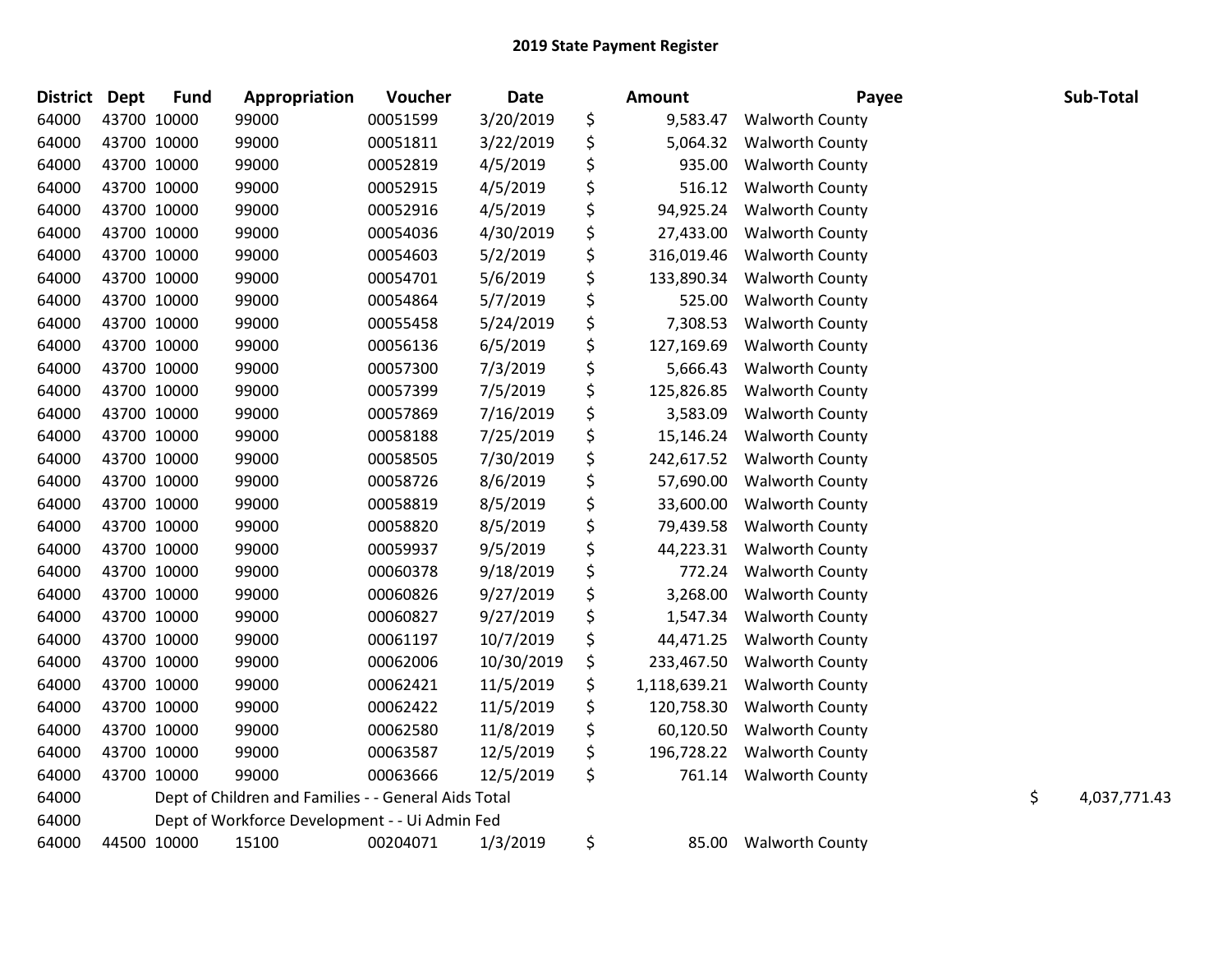| District Dept | <b>Fund</b> | Appropriation                                                         | Voucher  | <b>Date</b> | Amount         | Payee                  | Sub-Total      |
|---------------|-------------|-----------------------------------------------------------------------|----------|-------------|----------------|------------------------|----------------|
| 64000         | 44500 10000 | 15100                                                                 | 00208422 | 2/1/2019    | \$<br>80.00    | <b>Walworth County</b> |                |
| 64000         | 44500 10000 | 15100                                                                 | 00208810 | 2/4/2019    | \$<br>160.00   | <b>Walworth County</b> |                |
| 64000         | 44500 10000 | 15100                                                                 | 00213512 | 3/4/2019    | \$<br>70.00    | <b>Walworth County</b> |                |
| 64000         | 44500 10000 | 15100                                                                 | 00218442 | 4/2/2019    | \$<br>95.00    | <b>Walworth County</b> |                |
| 64000         | 44500 10000 | 15100                                                                 | 00222932 | 4/30/2019   | \$<br>4.00     | <b>Walworth County</b> |                |
| 64000         | 44500 10000 | 15100                                                                 | 00223400 | 5/2/2019    | \$<br>105.00   | <b>Walworth County</b> |                |
| 64000         | 44500 10000 | 15100                                                                 | 00228686 | 6/4/2019    | \$<br>120.00   | <b>Walworth County</b> |                |
| 64000         | 44500 10000 | 15100                                                                 | 00233375 | 7/2/2019    | \$<br>85.00    | <b>Walworth County</b> |                |
| 64000         | 44500 10000 | 15100                                                                 | 00233874 | 7/5/2019    | \$<br>80.00    | <b>Walworth County</b> |                |
| 64000         | 44500 10000 | 15100                                                                 | 00238744 | 8/2/2019    | \$<br>115.00   | <b>Walworth County</b> |                |
| 64000         | 44500 10000 | 15100                                                                 | 00244448 | 9/4/2019    | \$<br>95.00    | <b>Walworth County</b> |                |
| 64000         | 44500 10000 | 15100                                                                 | 00249284 | 10/2/2019   | \$<br>145.00   | <b>Walworth County</b> |                |
| 64000         | 44500 10000 | 15100                                                                 | 00251759 | 10/15/2019  | \$<br>80.00    | <b>Walworth County</b> |                |
| 64000         | 44500 10000 | 15100                                                                 | 00252667 | 10/18/2019  | \$<br>80.00    | <b>Walworth County</b> |                |
| 64000         | 44500 10000 | 15100                                                                 | 00254202 | 10/25/2019  | \$<br>80.00    | Walworth County        |                |
| 64000         | 44500 10000 | 15100                                                                 | 00255671 | 11/4/2019   | \$<br>140.00   | <b>Walworth County</b> |                |
| 64000         | 44500 10000 | 15100                                                                 | 00261234 | 12/3/2019   | \$<br>80.00    | <b>Walworth County</b> |                |
| 64000         | 44500 10000 | 15100                                                                 | 00263183 | 12/12/2019  | \$<br>80.00    | <b>Walworth County</b> |                |
| 64000         | 44500 10000 | 15100                                                                 | 00263225 | 12/16/2019  | \$<br>80.00    | <b>Walworth County</b> |                |
| 64000         |             | Dept of Workforce Development - - Ui Admin Fed Total                  |          |             |                |                        | \$<br>1,859.00 |
| 64000         |             | Dept of Workforce Development - - Wc Ops Uninsured Emplyr Admin       |          |             |                |                        |                |
| 64000         | 44500 22700 | 17700                                                                 | 00218751 | 4/3/2019    | \$<br>5.00     | <b>Walworth County</b> |                |
| 64000         | 44500 22700 | 17700                                                                 | 00218753 | 4/3/2019    | \$<br>135.00   | <b>Walworth County</b> |                |
| 64000         | 44500 22700 | 17700                                                                 | 00218754 | 4/3/2019    | \$<br>60.00    | <b>Walworth County</b> |                |
| 64000         | 44500 22700 | 17700                                                                 | 00246454 | 9/17/2019   | \$<br>130.00   | <b>Walworth County</b> |                |
| 64000         | 44500 22700 | 17700                                                                 | 00246456 | 9/17/2019   | \$<br>80.00    | <b>Walworth County</b> |                |
| 64000         |             | Dept of Workforce Development - - Wc Ops Uninsured Emplyr Admin Total |          |             |                |                        | \$<br>410.00   |
| 64000         |             | Department of Justice - - School Safety                               |          |             |                |                        |                |
| 64000         | 45500 10000 | 20600                                                                 | 00060958 | 3/7/2019    | \$<br>1,800.00 | <b>Walworth County</b> |                |
| 64000         |             | Department of Justice - - School Safety Total                         |          |             |                |                        | \$<br>1,800.00 |
| 64000         |             | Department of Justice - - Crime Laboratories, Dna                     |          |             |                |                        |                |
| 64000         | 45500 10000 | 22100                                                                 | 00068606 | 7/19/2019   | \$<br>7,100.00 | <b>Walworth County</b> |                |
| 64000         |             | Department of Justice - - Crime Laboratories, Dna Total               |          |             |                |                        | \$<br>7,100.00 |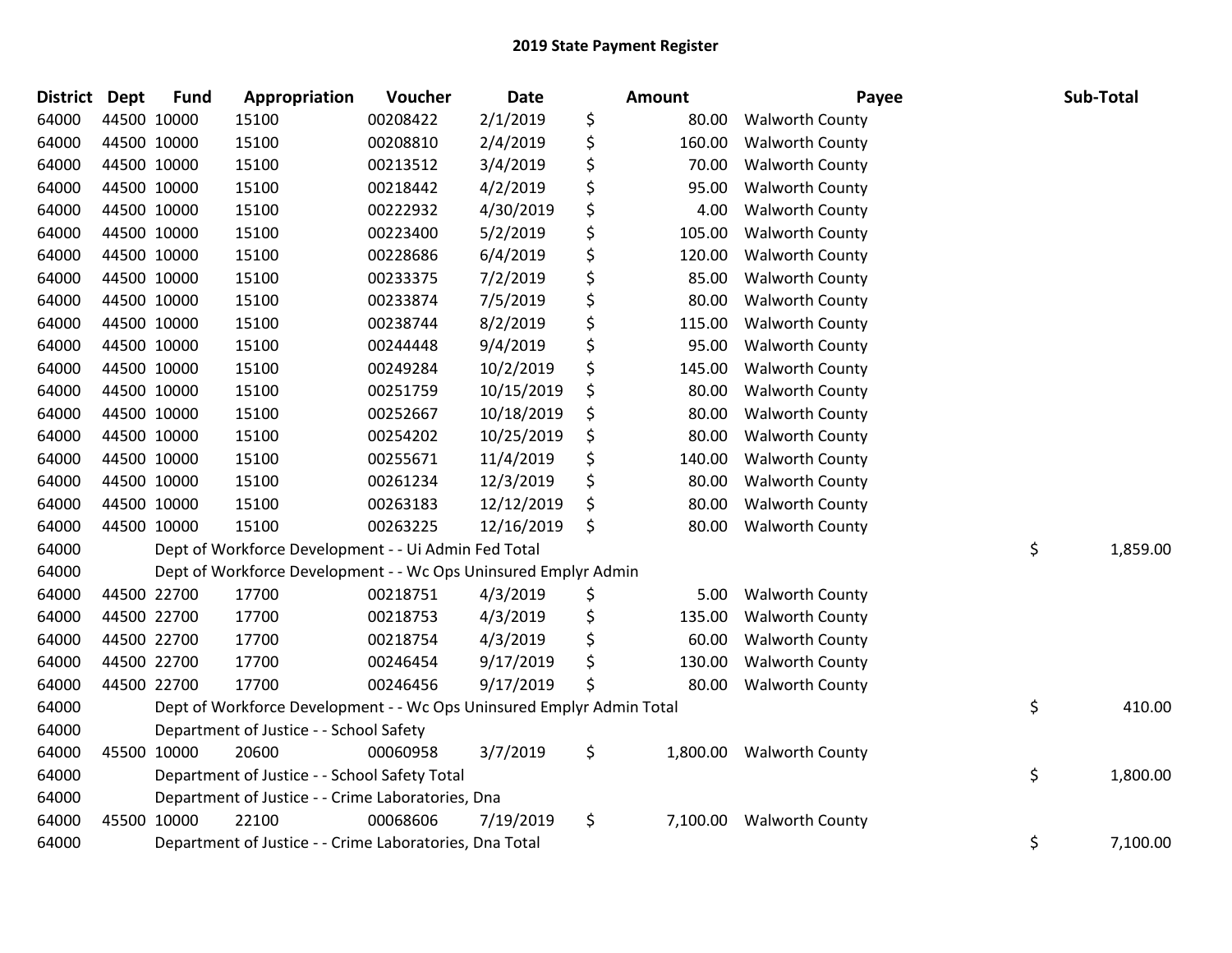| <b>District</b> | <b>Dept</b> | <b>Fund</b> | Appropriation                                                         | Voucher  | <b>Date</b> | Amount          | Payee                     | Sub-Total        |
|-----------------|-------------|-------------|-----------------------------------------------------------------------|----------|-------------|-----------------|---------------------------|------------------|
| 64000           |             |             | Department of Justice - - Law Enforcement Train, Local                |          |             |                 |                           |                  |
| 64000           |             | 45500 10000 | 23100                                                                 | 00073613 | 10/25/2019  | \$<br>24,160.00 | <b>Walworth County</b>    |                  |
| 64000           |             |             | Department of Justice - - Law Enforcement Train, Local Total          |          |             |                 |                           | \$<br>24,160.00  |
| 64000           |             |             | Department of Justice - - Federal Aid, Local Assistance               |          |             |                 |                           |                  |
| 64000           |             | 45500 10000 | 25100                                                                 | 00059674 | 2/19/2019   | \$<br>155.22    | <b>Walworth County</b>    |                  |
| 64000           |             | 45500 10000 | 25100                                                                 | 00062367 | 3/26/2019   | \$<br>5,366.99  | <b>Walworth County</b>    |                  |
| 64000           |             | 45500 10000 | 25100                                                                 | 00063592 | 5/2/2019    | \$<br>3,350.00  | <b>Walworth County</b>    |                  |
| 64000           |             | 45500 10000 | 25100                                                                 | 00069813 | 8/9/2019    | \$<br>3,068.58  | <b>Walworth County</b>    |                  |
| 64000           |             | 45500 10000 | 25100                                                                 | 00070715 | 9/4/2019    | \$<br>2,480.86  | <b>Walworth County</b>    |                  |
| 64000           |             | 45500 10000 | 25100                                                                 | 00072103 | 10/2/2019   | \$<br>29,924.00 | <b>Walworth County</b>    |                  |
| 64000           |             | 45500 10000 | 25100                                                                 | 00076586 | 12/23/2019  | \$<br>177.36    | <b>Walworth County</b>    |                  |
| 64000           |             |             | Department of Justice - - Federal Aid, Local Assistance Total         |          |             |                 |                           | \$<br>44,523.01  |
| 64000           |             |             | Department of Justice - - Alt Prosecution Alcohol Drugs               |          |             |                 |                           |                  |
| 64000           |             | 45500 10000 | 27100                                                                 | 00060181 | 2/25/2019   | \$<br>68,860.00 | <b>Walworth County</b>    |                  |
| 64000           |             | 45500 10000 | 27100                                                                 | 00065860 | 6/3/2019    | \$<br>37,570.00 | <b>Walworth County</b>    |                  |
| 64000           |             | 45500 10000 | 27100                                                                 | 00069716 | 8/12/2019   | \$<br>60,577.00 | <b>Walworth County</b>    |                  |
| 64000           |             | 45500 10000 | 27100                                                                 | 00074117 | 11/5/2019   | \$<br>73,556.00 | <b>Walworth County</b>    |                  |
| 64000           |             |             | Department of Justice - - Alt Prosecution Alcohol Drugs Total         |          |             |                 |                           | \$<br>240,563.00 |
| 64000           |             |             | Department of Justice - - Crime Victim Witness Assist                 |          |             |                 |                           |                  |
| 64000           |             | 45500 10000 | 53200                                                                 | 00060603 | 2/28/2019   | \$<br>34,822.05 | <b>Walworth County</b>    |                  |
| 64000           |             | 45500 10000 | 53200                                                                 | 00068363 | 7/18/2019   | \$<br>36,683.76 | <b>Walworth County</b>    |                  |
| 64000           |             |             | Department of Justice - - Crime Victim Witness Assist Total           |          |             |                 |                           | \$<br>71,505.81  |
| 64000           |             |             | Department of Justice - - Federal Aid; Victim Comp                    |          |             |                 |                           |                  |
| 64000           |             | 45500 10000 | 54100                                                                 | 00057782 | 1/7/2019    | \$<br>132.62    | <b>Walworth County</b>    |                  |
| 64000           |             | 45500 10000 | 54100                                                                 | 00059407 | 2/6/2019    | \$<br>66.24     | <b>Walworth County</b>    |                  |
| 64000           |             | 45500 10000 | 54100                                                                 | 00061013 | 3/6/2019    | \$<br>66.24     | <b>Walworth County</b>    |                  |
| 64000           |             | 45500 10000 | 54100                                                                 | 00063061 | 4/11/2019   | \$<br>154.73    | <b>Walworth County</b>    |                  |
| 64000           |             |             | Department of Justice - - Federal Aid; Victim Comp Total              |          |             |                 |                           | \$<br>419.83     |
| 64000           |             |             | Department of Military Affairs - - Emergency Response Equipment       |          |             |                 |                           |                  |
| 64000           |             | 46500 10000 | 30800                                                                 | 00055702 | 1/30/2019   | \$<br>6,764.87  | <b>Walworth County</b>    |                  |
| 64000           |             |             | Department of Military Affairs - - Emergency Response Equipment Total |          |             |                 |                           | \$<br>6,764.87   |
| 64000           |             |             | Department of Military Affairs - - Local Emer Planning Grants         |          |             |                 |                           |                  |
| 64000           |             | 46500 10000 | 33700                                                                 | 00056201 | 2/11/2019   | \$              | 14,899.02 Walworth County |                  |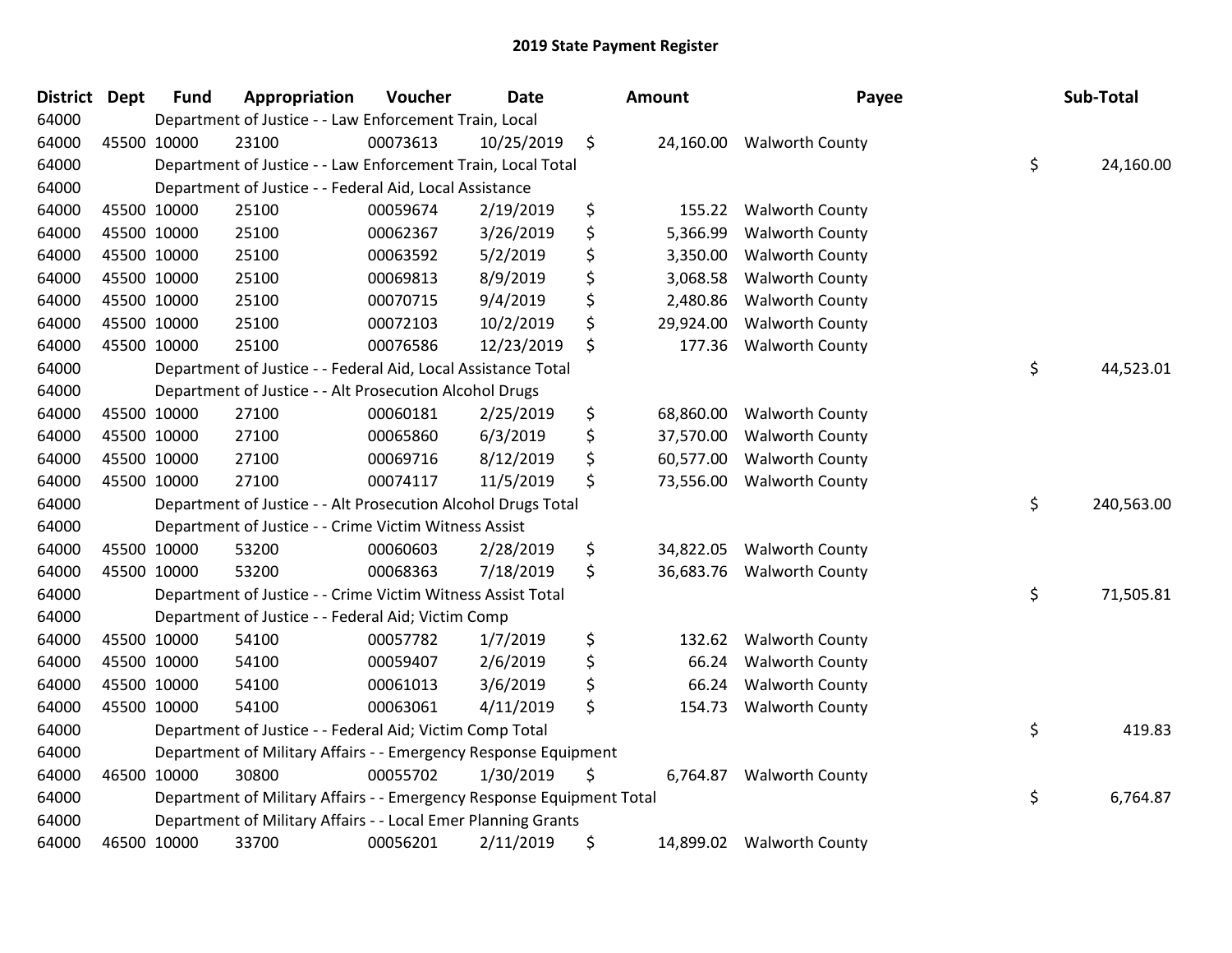| District Dept |             | <b>Fund</b> | Appropriation                                                          | Voucher  | <b>Date</b>   | Amount          | Payee                     | Sub-Total       |
|---------------|-------------|-------------|------------------------------------------------------------------------|----------|---------------|-----------------|---------------------------|-----------------|
| 64000         |             |             | Department of Military Affairs - - Local Emer Planning Grants Total    |          |               |                 |                           | \$<br>14,899.02 |
| 64000         |             |             | Department of Military Affairs - - Federal Aid, Local Assistance       |          |               |                 |                           |                 |
| 64000         |             | 46500 10000 | 34200                                                                  | 00048226 | 2/27/2019     | \$              | 31,690.63 Walworth County |                 |
| 64000         | 46500 10000 |             | 34200                                                                  | 00056191 | 2/11/2019     | \$<br>31,690.62 | <b>Walworth County</b>    |                 |
| 64000         | 46500 10000 |             | 34200                                                                  | 00066878 | 9/16/2019     | \$<br>1,602.17  | <b>Walworth County</b>    |                 |
| 64000         |             |             | Department of Military Affairs - - Federal Aid, Local Assistance Total |          |               |                 |                           | \$<br>64,983.42 |
| 64000         |             |             | Department of Veterans Affairs - - Grants To Counties                  |          |               |                 |                           |                 |
| 64000         |             | 48500 15200 | 12700                                                                  | 00060726 | 2/22/2019     | \$<br>1,300.00  | <b>Walworth County</b>    |                 |
| 64000         |             |             | Department of Veterans Affairs - - Grants To Counties Total            |          |               |                 |                           | \$<br>1,300.00  |
| 64000         |             |             | Department of Veterans Affairs - - County Grants                       |          |               |                 |                           |                 |
| 64000         |             | 48500 58200 | 26700                                                                  | 00060726 | 2/22/2019     | \$              | 5,850.00 Walworth County  |                 |
| 64000         |             |             | Department of Veterans Affairs - - County Grants Total                 |          |               |                 |                           | \$<br>5,850.00  |
| 64000         |             |             | Department of Veterans Affairs - - Veterans Transportation Grant       |          |               |                 |                           |                 |
| 64000         |             | 48500 58200 | 28000                                                                  | 00074109 | 12/10/2019 \$ | 1,448.63        | <b>Walworth County</b>    |                 |
| 64000         |             |             | Department of Veterans Affairs - - Veterans Transportation Grant Total |          |               |                 |                           | \$<br>1,448.63  |
| 64000         |             |             | Department of Veterans Affairs - - County Grants                       |          |               |                 |                           |                 |
| 64000         |             | 48500 58300 | 37000                                                                  | 00060726 | 2/22/2019     | \$<br>5,850.00  | <b>Walworth County</b>    |                 |
| 64000         |             |             | Department of Veterans Affairs - - County Grants Total                 |          |               |                 |                           | \$<br>5,850.00  |
| 64000         |             |             | Department of Administration - - Gifts, Grants And Bequests            |          |               |                 |                           |                 |
| 64000         |             | 50500 10000 | 13100                                                                  | 00109598 | 10/18/2019 \$ |                 | 3,305.00 Walworth County  |                 |
| 64000         |             |             | Department of Administration - - Gifts, Grants And Bequests Total      |          |               |                 |                           | \$<br>3,305.00  |
| 64000         |             |             | Department of Administration - - Federal Aid, Local Assistance         |          |               |                 |                           |                 |
| 64000         |             | 50500 10000 | 15500                                                                  | 00097045 | 2/15/2019     | \$<br>21,114.99 | <b>Walworth County</b>    |                 |
| 64000         | 50500 10000 |             | 15500                                                                  | 00098072 | 3/1/2019      | \$<br>127.40    | <b>Walworth County</b>    |                 |
| 64000         | 50500 10000 |             | 15500                                                                  | 00099636 | 3/29/2019     | \$<br>9,122.51  | <b>Walworth County</b>    |                 |
| 64000         |             | 50500 10000 | 15500                                                                  | 00102308 | 5/15/2019     | \$<br>41.99     | <b>Walworth County</b>    |                 |
| 64000         | 50500 10000 |             | 15500                                                                  | 00103209 | 5/29/2019     | \$<br>7,375.79  | <b>Walworth County</b>    |                 |
| 64000         | 50500 10000 |             | 15500                                                                  | 00105007 | 7/1/2019      | \$<br>13,470.41 | <b>Walworth County</b>    |                 |
| 64000         | 50500 10000 |             | 15500                                                                  | 00106489 | 7/30/2019     | \$<br>294.22    | <b>Walworth County</b>    |                 |
| 64000         | 50500 10000 |             | 15500                                                                  | 00107949 | 8/30/2019     | \$<br>3,938.72  | <b>Walworth County</b>    |                 |
| 64000         | 50500 10000 |             | 15500                                                                  | 00110013 | 10/1/2019     | \$<br>1,552.17  | <b>Walworth County</b>    |                 |
| 64000         | 50500 10000 |             | 15500                                                                  | 00111623 | 10/29/2019    | \$<br>7,969.21  | <b>Walworth County</b>    |                 |
| 64000         |             |             | Department of Administration - - Federal Aid, Local Assistance Total   |          |               |                 |                           | \$<br>65,007.41 |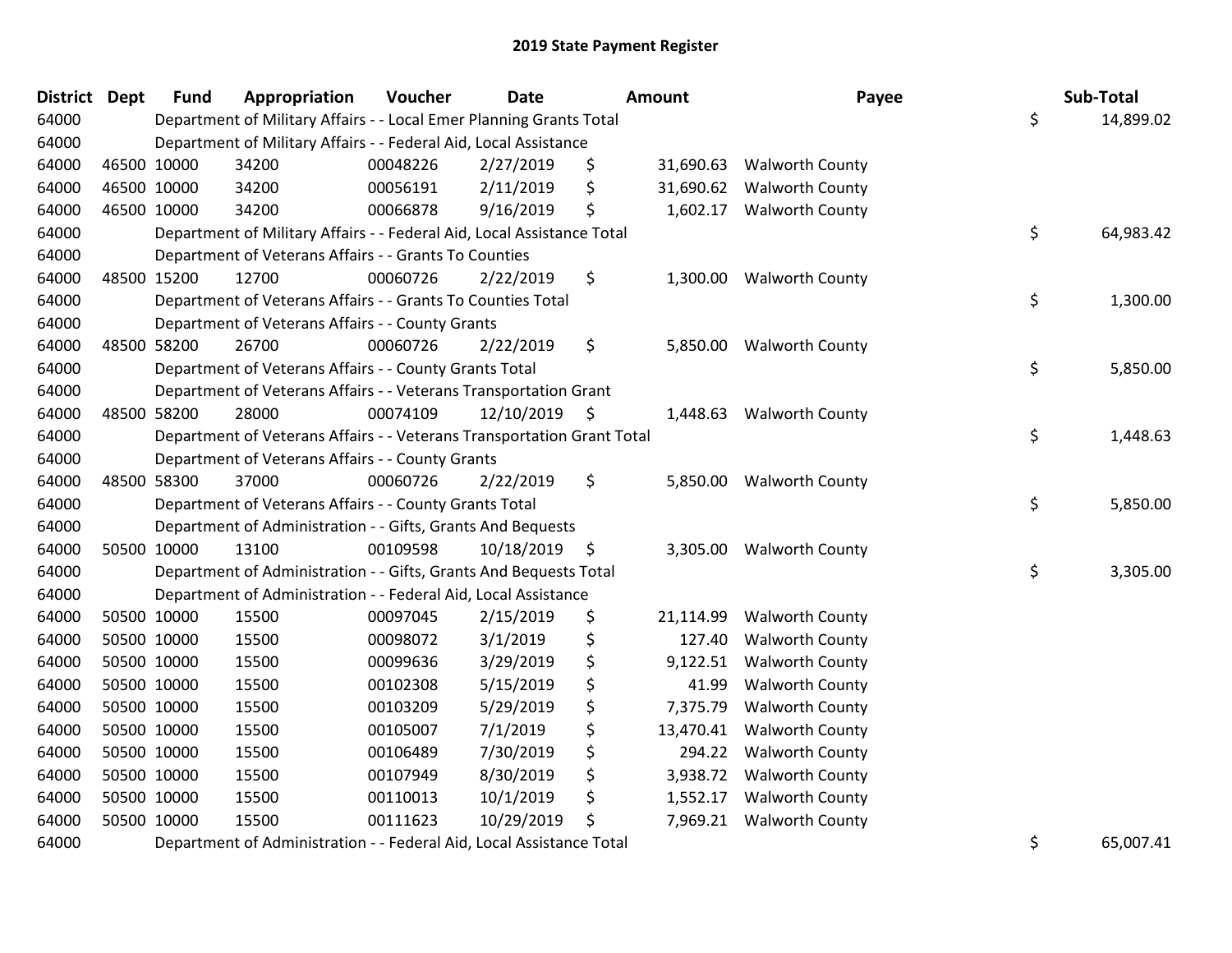| <b>District</b> | <b>Dept</b> | <b>Fund</b> | <b>Appropriation</b>                                                  | Voucher  | Date       | Amount          | Payee                  | Sub-Total       |
|-----------------|-------------|-------------|-----------------------------------------------------------------------|----------|------------|-----------------|------------------------|-----------------|
| 64000           |             |             | Department of Administration - - Low-Income Assistance Grants         |          |            |                 |                        |                 |
| 64000           |             | 50500 23500 | 37100                                                                 | 00097045 | 2/15/2019  | \$<br>6,352.62  | <b>Walworth County</b> |                 |
| 64000           |             | 50500 23500 | 37100                                                                 | 00098072 | 3/1/2019   | \$<br>54.60     | <b>Walworth County</b> |                 |
| 64000           |             | 50500 23500 | 37100                                                                 | 00099636 | 3/29/2019  | \$<br>11,939.37 | <b>Walworth County</b> |                 |
| 64000           |             | 50500 23500 | 37100                                                                 | 00102308 | 5/15/2019  | \$<br>17.99     | <b>Walworth County</b> |                 |
| 64000           |             | 50500 23500 | 37100                                                                 | 00103209 | 5/29/2019  | \$<br>5,531.87  | <b>Walworth County</b> |                 |
| 64000           |             | 50500 23500 | 37100                                                                 | 00105007 | 7/1/2019   | \$<br>8,306.89  | <b>Walworth County</b> |                 |
| 64000           |             | 50500 23500 | 37100                                                                 | 00106489 | 7/30/2019  | \$<br>126.09    | <b>Walworth County</b> |                 |
| 64000           |             | 50500 23500 | 37100                                                                 | 00107949 | 8/30/2019  | \$<br>2,868.09  | <b>Walworth County</b> |                 |
| 64000           |             | 50500 23500 | 37100                                                                 | 00110013 | 10/1/2019  | \$<br>2,858.32  | <b>Walworth County</b> |                 |
| 64000           |             | 50500 23500 | 37100                                                                 | 00111623 | 10/29/2019 | \$<br>14,605.23 | <b>Walworth County</b> |                 |
| 64000           |             |             | Department of Administration - - Low-Income Assistance Grants Total   |          |            |                 |                        | \$<br>52,661.07 |
| 64000           |             |             | Department of Administration - - Land Information Program; Loca       |          |            |                 |                        |                 |
| 64000           |             | 50500 26900 | 17300                                                                 | 00095195 | 1/17/2019  | \$<br>1,000.00  | <b>Walworth County</b> |                 |
| 64000           |             | 50500 26900 | 17300                                                                 | 00100459 | 4/15/2019  | \$<br>25,000.00 | <b>Walworth County</b> |                 |
| 64000           |             | 50500 26900 | 17300                                                                 | 00101684 | 4/30/2019  | \$<br>25,000.00 | <b>Walworth County</b> |                 |
| 64000           |             | 50500 26900 | 17300                                                                 | 00107276 | 8/19/2019  | \$<br>25,000.00 | <b>Walworth County</b> |                 |
| 64000           |             |             | Department of Administration - - Land Information Program; Loca Total |          |            |                 |                        | \$<br>76,000.00 |
| 64000           |             |             | Public Defender Board - - Transcript, Discovery And Int               |          |            |                 |                        |                 |
| 64000           |             | 55000 10000 | 10600                                                                 | 00175858 | 1/9/2019   | \$<br>20.00     | <b>Walworth County</b> |                 |
| 64000           |             | 55000 10000 | 10600                                                                 | 00175887 | 1/9/2019   | \$<br>15.00     | <b>Walworth County</b> |                 |
| 64000           |             | 55000 10000 | 10600                                                                 | 00186199 | 3/7/2019   | \$<br>5.00      | <b>Walworth County</b> |                 |
| 64000           |             | 55000 10000 | 10600                                                                 | 00186200 | 3/7/2019   | \$<br>279.55    | <b>Walworth County</b> |                 |
| 64000           |             | 55000 10000 | 10600                                                                 | 00189700 | 4/3/2019   | \$<br>40.00     | <b>Walworth County</b> |                 |
| 64000           |             | 55000 10000 | 10600                                                                 | 00191534 | 4/18/2019  | \$<br>35.00     | <b>Walworth County</b> |                 |
| 64000           |             | 55000 10000 | 10600                                                                 | 00193426 | 5/3/2019   | \$<br>5.00      | <b>Walworth County</b> |                 |
| 64000           |             | 55000 10000 | 10600                                                                 | 00193427 | 5/3/2019   | \$<br>5.00      | <b>Walworth County</b> |                 |
| 64000           |             | 55000 10000 | 10600                                                                 | 00193428 | 5/3/2019   | \$<br>5.00      | <b>Walworth County</b> |                 |
| 64000           |             | 55000 10000 | 10600                                                                 | 00193429 | 5/3/2019   | \$<br>5.00      | <b>Walworth County</b> |                 |
| 64000           |             | 55000 10000 | 10600                                                                 | 00193458 | 5/3/2019   | \$<br>5.00      | <b>Walworth County</b> |                 |
| 64000           |             | 55000 10000 | 10600                                                                 | 00193478 | 5/3/2019   | \$<br>5.00      | <b>Walworth County</b> |                 |
| 64000           |             | 55000 10000 | 10600                                                                 | 00197833 | 5/30/2019  | \$<br>5.00      | <b>Walworth County</b> |                 |
| 64000           |             | 55000 10000 | 10600                                                                 | 00197834 | 5/30/2019  | \$<br>5.00      | <b>Walworth County</b> |                 |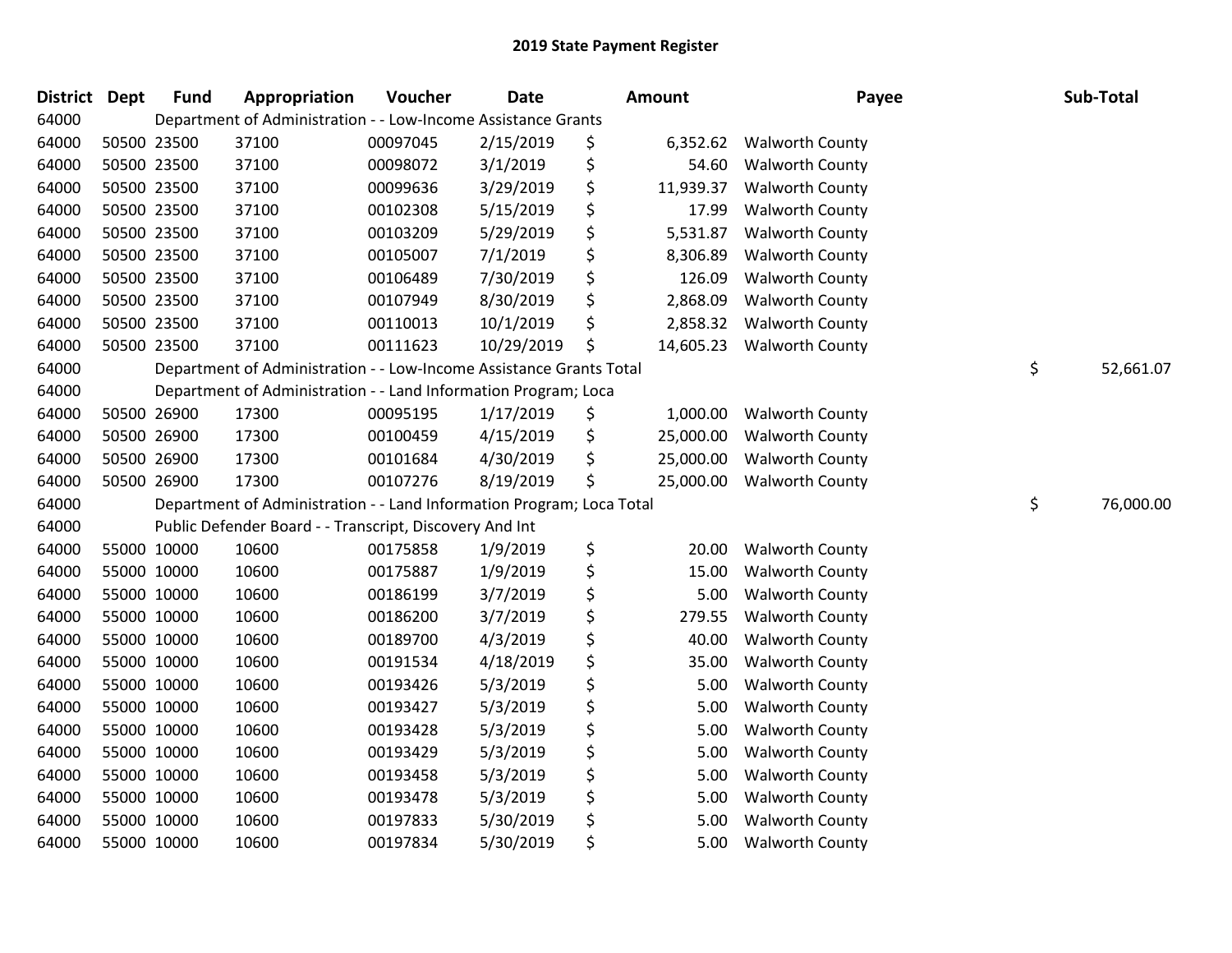| District | <b>Dept</b> | <b>Fund</b> | Appropriation | Voucher  | <b>Date</b> | Amount       | Payee                  | Sub-Total |
|----------|-------------|-------------|---------------|----------|-------------|--------------|------------------------|-----------|
| 64000    | 55000 10000 |             | 10600         | 00197835 | 5/30/2019   | \$<br>15.00  | <b>Walworth County</b> |           |
| 64000    | 55000 10000 |             | 10600         | 00197836 | 5/30/2019   | \$<br>5.00   | <b>Walworth County</b> |           |
| 64000    | 55000 10000 |             | 10600         | 00197837 | 5/30/2019   | \$<br>5.00   | <b>Walworth County</b> |           |
| 64000    | 55000 10000 |             | 10600         | 00197838 | 5/30/2019   | \$<br>5.00   | <b>Walworth County</b> |           |
| 64000    | 55000 10000 |             | 10600         | 00197839 | 5/30/2019   | \$<br>5.00   | Walworth County        |           |
| 64000    | 55000 10000 |             | 10600         | 00197840 | 5/30/2019   | \$<br>10.00  | <b>Walworth County</b> |           |
| 64000    | 55000 10000 |             | 10600         | 00197841 | 5/30/2019   | \$<br>5.00   | <b>Walworth County</b> |           |
| 64000    | 55000 10000 |             | 10600         | 00197842 | 5/30/2019   | \$<br>5.00   | <b>Walworth County</b> |           |
| 64000    | 55000 10000 |             | 10600         | 00197843 | 5/30/2019   | \$<br>10.00  | <b>Walworth County</b> |           |
| 64000    | 55000 10000 |             | 10600         | 00197844 | 5/30/2019   | \$<br>5.00   | <b>Walworth County</b> |           |
| 64000    | 55000 10000 |             | 10600         | 00197845 | 5/30/2019   | \$<br>5.00   | <b>Walworth County</b> |           |
| 64000    | 55000 10000 |             | 10600         | 00197846 | 5/30/2019   | \$<br>5.00   | <b>Walworth County</b> |           |
| 64000    | 55000 10000 |             | 10600         | 00197847 | 5/30/2019   | \$<br>5.00   | <b>Walworth County</b> |           |
| 64000    | 55000 10000 |             | 10600         | 00197848 | 5/30/2019   | \$<br>5.00   | <b>Walworth County</b> |           |
| 64000    | 55000 10000 |             | 10600         | 00197849 | 5/30/2019   | \$<br>5.00   | Walworth County        |           |
| 64000    | 55000 10000 |             | 10600         | 00197850 | 5/30/2019   | \$<br>5.00   | <b>Walworth County</b> |           |
| 64000    | 55000 10000 |             | 10600         | 00197851 | 5/30/2019   | \$<br>5.00   | <b>Walworth County</b> |           |
| 64000    | 55000 10000 |             | 10600         | 00197852 | 5/30/2019   | \$<br>5.00   | <b>Walworth County</b> |           |
| 64000    | 55000 10000 |             | 10600         | 00197853 | 5/30/2019   | \$<br>5.00   | <b>Walworth County</b> |           |
| 64000    | 55000 10000 |             | 10600         | 00197854 | 5/30/2019   | \$<br>5.00   | <b>Walworth County</b> |           |
| 64000    | 55000 10000 |             | 10600         | 00197855 | 5/30/2019   | \$<br>5.00   | <b>Walworth County</b> |           |
| 64000    | 55000 10000 |             | 10600         | 00197856 | 5/30/2019   | \$<br>10.00  | <b>Walworth County</b> |           |
| 64000    | 55000 10000 |             | 10600         | 00200843 | 6/12/2019   | \$<br>45.00  | <b>Walworth County</b> |           |
| 64000    | 55000 10000 |             | 10600         | 00200844 | 6/12/2019   | \$<br>10.00  | <b>Walworth County</b> |           |
| 64000    | 55000 10000 |             | 10600         | 00200845 | 6/12/2019   | \$<br>5.00   | <b>Walworth County</b> |           |
| 64000    | 55000 10000 |             | 10600         | 00200846 | 6/12/2019   | \$<br>5.00   | <b>Walworth County</b> |           |
| 64000    | 55000 10000 |             | 10600         | 00200847 | 6/12/2019   | \$<br>5.00   | <b>Walworth County</b> |           |
| 64000    | 55000 10000 |             | 10600         | 00200848 | 6/12/2019   | \$<br>10.00  | <b>Walworth County</b> |           |
| 64000    | 55000 10000 |             | 10600         | 00200849 | 6/12/2019   | \$<br>5.00   | <b>Walworth County</b> |           |
| 64000    | 55000 10000 |             | 10600         | 00216246 | 10/4/2019   | \$<br>2.75   | <b>Walworth County</b> |           |
| 64000    | 55000 10000 |             | 10600         | 00219386 | 10/28/2019  | \$<br>10.00  | <b>Walworth County</b> |           |
| 64000    | 55000 10000 |             | 10600         | 00219390 | 10/28/2019  | \$<br>300.00 | <b>Walworth County</b> |           |
| 64000    | 55000 10000 |             | 10600         | 00219399 | 10/28/2019  | \$<br>38.00  | <b>Walworth County</b> |           |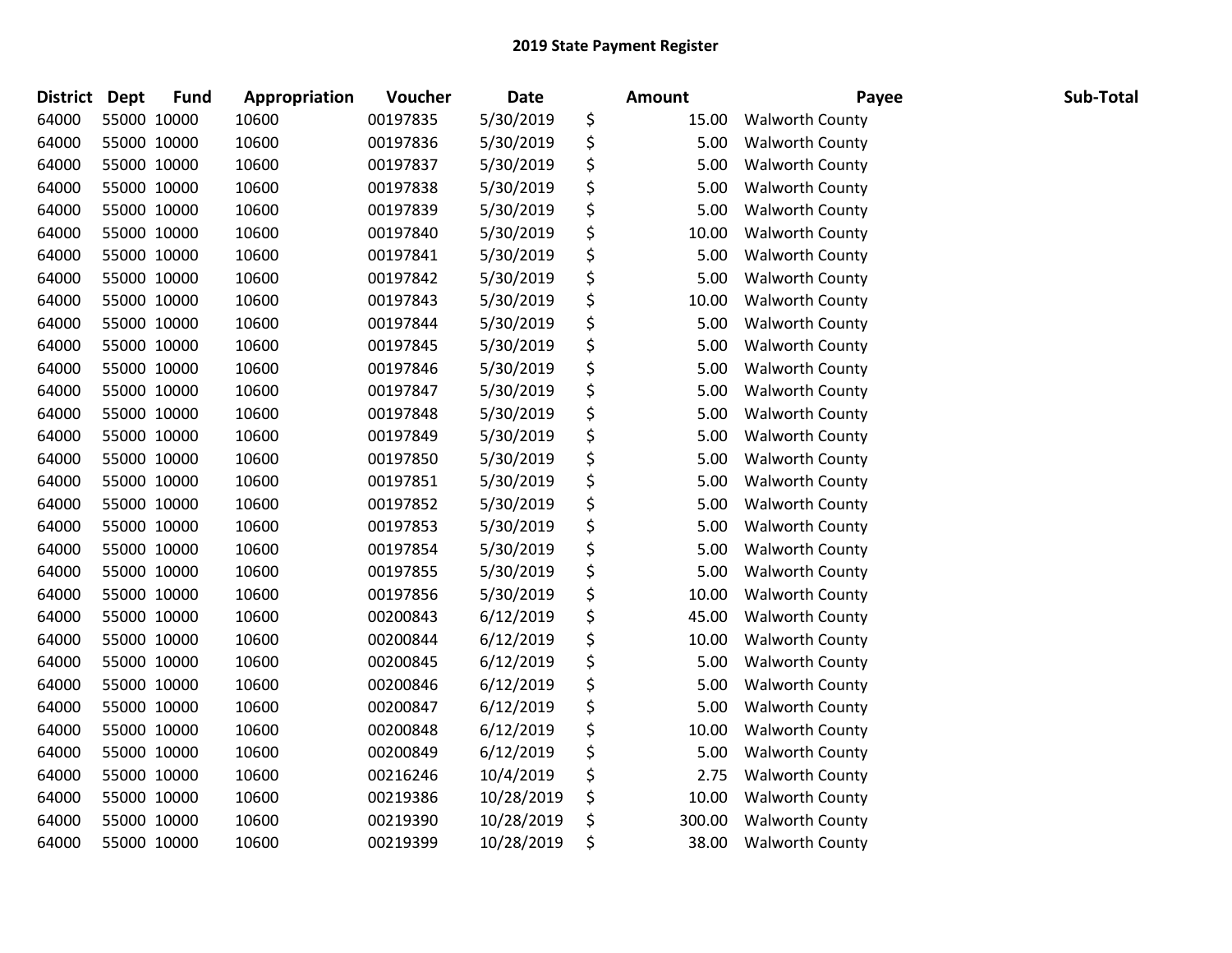| <b>District</b> | <b>Dept</b> | <b>Fund</b> | Appropriation                                                    | Voucher  | <b>Date</b> | <b>Amount</b>    | Payee                     | Sub-Total        |
|-----------------|-------------|-------------|------------------------------------------------------------------|----------|-------------|------------------|---------------------------|------------------|
| 64000           |             | 55000 10000 | 10600                                                            | 00223707 | 11/25/2019  | \$<br>5.00       | <b>Walworth County</b>    |                  |
| 64000           |             | 55000 10000 | 10600                                                            | 00223708 | 11/25/2019  | \$<br>5.00       | <b>Walworth County</b>    |                  |
| 64000           | 55000 10000 |             | 10600                                                            | 00223709 | 11/25/2019  | \$<br>5.00       | <b>Walworth County</b>    |                  |
| 64000           | 55000 10000 |             | 10600                                                            | 00223710 | 11/25/2019  | \$<br>5.00       | <b>Walworth County</b>    |                  |
| 64000           |             | 55000 10000 | 10600                                                            | 00223711 | 11/25/2019  | \$<br>5.00       | <b>Walworth County</b>    |                  |
| 64000           |             | 55000 10000 | 10600                                                            | 00223712 | 11/25/2019  | \$<br>5.00       | <b>Walworth County</b>    |                  |
| 64000           |             | 55000 10000 | 10600                                                            | 00226534 | 12/13/2019  | \$<br>115.00     | <b>Walworth County</b>    |                  |
| 64000           | 55000 10000 |             | 10600                                                            | 00226535 | 12/13/2019  | \$<br>85.00      | <b>Walworth County</b>    |                  |
| 64000           | 55000 10000 |             | 10600                                                            | 00227718 | 12/23/2019  | \$<br>5.00       | <b>Walworth County</b>    |                  |
| 64000           |             | 55000 10000 | 10600                                                            | 00227724 | 12/23/2019  | \$<br>60.00      | <b>Walworth County</b>    |                  |
| 64000           |             |             | Public Defender Board - - Transcript, Discovery And Int Total    |          |             |                  |                           | \$<br>1,300.30   |
| 64000           |             |             | Department of Revenue - - Warrants and Satisfactions             |          |             |                  |                           |                  |
| 64000           |             | 56600 10000 | 10100                                                            | 00144421 | 8/16/2019   | \$<br>80.00      | <b>Walworth County</b>    |                  |
| 64000           |             | 56600 10000 | 10100                                                            | 00145365 | 9/13/2019   | \$<br>210.50     | <b>Walworth County</b>    |                  |
| 64000           |             | 56600 10000 | 10100                                                            | 00147936 | 10/3/2019   | \$<br>80.00      | <b>Walworth County</b>    |                  |
| 64000           |             |             | Department of Revenue - - Warrants and Satisfactions Total       |          |             |                  |                           | \$<br>370.50     |
| 64000           |             |             | Circuit Courts - - Circuit Court Costs                           |          |             |                  |                           |                  |
| 64000           |             | 62500 10000 | 10500                                                            | 00001268 | 1/17/2019   | \$<br>176,852.29 | <b>Walworth County</b>    |                  |
| 64000           |             | 62500 10000 | 10500                                                            | 00001475 | 7/5/2019    | \$<br>10,837.00  | <b>Walworth County</b>    |                  |
| 64000           |             | 62500 10000 | 10500                                                            | 00001578 | 8/1/2019    | \$<br>268,601.00 | <b>Walworth County</b>    |                  |
| 64000           |             |             | Circuit Courts - - Circuit Court Costs Total                     |          |             |                  |                           | \$<br>456,290.29 |
| 64000           |             |             | Supreme Court - - Office Of Lawyer Regulation                    |          |             |                  |                           |                  |
| 64000           |             | 68000 10000 | 33300                                                            | 00007340 | 8/23/2019   | \$<br>10.00      | <b>Walworth County</b>    |                  |
| 64000           |             |             | Supreme Court - - Office Of Lawyer Regulation Total              |          |             |                  |                           | \$<br>10.00      |
| 64000           |             |             | Shared Revenue and Tax Relief - - County And Municipal Aid       |          |             |                  |                           |                  |
| 64000           |             | 83500 10000 | 10500                                                            | 00049953 | 7/22/2019   | \$<br>15,027.66  | <b>Walworth County</b>    |                  |
| 64000           | 83500 10000 |             | 10500                                                            | 00054252 | 11/18/2019  | \$<br>85,156.74  | <b>Walworth County</b>    |                  |
| 64000           |             |             | Shared Revenue and Tax Relief - - County And Municipal Aid Total |          |             |                  |                           | \$<br>100,184.40 |
| 64000           |             |             | Shared Revenue and Tax Relief - - Exempt Computer Aid            |          |             |                  |                           |                  |
| 64000           | 83500 10000 |             | 10900                                                            | 00045433 | 7/22/2019   | \$               | 73,946.16 Walworth County |                  |
| 64000           |             |             | Shared Revenue and Tax Relief - - Exempt Computer Aid Total      |          |             |                  |                           | \$<br>73,946.16  |
| 64000           |             |             | Shared Revenue and Tax Relief - - Utility Aid                    |          |             |                  |                           |                  |
| 64000           |             | 83500 10000 | 11000                                                            | 00049953 | 7/22/2019   | \$<br>43,300.07  | <b>Walworth County</b>    |                  |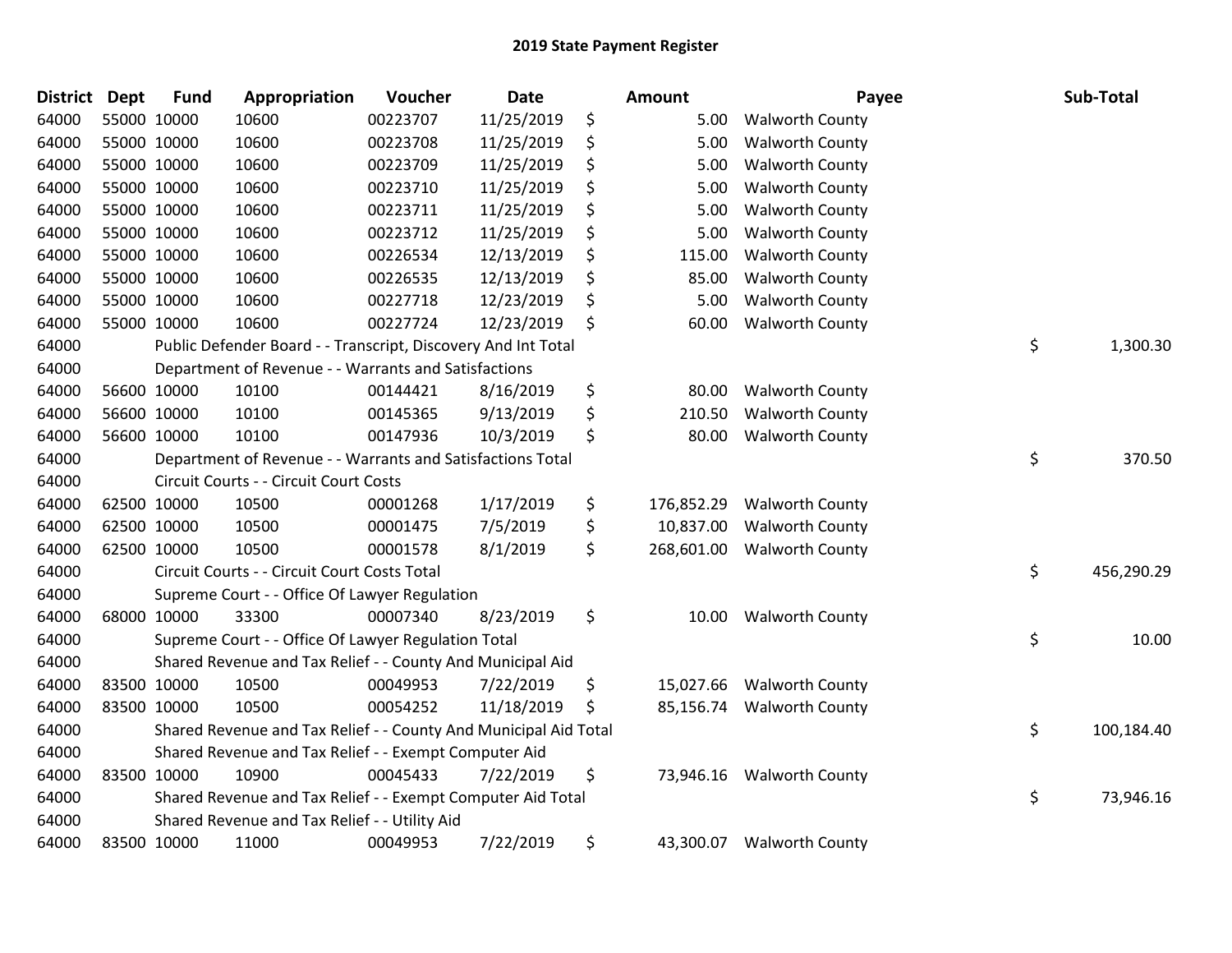| <b>District</b> | Dept        | Fund | Appropriation                                                         | <b>Voucher</b> | Date       |    | Amount        | Payee                  | Sub-Total     |
|-----------------|-------------|------|-----------------------------------------------------------------------|----------------|------------|----|---------------|------------------------|---------------|
| 64000           | 83500 10000 |      | 11000                                                                 | 00054252       | 11/18/2019 | \$ | 273,304.97    | <b>Walworth County</b> |               |
| 64000           |             |      | Shared Revenue and Tax Relief - - Utility Aid Total                   |                |            |    |               |                        | 316,605.04    |
| 64000           |             |      | Shared Revenue and Tax Relief - - Personal Property Aid               |                |            |    |               |                        |               |
| 64000           | 83500 10000 |      | 11100                                                                 | 00039956       | 5/6/2019   | \$ | 230,922.71    | <b>Walworth County</b> |               |
| 64000           |             |      | Shared Revenue and Tax Relief - - Personal Property Aid Total         |                |            |    |               |                        | 230,922.71    |
| 64000           |             |      | Shared Revenue and Tax Relief - - School Lvy Tx/First Dollar Cr       |                |            |    |               |                        |               |
| 64000           | 83500 10000 |      | 30200                                                                 | 00045343       | 7/22/2019  | \$ | 26,521,077.31 | <b>Walworth County</b> |               |
| 64000           | 83500 10000 |      | 30200                                                                 | 00048226       | 7/22/2019  | S. | 3,144,431.91  | <b>Walworth County</b> |               |
| 64000           |             |      | Shared Revenue and Tax Relief - - School Lvy Tx/First Dollar Cr Total |                |            |    |               |                        | 29,665,509.22 |
| 64000           |             |      | Shared Revenue and Tax Relief - - Lottery & Gaming Credit             |                |            |    |               |                        |               |
| 64000           | 83500 52100 |      | 36300                                                                 | 00038712       | 3/25/2019  | \$ | 3,547,198.86  | <b>Walworth County</b> |               |
| 64000           |             |      | Shared Revenue and Tax Relief - - Lottery & Gaming Credit Total       |                |            |    |               |                        | 3,547,198.86  |
| 64000 Total     |             |      |                                                                       |                |            |    |               |                        | 55,392,192.53 |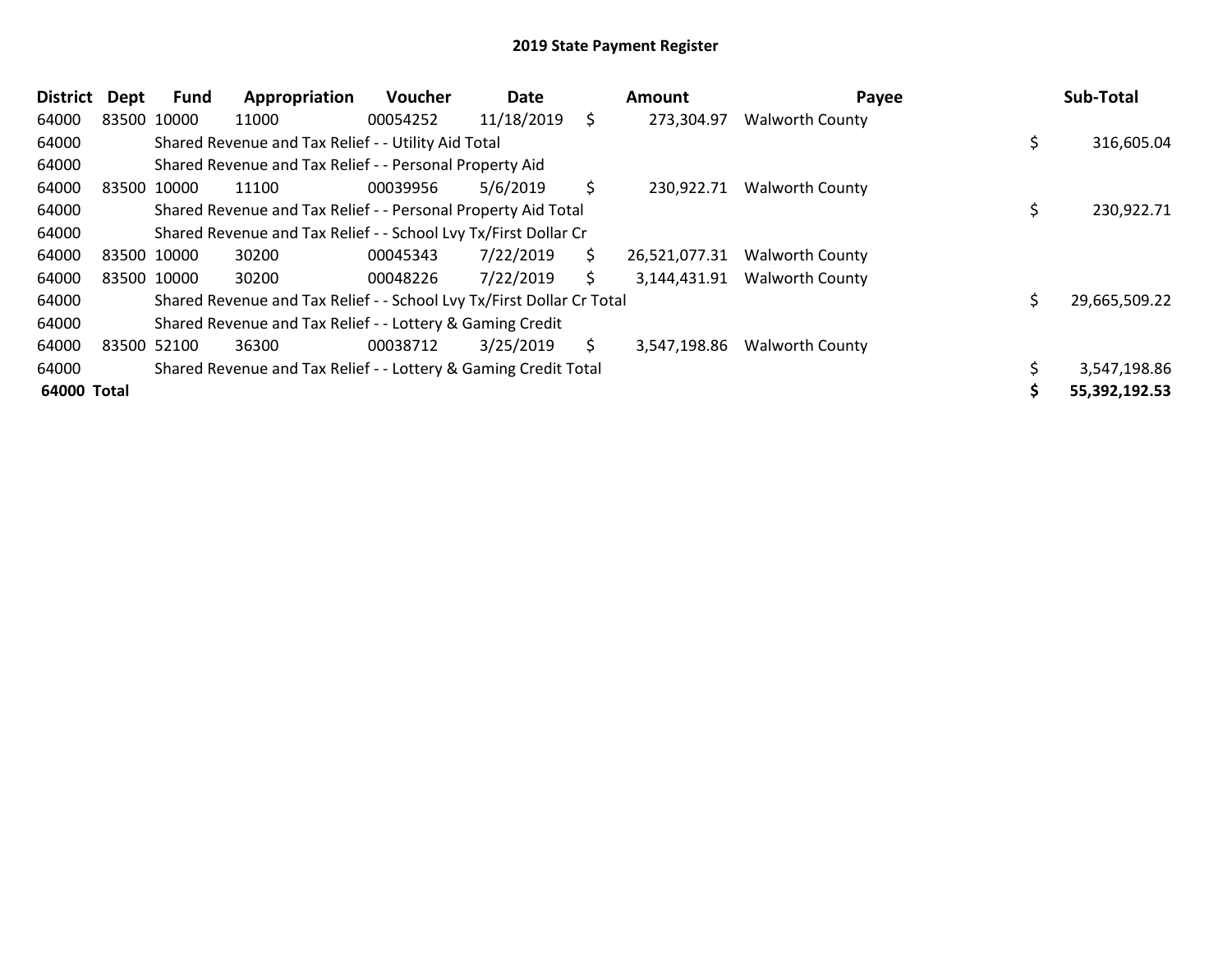| District Dept | <b>Fund</b> | Appropriation                                                      | Voucher  | <b>Date</b> | Amount          | Payee                        | Sub-Total       |
|---------------|-------------|--------------------------------------------------------------------|----------|-------------|-----------------|------------------------------|-----------------|
| 64002         |             | Dept of Safety & Prof Services - - Fire Dues Distribution          |          |             |                 |                              |                 |
| 64002         | 16500 10000 | 22500                                                              | 00030574 | 7/16/2019   | \$              | 4,495.13 Town of Bloomfield  |                 |
| 64002         |             | Dept of Safety & Prof Services - - Fire Dues Distribution Total    |          |             |                 |                              | \$<br>4,495.13  |
| 64002         |             | Dept of Natural Resources - - Aids In Lieu Of Taxes - Gener        |          |             |                 |                              |                 |
| 64002         | 37000 10000 | 50300                                                              | 00298963 | 2/19/2019   | \$<br>92.41     | Town of Bloomfield           |                 |
| 64002         | 37000 10000 | 50300                                                              | 00314220 | 4/19/2019   | \$<br>1,430.68  | Town of Bloomfield           |                 |
| 64002         |             | Dept of Natural Resources - - Aids In Lieu Of Taxes - Gener Total  |          |             |                 |                              | \$<br>1,523.09  |
| 64002         |             | Dept of Natural Resources - - Aids In Lieu Of Taxes - Sum S        |          |             |                 |                              |                 |
| 64002         | 37000 21200 | 57900                                                              | 00314219 | 4/19/2019   | \$<br>27.70     | Town of Bloomfield           |                 |
| 64002         | 37000 21200 | 57900                                                              | 00314221 | 4/19/2019   | \$<br>63.17     | Town of Bloomfield           |                 |
| 64002         |             | Dept of Natural Resources - - Aids In Lieu Of Taxes - Sum S Total  |          |             |                 |                              | \$<br>90.87     |
| 64002         |             | Dept of Natural Resources - - Fin Asst For Responsible Units       |          |             |                 |                              |                 |
| 64002         | 37000 27400 | 67000                                                              | 00323251 | 5/22/2019   | \$              | 4,521.05 Town of Bloomfield  |                 |
| 64002         |             | Dept of Natural Resources - - Fin Asst For Responsible Units Total |          |             |                 |                              | \$<br>4,521.05  |
| 64002         |             | Dept of Natural Resources - - Recycling Consolidation Grants       |          |             |                 |                              |                 |
| 64002         | 37000 27400 | 67300                                                              | 00323251 | 5/22/2019   | \$              | 409.62 Town of Bloomfield    |                 |
| 64002         |             | Dept of Natural Resources - - Recycling Consolidation Grants Total |          |             |                 |                              | \$<br>409.62    |
| 64002         |             | WI Dept of Transportation - - Trns Aids To Mnc.-Sf                 |          |             |                 |                              |                 |
| 64002         | 39500 21100 | 19100                                                              | 00337472 | 1/7/2019    | \$              | 18,885.04 Town of Bloomfield |                 |
| 64002         | 39500 21100 | 19100                                                              | 00364786 | 4/1/2019    | \$<br>18,885.04 | <b>Town of Bloomfield</b>    |                 |
| 64002         | 39500 21100 | 19100                                                              | 00402795 | 7/1/2019    | \$<br>18,885.04 | Town of Bloomfield           |                 |
| 64002         | 39500 21100 | 19100                                                              | 00445613 | 10/7/2019   | \$              | 18,885.06 Town of Bloomfield |                 |
| 64002         |             | WI Dept of Transportation - - Trns Aids To Mnc.-Sf Total           |          |             |                 |                              | \$<br>75,540.18 |
| 64002         |             | Elections Commission - - 2018 Hava Election Security               |          |             |                 |                              |                 |
| 64002         | 51000 22000 | 18200                                                              | 00002390 | 11/13/2019  | \$<br>600.00    | Town of Bloomfield           |                 |
| 64002         |             | Elections Commission - - 2018 Hava Election Security Total         |          |             |                 |                              | \$<br>600.00    |
| 64002         |             | Shared Revenue and Tax Relief - - County And Municipal Aid         |          |             |                 |                              |                 |
| 64002         | 83500 10000 | 10500                                                              | 00049925 | 7/22/2019   | \$<br>1,892.98  | Town of Bloomfield           |                 |
| 64002         | 83500 10000 | 10500                                                              | 00054224 | 11/18/2019  | \$              | 10,726.90 Town of Bloomfield |                 |
| 64002         |             | Shared Revenue and Tax Relief - - County And Municipal Aid Total   |          |             |                 |                              | \$<br>12,619.88 |
| 64002         |             | Shared Revenue and Tax Relief - - Exempt Computer Aid              |          |             |                 |                              |                 |
| 64002         | 83500 10000 | 10900                                                              | 00046957 | 7/22/2019   | \$<br>69.63     | Town of Bloomfield           |                 |
| 64002         |             | Shared Revenue and Tax Relief - - Exempt Computer Aid Total        |          |             |                 |                              | \$<br>69.63     |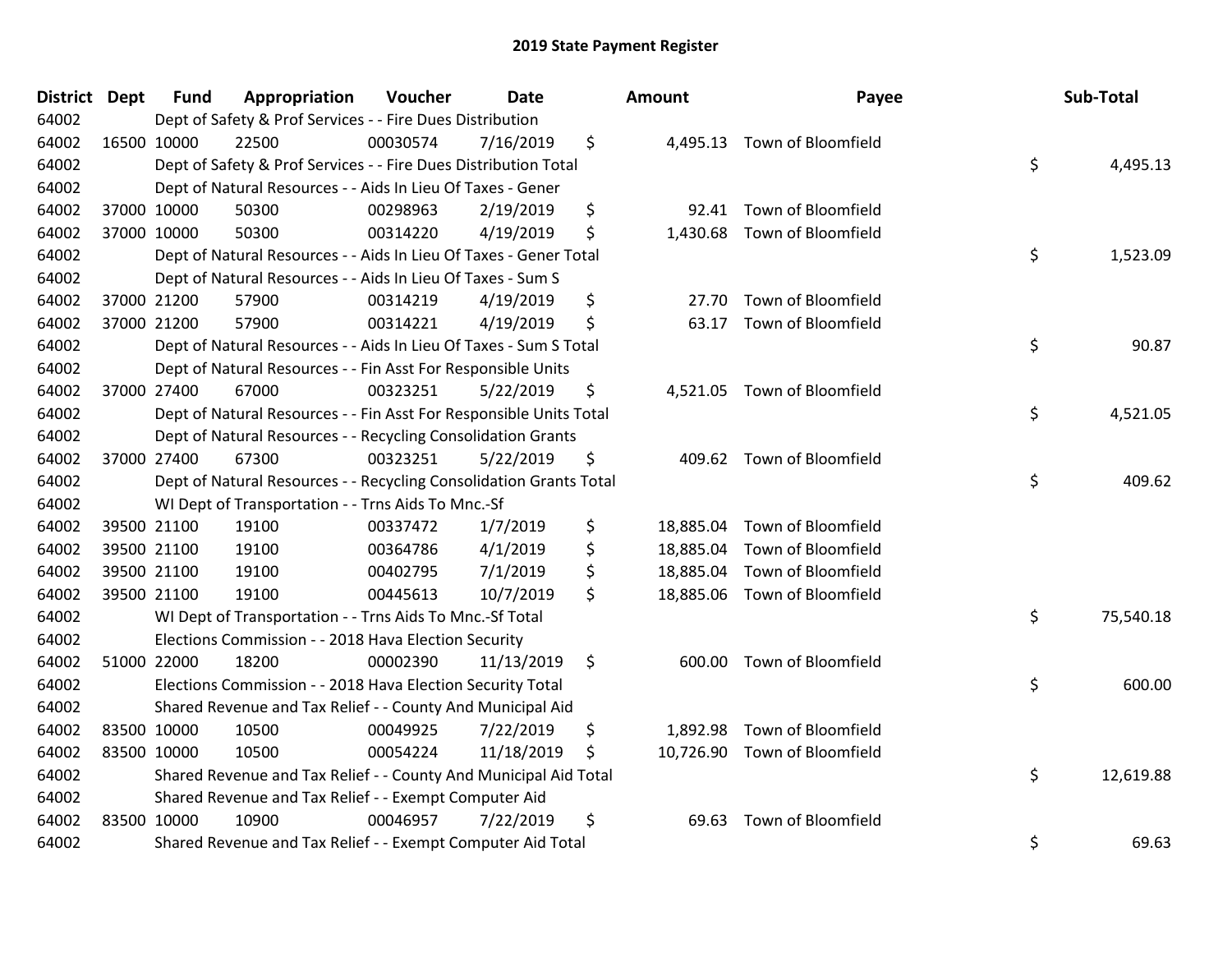| District    | Dept | Fund        | Appropriation                                                       | Voucher  | Date       |    | Amount    | Payee                       | Sub-Total       |
|-------------|------|-------------|---------------------------------------------------------------------|----------|------------|----|-----------|-----------------------------|-----------------|
| 64002       |      |             | Shared Revenue and Tax Relief - - Utility Aid                       |          |            |    |           |                             |                 |
| 64002       |      | 83500 10000 | 11000                                                               | 00049925 | 7/22/2019  | \$ | 1.661.35  | Town of Bloomfield          |                 |
| 64002       |      | 83500 10000 | 11000                                                               | 00054224 | 11/18/2019 | \$ | 10,917.35 | Town of Bloomfield          |                 |
| 64002       |      |             | Shared Revenue and Tax Relief - - Utility Aid Total                 |          |            |    |           |                             | \$<br>12,578.70 |
| 64002       |      |             | Shared Revenue and Tax Relief - - Personal Property Aid             |          |            |    |           |                             |                 |
| 64002       |      | 83500 10000 | 11100                                                               | 00041543 | 5/6/2019   | \$ |           | 1,767.78 Town of Bloomfield |                 |
| 64002       |      |             | Shared Revenue and Tax Relief - - Personal Property Aid Total       |          |            |    |           |                             | \$<br>1,767.78  |
| 64002       |      |             | Shared Revenue and Tax Relief - - Payments For Municipal Svcs       |          |            |    |           |                             |                 |
| 64002       |      | 83500 10000 | 50100                                                               | 00037883 | 1/31/2019  | S  | 277.39    | Town of Bloomfield          |                 |
| 64002       |      |             | Shared Revenue and Tax Relief - - Payments For Municipal Svcs Total |          |            |    |           |                             | \$<br>277.39    |
| 64002       |      |             | Shared Revenue and Tax Relief - - Lottery & Gaming Credit           |          |            |    |           |                             |                 |
| 64002       |      | 83500 52100 | 36300                                                               | 00038541 | 3/25/2019  | \$ | 39,615.00 | Town of Bloomfield          |                 |
| 64002       |      |             | Shared Revenue and Tax Relief - - Lottery & Gaming Credit Total     |          |            |    |           |                             | 39,615.00       |
| 64002 Total |      |             |                                                                     |          |            |    |           |                             | 154,108.32      |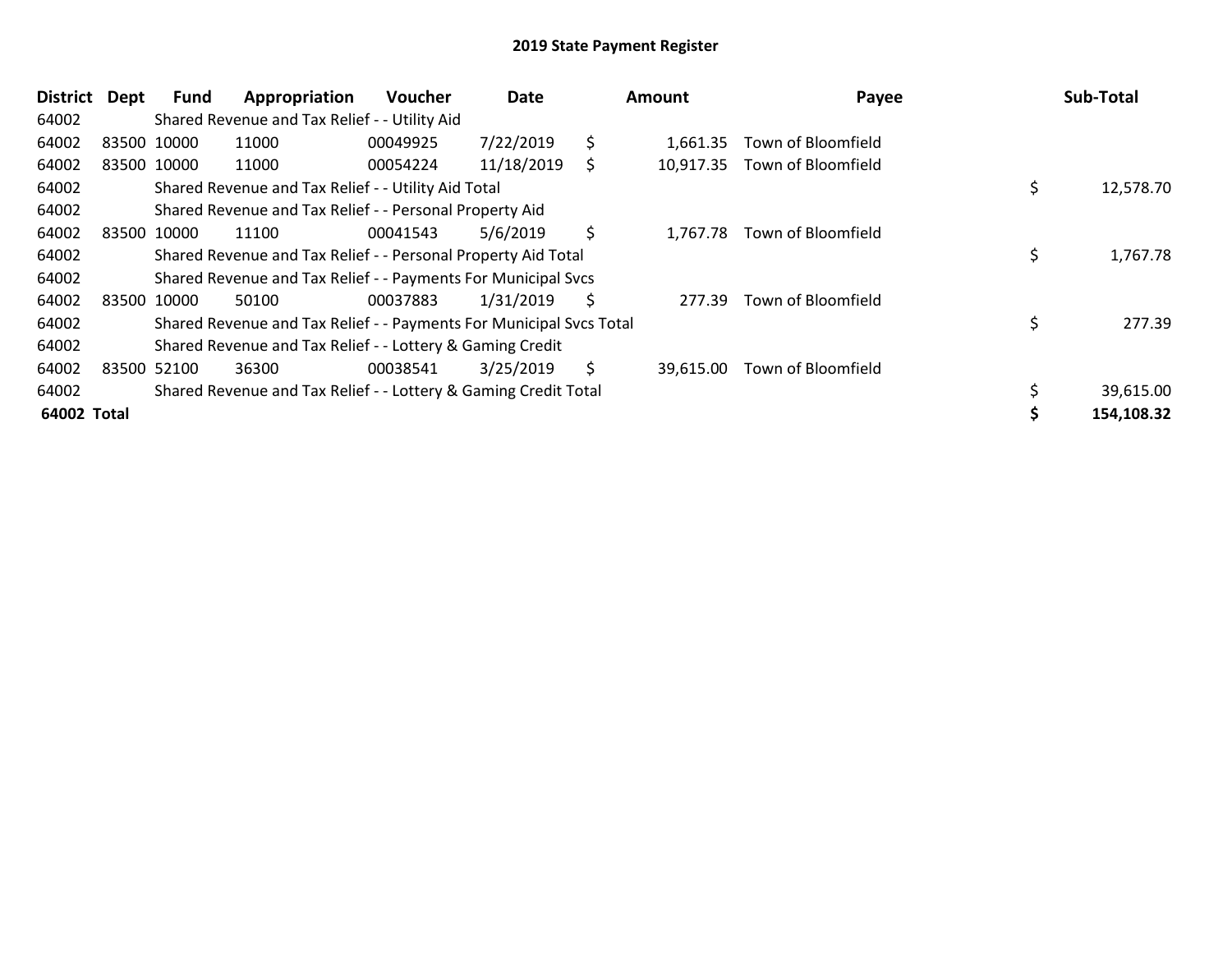| District Dept |             | <b>Fund</b> | Appropriation                                                          | Voucher  | <b>Date</b> | Amount |                           | Payee | Sub-Total  |
|---------------|-------------|-------------|------------------------------------------------------------------------|----------|-------------|--------|---------------------------|-------|------------|
| 64004         |             |             | Dept of Safety & Prof Services - - Fire Dues Distribution              |          |             |        |                           |       |            |
| 64004         | 16500 10000 |             | 22500                                                                  | 00030284 | 7/16/2019   | \$     | 7,994.86 Town Of Darien   |       |            |
| 64004         |             |             | Dept of Safety & Prof Services - - Fire Dues Distribution Total        |          |             |        |                           | \$    | 7,994.86   |
| 64004         |             |             | Dept of Natural Resources - - Aids In Lieu Of Taxes - Gener            |          |             |        |                           |       |            |
| 64004         | 37000 10000 |             | 50300                                                                  | 00314264 | 4/19/2019   | \$     | 186.16 Town Of Darien     |       |            |
| 64004         |             |             | Dept of Natural Resources - - Aids In Lieu Of Taxes - Gener Total      |          |             |        |                           | \$    | 186.16     |
| 64004         |             |             | Dept of Natural Resources - - Resaids - Cnty Forst, Cl & Mfl           |          |             |        |                           |       |            |
| 64004         | 37000 21200 |             | 57100                                                                  | 00333343 | 6/21/2019   | \$     | 50.40 Town Of Darien      |       |            |
| 64004         |             |             | Dept of Natural Resources - - Resaids - Cnty Forst, CI & Mfl Total     |          |             |        |                           | \$    | 50.40      |
| 64004         |             |             | Dept of Natural Resources - - Aids In Lieu Of Taxes - Sum S            |          |             |        |                           |       |            |
| 64004         | 37000 21200 |             | 57900                                                                  | 00314265 | 4/19/2019   | \$     | 427.28 Town Of Darien     |       |            |
| 64004         |             |             | Dept of Natural Resources - - Aids In Lieu Of Taxes - Sum S Total      |          |             |        |                           | \$    | 427.28     |
| 64004         |             |             | Dept of Natural Resources - - Fin Asst For Responsible Units           |          |             |        |                           |       |            |
| 64004         | 37000 27400 |             | 67000                                                                  | 00322855 | 5/22/2019   | \$     | 2,525.61 Town Of Darien   |       |            |
| 64004         |             |             | Dept of Natural Resources - - Fin Asst For Responsible Units Total     |          |             |        |                           | \$    | 2,525.61   |
| 64004         |             |             | WI Dept of Transportation - - Trns Aids To Mnc.-Sf                     |          |             |        |                           |       |            |
| 64004         | 39500 21100 |             | 19100                                                                  | 00337473 | 1/7/2019    | \$     | 23,071.76 Town Of Darien  |       |            |
| 64004         | 39500 21100 |             | 19100                                                                  | 00364787 | 4/1/2019    | \$     | 23,071.76 Town Of Darien  |       |            |
| 64004         | 39500 21100 |             | 19100                                                                  | 00402796 | 7/1/2019    | \$     | 23,071.76 Town Of Darien  |       |            |
| 64004         | 39500 21100 |             | 19100                                                                  | 00445614 | 10/7/2019   | \$     | 23,071.79 Town Of Darien  |       |            |
| 64004         |             |             | WI Dept of Transportation - - Trns Aids To Mnc.-Sf Total               |          |             |        |                           | \$    | 92,287.07  |
| 64004         |             |             | WI Dept of Transportation - - Local Rds, Grants Sf                     |          |             |        |                           |       |            |
| 64004         | 39500 21100 |             | 27000                                                                  | 00472818 | 12/20/2019  | \$     | 244,511.98 Town Of Darien |       |            |
| 64004         |             |             | WI Dept of Transportation - - Local Rds, Grants Sf Total               |          |             |        |                           | \$    | 244,511.98 |
| 64004         |             |             | Department of Health Services - - Emergency Medical Services, Ai       |          |             |        |                           |       |            |
| 64004         | 43500 10000 |             | 11900                                                                  | 00307924 | 9/4/2019    | \$     | 3,685.92 Town Of Darien   |       |            |
| 64004         |             |             | Department of Health Services - - Emergency Medical Services, Ai Total |          |             |        |                           | \$    | 3,685.92   |
| 64004         |             |             | Shared Revenue and Tax Relief - - County And Municipal Aid             |          |             |        |                           |       |            |
| 64004         | 83500 10000 |             | 10500                                                                  | 00049926 | 7/22/2019   | \$     | 2,468.05 Town Of Darien   |       |            |
| 64004         | 83500 10000 |             | 10500                                                                  | 00054225 | 11/18/2019  | \$     | 13,985.59 Town Of Darien  |       |            |
| 64004         |             |             | Shared Revenue and Tax Relief - - County And Municipal Aid Total       |          |             |        |                           | \$    | 16,453.64  |
| 64004         |             |             | Shared Revenue and Tax Relief - - Exempt Computer Aid                  |          |             |        |                           |       |            |
| 64004         | 83500 10000 |             | 10900                                                                  | 00046958 | 7/22/2019   | \$     | 38.45 Town Of Darien      |       |            |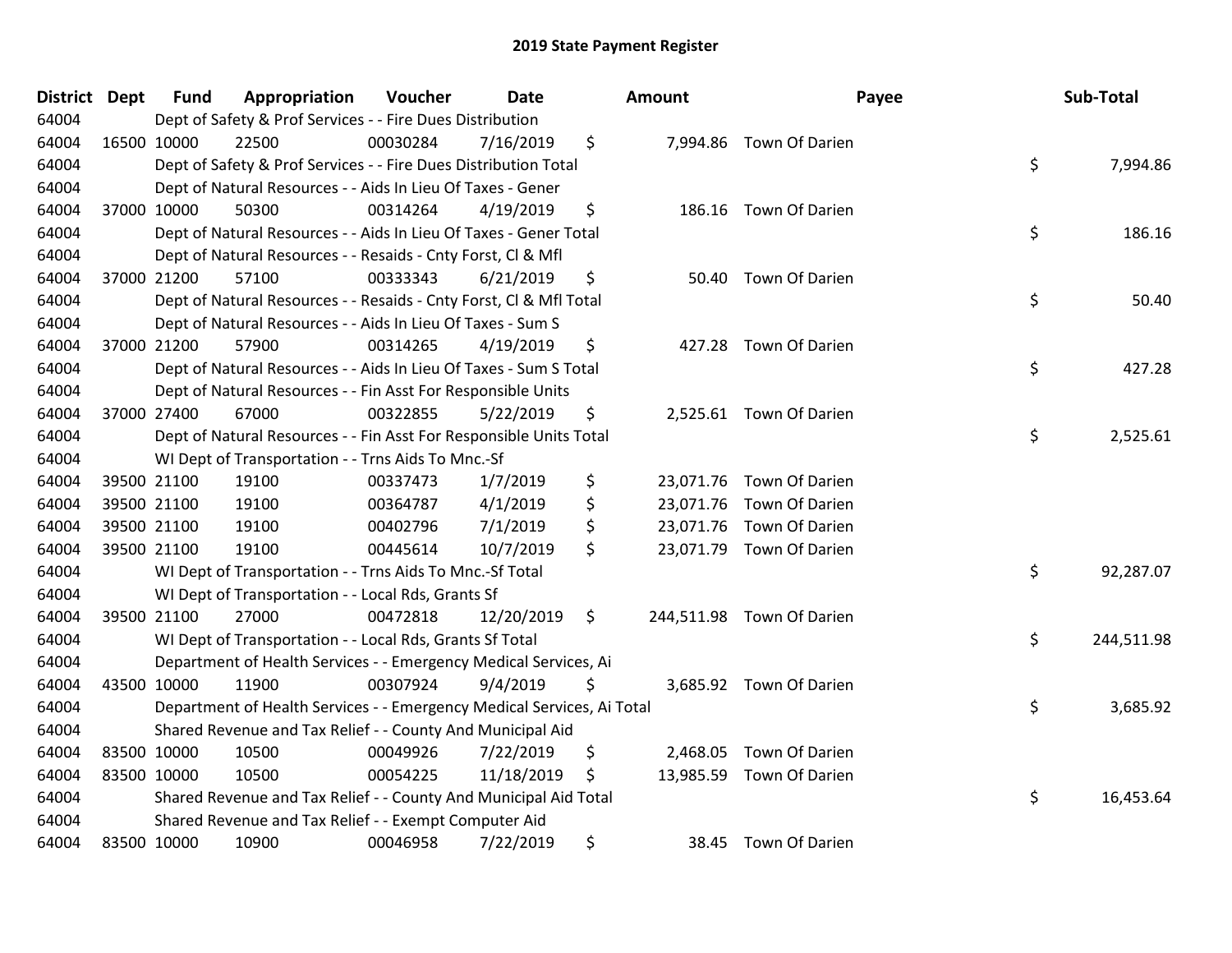| <b>District</b> | Dept | <b>Fund</b> | Appropriation                                                   | <b>Voucher</b> | Date       |    | <b>Amount</b> |                          | Payee | Sub-Total  |
|-----------------|------|-------------|-----------------------------------------------------------------|----------------|------------|----|---------------|--------------------------|-------|------------|
| 64004           |      |             | Shared Revenue and Tax Relief - - Exempt Computer Aid Total     |                |            |    |               |                          | \$    | 38.45      |
| 64004           |      |             | Shared Revenue and Tax Relief - - Utility Aid                   |                |            |    |               |                          |       |            |
| 64004           |      | 83500 10000 | 11000                                                           | 00049926       | 7/22/2019  | \$ | 1.789.64      | Town Of Darien           |       |            |
| 64004           |      | 83500 10000 | 11000                                                           | 00054225       | 11/18/2019 | S  |               | 11,266.12 Town Of Darien |       |            |
| 64004           |      |             | Shared Revenue and Tax Relief - - Utility Aid Total             |                |            |    |               |                          |       | 13,055.76  |
| 64004           |      |             | Shared Revenue and Tax Relief - - Personal Property Aid         |                |            |    |               |                          |       |            |
| 64004           |      | 83500 10000 | 11100                                                           | 00041544       | 5/6/2019   | \$ | 607.15        | Town Of Darien           |       |            |
| 64004           |      |             | Shared Revenue and Tax Relief - - Personal Property Aid Total   |                |            |    |               |                          |       | 607.15     |
| 64004           |      |             | Shared Revenue and Tax Relief - - Lottery & Gaming Credit       |                |            |    |               |                          |       |            |
| 64004           |      | 83500 52100 | 36300                                                           | 00038542       | 3/25/2019  | S  | 12,470.05     | Town Of Darien           |       |            |
| 64004           |      |             | Shared Revenue and Tax Relief - - Lottery & Gaming Credit Total |                |            |    |               |                          |       | 12,470.05  |
| 64004 Total     |      |             |                                                                 |                |            |    |               |                          |       | 394,294.33 |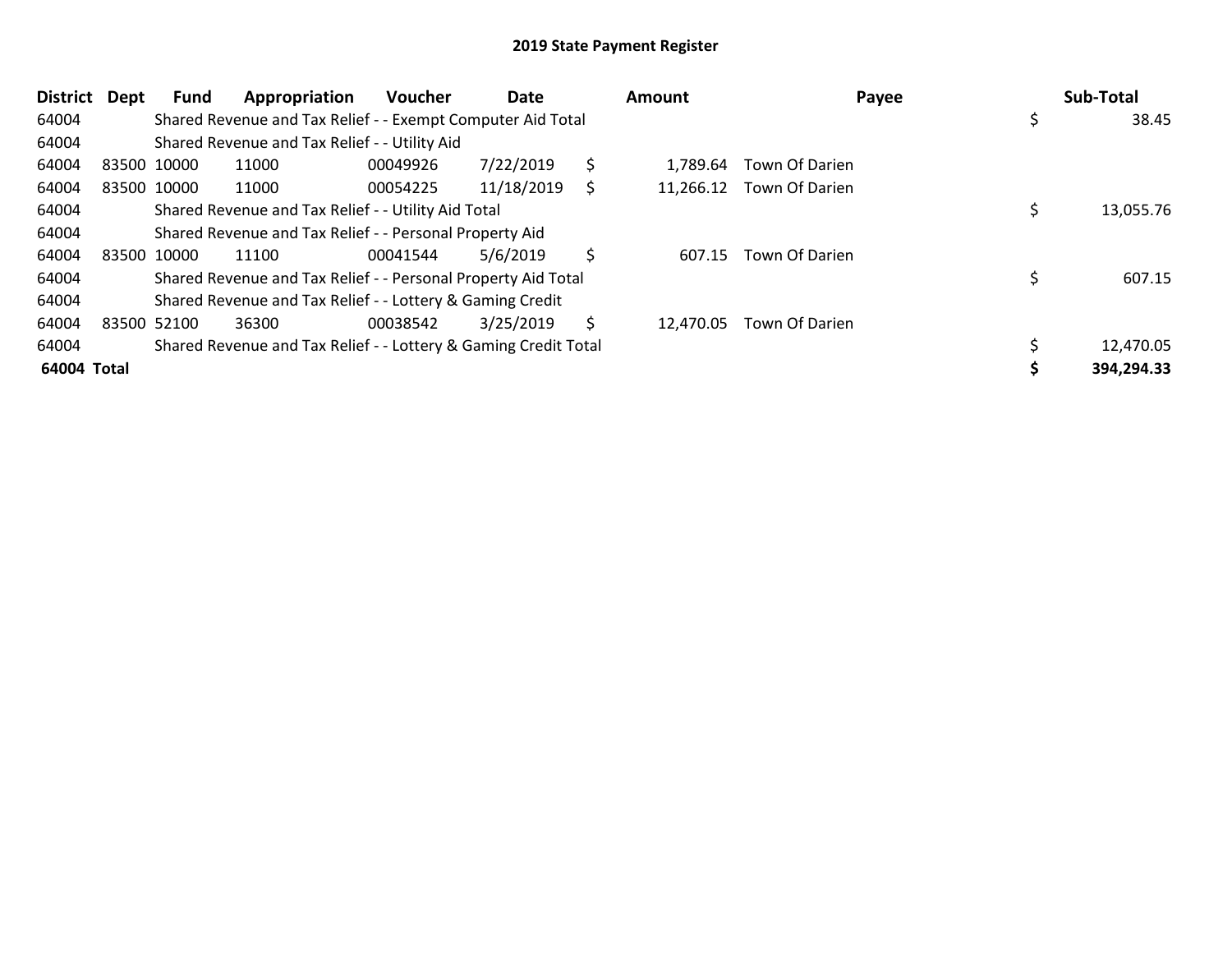| District Dept | <b>Fund</b> | Appropriation                                                          | Voucher  | Date      | Amount         | Payee                     | Sub-Total        |
|---------------|-------------|------------------------------------------------------------------------|----------|-----------|----------------|---------------------------|------------------|
| 64006         |             | Dept of Safety & Prof Services - - Fire Dues Distribution              |          |           |                |                           |                  |
| 64006         | 16500 10000 | 22500                                                                  | 00029936 | 7/11/2019 | \$             | 33,658.81 Town Of Delavan |                  |
| 64006         |             | Dept of Safety & Prof Services - - Fire Dues Distribution Total        |          |           |                |                           | \$<br>33,658.81  |
| 64006         |             | Dept of Natural Resources - - Aids In Lieu Of Taxes - Gener            |          |           |                |                           |                  |
| 64006         | 37000 10000 | 50300                                                                  | 00314270 | 4/19/2019 | \$<br>6.00     | Town Of Delavan           |                  |
| 64006         |             | Dept of Natural Resources - - Aids In Lieu Of Taxes - Gener Total      |          |           |                |                           | \$<br>6.00       |
| 64006         |             | Dept of Natural Resources - - GPO -Federal Funds                       |          |           |                |                           |                  |
| 64006         | 37000 21200 | 38100                                                                  | 00307336 | 3/27/2019 | \$             | 9,083.41 Town Of Delavan  |                  |
| 64006         |             | Dept of Natural Resources - - GPO -Federal Funds Total                 |          |           |                |                           | \$<br>9,083.41   |
| 64006         |             | Dept of Natural Resources - - Enf A - Boating Enforcement              |          |           |                |                           |                  |
| 64006         | 37000 21200 | 55000                                                                  | 00307336 | 3/27/2019 | \$             | 17,105.44 Town Of Delavan |                  |
| 64006         |             | Dept of Natural Resources - - Enf A - Boating Enforcement Total        |          |           |                |                           | \$<br>17,105.44  |
| 64006         |             | Dept of Natural Resources - - Resaids - Cnty Forst, Cl & Mfl           |          |           |                |                           |                  |
| 64006         | 37000 21200 | 57100                                                                  | 00333344 | 6/21/2019 | \$             | 5.40 Town Of Delavan      |                  |
| 64006         |             | Dept of Natural Resources - - Resaids - Cnty Forst, Cl & Mfl Total     |          |           |                |                           | \$<br>5.40       |
| 64006         |             | Dept of Natural Resources - - Ea - Invasive Aqu & Lake Mon             |          |           |                |                           |                  |
| 64006         | 37000 21200 | 67800                                                                  | 00294413 | 2/1/2019  | \$             | 1,000.00 Town Of Delavan  |                  |
| 64006         |             | Dept of Natural Resources - - Ea - Invasive Aqu & Lake Mon Total       |          |           |                |                           | \$<br>1,000.00   |
| 64006         |             | Dept of Natural Resources - - Fin Asst For Responsible Units           |          |           |                |                           |                  |
| 64006         | 37000 27400 | 67000                                                                  | 00323381 | 5/22/2019 | \$             | 2,288.66 Town Of Delavan  |                  |
| 64006         |             | Dept of Natural Resources - - Fin Asst For Responsible Units Total     |          |           |                |                           | \$<br>2,288.66   |
| 64006         |             | WI Dept of Transportation - - Trns Aids To Mnc.-Sf                     |          |           |                |                           |                  |
| 64006         | 39500 21100 | 19100                                                                  | 00337474 | 1/7/2019  | \$             | 73,509.05 Town Of Delavan |                  |
| 64006         | 39500 21100 | 19100                                                                  | 00364788 | 4/1/2019  | \$             | 73,509.05 Town Of Delavan |                  |
| 64006         | 39500 21100 | 19100                                                                  | 00402797 | 7/1/2019  | \$             | 73,509.05 Town Of Delavan |                  |
| 64006         | 39500 21100 | 19100                                                                  | 00445615 | 10/7/2019 | \$             | 73,509.07 Town Of Delavan |                  |
| 64006         |             | WI Dept of Transportation - - Trns Aids To Mnc.-Sf Total               |          |           |                |                           | \$<br>294,036.22 |
| 64006         |             | WI Dept of Transportation - - Loc Rd Imp Prg St Fd                     |          |           |                |                           |                  |
| 64006         | 39500 21100 | 27800                                                                  | 00407818 | 7/1/2019  | \$             | 14,291.06 Town Of Delavan |                  |
| 64006         |             | WI Dept of Transportation - - Loc Rd Imp Prg St Fd Total               |          |           |                |                           | \$<br>14,291.06  |
| 64006         |             | Department of Health Services - - Emergency Medical Services, Ai       |          |           |                |                           |                  |
| 64006         | 43500 10000 | 11900                                                                  | 00328167 | 12/9/2019 | \$<br>5,540.99 | Town Of Delavan           |                  |
| 64006         |             | Department of Health Services - - Emergency Medical Services, Ai Total |          |           |                |                           | \$<br>5,540.99   |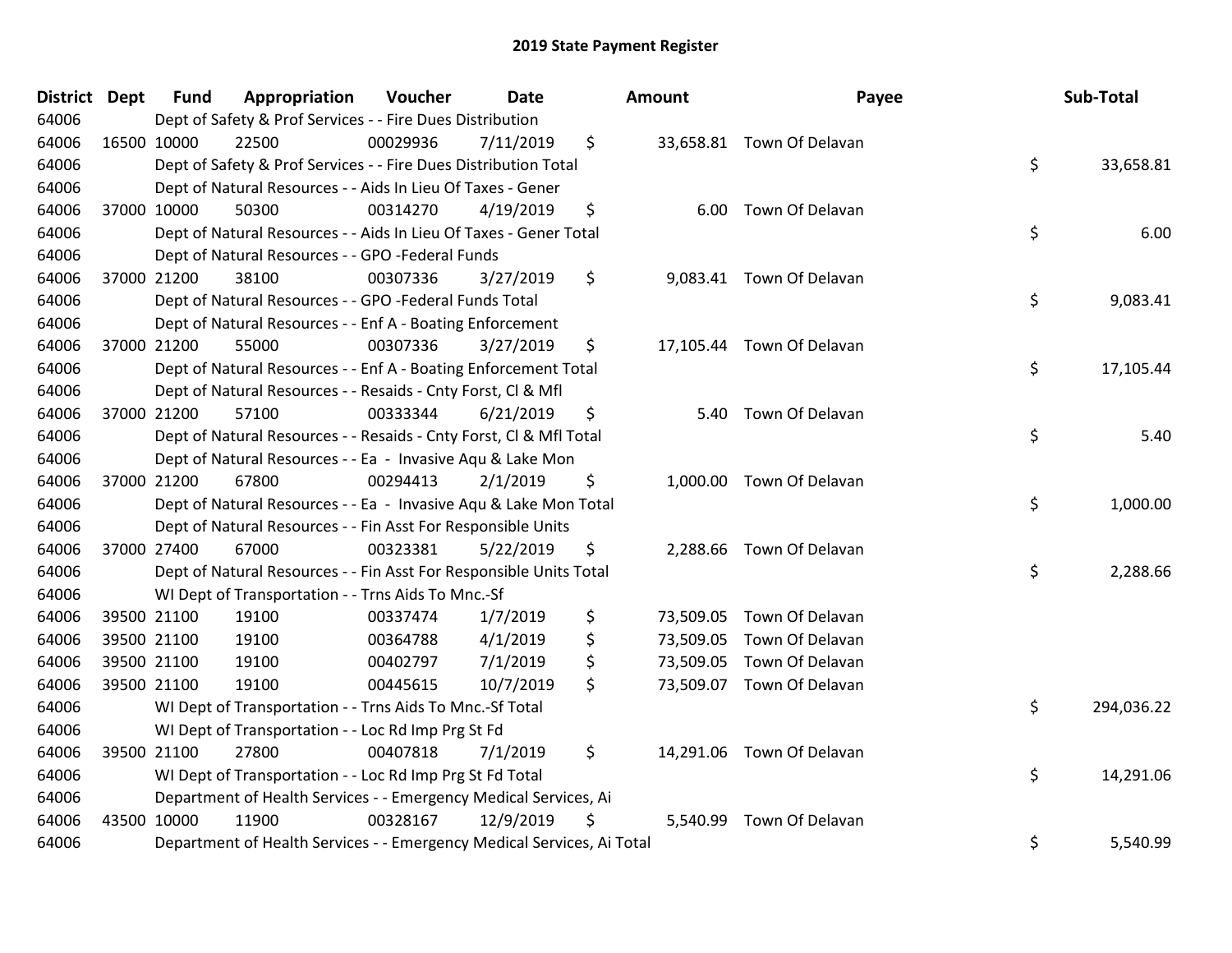| District Dept |       | <b>Fund</b> | Appropriation                                                    | <b>Voucher</b> | Date       | Amount          | Payee           | Sub-Total       |
|---------------|-------|-------------|------------------------------------------------------------------|----------------|------------|-----------------|-----------------|-----------------|
| 64006         |       |             | Department of Justice - - Law Enforcement Train, Local           |                |            |                 |                 |                 |
| 64006         | 45500 | 10000       | 23100                                                            | 00073079       | 10/18/2019 | \$<br>2,400.00  | Town Of Delavan |                 |
| 64006         |       |             | Department of Justice - - Law Enforcement Train, Local Total     |                |            |                 |                 | \$<br>2,400.00  |
| 64006         |       |             | Elections Commission - - 2018 Hava Election Security             |                |            |                 |                 |                 |
| 64006         | 51000 | 22000       | 18200                                                            | 00002226       | 11/4/2019  | \$<br>600.00    | Town Of Delavan |                 |
| 64006         |       |             | Elections Commission - - 2018 Hava Election Security Total       |                |            |                 |                 | \$<br>600.00    |
| 64006         |       |             | Shared Revenue and Tax Relief - - County And Municipal Aid       |                |            |                 |                 |                 |
| 64006         |       | 83500 10000 | 10500                                                            | 00049927       | 7/22/2019  | \$<br>9,248.87  | Town Of Delavan |                 |
| 64006         |       | 83500 10000 | 10500                                                            | 00054226       | 11/18/2019 | \$<br>52,410.29 | Town Of Delavan |                 |
| 64006         |       |             | Shared Revenue and Tax Relief - - County And Municipal Aid Total |                |            |                 |                 | \$<br>61,659.16 |
| 64006         |       |             | Shared Revenue and Tax Relief - - Exempt Computer Aid            |                |            |                 |                 |                 |
| 64006         |       | 83500 10000 | 10900                                                            | 00046959       | 7/22/2019  | \$<br>147.58    | Town Of Delavan |                 |
| 64006         |       |             | Shared Revenue and Tax Relief - - Exempt Computer Aid Total      |                |            |                 |                 | \$<br>147.58    |
| 64006         |       |             | Shared Revenue and Tax Relief - - Utility Aid                    |                |            |                 |                 |                 |
| 64006         |       | 83500 10000 | 11000                                                            | 00049927       | 7/22/2019  | \$<br>1,691.44  | Town Of Delavan |                 |
| 64006         |       | 83500 10000 | 11000                                                            | 00054226       | 11/18/2019 | \$<br>9,578.29  | Town Of Delavan |                 |
| 64006         |       |             | Shared Revenue and Tax Relief - - Utility Aid Total              |                |            |                 |                 | \$<br>11,269.73 |
| 64006         |       |             | Shared Revenue and Tax Relief - - Personal Property Aid          |                |            |                 |                 |                 |
| 64006         |       | 83500 10000 | 11100                                                            | 00041545       | 5/6/2019   | \$<br>4,163.73  | Town Of Delavan |                 |
| 64006         |       |             | Shared Revenue and Tax Relief - - Personal Property Aid Total    |                |            |                 |                 | \$<br>4,163.73  |
| 64006         |       |             | Shared Revenue and Tax Relief - - Lottery & Gaming Credit        |                |            |                 |                 |                 |
| 64006         |       | 83500 52100 | 36300                                                            | 00038543       | 3/25/2019  | \$<br>2,704.28  | Town Of Delavan |                 |
| 64006         |       |             | Shared Revenue and Tax Relief - - Lottery & Gaming Credit Total  |                |            |                 |                 | 2,704.28        |
| 64006 Total   |       |             |                                                                  |                |            |                 |                 | 459,960.47      |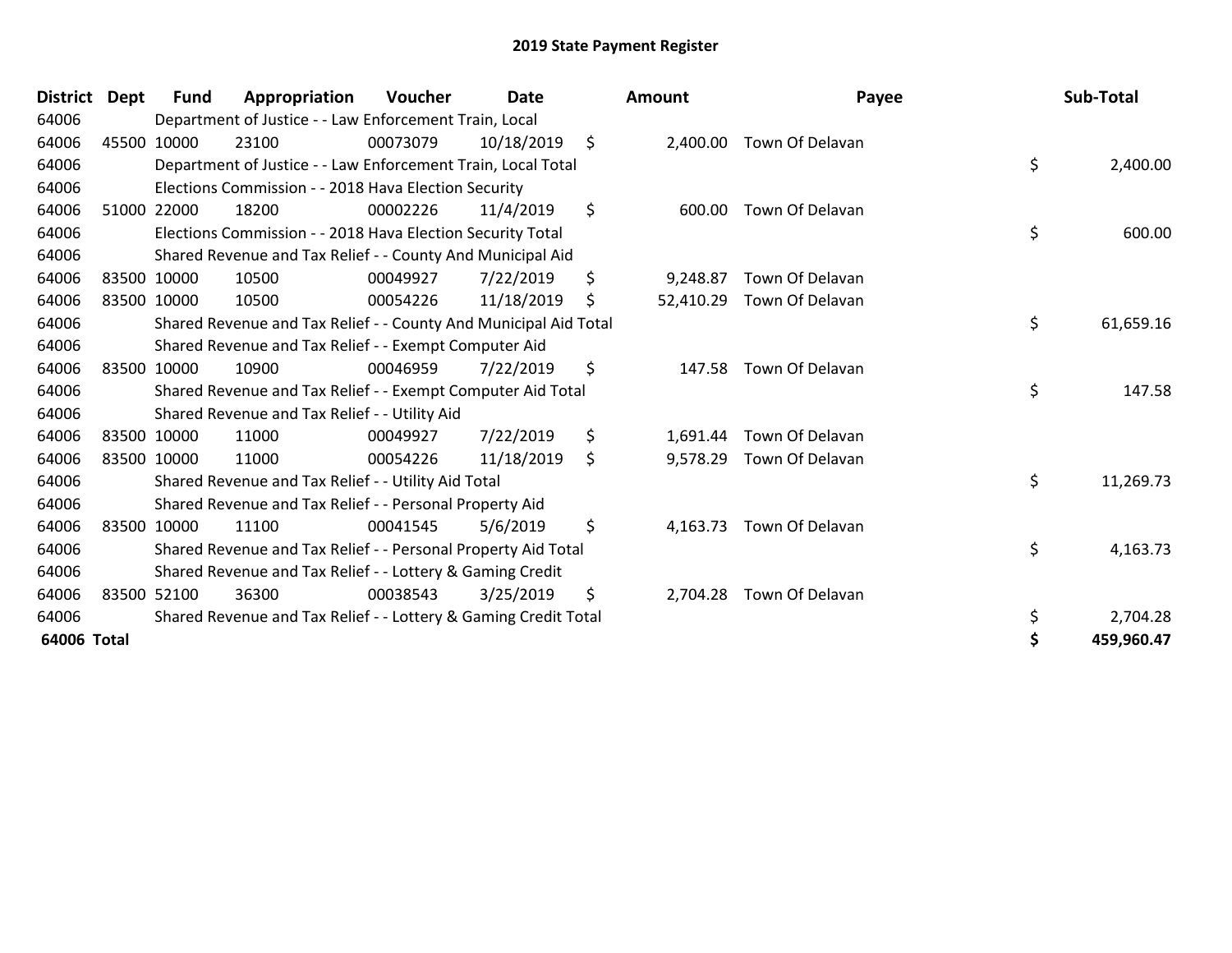| District Dept |             | <b>Fund</b> | Appropriation                                                      | Voucher  | Date      | <b>Amount</b>   | Payee                       | Sub-Total       |
|---------------|-------------|-------------|--------------------------------------------------------------------|----------|-----------|-----------------|-----------------------------|-----------------|
| 64008         |             |             | Dept of Safety & Prof Services - - Fire Dues Distribution          |          |           |                 |                             |                 |
| 64008         | 16500 10000 |             | 22500                                                              | 00029971 | 7/15/2019 | \$              | 25,197.38 Town Of East Troy |                 |
| 64008         |             |             | Dept of Safety & Prof Services - - Fire Dues Distribution Total    |          |           |                 |                             | \$<br>25,197.38 |
| 64008         |             |             | Dept of Natural Resources - - Aids In Lieu Of Taxes - Gener        |          |           |                 |                             |                 |
| 64008         | 37000 10000 |             | 50300                                                              | 00298965 | 2/19/2019 | \$<br>11,573.68 | Town Of East Troy           |                 |
| 64008         |             | 37000 10000 | 50300                                                              | 00298966 | 2/19/2019 | \$<br>1,164.42  | Town Of East Troy           |                 |
| 64008         |             | 37000 10000 | 50300                                                              | 00298967 | 2/19/2019 | \$<br>71,526.64 | Town Of East Troy           |                 |
| 64008         |             | 37000 10000 | 50300                                                              | 00314295 | 4/19/2019 | \$<br>44.86     | Town Of East Troy           |                 |
| 64008         |             | 37000 10000 | 50300                                                              | 00314296 | 4/19/2019 | \$              | 138.35 Town Of East Troy    |                 |
| 64008         |             |             | Dept of Natural Resources - - Aids In Lieu Of Taxes - Gener Total  |          |           |                 |                             | \$<br>84,447.95 |
| 64008         |             |             | Dept of Natural Resources - - Taxes & Assessmts-Conserv Fund       |          |           |                 |                             |                 |
| 64008         |             | 37000 21200 | 16900                                                              | 00294065 | 1/30/2019 | \$<br>180.09    | Town Of East Troy           |                 |
| 64008         |             |             | Dept of Natural Resources - - Taxes & Assessmts-Conserv Fund Total |          |           |                 |                             | \$<br>180.09    |
| 64008         |             |             | Dept of Natural Resources - - GPO -Federal Funds                   |          |           |                 |                             |                 |
| 64008         |             | 37000 21200 | 38100                                                              | 00307342 | 3/27/2019 | \$<br>8,239.33  | Town Of East Troy           |                 |
| 64008         |             |             | Dept of Natural Resources - - GPO -Federal Funds Total             |          |           |                 |                             | \$<br>8,239.33  |
| 64008         |             |             | Dept of Natural Resources - - Enf A - Boating Enforcement          |          |           |                 |                             |                 |
| 64008         |             | 37000 21200 | 55000                                                              | 00307342 | 3/27/2019 | \$              | 15,515.92 Town Of East Troy |                 |
| 64008         |             |             | Dept of Natural Resources - - Enf A - Boating Enforcement Total    |          |           |                 |                             | \$<br>15,515.92 |
| 64008         |             |             | Dept of Natural Resources - - Resaids - Cnty Forst, Cl & Mfl       |          |           |                 |                             |                 |
| 64008         | 37000 21200 |             | 57100                                                              | 00333345 | 6/21/2019 | \$              | 10.60 Town Of East Troy     |                 |
| 64008         |             |             | Dept of Natural Resources - - Resaids - Cnty Forst, Cl & Mfl Total |          |           |                 |                             | \$<br>10.60     |
| 64008         |             |             | Dept of Natural Resources - - Aids In Lieu Of Taxes - Sum S        |          |           |                 |                             |                 |
| 64008         |             | 37000 21200 | 57900                                                              | 00314297 | 4/19/2019 | \$<br>46.60     | Town Of East Troy           |                 |
| 64008         |             |             | Dept of Natural Resources - - Aids In Lieu Of Taxes - Sum S Total  |          |           |                 |                             | \$<br>46.60     |
| 64008         |             |             | Dept of Natural Resources - - Fin Asst For Responsible Units       |          |           |                 |                             |                 |
| 64008         | 37000 27400 |             | 67000                                                              | 00323145 | 5/22/2019 | \$              | 13,810.41 Town Of East Troy |                 |
| 64008         |             |             | Dept of Natural Resources - - Fin Asst For Responsible Units Total |          |           |                 |                             | \$<br>13,810.41 |
| 64008         |             |             | Dept of Natural Resources - - Recycling Consolidation Grants       |          |           |                 |                             |                 |
| 64008         |             | 37000 27400 | 67300                                                              | 00323145 | 5/22/2019 | \$              | 1,029.90 Town Of East Troy  |                 |
| 64008         |             |             | Dept of Natural Resources - - Recycling Consolidation Grants Total |          |           |                 |                             | \$<br>1,029.90  |
| 64008         |             |             | WI Dept of Transportation - - Trns Aids To Mnc.-Sf                 |          |           |                 |                             |                 |
| 64008         |             | 39500 21100 | 19100                                                              | 00337475 | 1/7/2019  | \$              | 47,469.97 Town Of East Troy |                 |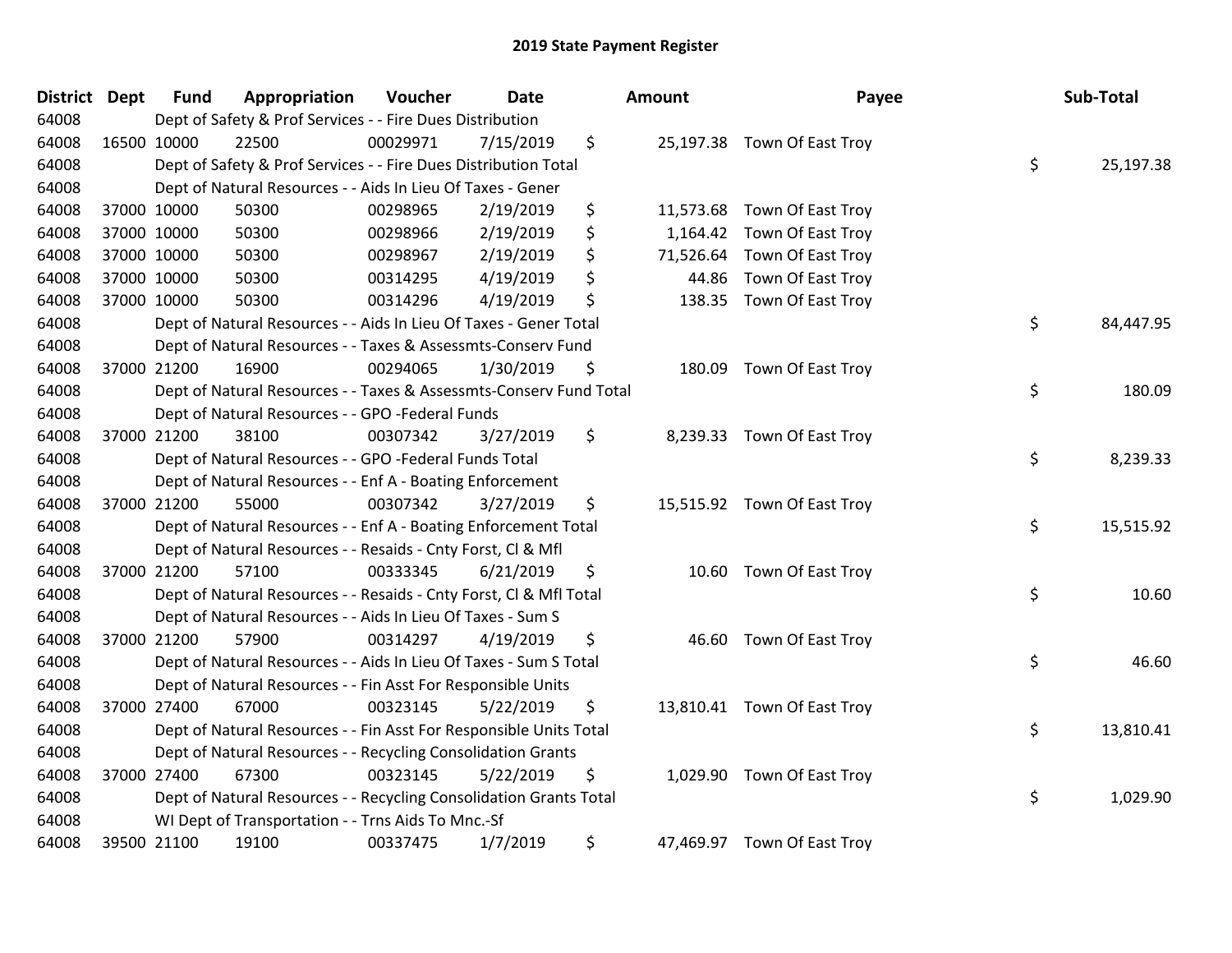| <b>District</b>    | Dept        | <b>Fund</b> | Appropriation                                                                   | Voucher                 | <b>Date</b> |                     | Amount   | Payee                       | Sub-Total        |
|--------------------|-------------|-------------|---------------------------------------------------------------------------------|-------------------------|-------------|---------------------|----------|-----------------------------|------------------|
| 64008              | 39500 21100 |             | 19100                                                                           | 00364789                | 4/1/2019    | \$                  |          | 47,469.97 Town Of East Troy |                  |
| 64008              | 39500 21100 |             | 19100                                                                           | 00402798                | 7/1/2019    | \$                  |          | 47,469.97 Town Of East Troy |                  |
| 64008              | 39500 21100 |             | 19100                                                                           | 00445616                | 10/7/2019   | \$                  |          | 47,469.98 Town Of East Troy |                  |
| 64008              |             |             | WI Dept of Transportation - - Trns Aids To Mnc.-Sf Total                        |                         |             |                     |          |                             | \$<br>189,879.89 |
| 64008              |             |             | Department of Health Services - - Prepaid Medical Transport Reimbursement       |                         |             |                     |          |                             |                  |
| 64008              | 43500 10000 |             | 16300                                                                           | AMBULANCE 11/18/2019 \$ |             |                     | 5,046.78 | Town Of East Troy           |                  |
| 64008              |             |             | Department of Health Services - - Prepaid Medical Transport Reimbursement Total |                         |             |                     |          |                             | \$<br>5,046.78   |
| 64008              |             |             | Department of Justice - - Law Enforcement Train, Local                          |                         |             |                     |          |                             |                  |
| 64008              | 45500 10000 |             | 23100                                                                           | 00064445                | 5/10/2019   | \$                  | 1,120.00 | Town Of East Troy           |                  |
| 64008              | 45500 10000 |             | 23100                                                                           | 00073091                | 10/18/2019  | \$                  |          | 1,280.00 Town Of East Troy  |                  |
| 64008              |             |             | Department of Justice - - Law Enforcement Train, Local Total                    |                         |             |                     |          |                             | \$<br>2,400.00   |
| 64008              |             |             | Elections Commission - - General Program Ops, GPR                               |                         |             |                     |          |                             |                  |
| 64008              | 51000 10000 |             | 10100                                                                           | 00002902                | 11/29/2019  | - \$                |          | 73.59 Town Of East Troy     |                  |
| 64008              |             |             | Elections Commission - - General Program Ops, GPR Total                         |                         |             |                     |          |                             | \$<br>73.59      |
| 64008              |             |             | Shared Revenue and Tax Relief - - County And Municipal Aid                      |                         |             |                     |          |                             |                  |
| 64008              | 83500 10000 |             | 10500                                                                           | 00049928                | 7/22/2019   | \$                  |          | 7,523.72 Town Of East Troy  |                  |
| 64008              | 83500 10000 |             | 10500                                                                           | 00054227                | 11/18/2019  | \$                  |          | 37,587.62 Town Of East Troy |                  |
| 64008              |             |             | Shared Revenue and Tax Relief - - County And Municipal Aid Total                |                         |             |                     |          |                             | \$<br>45,111.34  |
| 64008              |             |             | Shared Revenue and Tax Relief - - Exempt Computer Aid                           |                         |             |                     |          |                             |                  |
| 64008              | 83500 10000 |             | 10900                                                                           | 00046960                | 7/22/2019   | \$                  |          | 80.02 Town Of East Troy     |                  |
| 64008              |             |             | Shared Revenue and Tax Relief - - Exempt Computer Aid Total                     |                         |             |                     |          |                             | \$<br>80.02      |
| 64008              |             |             | Shared Revenue and Tax Relief - - Utility Aid                                   |                         |             |                     |          |                             |                  |
| 64008              | 83500 10000 |             | 11000                                                                           | 00054227                | 11/18/2019  | $\ddot{\mathsf{s}}$ |          | 1.55 Town Of East Troy      |                  |
| 64008              |             |             | Shared Revenue and Tax Relief - - Utility Aid Total                             |                         |             |                     |          |                             | \$<br>1.55       |
| 64008              |             |             | Shared Revenue and Tax Relief - - Personal Property Aid                         |                         |             |                     |          |                             |                  |
| 64008              | 83500 10000 |             | 11100                                                                           | 00041546                | 5/6/2019    | \$                  |          | 626.64 Town Of East Troy    |                  |
| 64008              |             |             | Shared Revenue and Tax Relief - - Personal Property Aid Total                   |                         |             |                     |          |                             | \$<br>626.64     |
| 64008              |             |             | Shared Revenue and Tax Relief - - Payments For Municipal Svcs                   |                         |             |                     |          |                             |                  |
| 64008              | 83500 10000 |             | 50100                                                                           | 00037899                | 1/31/2019   | \$                  |          | 282.72 Town Of East Troy    |                  |
| 64008              |             |             | Shared Revenue and Tax Relief - - Payments For Municipal Svcs Total             |                         |             |                     |          |                             | \$<br>282.72     |
| <b>64008 Total</b> |             |             |                                                                                 |                         |             |                     |          |                             | \$<br>391,980.71 |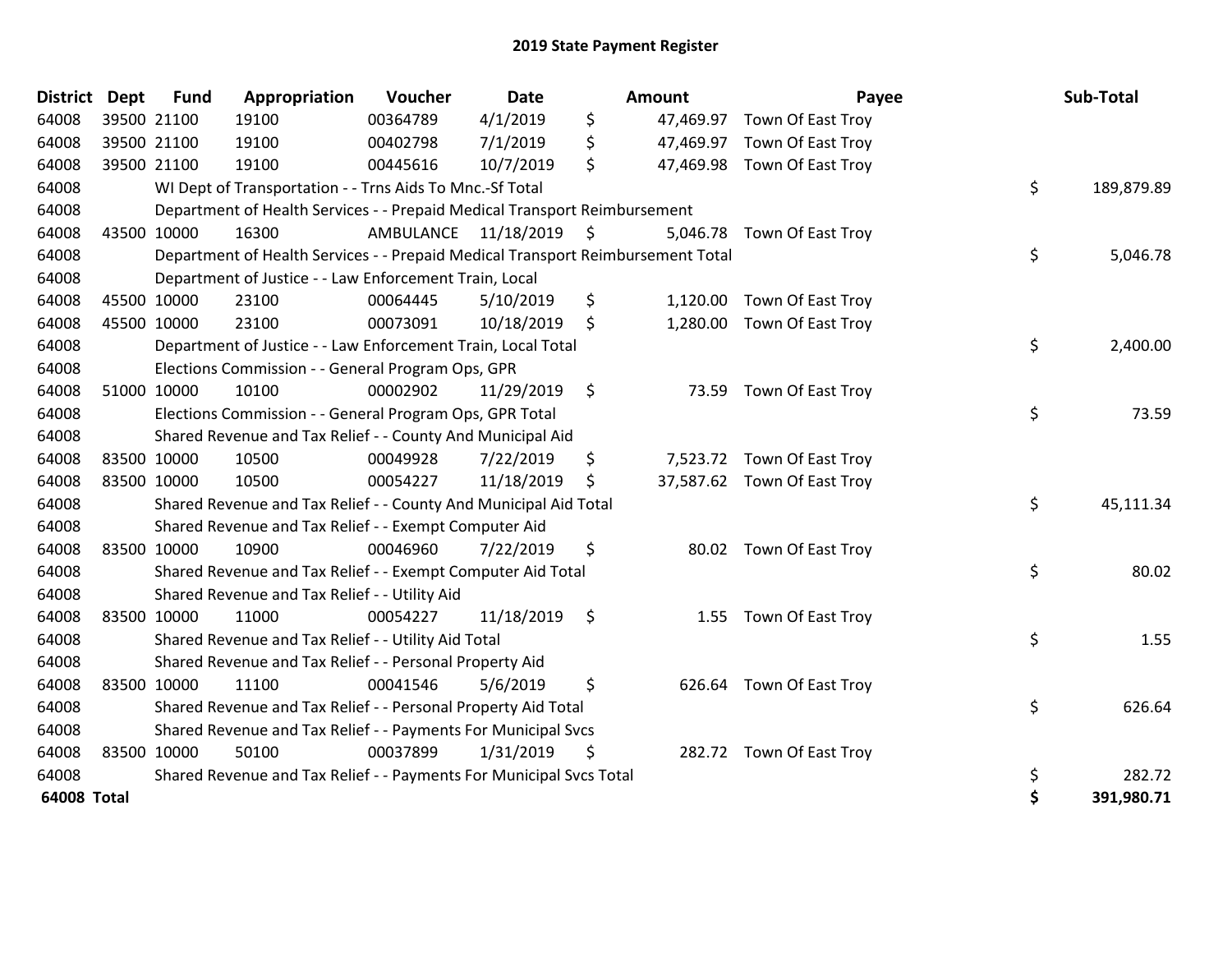| District Dept |             | <b>Fund</b> | Appropriation                                                      | Voucher  | <b>Date</b> | <b>Amount</b>   | Payee                     | Sub-Total        |
|---------------|-------------|-------------|--------------------------------------------------------------------|----------|-------------|-----------------|---------------------------|------------------|
| 64010         |             |             | Dept of Safety & Prof Services - - Fire Dues Distribution          |          |             |                 |                           |                  |
| 64010         | 16500 10000 |             | 22500                                                              | 00029924 | 7/12/2019   | \$              | 36,547.32 Geneva, Town of |                  |
| 64010         |             |             | Dept of Safety & Prof Services - - Fire Dues Distribution Total    |          |             |                 |                           | \$<br>36,547.32  |
| 64010         |             |             | Dept of Natural Resources - - Aids In Lieu Of Taxes - Gener        |          |             |                 |                           |                  |
| 64010         | 37000 10000 |             | 50300                                                              | 00298991 | 2/19/2019   | \$<br>2,462.00  | Geneva, Town of           |                  |
| 64010         |             | 37000 10000 | 50300                                                              | 00314742 | 4/19/2019   | \$<br>248.29    | Geneva, Town of           |                  |
| 64010         |             |             | Dept of Natural Resources - - Aids In Lieu Of Taxes - Gener Total  |          |             |                 |                           | \$<br>2,710.29   |
| 64010         |             |             | Dept of Natural Resources - - GPO -Federal Funds                   |          |             |                 |                           |                  |
| 64010         | 37000 21200 |             | 38100                                                              | 00307347 | 3/27/2019   | \$<br>2,693.93  | Geneva, Town of           |                  |
| 64010         |             |             | Dept of Natural Resources - - GPO -Federal Funds Total             |          |             |                 |                           | \$<br>2,693.93   |
| 64010         |             |             | Dept of Natural Resources - - Enf A - Boating Enforcement          |          |             |                 |                           |                  |
| 64010         |             | 37000 21200 | 55000                                                              | 00307347 | 3/27/2019   | \$              | 5,073.09 Geneva, Town of  |                  |
| 64010         |             |             | Dept of Natural Resources - - Enf A - Boating Enforcement Total    |          |             |                 |                           | \$<br>5,073.09   |
| 64010         |             |             | Dept of Natural Resources - - Resaids - Cnty Forst, Cl & Mfl       |          |             |                 |                           |                  |
| 64010         | 37000 21200 |             | 57100                                                              | 00333346 | 6/21/2019   | \$<br>3.00      | Geneva, Town of           |                  |
| 64010         |             |             | Dept of Natural Resources - - Resaids - Cnty Forst, CI & Mfl Total |          |             |                 |                           | \$<br>3.00       |
| 64010         |             |             | Dept of Natural Resources - - Fin Asst For Responsible Units       |          |             |                 |                           |                  |
| 64010         | 37000 27400 |             | 67000                                                              | 00322624 | 5/22/2019   | \$              | 6,468.16 Geneva, Town of  |                  |
| 64010         |             |             | Dept of Natural Resources - - Fin Asst For Responsible Units Total |          |             |                 |                           | \$<br>6,468.16   |
| 64010         |             |             | WI Dept of Transportation - - Hwy Sfty Loc Aid Ffd                 |          |             |                 |                           |                  |
| 64010         | 39500 21100 |             | 18500                                                              | 00430871 | 9/5/2019    | \$              | 3,998.00 Geneva, Town of  |                  |
| 64010         |             |             | WI Dept of Transportation - - Hwy Sfty Loc Aid Ffd Total           |          |             |                 |                           | \$<br>3,998.00   |
| 64010         |             |             | WI Dept of Transportation - - Trns Aids To Mnc.-Sf                 |          |             |                 |                           |                  |
| 64010         | 39500 21100 |             | 19100                                                              | 00337476 | 1/7/2019    | \$<br>57,943.44 | Geneva, Town of           |                  |
| 64010         |             | 39500 21100 | 19100                                                              | 00364790 | 4/1/2019    | \$<br>57,943.44 | Geneva, Town of           |                  |
| 64010         |             | 39500 21100 | 19100                                                              | 00402799 | 7/1/2019    | \$<br>57,943.44 | Geneva, Town of           |                  |
| 64010         | 39500 21100 |             | 19100                                                              | 00445617 | 10/7/2019   | \$              | 57,943.47 Geneva, Town of |                  |
| 64010         |             |             | WI Dept of Transportation - - Trns Aids To Mnc.-Sf Total           |          |             |                 |                           | \$<br>231,773.79 |
| 64010         |             |             | WI Dept of Transportation - - Loc Rd Imp Prg St Fd                 |          |             |                 |                           |                  |
| 64010         | 39500 21100 |             | 27800                                                              | 00472782 | 12/18/2019  | \$              | 15,672.96 Geneva, Town of |                  |
| 64010         |             |             | WI Dept of Transportation - - Loc Rd Imp Prg St Fd Total           |          |             |                 |                           | \$<br>15,672.96  |
| 64010         |             |             | Department of Justice - - Law Enforcement Train, Local             |          |             |                 |                           |                  |
| 64010         | 45500 10000 |             | 23100                                                              | 00073134 | 10/17/2019  | \$              | 1,120.00 Geneva, Town of  |                  |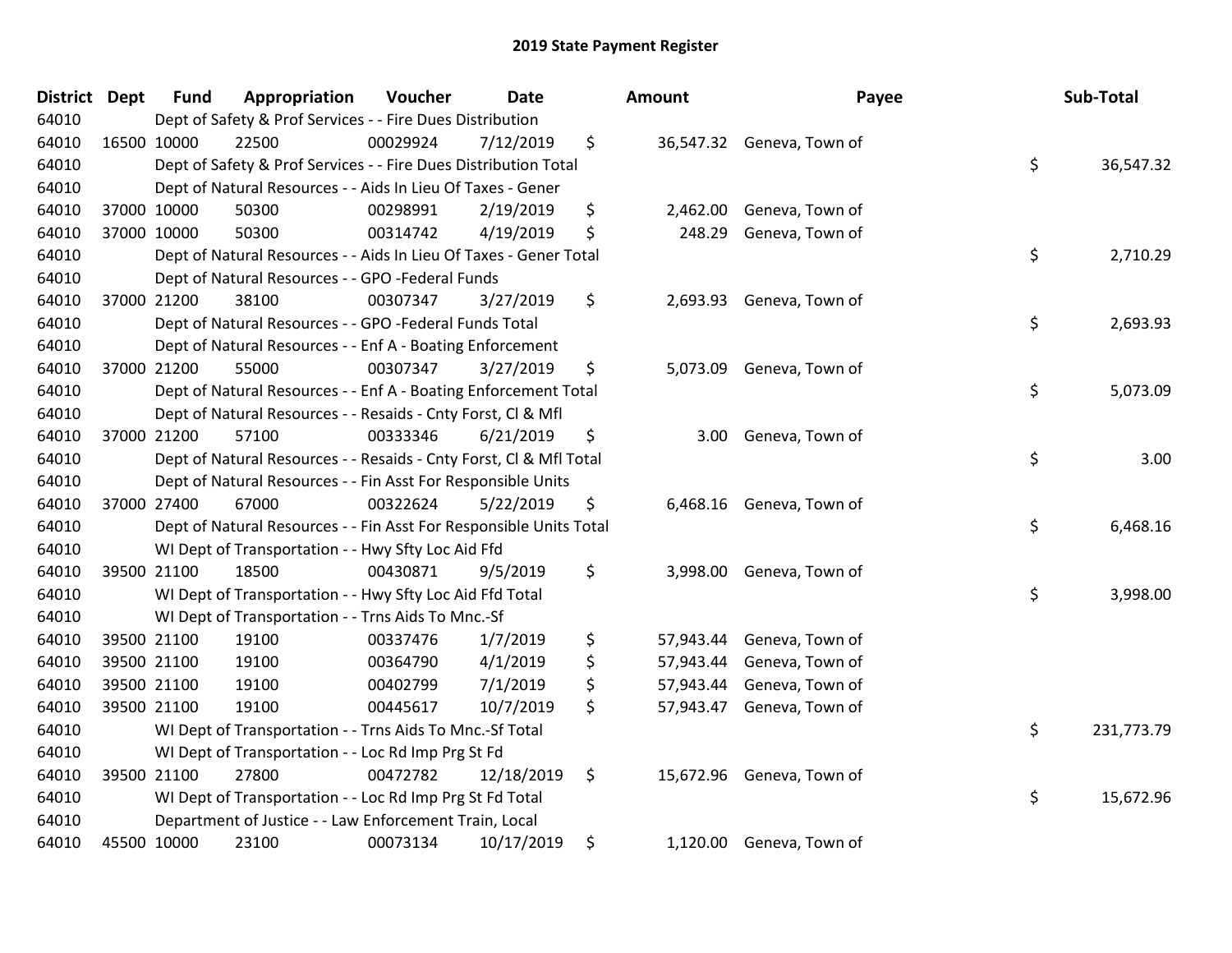| <b>District</b> | Dept | Fund        | Appropriation                                                    | Voucher  | Date       |     | Amount    | Payee           | Sub-Total       |
|-----------------|------|-------------|------------------------------------------------------------------|----------|------------|-----|-----------|-----------------|-----------------|
| 64010           |      |             | Department of Justice - - Law Enforcement Train, Local Total     |          |            |     |           |                 | \$<br>1,120.00  |
| 64010           |      |             | Shared Revenue and Tax Relief - - County And Municipal Aid       |          |            |     |           |                 |                 |
| 64010           |      | 83500 10000 | 10500                                                            | 00049929 | 7/22/2019  | \$  | 7,905.16  | Geneva, Town of |                 |
| 64010           |      | 83500 10000 | 10500                                                            | 00054228 | 11/18/2019 | \$. | 44,795.88 | Geneva, Town of |                 |
| 64010           |      |             | Shared Revenue and Tax Relief - - County And Municipal Aid Total |          |            |     |           |                 | \$<br>52,701.04 |
| 64010           |      |             | Shared Revenue and Tax Relief - - Exempt Computer Aid            |          |            |     |           |                 |                 |
| 64010           |      | 83500 10000 | 10900                                                            | 00046961 | 7/22/2019  | \$. | 1,608.77  | Geneva, Town of |                 |
| 64010           |      |             | Shared Revenue and Tax Relief - - Exempt Computer Aid Total      |          |            |     |           |                 | \$<br>1,608.77  |
| 64010           |      |             | Shared Revenue and Tax Relief - - Utility Aid                    |          |            |     |           |                 |                 |
| 64010           |      | 83500 10000 | 11000                                                            | 00049929 | 7/22/2019  | \$  | 3,920.05  | Geneva, Town of |                 |
| 64010           |      | 83500 10000 | 11000                                                            | 00054228 | 11/18/2019 | \$  | 25,557.18 | Geneva, Town of |                 |
| 64010           |      |             | Shared Revenue and Tax Relief - - Utility Aid Total              |          |            |     |           |                 | \$<br>29,477.23 |
| 64010           |      |             | Shared Revenue and Tax Relief - - Personal Property Aid          |          |            |     |           |                 |                 |
| 64010           |      | 83500 10000 | 11100                                                            | 00041547 | 5/6/2019   | \$  | 3,789.02  | Geneva, Town of |                 |
| 64010           |      |             | Shared Revenue and Tax Relief - - Personal Property Aid Total    |          |            |     |           |                 | \$<br>3,789.02  |
| 64010           |      |             | Shared Revenue and Tax Relief - - Lottery & Gaming Credit        |          |            |     |           |                 |                 |
| 64010           |      | 83500 52100 | 36300                                                            | 00038544 | 3/25/2019  | \$  | 911.83    | Geneva, Town of |                 |
| 64010           |      |             | Shared Revenue and Tax Relief - - Lottery & Gaming Credit Total  |          |            |     |           |                 | \$<br>911.83    |
| 64010 Total     |      |             |                                                                  |          |            |     |           |                 | 394,548.43      |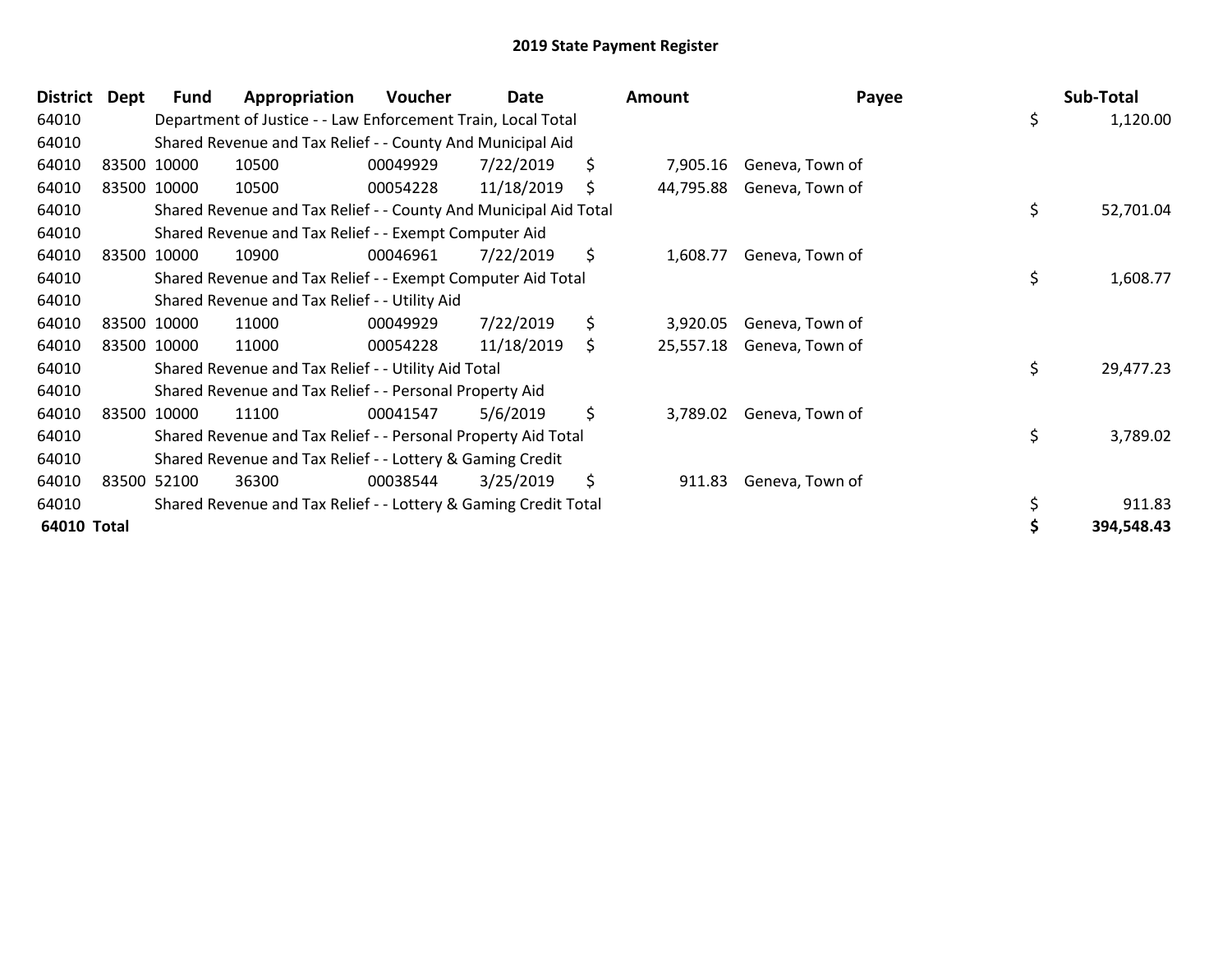| <b>District</b> | <b>Dept</b> | <b>Fund</b> | Appropriation                                                      | Voucher  | <b>Date</b> | Amount          | Payee                        | Sub-Total        |
|-----------------|-------------|-------------|--------------------------------------------------------------------|----------|-------------|-----------------|------------------------------|------------------|
| 64012           |             |             | Dept of Safety & Prof Services - - Fire Dues Distribution          |          |             |                 |                              |                  |
| 64012           | 16500 10000 |             | 22500                                                              | 00030148 | 7/16/2019   | \$              | 11,288.52 Town Of La Fayette |                  |
| 64012           |             |             | Dept of Safety & Prof Services - - Fire Dues Distribution Total    |          |             |                 |                              | \$<br>11,288.52  |
| 64012           |             |             | Dept of Natural Resources - - Aids In Lieu Of Taxes - Gener        |          |             |                 |                              |                  |
| 64012           | 37000 10000 |             | 50300                                                              | 00314751 | 4/19/2019   | \$              | 106.02 Town Of La Fayette    |                  |
| 64012           |             |             | Dept of Natural Resources - - Aids In Lieu Of Taxes - Gener Total  |          |             |                 |                              | \$<br>106.02     |
| 64012           |             |             | Dept of Natural Resources - - Gen Program Ops-State Funds          |          |             |                 |                              |                  |
| 64012           | 37000 21200 |             | 16100                                                              | 00310673 | 5/1/2019    | \$              | 150.00 Town Of La Fayette    |                  |
| 64012           |             |             | Dept of Natural Resources - - Gen Program Ops-State Funds Total    |          |             |                 |                              | \$<br>150.00     |
| 64012           |             |             | Dept of Natural Resources - - Resaids - Cnty Forst, Cl & Mfl       |          |             |                 |                              |                  |
| 64012           | 37000 21200 |             | 57100                                                              | 00333347 | 6/21/2019   | \$              | 119.70 Town Of La Fayette    |                  |
| 64012           |             |             | Dept of Natural Resources - - Resaids - Cnty Forst, Cl & Mfl Total |          |             |                 |                              | \$<br>119.70     |
| 64012           |             |             | Dept of Natural Resources - - Fin Asst For Responsible Units       |          |             |                 |                              |                  |
| 64012           | 37000 27400 |             | 67000                                                              | 00322834 | 5/22/2019   | \$              | 3,757.90 Town Of La Fayette  |                  |
| 64012           |             |             | Dept of Natural Resources - - Fin Asst For Responsible Units Total |          |             |                 |                              | \$<br>3,757.90   |
| 64012           |             |             | WI Dept of Transportation - - Trns Aids To Mnc.-Sf                 |          |             |                 |                              |                  |
| 64012           | 39500 21100 |             | 19100                                                              | 00337477 | 1/7/2019    | \$<br>25,938.56 | Town Of La Fayette           |                  |
| 64012           | 39500 21100 |             | 19100                                                              | 00364791 | 4/1/2019    | \$              | 25,938.56 Town Of La Fayette |                  |
| 64012           | 39500 21100 |             | 19100                                                              | 00402800 | 7/1/2019    | \$              | 25,938.56 Town Of La Fayette |                  |
| 64012           | 39500 21100 |             | 19100                                                              | 00445618 | 10/7/2019   | \$              | 25,938.59 Town Of La Fayette |                  |
| 64012           |             |             | WI Dept of Transportation - - Trns Aids To Mnc.-Sf Total           |          |             |                 |                              | \$<br>103,754.27 |
| 64012           |             |             | WI Dept of Transportation - - Loc Rd Imp Prg St Fd                 |          |             |                 |                              |                  |
| 64012           | 39500 21100 |             | 27800                                                              | 00456359 | 11/4/2019   | \$              | 15,672.96 Town Of La Fayette |                  |
| 64012           |             |             | WI Dept of Transportation - - Loc Rd Imp Prg St Fd Total           |          |             |                 |                              | \$<br>15,672.96  |
| 64012           |             |             | Shared Revenue and Tax Relief - - County And Municipal Aid         |          |             |                 |                              |                  |
| 64012           | 83500 10000 |             | 10500                                                              | 00049930 | 7/22/2019   | \$              | 3,007.03 Town Of La Fayette  |                  |
| 64012           | 83500 10000 |             | 10500                                                              | 00054229 | 11/18/2019  | \$              | 17,039.85 Town Of La Fayette |                  |
| 64012           |             |             | Shared Revenue and Tax Relief - - County And Municipal Aid Total   |          |             |                 |                              | \$<br>20,046.88  |
| 64012           |             |             | Shared Revenue and Tax Relief - - Exempt Computer Aid              |          |             |                 |                              |                  |
| 64012           | 83500 10000 |             | 10900                                                              | 00046962 | 7/22/2019   | \$              | 29.10 Town Of La Fayette     |                  |
| 64012           |             |             | Shared Revenue and Tax Relief - - Exempt Computer Aid Total        |          |             |                 |                              | \$<br>29.10      |
| 64012           |             |             | Shared Revenue and Tax Relief - - Utility Aid                      |          |             |                 |                              |                  |
| 64012           | 83500 10000 |             | 11000                                                              | 00049930 | 7/22/2019   | \$              | 22.17 Town Of La Fayette     |                  |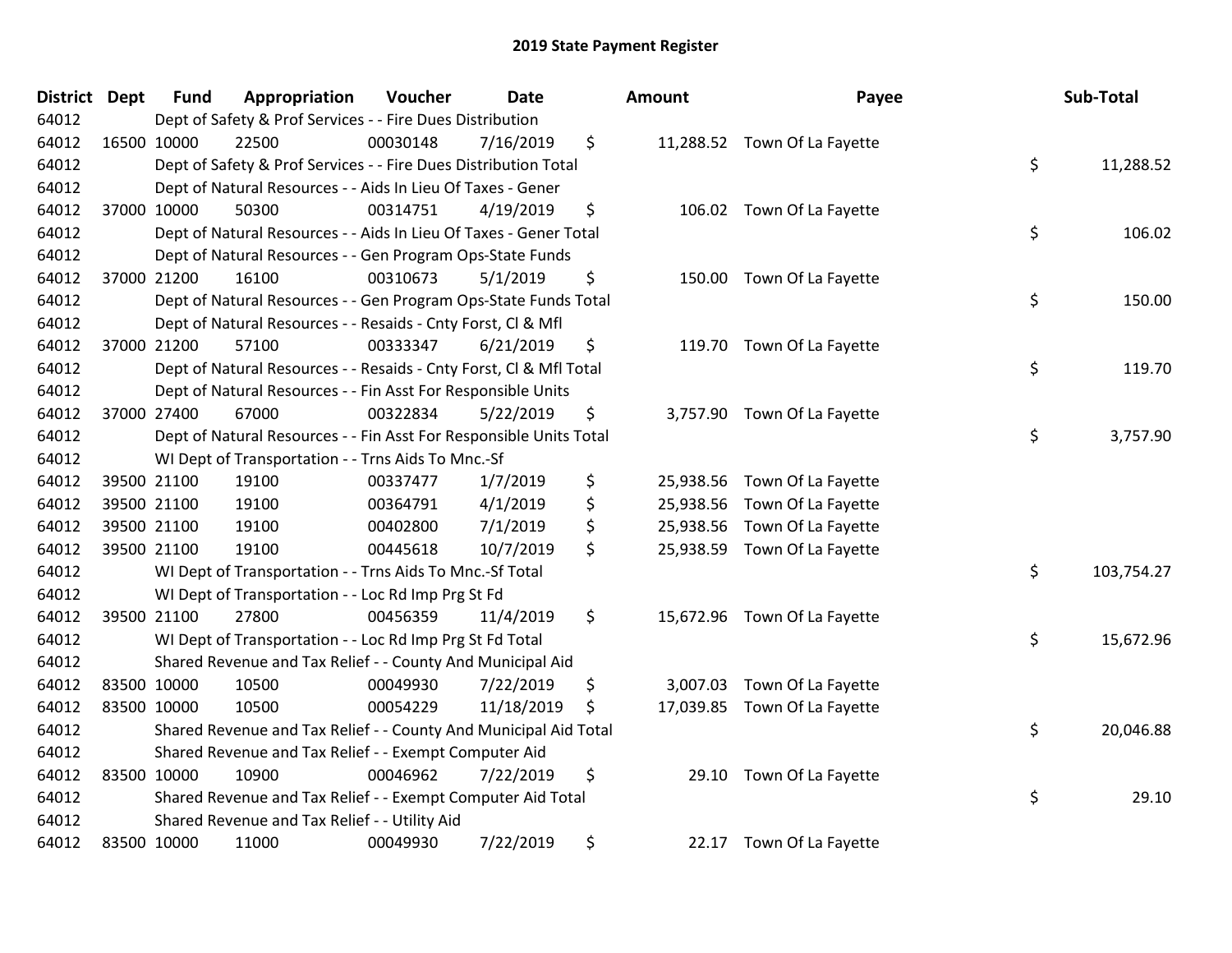| <b>District</b> | <b>Dept</b> | <b>Fund</b> | Appropriation                                                       | Voucher  | Date       |   | Amount   | Payee              | Sub-Total  |
|-----------------|-------------|-------------|---------------------------------------------------------------------|----------|------------|---|----------|--------------------|------------|
| 64012           |             | 83500 10000 | 11000                                                               | 00054229 | 11/18/2019 |   | 136.69   | Town Of La Fayette |            |
| 64012           |             |             | Shared Revenue and Tax Relief - - Utility Aid Total                 |          |            |   |          |                    | 158.86     |
| 64012           |             |             | Shared Revenue and Tax Relief - - Personal Property Aid             |          |            |   |          |                    |            |
| 64012           |             | 83500 10000 | 11100                                                               | 00041548 | 5/6/2019   |   | 3,246.53 | Town Of La Fayette |            |
| 64012           |             |             | Shared Revenue and Tax Relief - - Personal Property Aid Total       |          |            |   |          |                    | 3,246.53   |
| 64012           |             |             | Shared Revenue and Tax Relief - - Payments For Municipal Svcs       |          |            |   |          |                    |            |
| 64012           |             | 83500 10000 | 50100                                                               | 00037976 | 1/31/2019  | S | 121.69   | Town Of La Fayette |            |
| 64012           |             |             | Shared Revenue and Tax Relief - - Payments For Municipal Svcs Total |          |            |   |          |                    | 121.69     |
| 64012 Total     |             |             |                                                                     |          |            |   |          |                    | 158,452.43 |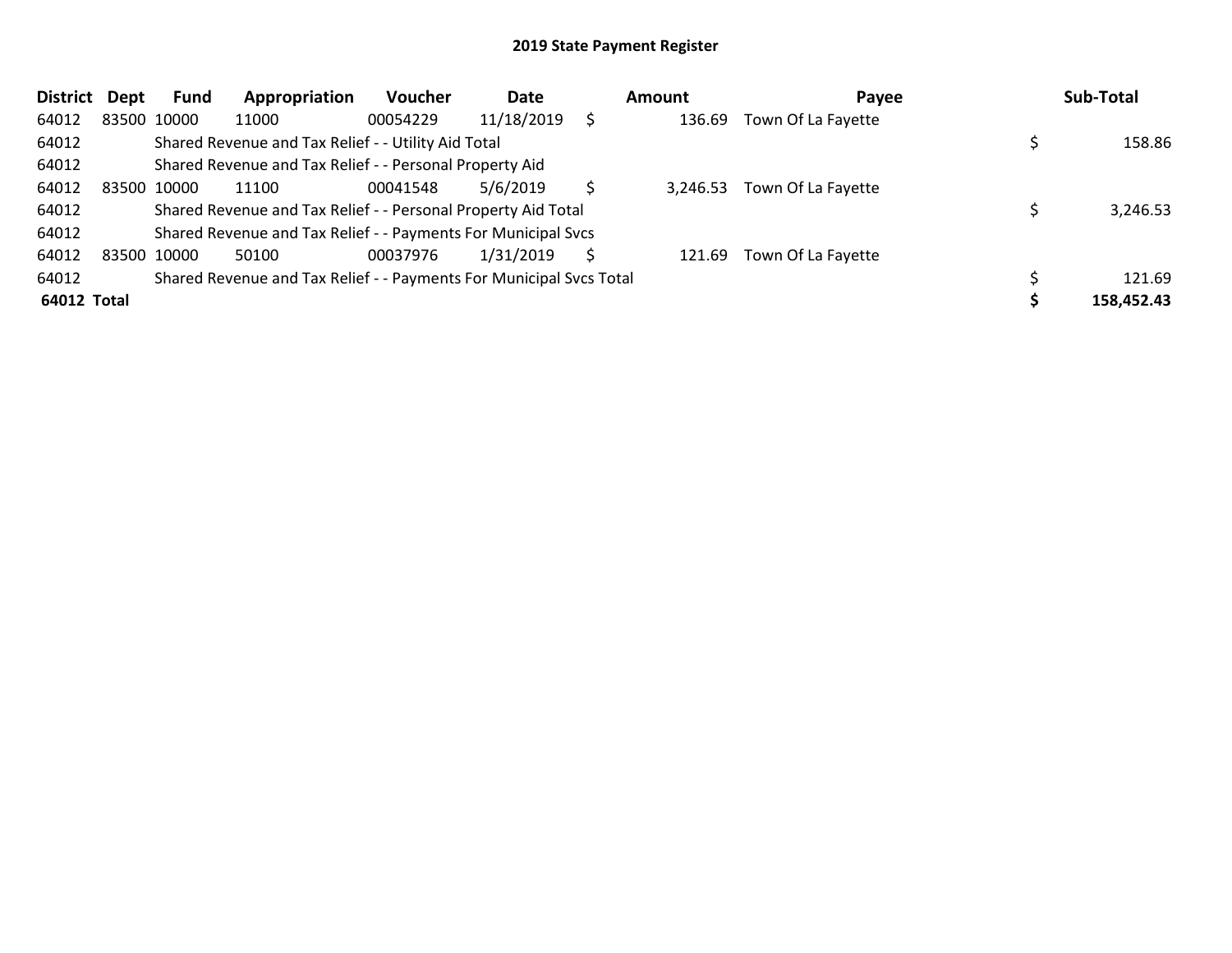| District Dept |             | <b>Fund</b> | Appropriation                                                      | Voucher  | <b>Date</b> | <b>Amount</b>   | Payee                       | Sub-Total        |
|---------------|-------------|-------------|--------------------------------------------------------------------|----------|-------------|-----------------|-----------------------------|------------------|
| 64014         |             |             | Dept of Safety & Prof Services - - Fire Dues Distribution          |          |             |                 |                             |                  |
| 64014         | 16500 10000 |             | 22500                                                              | 00030004 | 7/15/2019   | \$              | 20,795.73 Town Of La Grange |                  |
| 64014         |             |             | Dept of Safety & Prof Services - - Fire Dues Distribution Total    |          |             |                 |                             | \$<br>20,795.73  |
| 64014         |             |             | Dept of Natural Resources - - Aids In Lieu Of Taxes - Gener        |          |             |                 |                             |                  |
| 64014         | 37000 10000 |             | 50300                                                              | 00298968 | 2/19/2019   | \$              | 63,668.94 Town Of La Grange |                  |
| 64014         |             |             | Dept of Natural Resources - - Aids In Lieu Of Taxes - Gener Total  |          |             |                 |                             | \$<br>63,668.94  |
| 64014         |             |             | Dept of Natural Resources - - Resaids - Cnty Forst, Cl & Mfl       |          |             |                 |                             |                  |
| 64014         | 37000 21200 |             | 57100                                                              | 00333348 | 6/21/2019   | \$              | 79.41 Town Of La Grange     |                  |
| 64014         |             |             | Dept of Natural Resources - - Resaids - Cnty Forst, Cl & Mfl Total |          |             |                 |                             | \$<br>79.41      |
| 64014         |             |             | Dept of Natural Resources - - Aids In Lieu Of Taxes - Sum S        |          |             |                 |                             |                  |
| 64014         | 37000 21200 |             | 57900                                                              | 00314375 | 4/19/2019   | \$              | 5,421.22 Town Of La Grange  |                  |
| 64014         |             |             | Dept of Natural Resources - - Aids In Lieu Of Taxes - Sum S Total  |          |             |                 |                             | \$<br>5,421.22   |
| 64014         |             |             | Dept of Natural Resources - - Fin Asst For Responsible Units       |          |             |                 |                             |                  |
| 64014         | 37000 27400 |             | 67000                                                              | 00323565 | 5/22/2019   | \$              | 10,458.57 Town Of La Grange |                  |
| 64014         |             |             | Dept of Natural Resources - - Fin Asst For Responsible Units Total |          |             |                 |                             | \$<br>10,458.57  |
| 64014         |             |             | WI Dept of Transportation - - Trns Aids To Mnc.-Sf                 |          |             |                 |                             |                  |
| 64014         | 39500 21100 |             | 19100                                                              | 00337478 | 1/7/2019    | \$<br>37,029.50 | Town Of La Grange           |                  |
| 64014         | 39500 21100 |             | 19100                                                              | 00364792 | 4/1/2019    | \$<br>37,029.50 | Town Of La Grange           |                  |
| 64014         | 39500 21100 |             | 19100                                                              | 00402801 | 7/1/2019    | \$<br>37,029.50 | Town Of La Grange           |                  |
| 64014         | 39500 21100 |             | 19100                                                              | 00445619 | 10/7/2019   | \$<br>37,029.50 | Town Of La Grange           |                  |
| 64014         |             |             | WI Dept of Transportation - - Trns Aids To Mnc.-Sf Total           |          |             |                 |                             | \$<br>148,118.00 |
| 64014         |             |             | WI Dept of Transportation - - Loc Rd Imp Prg St Fd                 |          |             |                 |                             |                  |
| 64014         | 39500 21100 |             | 27800                                                              | 00411065 | 7/10/2019   | \$              | 15,672.96 Town Of La Grange |                  |
| 64014         |             |             | WI Dept of Transportation - - Loc Rd Imp Prg St Fd Total           |          |             |                 |                             | \$<br>15,672.96  |
| 64014         |             |             | Shared Revenue and Tax Relief - - County And Municipal Aid         |          |             |                 |                             |                  |
| 64014         | 83500 10000 |             | 10500                                                              | 00049931 | 7/22/2019   | \$<br>3,058.52  | Town Of La Grange           |                  |
| 64014         | 83500 10000 |             | 10500                                                              | 00054230 | 11/18/2019  | \$              | 17,331.59 Town Of La Grange |                  |
| 64014         |             |             | Shared Revenue and Tax Relief - - County And Municipal Aid Total   |          |             |                 |                             | \$<br>20,390.11  |
| 64014         |             |             | Shared Revenue and Tax Relief - - Exempt Computer Aid              |          |             |                 |                             |                  |
| 64014         | 83500 10000 |             | 10900                                                              | 00046963 | 7/22/2019   | \$              | 19.75 Town Of La Grange     |                  |
| 64014         |             |             | Shared Revenue and Tax Relief - - Exempt Computer Aid Total        |          |             |                 |                             | \$<br>19.75      |
| 64014         |             |             | Shared Revenue and Tax Relief - - Utility Aid                      |          |             |                 |                             |                  |
| 64014         | 83500 10000 |             | 11000                                                              | 00049931 | 7/22/2019   | \$<br>271.45    | Town Of La Grange           |                  |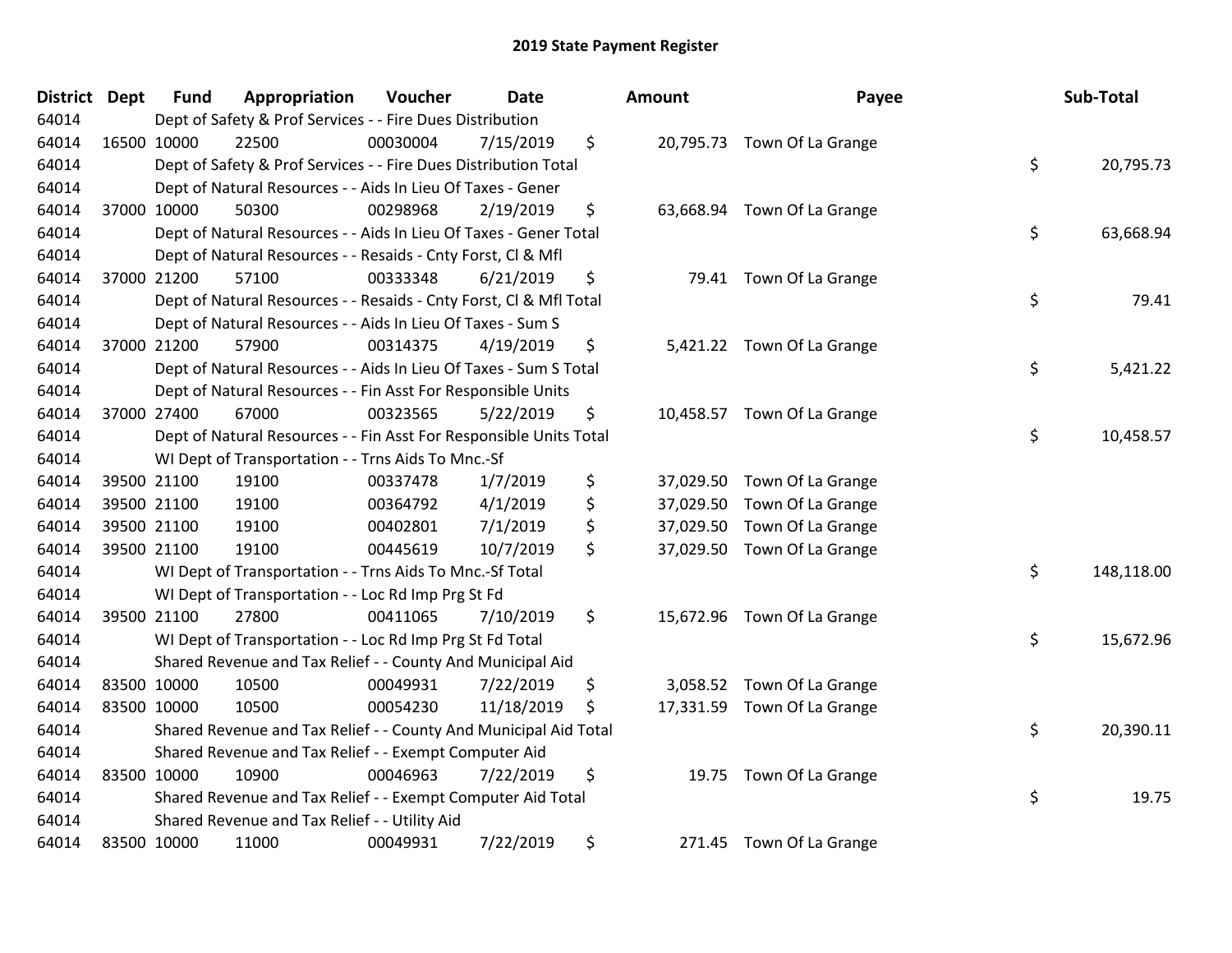| District Dept | <b>Fund</b> | Appropriation                                                 | Voucher  | Date       | Amount | <b>Pavee</b>               | Sub-Total  |
|---------------|-------------|---------------------------------------------------------------|----------|------------|--------|----------------------------|------------|
| 64014         | 83500 10000 | 11000                                                         | 00054230 | 11/18/2019 |        | 1,470.25 Town Of La Grange |            |
| 64014         |             | Shared Revenue and Tax Relief - - Utility Aid Total           |          |            |        |                            | 1,741.70   |
| 64014         |             | Shared Revenue and Tax Relief - - Personal Property Aid       |          |            |        |                            |            |
| 64014         | 83500 10000 | 11100                                                         | 00041549 | 5/6/2019   |        | 77.60 Town Of La Grange    |            |
| 64014         |             | Shared Revenue and Tax Relief - - Personal Property Aid Total |          |            |        |                            | 77.60      |
| 64014 Total   |             |                                                               |          |            |        |                            | 286,443.99 |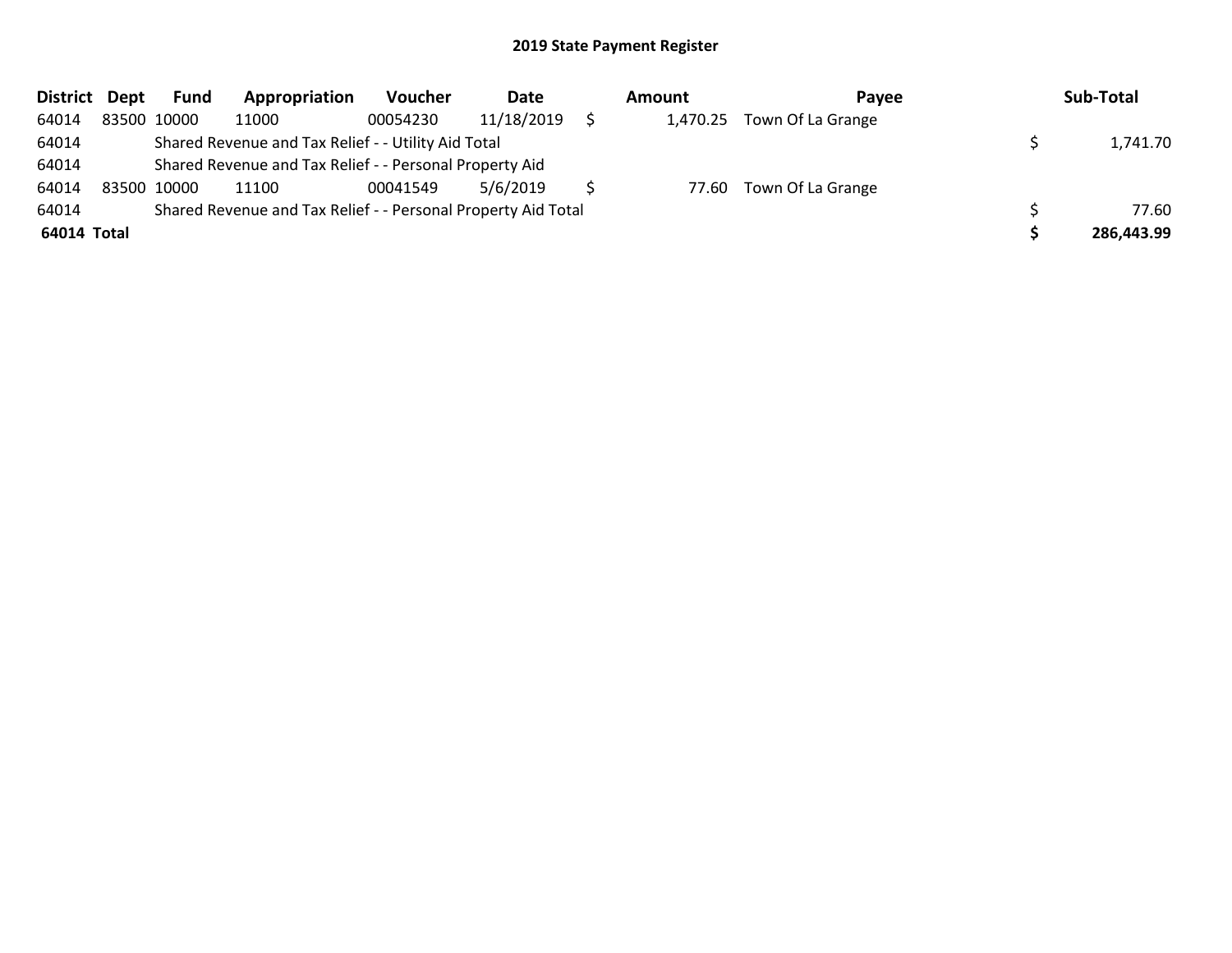| District Dept |             | <b>Fund</b> | Appropriation                                                                   | Voucher                 | <b>Date</b> | <b>Amount</b> |                        | Payee | Sub-Total  |
|---------------|-------------|-------------|---------------------------------------------------------------------------------|-------------------------|-------------|---------------|------------------------|-------|------------|
| 64016         |             |             | Dept of Safety & Prof Services - - Fire Dues Distribution                       |                         |             |               |                        |       |            |
| 64016         | 16500 10000 |             | 22500                                                                           | 00029902                | 7/12/2019   | \$            | 46,205.08 Town Of Linn |       |            |
| 64016         |             |             | Dept of Safety & Prof Services - - Fire Dues Distribution Total                 |                         |             |               |                        | \$    | 46,205.08  |
| 64016         |             |             | Wisconsin Historical Society - - Earned Revenue                                 |                         |             |               |                        |       |            |
| 64016         |             | 24500 26600 | 16300                                                                           | 00022323                | 3/14/2019   | \$            | 192.70 Town Of Linn    |       |            |
| 64016         |             |             | Wisconsin Historical Society - - Earned Revenue Total                           |                         |             |               |                        | \$    | 192.70     |
| 64016         |             |             | Dept of Natural Resources - - Aids In Lieu Of Taxes - Gener                     |                         |             |               |                        |       |            |
| 64016         |             | 37000 10000 | 50300                                                                           | 00314405                | 4/19/2019   | \$            | 67.86 Town Of Linn     |       |            |
| 64016         |             |             | Dept of Natural Resources - - Aids In Lieu Of Taxes - Gener Total               |                         |             |               |                        | \$    | 67.86      |
| 64016         |             |             | Dept of Natural Resources - - Resaids - Cnty Forst, CI & Mfl                    |                         |             |               |                        |       |            |
| 64016         |             | 37000 21200 | 57100                                                                           | 00333349                | 6/21/2019   | \$            | 5.60 Town Of Linn      |       |            |
| 64016         |             |             | Dept of Natural Resources - - Resaids - Cnty Forst, Cl & Mfl Total              |                         |             |               |                        | \$    | 5.60       |
| 64016         |             |             | Dept of Natural Resources - - Fin Asst For Responsible Units                    |                         |             |               |                        |       |            |
| 64016         |             | 37000 27400 | 67000                                                                           | 00323341                | 5/22/2019   | \$            | 10,628.64 Town Of Linn |       |            |
| 64016         |             |             | Dept of Natural Resources - - Fin Asst For Responsible Units Total              |                         |             |               |                        | \$    | 10,628.64  |
| 64016         |             |             | WI Dept of Transportation - - Hwy Sfty Loc Aid Ffd                              |                         |             |               |                        |       |            |
| 64016         |             | 39500 21100 | 18500                                                                           | 00470407                | 12/12/2019  | \$            | 3,900.00 Town Of Linn  |       |            |
| 64016         |             |             | WI Dept of Transportation - - Hwy Sfty Loc Aid Ffd Total                        |                         |             |               |                        | \$    | 3,900.00   |
| 64016         |             |             | WI Dept of Transportation - - Trns Aids To Mnc.-Sf                              |                         |             |               |                        |       |            |
| 64016         |             | 39500 21100 | 19100                                                                           | 00337479                | 1/7/2019    | \$            | 51,984.15 Town Of Linn |       |            |
| 64016         |             | 39500 21100 | 19100                                                                           | 00364793                | 4/1/2019    | \$            | 51,984.15 Town Of Linn |       |            |
| 64016         |             | 39500 21100 | 19100                                                                           | 00402802                | 7/1/2019    | \$            | 51,984.15 Town Of Linn |       |            |
| 64016         |             | 39500 21100 | 19100                                                                           | 00445620                | 10/7/2019   | \$            | 51,984.15 Town Of Linn |       |            |
| 64016         |             |             | WI Dept of Transportation - - Trns Aids To Mnc.-Sf Total                        |                         |             |               |                        | \$    | 207,936.60 |
| 64016         |             |             | Department of Health Services - - Emergency Medical Services, Ai                |                         |             |               |                        |       |            |
| 64016         | 43500 10000 |             | 11900                                                                           | 00308027                | 9/4/2019    | \$            | 5,250.95 Town Of Linn  |       |            |
| 64016         |             |             | Department of Health Services - - Emergency Medical Services, Ai Total          |                         |             |               |                        | \$    | 5,250.95   |
| 64016         |             |             | Department of Health Services - - Prepaid Medical Transport Reimbursement       |                         |             |               |                        |       |            |
| 64016         | 43500 10000 |             | 16300                                                                           | AMBULANCE 11/18/2019 \$ |             |               | 2,000.00 Town Of Linn  |       |            |
| 64016         |             |             | Department of Health Services - - Prepaid Medical Transport Reimbursement Total |                         |             |               |                        | \$    | 2,000.00   |
| 64016         |             |             | Department of Justice - - Law Enforcement Train, Local                          |                         |             |               |                        |       |            |
| 64016         |             | 45500 10000 | 23100                                                                           | 00073628                | 10/28/2019  | \$            | 1,440.00 Town Of Linn  |       |            |
| 64016         |             |             | Department of Justice - - Law Enforcement Train, Local Total                    |                         |             |               |                        | \$    | 1,440.00   |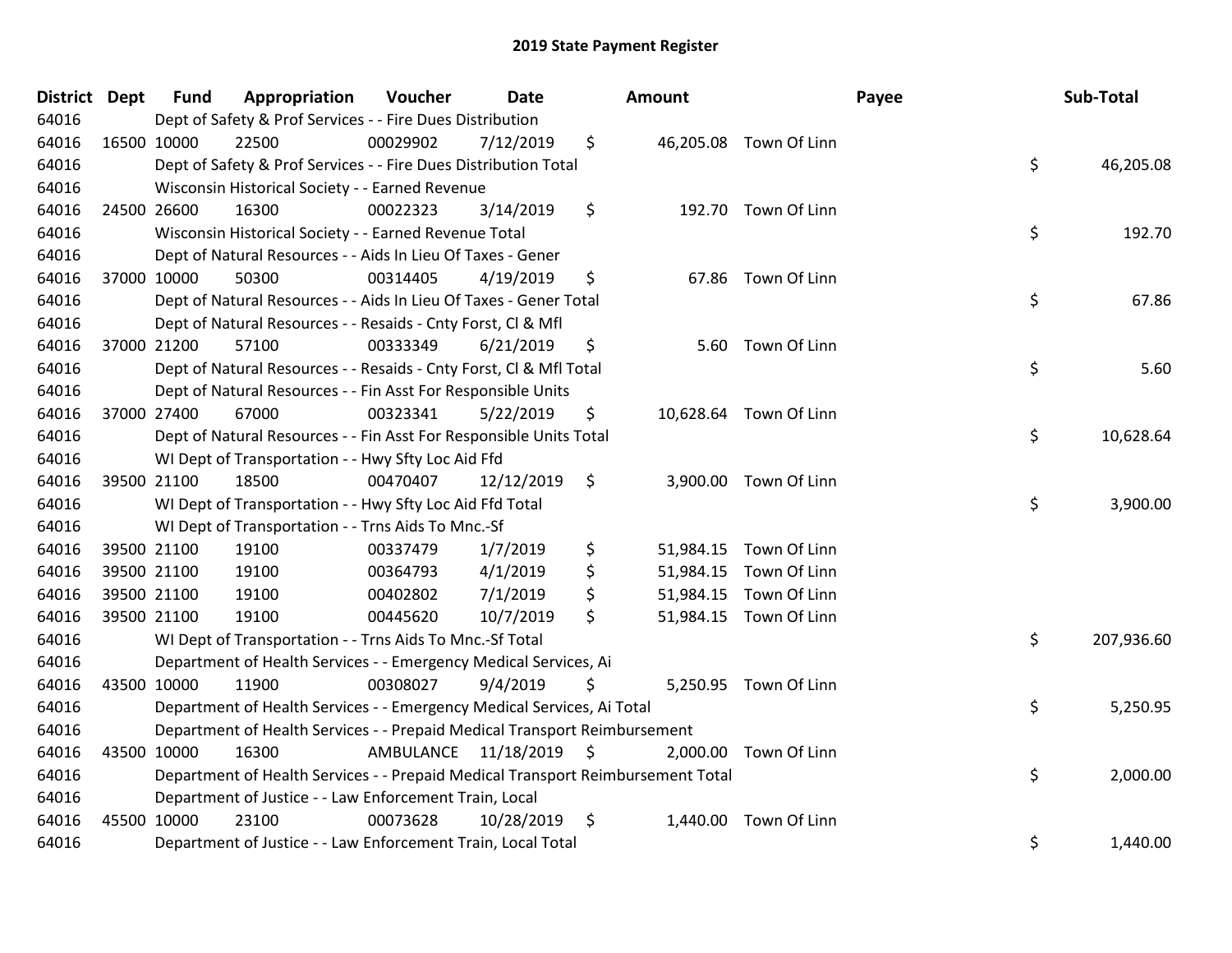| District    | Dept | Fund        | Appropriation                                                       | <b>Voucher</b> | Date       | Amount          |                       | Payee |     | Sub-Total  |
|-------------|------|-------------|---------------------------------------------------------------------|----------------|------------|-----------------|-----------------------|-------|-----|------------|
| 64016       |      |             | Shared Revenue and Tax Relief - - County And Municipal Aid          |                |            |                 |                       |       |     |            |
| 64016       |      | 83500 10000 | 10500                                                               | 00049932       | 7/22/2019  | \$<br>4,005.50  | Town Of Linn          |       |     |            |
| 64016       |      | 83500 10000 | 10500                                                               | 00054231       | 11/18/2019 | \$<br>20,697.84 | Town Of Linn          |       |     |            |
| 64016       |      |             | Shared Revenue and Tax Relief - - County And Municipal Aid Total    |                |            |                 |                       |       | \$  | 24,703.34  |
| 64016       |      |             | Shared Revenue and Tax Relief - - Exempt Computer Aid               |                |            |                 |                       |       |     |            |
| 64016       |      | 83500 10000 | 10900                                                               | 00046964       | 7/22/2019  | \$<br>88.34     | Town Of Linn          |       |     |            |
| 64016       |      |             | Shared Revenue and Tax Relief - - Exempt Computer Aid Total         |                |            |                 |                       |       | \$  | 88.34      |
| 64016       |      |             | Shared Revenue and Tax Relief - - Utility Aid                       |                |            |                 |                       |       |     |            |
| 64016       |      | 83500 10000 | 11000                                                               | 00049932       | 7/22/2019  | \$<br>1,312.71  | Town Of Linn          |       |     |            |
| 64016       |      | 83500 10000 | 11000                                                               | 00054231       | 11/18/2019 | \$<br>7,182.49  | Town Of Linn          |       |     |            |
| 64016       |      |             | Shared Revenue and Tax Relief - - Utility Aid Total                 |                |            |                 |                       |       | \$. | 8,495.20   |
| 64016       |      |             | Shared Revenue and Tax Relief - - Personal Property Aid             |                |            |                 |                       |       |     |            |
| 64016       |      | 83500 10000 | 11100                                                               | 00041550       | 5/6/2019   | \$              | 1,920.91 Town Of Linn |       |     |            |
| 64016       |      |             | Shared Revenue and Tax Relief - - Personal Property Aid Total       |                |            |                 |                       |       | \$  | 1,920.91   |
| 64016       |      |             | Shared Revenue and Tax Relief - - Payments For Municipal Svcs       |                |            |                 |                       |       |     |            |
| 64016       |      | 83500 10000 | 50100                                                               | 00037910       | 1/31/2019  | \$<br>1,664.35  | Town Of Linn          |       |     |            |
| 64016       |      |             | Shared Revenue and Tax Relief - - Payments For Municipal Svcs Total |                |            |                 |                       |       | \$  | 1,664.35   |
| 64016 Total |      |             |                                                                     |                |            |                 |                       |       |     | 314,499.57 |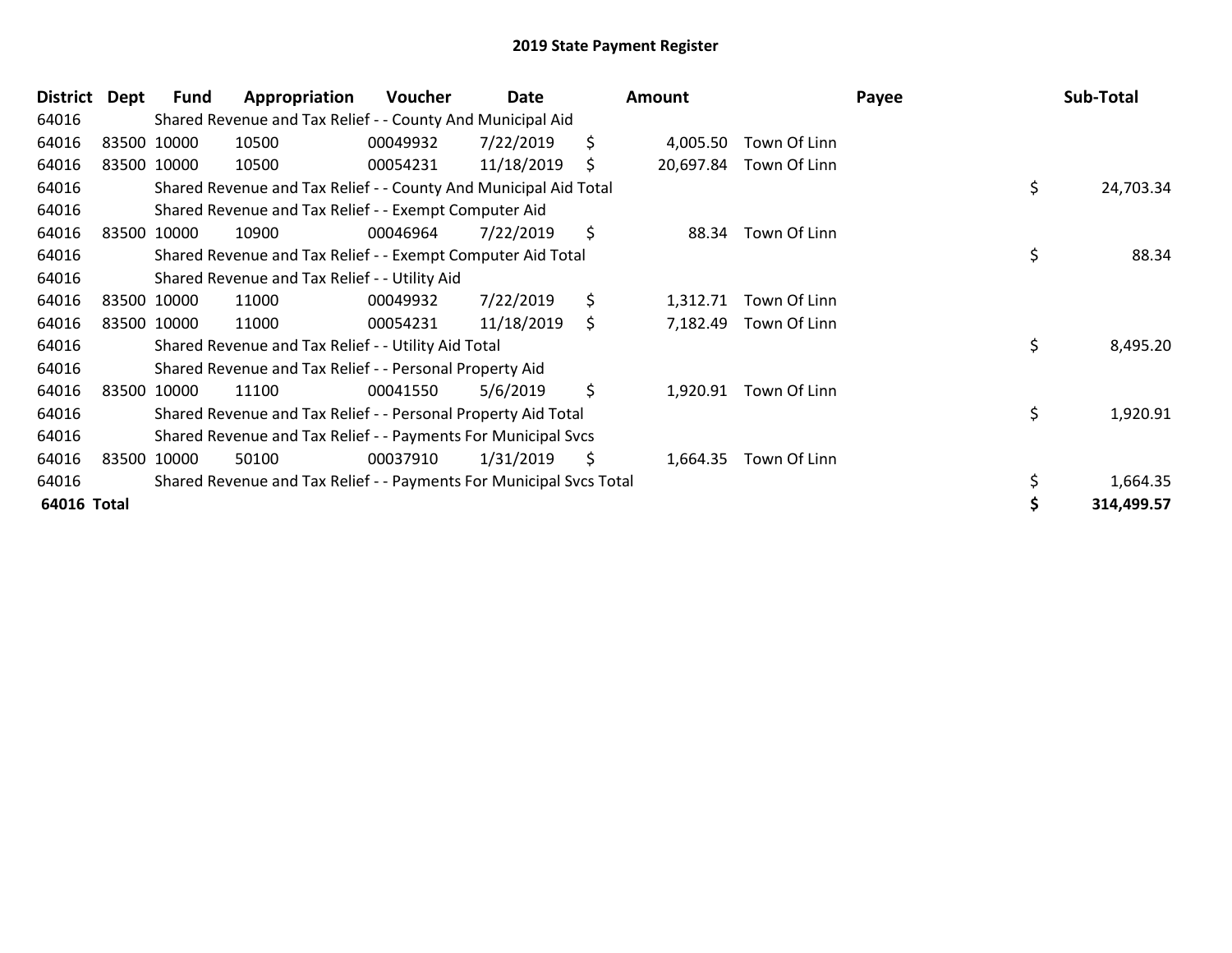| <b>District</b> | <b>Dept</b> | <b>Fund</b> | Appropriation                                                                   | Voucher                 | <b>Date</b> | Amount          |                         | Payee | Sub-Total  |
|-----------------|-------------|-------------|---------------------------------------------------------------------------------|-------------------------|-------------|-----------------|-------------------------|-------|------------|
| 64018           |             |             | Dept of Safety & Prof Services - - Fire Dues Distribution                       |                         |             |                 |                         |       |            |
| 64018           | 16500 10000 |             | 22500                                                                           | 00030051                | 7/15/2019   | \$              | 16,722.09 Town of Lyons |       |            |
| 64018           |             |             | Dept of Safety & Prof Services - - Fire Dues Distribution Total                 |                         |             |                 |                         | \$    | 16,722.09  |
| 64018           |             |             | Dept of Natural Resources - - Aids In Lieu Of Taxes - Gener                     |                         |             |                 |                         |       |            |
| 64018           |             | 37000 10000 | 50300                                                                           | 00298970                | 2/19/2019   | \$<br>1,826.22  | Town of Lyons           |       |            |
| 64018           |             | 37000 10000 | 50300                                                                           | 00314416                | 4/19/2019   | \$<br>249.94    | Town of Lyons           |       |            |
| 64018           |             |             | Dept of Natural Resources - - Aids In Lieu Of Taxes - Gener Total               |                         |             |                 |                         | \$    | 2,076.16   |
| 64018           |             |             | Dept of Natural Resources - - Resaids - Cnty Forst, CI & Mfl                    |                         |             |                 |                         |       |            |
| 64018           |             | 37000 21200 | 57100                                                                           | 00333350                | 6/21/2019   | \$<br>32.00     | Town of Lyons           |       |            |
| 64018           |             |             | Dept of Natural Resources - - Resaids - Cnty Forst, Cl & Mfl Total              |                         |             |                 |                         | \$    | 32.00      |
| 64018           |             |             | Dept of Natural Resources - - Aids In Lieu Of Taxes - Sum S                     |                         |             |                 |                         |       |            |
| 64018           |             | 37000 21200 | 57900                                                                           | 00314415                | 4/19/2019   | \$<br>8.16      | Town of Lyons           |       |            |
| 64018           |             |             | Dept of Natural Resources - - Aids In Lieu Of Taxes - Sum S Total               |                         |             |                 |                         | \$    | 8.16       |
| 64018           |             |             | Dept of Natural Resources - - Fin Asst For Responsible Units                    |                         |             |                 |                         |       |            |
| 64018           |             | 37000 27400 | 67000                                                                           | 00323411                | 5/22/2019   | \$<br>6,345.32  | Town of Lyons           |       |            |
| 64018           |             |             | Dept of Natural Resources - - Fin Asst For Responsible Units Total              |                         |             |                 |                         | \$    | 6,345.32   |
| 64018           |             |             | WI Dept of Transportation - - Trns Aids To Mnc.-Sf                              |                         |             |                 |                         |       |            |
| 64018           |             | 39500 21100 | 19100                                                                           | 00337480                | 1/7/2019    | \$              | 33,308.63 Town of Lyons |       |            |
| 64018           |             | 39500 21100 | 19100                                                                           | 00364794                | 4/1/2019    | \$<br>33,308.63 | Town of Lyons           |       |            |
| 64018           |             | 39500 21100 | 19100                                                                           | 00402803                | 7/1/2019    | \$<br>33,308.63 | Town of Lyons           |       |            |
| 64018           |             | 39500 21100 | 19100                                                                           | 00445621                | 10/7/2019   | \$              | 33,308.64 Town of Lyons |       |            |
| 64018           |             |             | WI Dept of Transportation - - Trns Aids To Mnc.-Sf Total                        |                         |             |                 |                         | \$    | 133,234.53 |
| 64018           |             |             | Department of Health Services - - Emergency Medical Services, Ai                |                         |             |                 |                         |       |            |
| 64018           | 43500 10000 |             | 11900                                                                           | 00307941                | 9/4/2019    | \$              | 5,339.00 Town of Lyons  |       |            |
| 64018           |             |             | Department of Health Services - - Emergency Medical Services, Ai Total          |                         |             |                 |                         | \$    | 5,339.00   |
| 64018           |             |             | Department of Health Services - - Prepaid Medical Transport Reimbursement       |                         |             |                 |                         |       |            |
| 64018           |             | 43500 10000 | 16300                                                                           | AMBULANCE 11/18/2019 \$ |             | 2,000.00        | Town of Lyons           |       |            |
| 64018           |             |             | Department of Health Services - - Prepaid Medical Transport Reimbursement Total |                         |             |                 |                         | \$    | 2,000.00   |
| 64018           |             |             | Elections Commission - - 2018 Hava Election Security                            |                         |             |                 |                         |       |            |
| 64018           |             | 51000 22000 | 18200                                                                           | 00002568                | 11/18/2019  | \$<br>1,200.00  | Town of Lyons           |       |            |
| 64018           |             |             | Elections Commission - - 2018 Hava Election Security Total                      |                         |             |                 |                         | \$    | 1,200.00   |
| 64018           |             |             | Shared Revenue and Tax Relief - - County And Municipal Aid                      |                         |             |                 |                         |       |            |
| 64018           | 83500 10000 |             | 10500                                                                           | 00049933                | 7/22/2019   | \$<br>5,859.77  | Town of Lyons           |       |            |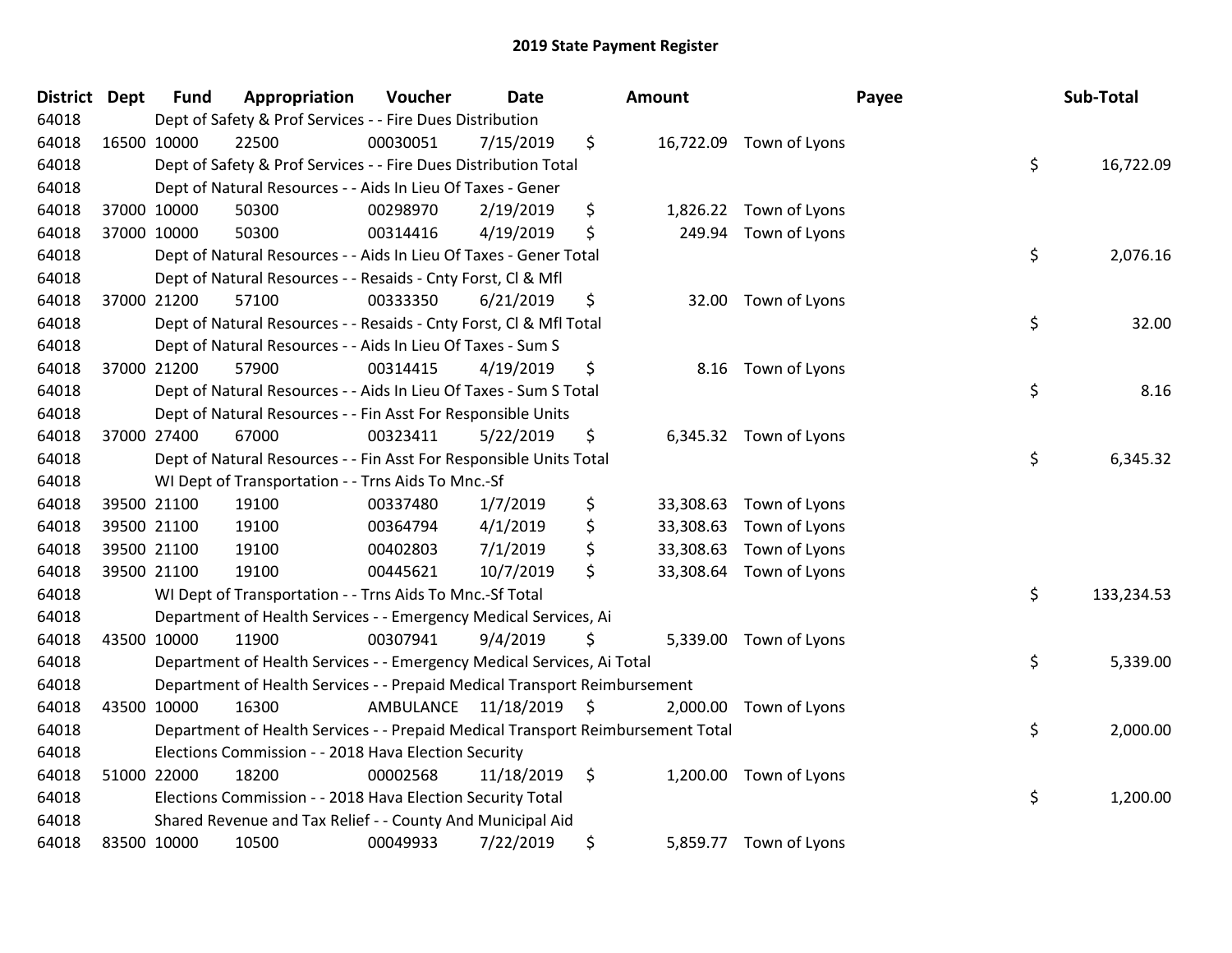| <b>District</b> | Dept | Fund        | Appropriation                                                       | Voucher  | Date       |     | Amount    |               | Payee | Sub-Total  |
|-----------------|------|-------------|---------------------------------------------------------------------|----------|------------|-----|-----------|---------------|-------|------------|
| 64018           |      | 83500 10000 | 10500                                                               | 00054232 | 11/18/2019 | \$  | 31,205.35 | Town of Lyons |       |            |
| 64018           |      |             | Shared Revenue and Tax Relief - - County And Municipal Aid Total    |          |            |     |           |               | \$    | 37,065.12  |
| 64018           |      |             | Shared Revenue and Tax Relief - - Exempt Computer Aid               |          |            |     |           |               |       |            |
| 64018           |      | 83500 10000 | 10900                                                               | 00046965 | 7/22/2019  | \$. | 277.48    | Town of Lyons |       |            |
| 64018           |      |             | Shared Revenue and Tax Relief - - Exempt Computer Aid Total         |          |            |     |           |               | \$    | 277.48     |
| 64018           |      |             | Shared Revenue and Tax Relief - - Utility Aid                       |          |            |     |           |               |       |            |
| 64018           |      | 83500 10000 | 11000                                                               | 00049933 | 7/22/2019  | \$  | 340.17    | Town of Lyons |       |            |
| 64018           |      | 83500 10000 | 11000                                                               | 00054232 | 11/18/2019 | \$  | 1,898.52  | Town of Lyons |       |            |
| 64018           |      |             | Shared Revenue and Tax Relief - - Utility Aid Total                 |          |            |     |           |               | \$    | 2,238.69   |
| 64018           |      |             | Shared Revenue and Tax Relief - - Personal Property Aid             |          |            |     |           |               |       |            |
| 64018           |      | 83500 10000 | 11100                                                               | 00041551 | 5/6/2019   | \$  | 9,914.32  | Town of Lyons |       |            |
| 64018           |      |             | Shared Revenue and Tax Relief - - Personal Property Aid Total       |          |            |     |           |               | \$    | 9,914.32   |
| 64018           |      |             | Shared Revenue and Tax Relief - - Payments For Municipal Svcs       |          |            |     |           |               |       |            |
| 64018           |      | 83500 10000 | 50100                                                               | 00037911 | 1/31/2019  | \$  | 227.93    | Town of Lyons |       |            |
| 64018           |      |             | Shared Revenue and Tax Relief - - Payments For Municipal Svcs Total |          |            |     |           |               | \$    | 227.93     |
| 64018           |      |             | Shared Revenue and Tax Relief - - Lottery & Gaming Credit           |          |            |     |           |               |       |            |
| 64018           |      | 83500 52100 | 36300                                                               | 00038545 | 3/25/2019  | \$  | 873.96    | Town of Lyons |       |            |
| 64018           |      |             | Shared Revenue and Tax Relief - - Lottery & Gaming Credit Total     |          |            |     |           |               |       | 873.96     |
| 64018 Total     |      |             |                                                                     |          |            |     |           |               |       | 217,554.76 |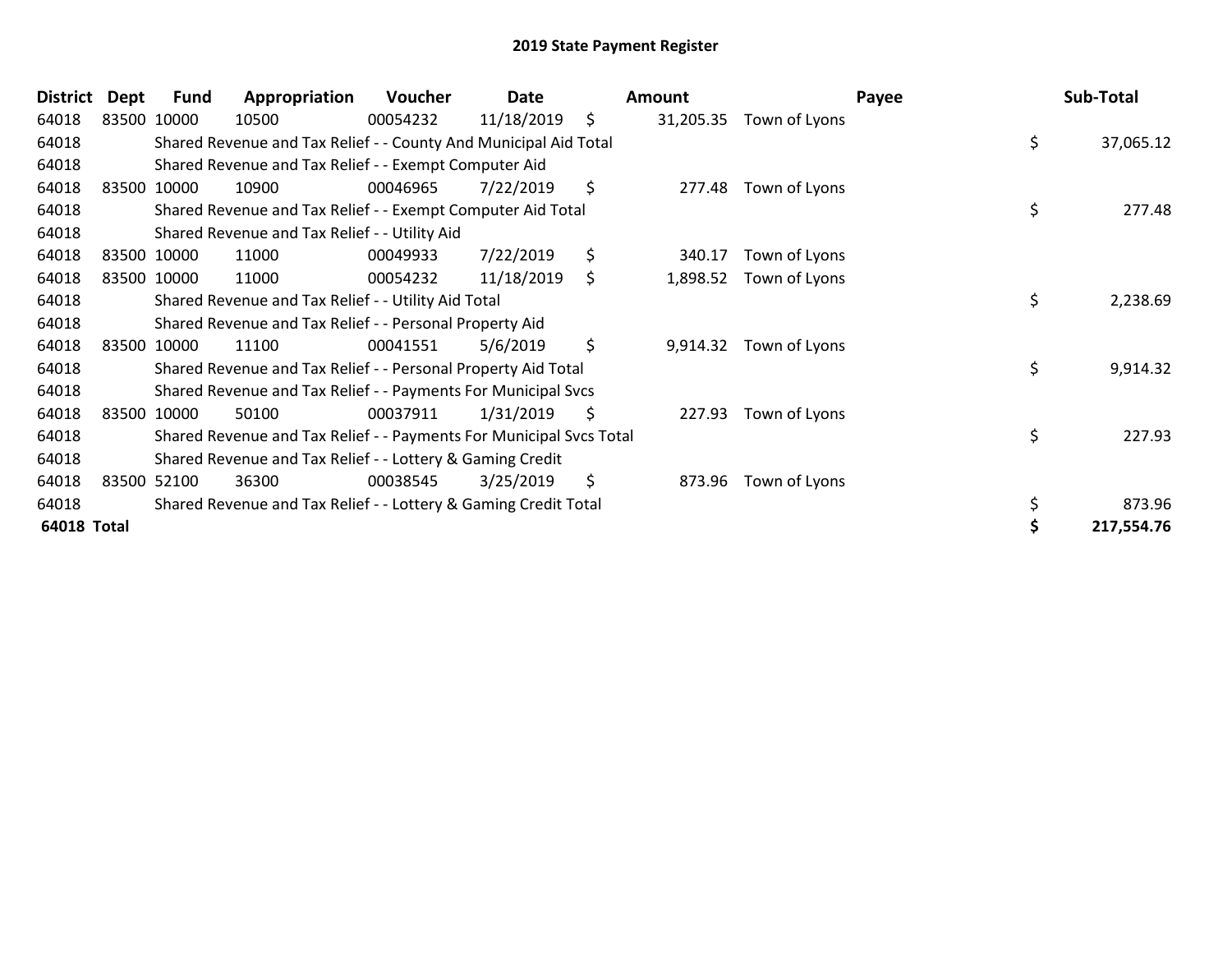| District Dept |             | <b>Fund</b> | Appropriation                                                      | Voucher  | Date       | Amount      | Payee                      | Sub-Total        |
|---------------|-------------|-------------|--------------------------------------------------------------------|----------|------------|-------------|----------------------------|------------------|
| 64020         |             |             | Dept of Safety & Prof Services - - Fire Dues Distribution          |          |            |             |                            |                  |
| 64020         | 16500 10000 |             | 22500                                                              | 00030260 | 7/16/2019  | \$          | 8,395.21 Town Of Richmond  |                  |
| 64020         |             |             | Dept of Safety & Prof Services - - Fire Dues Distribution Total    |          |            |             |                            | \$<br>8,395.21   |
| 64020         |             |             | Dept of Natural Resources - - Aids In Lieu Of Taxes - Gener        |          |            |             |                            |                  |
| 64020         | 37000 10000 |             | 50300                                                              | 00298974 | 2/19/2019  | \$          | 14,503.12 Town Of Richmond |                  |
| 64020         |             |             | Dept of Natural Resources - - Aids In Lieu Of Taxes - Gener Total  |          |            |             |                            | \$<br>14,503.12  |
| 64020         |             |             | Dept of Natural Resources - - Resaids - Cnty Forst, Cl & Mfl       |          |            |             |                            |                  |
| 64020         |             | 37000 21200 | 57100                                                              | 00333351 | 6/21/2019  | \$<br>44.95 | Town Of Richmond           |                  |
| 64020         |             |             | Dept of Natural Resources - - Resaids - Cnty Forst, Cl & Mfl Total |          |            |             |                            | \$<br>44.95      |
| 64020         |             |             | Dept of Natural Resources - - Fin Asst For Responsible Units       |          |            |             |                            |                  |
| 64020         | 37000 27400 |             | 67000                                                              | 00323198 | 5/22/2019  | \$          | 5,528.29 Town Of Richmond  |                  |
| 64020         |             |             | Dept of Natural Resources - - Fin Asst For Responsible Units Total |          |            |             |                            | \$<br>5,528.29   |
| 64020         |             |             | WI Dept of Transportation - - Trns Aids To Mnc.-Sf                 |          |            |             |                            |                  |
| 64020         | 39500 21100 |             | 19100                                                              | 00337481 | 1/7/2019   | \$          | 29,671.38 Town Of Richmond |                  |
| 64020         | 39500 21100 |             | 19100                                                              | 00364795 | 4/1/2019   | \$          | 29,671.38 Town Of Richmond |                  |
| 64020         |             | 39500 21100 | 19100                                                              | 00402804 | 7/1/2019   | \$          | 29,671.38 Town Of Richmond |                  |
| 64020         | 39500 21100 |             | 19100                                                              | 00445622 | 10/7/2019  | \$          | 29,671.38 Town Of Richmond |                  |
| 64020         |             |             | WI Dept of Transportation - - Trns Aids To Mnc.-Sf Total           |          |            |             |                            | \$<br>118,685.52 |
| 64020         |             |             | Elections Commission - - 2018 Hava Election Security               |          |            |             |                            |                  |
| 64020         | 51000 22000 |             | 18200                                                              | 00002424 | 11/13/2019 | \$          | 1,100.00 Town Of Richmond  |                  |
| 64020         |             |             | Elections Commission - - 2018 Hava Election Security Total         |          |            |             |                            | \$<br>1,100.00   |
| 64020         |             |             | Shared Revenue and Tax Relief - - County And Municipal Aid         |          |            |             |                            |                  |
| 64020         | 83500 10000 |             | 10500                                                              | 00049934 | 7/22/2019  | \$          | 2,922.57 Town Of Richmond  |                  |
| 64020         | 83500 10000 |             | 10500                                                              | 00054233 | 11/18/2019 | \$          | 16,561.21 Town Of Richmond |                  |
| 64020         |             |             | Shared Revenue and Tax Relief - - County And Municipal Aid Total   |          |            |             |                            | \$<br>19,483.78  |
| 64020         |             |             | Shared Revenue and Tax Relief - - Exempt Computer Aid              |          |            |             |                            |                  |
| 64020         | 83500 10000 |             | 10900                                                              | 00046966 | 7/22/2019  | \$<br>20.78 | Town Of Richmond           |                  |
| 64020         |             |             | Shared Revenue and Tax Relief - - Exempt Computer Aid Total        |          |            |             |                            | \$<br>20.78      |
| 64020         |             |             | Shared Revenue and Tax Relief - - Utility Aid                      |          |            |             |                            |                  |
| 64020         | 83500 10000 |             | 11000                                                              | 00049934 | 7/22/2019  | \$          | 697.34 Town Of Richmond    |                  |
| 64020         | 83500 10000 |             | 11000                                                              | 00054233 | 11/18/2019 | \$          | 4,073.73 Town Of Richmond  |                  |
| 64020         |             |             | Shared Revenue and Tax Relief - - Utility Aid Total                |          |            |             |                            | \$<br>4,771.07   |
| 64020         |             |             | Shared Revenue and Tax Relief - - Personal Property Aid            |          |            |             |                            |                  |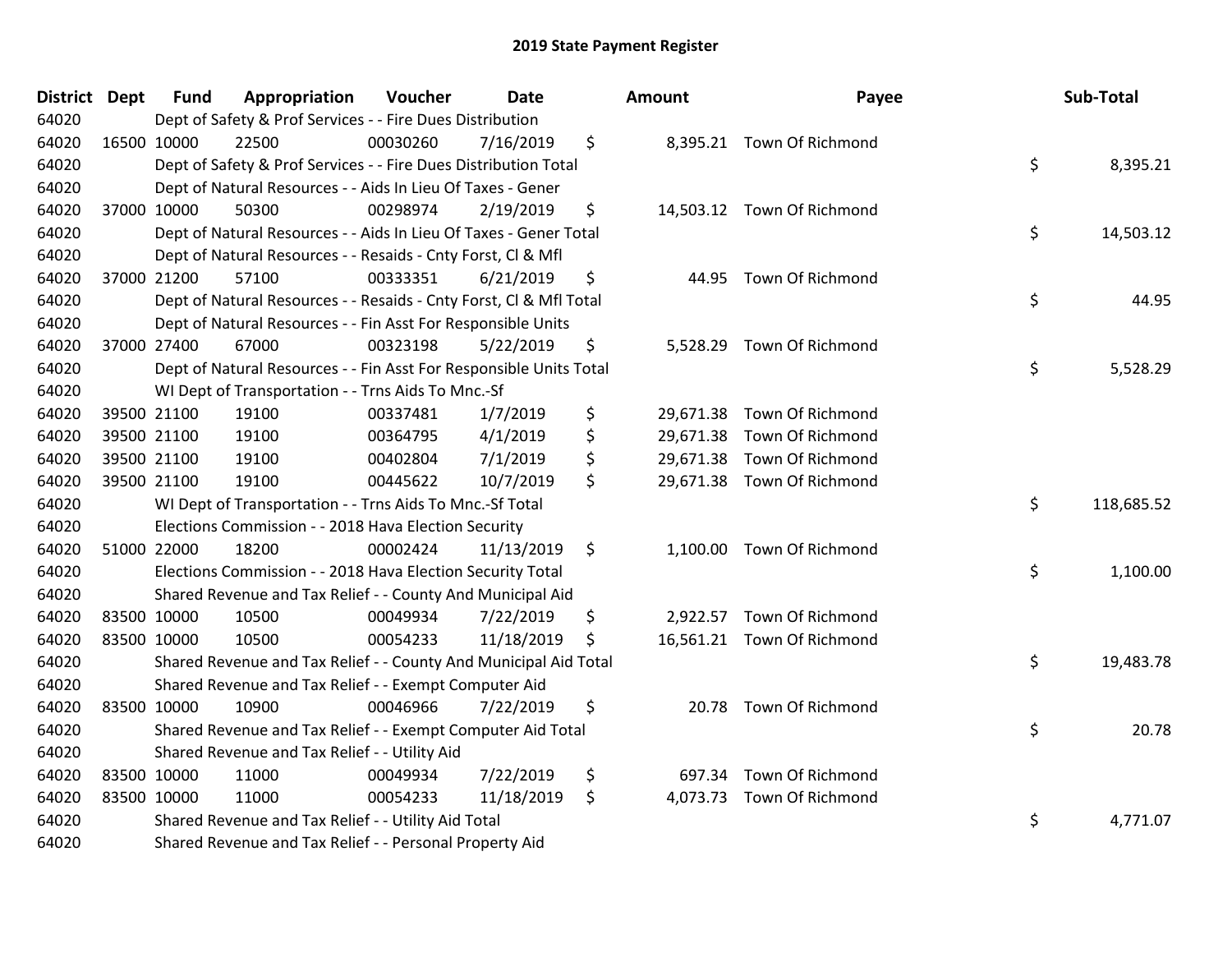| District Dept | <b>Fund</b> | Appropriation                                                   | <b>Voucher</b> | Date      | Amount | <b>Pavee</b>              | Sub-Total  |
|---------------|-------------|-----------------------------------------------------------------|----------------|-----------|--------|---------------------------|------------|
| 64020         | 83500 10000 | 11100                                                           | 00041552       | 5/6/2019  | 548.40 | Town Of Richmond          |            |
| 64020         |             | Shared Revenue and Tax Relief - - Personal Property Aid Total   |                |           |        |                           | 548.40     |
| 64020         |             | Shared Revenue and Tax Relief - - Lottery & Gaming Credit       |                |           |        |                           |            |
| 64020         | 83500 52100 | 36300                                                           | 00038546       | 3/25/2019 |        | 1,660.10 Town Of Richmond |            |
| 64020         |             | Shared Revenue and Tax Relief - - Lottery & Gaming Credit Total |                |           |        |                           | 1,660.10   |
| 64020 Total   |             |                                                                 |                |           |        |                           | 174,741.22 |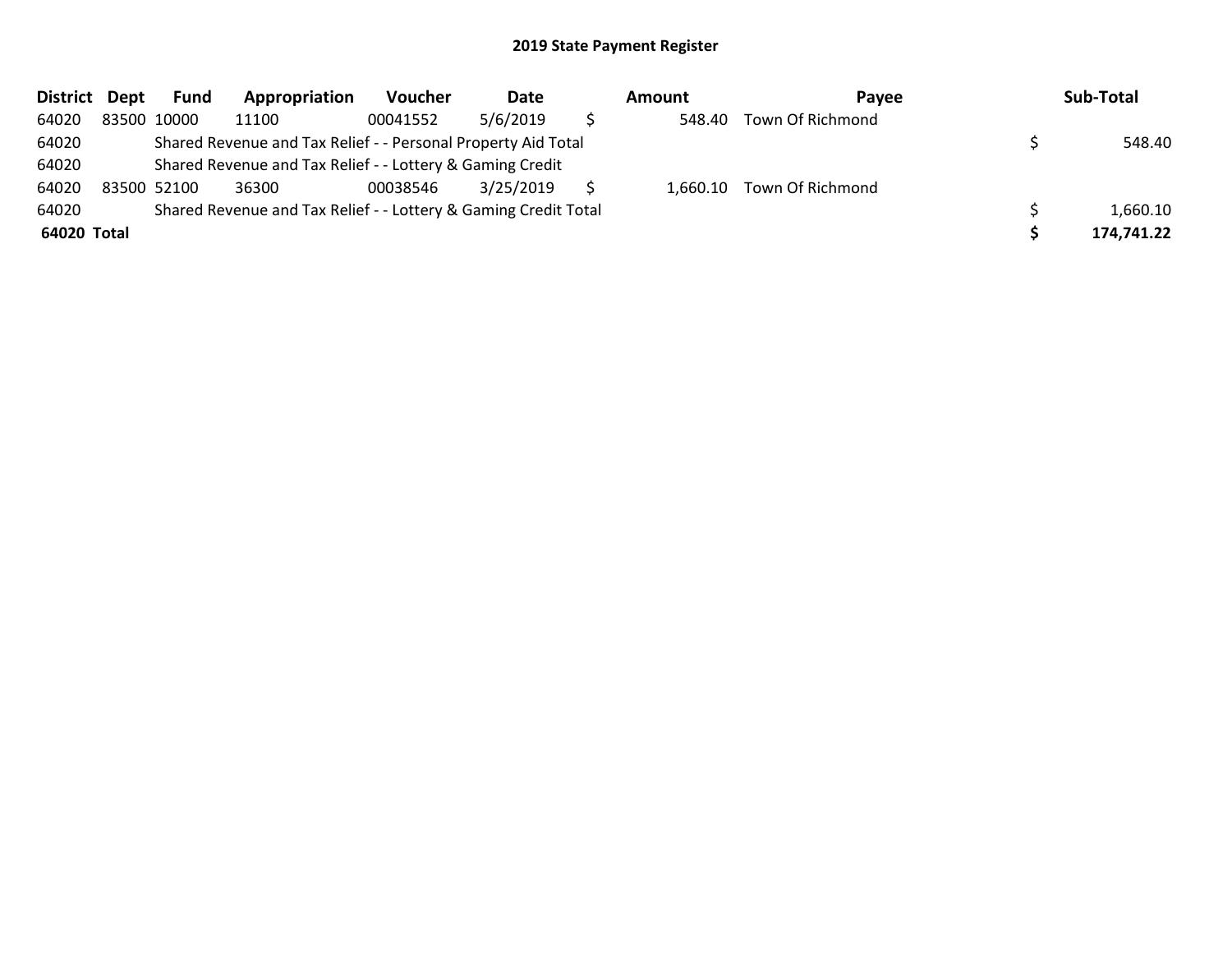| District Dept |             | <b>Fund</b> | Appropriation                                                         | Voucher  | <b>Date</b> |     | Amount |                          | Payee | Sub-Total |
|---------------|-------------|-------------|-----------------------------------------------------------------------|----------|-------------|-----|--------|--------------------------|-------|-----------|
| 64022         |             |             | Dept of Safety & Prof Services - - Fire Dues Distribution             |          |             |     |        |                          |       |           |
| 64022         |             | 16500 10000 | 22500                                                                 | 00030815 | 7/17/2019   | \$  |        | 3,041.33 Town Of Sharon  |       |           |
| 64022         |             |             | Dept of Safety & Prof Services - - Fire Dues Distribution Total       |          |             |     |        |                          | \$    | 3,041.33  |
| 64022         |             |             | Dept of Natural Resources - - Aids In Lieu Of Taxes - Gener           |          |             |     |        |                          |       |           |
| 64022         | 37000 10000 |             | 50300                                                                 | 00314548 | 4/19/2019   | \$  |        | 215.92 Town Of Sharon    |       |           |
| 64022         |             |             | Dept of Natural Resources - - Aids In Lieu Of Taxes - Gener Total     |          |             |     |        |                          | \$    | 215.92    |
| 64022         |             |             | Dept of Natural Resources - - Fin Asst For Responsible Units          |          |             |     |        |                          |       |           |
| 64022         | 37000 27400 |             | 67000                                                                 | 00323231 | 5/22/2019   | \$  |        | 977.91 Town Of Sharon    |       |           |
| 64022         |             |             | Dept of Natural Resources - - Fin Asst For Responsible Units Total    |          |             |     |        |                          | \$    | 977.91    |
| 64022         |             |             | WI Dept of Transportation - - Trns Aids To Mnc.-Sf                    |          |             |     |        |                          |       |           |
| 64022         |             | 39500 21100 | 19100                                                                 | 00337482 | 1/7/2019    | \$  |        | 24,678.37 Town Of Sharon |       |           |
| 64022         |             | 39500 21100 | 19100                                                                 | 00364796 | 4/1/2019    | \$  |        | 24,678.37 Town Of Sharon |       |           |
| 64022         |             | 39500 21100 | 19100                                                                 | 00402805 | 7/1/2019    | \$  |        | 24,678.37 Town Of Sharon |       |           |
| 64022         | 39500 21100 |             | 19100                                                                 | 00445623 | 10/7/2019   | \$  |        | 24,678.37 Town Of Sharon |       |           |
| 64022         |             |             | WI Dept of Transportation - - Trns Aids To Mnc.-Sf Total              |          |             |     |        |                          | \$    | 98,713.48 |
| 64022         |             |             | Elections Commission - - 2018 Hava Election Security                  |          |             |     |        |                          |       |           |
| 64022         |             | 51000 22000 | 18200                                                                 | 00002653 | 11/19/2019  | \$  |        | 1,200.00 Town Of Sharon  |       |           |
| 64022         |             |             | Elections Commission - - 2018 Hava Election Security Total            |          |             |     |        |                          | \$    | 1,200.00  |
| 64022         |             |             | Shared Revenue and Tax Relief - - Expenditure Restraint Program       |          |             |     |        |                          |       |           |
| 64022         |             | 83500 10000 | 10100                                                                 | 00049935 | 7/22/2019   | S   |        | 4,666.11 Town Of Sharon  |       |           |
| 64022         |             |             | Shared Revenue and Tax Relief - - Expenditure Restraint Program Total |          |             |     |        |                          | \$    | 4,666.11  |
| 64022         |             |             | Shared Revenue and Tax Relief - - County And Municipal Aid            |          |             |     |        |                          |       |           |
| 64022         |             | 83500 10000 | 10500                                                                 | 00049935 | 7/22/2019   | \$  |        | 2,147.70 Town Of Sharon  |       |           |
| 64022         | 83500 10000 |             | 10500                                                                 | 00054234 | 11/18/2019  | -\$ |        | 12,170.28 Town Of Sharon |       |           |
| 64022         |             |             | Shared Revenue and Tax Relief - - County And Municipal Aid Total      |          |             |     |        |                          | \$    | 14,317.98 |
| 64022         |             |             | Shared Revenue and Tax Relief - - Exempt Computer Aid                 |          |             |     |        |                          |       |           |
| 64022         |             | 83500 10000 | 10900                                                                 | 00046967 | 7/22/2019   | \$  |        | 12.47 Town Of Sharon     |       |           |
| 64022         |             |             | Shared Revenue and Tax Relief - - Exempt Computer Aid Total           |          |             |     |        |                          | \$    | 12.47     |
| 64022         |             |             | Shared Revenue and Tax Relief - - Utility Aid                         |          |             |     |        |                          |       |           |
| 64022         |             | 83500 10000 | 11000                                                                 | 00049935 | 7/22/2019   | \$  |        | 1,096.73 Town Of Sharon  |       |           |
| 64022         | 83500 10000 |             | 11000                                                                 | 00054234 | 11/18/2019  | \$  |        | 6,289.56 Town Of Sharon  |       |           |
| 64022         |             |             | Shared Revenue and Tax Relief - - Utility Aid Total                   |          |             |     |        |                          | \$    | 7,386.29  |
| 64022         |             |             | Shared Revenue and Tax Relief - - Personal Property Aid               |          |             |     |        |                          |       |           |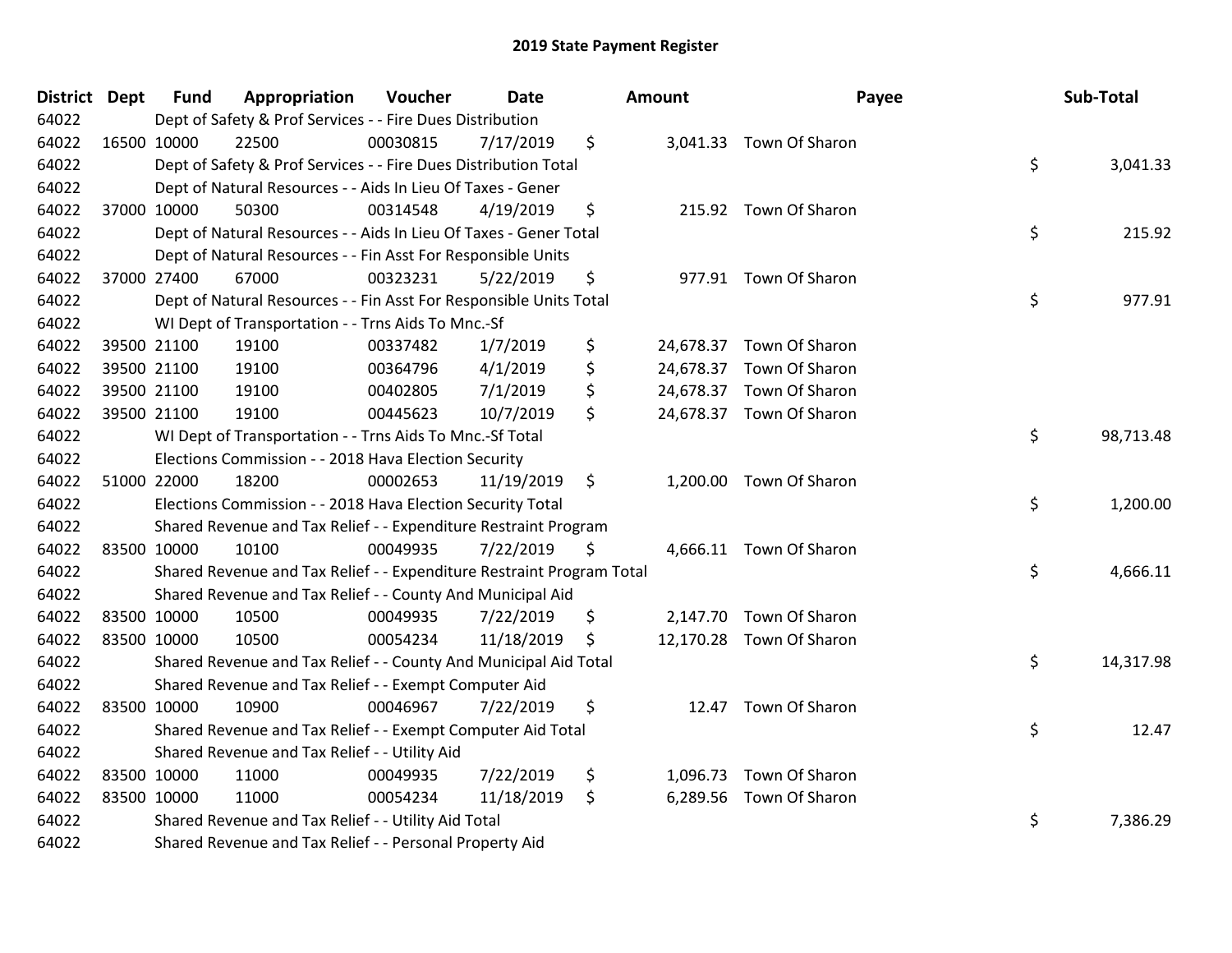| District Dept |                                                               | Fund | <b>Appropriation</b> | <b>Voucher</b> | Date     |  | Amount | Pavee                 |  | Sub-Total  |
|---------------|---------------------------------------------------------------|------|----------------------|----------------|----------|--|--------|-----------------------|--|------------|
| 64022         | 83500 10000                                                   |      | 11100                | 00041553       | 5/6/2019 |  |        | 433.46 Town Of Sharon |  |            |
| 64022         | Shared Revenue and Tax Relief - - Personal Property Aid Total |      |                      |                |          |  |        |                       |  | 433.46     |
| 64022 Total   |                                                               |      |                      |                |          |  |        |                       |  | 130,964.95 |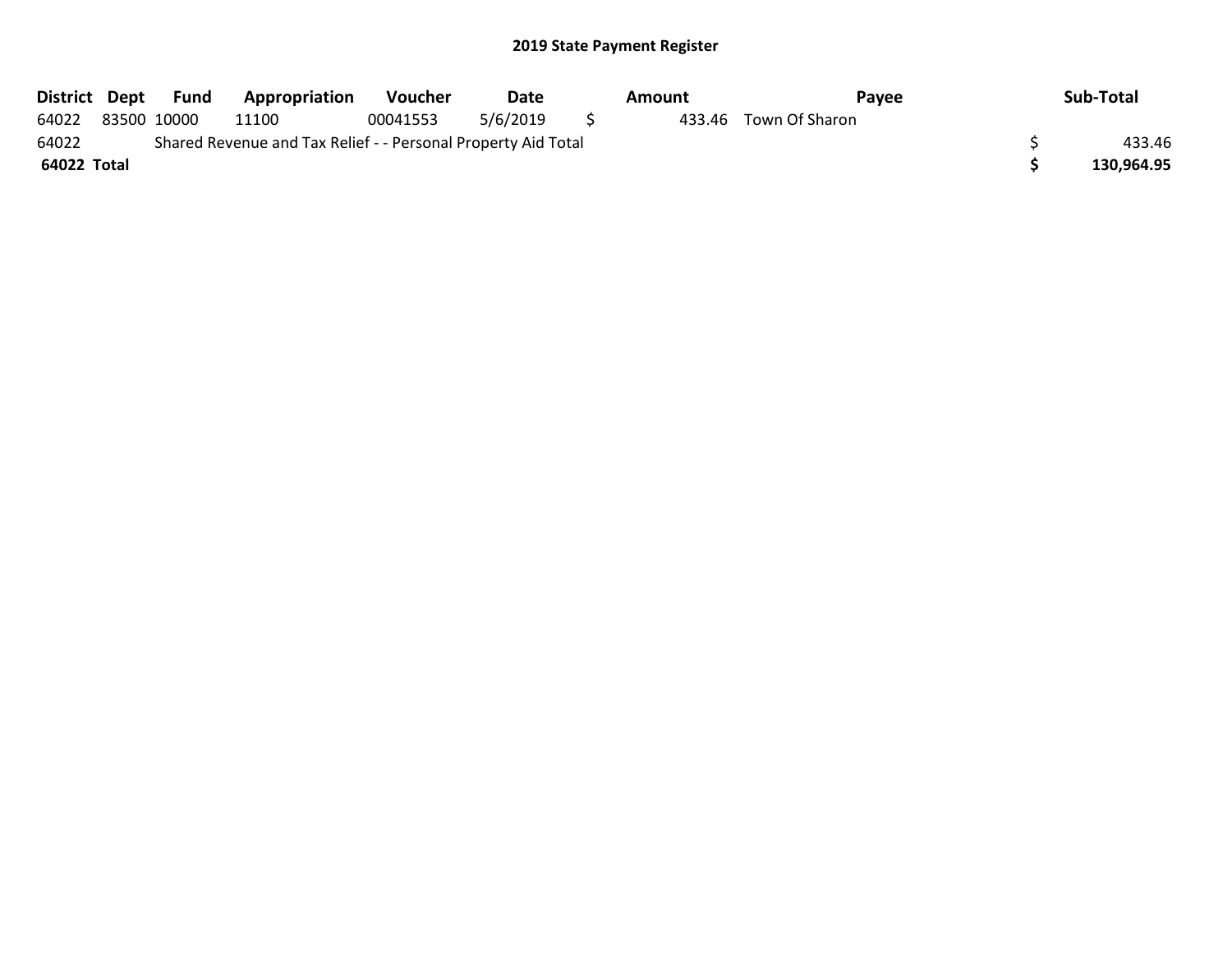| District Dept |             | <b>Fund</b> | Appropriation                                                      | Voucher  | <b>Date</b> | Amount          | Payee                           | Sub-Total       |
|---------------|-------------|-------------|--------------------------------------------------------------------|----------|-------------|-----------------|---------------------------------|-----------------|
| 64024         |             |             | Dept of Safety & Prof Services - - Fire Dues Distribution          |          |             |                 |                                 |                 |
| 64024         |             | 16500 10000 | 22500                                                              | 00030214 | 7/16/2019   | \$              | 9,344.66 Town Of Spring Prairie |                 |
| 64024         |             |             | Dept of Safety & Prof Services - - Fire Dues Distribution Total    |          |             |                 |                                 | \$<br>9,344.66  |
| 64024         |             |             | Dept of Natural Resources - - Aids In Lieu Of Taxes - Gener        |          |             |                 |                                 |                 |
| 64024         |             | 37000 10000 | 50300                                                              | 00298921 | 2/19/2019   | \$              | 3,573.30 Town Of Spring Prairie |                 |
| 64024         |             |             | Dept of Natural Resources - - Aids In Lieu Of Taxes - Gener Total  |          |             |                 |                                 | \$<br>3,573.30  |
| 64024         |             |             | Dept of Natural Resources - - Resaids - Cnty Forst, Cl & Mfl       |          |             |                 |                                 |                 |
| 64024         |             | 37000 21200 | 57100                                                              | 00333352 | 6/21/2019   | \$<br>20.00     | <b>Town Of Spring Prairie</b>   |                 |
| 64024         |             |             | Dept of Natural Resources - - Resaids - Cnty Forst, Cl & Mfl Total |          |             |                 |                                 | \$<br>20.00     |
| 64024         |             |             | Dept of Natural Resources - - Aids In Lieu Of Taxes - Sum S        |          |             |                 |                                 |                 |
| 64024         |             | 37000 21200 | 57900                                                              | 00313647 | 4/19/2019   | \$              | 35.20 Town Of Spring Prairie    |                 |
| 64024         |             |             | Dept of Natural Resources - - Aids In Lieu Of Taxes - Sum S Total  |          |             |                 |                                 | \$<br>35.20     |
| 64024         |             |             | Dept of Natural Resources - - Fin Asst For Responsible Units       |          |             |                 |                                 |                 |
| 64024         |             | 37000 27400 | 67000                                                              | 00322927 | 5/22/2019   | \$<br>1,401.88  | <b>Town Of Spring Prairie</b>   |                 |
| 64024         |             |             | Dept of Natural Resources - - Fin Asst For Responsible Units Total |          |             |                 |                                 | \$<br>1,401.88  |
| 64024         |             |             | WI Dept of Transportation - - Trns Aids To Mnc.-Sf                 |          |             |                 |                                 |                 |
| 64024         |             | 39500 21100 | 19100                                                              | 00337483 | 1/7/2019    | \$<br>22,874.67 | Town Of Spring Prairie          |                 |
| 64024         | 39500 21100 |             | 19100                                                              | 00364797 | 4/1/2019    | \$<br>22,874.67 | <b>Town Of Spring Prairie</b>   |                 |
| 64024         |             | 39500 21100 | 19100                                                              | 00402806 | 7/1/2019    | \$<br>22,874.67 | Town Of Spring Prairie          |                 |
| 64024         |             | 39500 21100 | 19100                                                              | 00445624 | 10/7/2019   | \$<br>22,874.69 | <b>Town Of Spring Prairie</b>   |                 |
| 64024         |             |             | WI Dept of Transportation - - Trns Aids To Mnc.-Sf Total           |          |             |                 |                                 | \$<br>91,498.70 |
| 64024         |             |             | Shared Revenue and Tax Relief - - County And Municipal Aid         |          |             |                 |                                 |                 |
| 64024         |             | 83500 10000 | 10500                                                              | 00049936 | 7/22/2019   | \$              | 3,766.72 Town Of Spring Prairie |                 |
| 64024         | 83500 10000 |             | 10500                                                              | 00054235 | 11/18/2019  | \$<br>21,344.74 | <b>Town Of Spring Prairie</b>   |                 |
| 64024         |             |             | Shared Revenue and Tax Relief - - County And Municipal Aid Total   |          |             |                 |                                 | \$<br>25,111.46 |
| 64024         |             |             | Shared Revenue and Tax Relief - - Exempt Computer Aid              |          |             |                 |                                 |                 |
| 64024         | 83500 10000 |             | 10900                                                              | 00046968 | 7/22/2019   | \$<br>21.83     | <b>Town Of Spring Prairie</b>   |                 |
| 64024         |             |             | Shared Revenue and Tax Relief - - Exempt Computer Aid Total        |          |             |                 |                                 | \$<br>21.83     |
| 64024         |             |             | Shared Revenue and Tax Relief - - Personal Property Aid            |          |             |                 |                                 |                 |
| 64024         | 83500 10000 |             | 11100                                                              | 00041554 | 5/6/2019    | \$              | 518.91 Town Of Spring Prairie   |                 |
| 64024         |             |             | Shared Revenue and Tax Relief - - Personal Property Aid Total      |          |             |                 |                                 | \$<br>518.91    |
| 64024         |             |             | Shared Revenue and Tax Relief - - Payments For Municipal Svcs      |          |             |                 |                                 |                 |
| 64024         | 83500 10000 |             | 50100                                                              | 00037743 | 1/31/2019   | \$<br>42.49     | <b>Town Of Spring Prairie</b>   |                 |

| nount     | Payee                  | Sub-Total       |
|-----------|------------------------|-----------------|
| 9,344.66  | Town Of Spring Prairie | \$<br>9,344.66  |
| 3,573.30  | Town Of Spring Prairie | \$<br>3,573.30  |
| 20.00     | Town Of Spring Prairie | \$<br>20.00     |
| 35.20     | Town Of Spring Prairie | \$<br>35.20     |
| 1,401.88  | Town Of Spring Prairie | \$<br>1,401.88  |
| 22,874.67 | Town Of Spring Prairie |                 |
| 22,874.67 | Town Of Spring Prairie |                 |
| 22,874.67 | Town Of Spring Prairie |                 |
| 22,874.69 | Town Of Spring Prairie |                 |
|           |                        | \$<br>91,498.70 |
| 3,766.72  | Town Of Spring Prairie |                 |
| 21,344.74 | Town Of Spring Prairie | \$<br>25,111.46 |
| 21.83     | Town Of Spring Prairie | \$<br>21.83     |
| 518.91    | Town Of Spring Prairie | \$<br>518.91    |
| 42.49     | Town Of Spring Prairie |                 |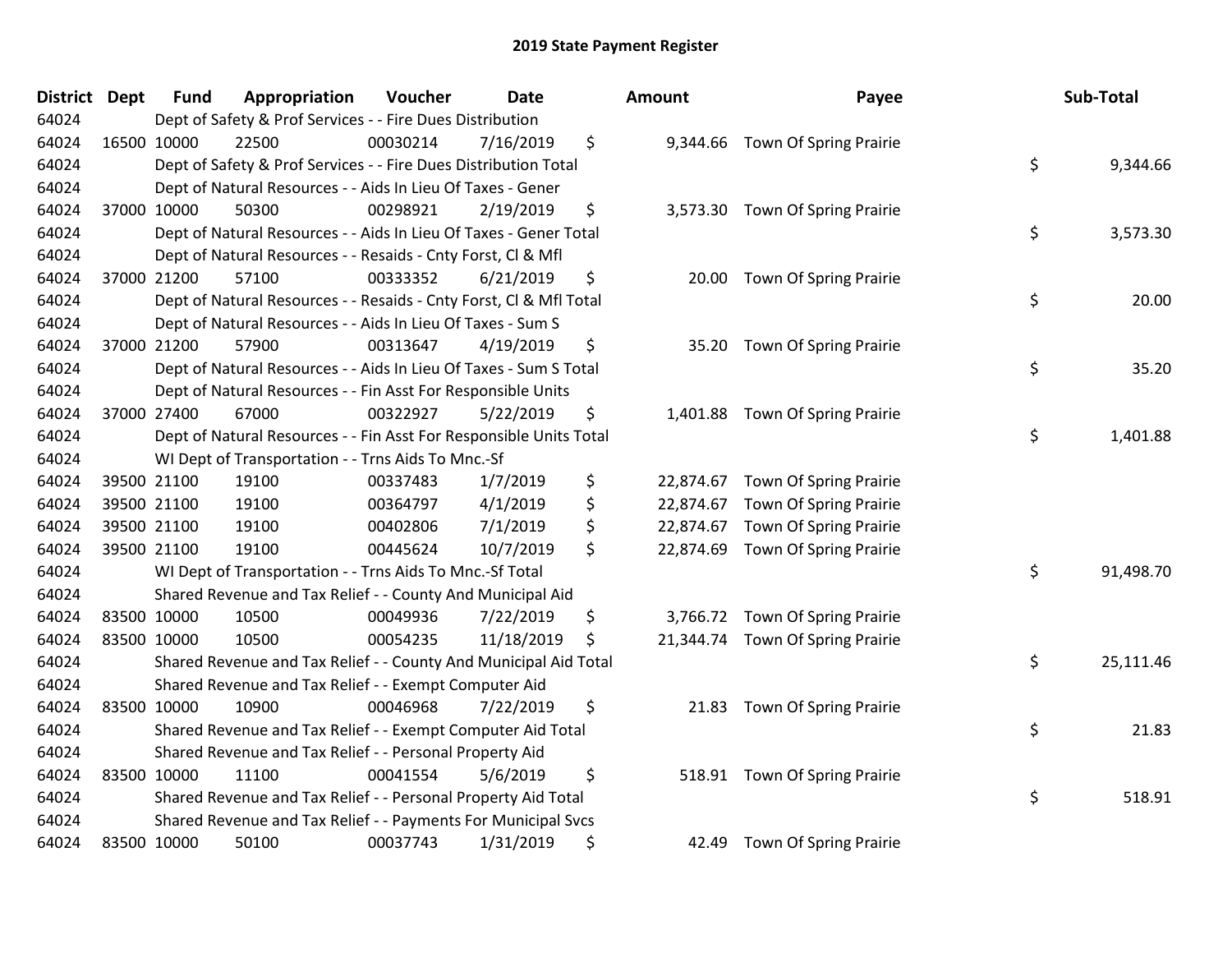| District Dept Fund |  | <b>Appropriation</b>                                                | Voucher | Date | Amount | Payee | Sub-Total  |
|--------------------|--|---------------------------------------------------------------------|---------|------|--------|-------|------------|
| 64024              |  | Shared Revenue and Tax Relief - - Payments For Municipal Svcs Total |         |      |        |       | 42.49      |
| 64024 Total        |  |                                                                     |         |      |        |       | 131,568.43 |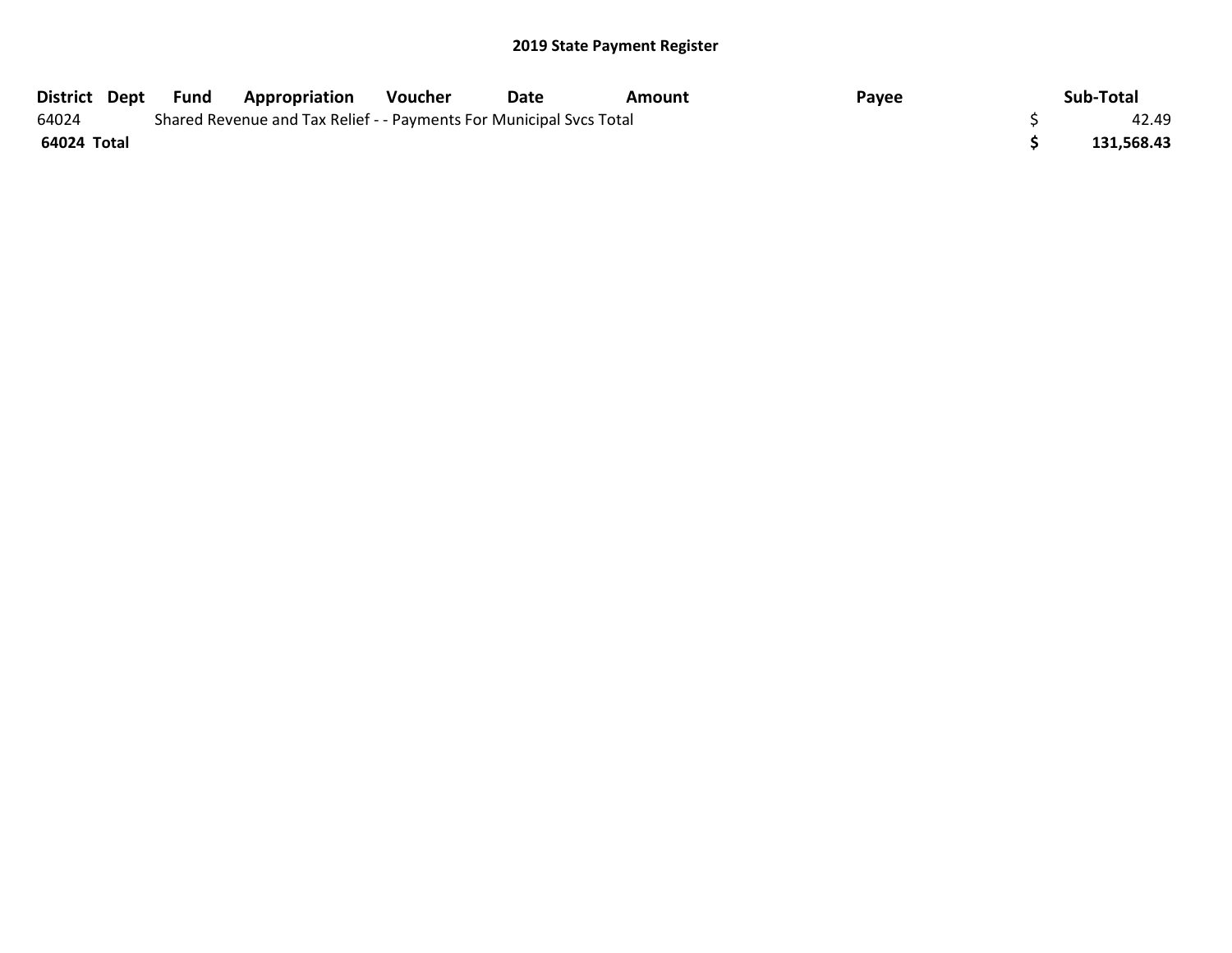| District Dept | <b>Fund</b> | Appropriation                                                      | Voucher  | <b>Date</b> | Amount          | Payee                         | Sub-Total        |
|---------------|-------------|--------------------------------------------------------------------|----------|-------------|-----------------|-------------------------------|------------------|
| 64026         |             | Dept of Safety & Prof Services - - Fire Dues Distribution          |          |             |                 |                               |                  |
| 64026         | 16500 10000 | 22500                                                              | 00030057 | 7/15/2019   | \$              | 16,034.14 Town Of Sugar Creek |                  |
| 64026         |             | Dept of Safety & Prof Services - - Fire Dues Distribution Total    |          |             |                 |                               | \$<br>16,034.14  |
| 64026         |             | Dept of Natural Resources - - Aids In Lieu Of Taxes - Gener        |          |             |                 |                               |                  |
| 64026         | 37000 10000 | 50300                                                              | 00298994 | 2/19/2019   | \$              | 27,511.74 Town Of Sugar Creek |                  |
| 64026         |             | Dept of Natural Resources - - Aids In Lieu Of Taxes - Gener Total  |          |             |                 |                               | \$<br>27,511.74  |
| 64026         |             | Dept of Natural Resources - - Resaids - Cnty Forst, Cl & Mfl       |          |             |                 |                               |                  |
| 64026         | 37000 21200 | 57100                                                              | 00333353 | 6/21/2019   | \$<br>25.40     | <b>Town Of Sugar Creek</b>    |                  |
| 64026         |             | Dept of Natural Resources - - Resaids - Cnty Forst, Cl & Mfl Total |          |             |                 |                               | \$<br>25.40      |
| 64026         |             | Dept of Natural Resources - - Fin Asst For Responsible Units       |          |             |                 |                               |                  |
| 64026         | 37000 27400 | 67000                                                              | 00323217 | 5/22/2019   | \$              | 10,430.52 Town Of Sugar Creek |                  |
| 64026         |             | Dept of Natural Resources - - Fin Asst For Responsible Units Total |          |             |                 |                               | \$<br>10,430.52  |
| 64026         |             | WI Dept of Transportation - - Trns Aids To Mnc.-Sf                 |          |             |                 |                               |                  |
| 64026         | 39500 21100 | 19100                                                              | 00337484 | 1/7/2019    | \$<br>36,557.67 | Town Of Sugar Creek           |                  |
| 64026         | 39500 21100 | 19100                                                              | 00364798 | 4/1/2019    | \$<br>36,557.67 | Town Of Sugar Creek           |                  |
| 64026         | 39500 21100 | 19100                                                              | 00402807 | 7/1/2019    | \$<br>36,557.67 | Town Of Sugar Creek           |                  |
| 64026         | 39500 21100 | 19100                                                              | 00445625 | 10/7/2019   | \$<br>36,557.68 | <b>Town Of Sugar Creek</b>    |                  |
| 64026         |             | WI Dept of Transportation - - Trns Aids To Mnc.-Sf Total           |          |             |                 |                               | \$<br>146,230.69 |
| 64026         |             | Shared Revenue and Tax Relief - - County And Municipal Aid         |          |             |                 |                               |                  |
| 64026         | 83500 10000 | 10500                                                              | 00049937 | 7/22/2019   | \$<br>5,718.36  | Town Of Sugar Creek           |                  |
| 64026         | 83500 10000 | 10500                                                              | 00054236 | 11/18/2019  | \$<br>32,404.03 | <b>Town Of Sugar Creek</b>    |                  |
| 64026         |             | Shared Revenue and Tax Relief - - County And Municipal Aid Total   |          |             |                 |                               | \$<br>38,122.39  |
| 64026         |             | Shared Revenue and Tax Relief - - Exempt Computer Aid              |          |             |                 |                               |                  |
| 64026         | 83500 10000 | 10900                                                              | 00046969 | 7/22/2019   | \$<br>55.08     | <b>Town Of Sugar Creek</b>    |                  |
| 64026         |             | Shared Revenue and Tax Relief - - Exempt Computer Aid Total        |          |             |                 |                               | \$<br>55.08      |
| 64026         |             | Shared Revenue and Tax Relief - - Utility Aid                      |          |             |                 |                               |                  |
| 64026         | 83500 10000 | 11000                                                              | 00049937 | 7/22/2019   | \$<br>1,213.14  | <b>Town Of Sugar Creek</b>    |                  |
| 64026         | 83500 10000 | 11000                                                              | 00054236 | 11/18/2019  | \$              | 7,261.97 Town Of Sugar Creek  |                  |
| 64026         |             | Shared Revenue and Tax Relief - - Utility Aid Total                |          |             |                 |                               | \$<br>8,475.11   |
| 64026         |             | Shared Revenue and Tax Relief - - Personal Property Aid            |          |             |                 |                               |                  |
| 64026         | 83500 10000 | 11100                                                              | 00041555 | 5/6/2019    | \$<br>1,628.69  | <b>Town Of Sugar Creek</b>    |                  |
| 64026         |             | Shared Revenue and Tax Relief - - Personal Property Aid Total      |          |             |                 |                               | \$<br>1,628.69   |
| 64026         |             | Shared Revenue and Tax Relief - - Payments For Municipal Svcs      |          |             |                 |                               |                  |

| ount                                | Payee                                                                    | Sub-Total        |
|-------------------------------------|--------------------------------------------------------------------------|------------------|
| 16,034.14                           | Town Of Sugar Creek                                                      | \$<br>16,034.14  |
| 27,511.74                           | Town Of Sugar Creek                                                      | \$<br>27,511.74  |
| 25.40                               | <b>Town Of Sugar Creek</b>                                               | \$<br>25.40      |
| 10,430.52                           | Town Of Sugar Creek                                                      | \$<br>10,430.52  |
| 36,557.67<br>36,557.67<br>36,557.67 | Town Of Sugar Creek<br>Town Of Sugar Creek<br><b>Town Of Sugar Creek</b> |                  |
| 36,557.68                           | <b>Town Of Sugar Creek</b>                                               | \$<br>146,230.69 |
| 5,718.36<br>32,404.03               | Town Of Sugar Creek<br><b>Town Of Sugar Creek</b>                        | \$<br>38,122.39  |
| 55.08                               | Town Of Sugar Creek                                                      | \$<br>55.08      |
| 1,213.14<br>7,261.97                | Town Of Sugar Creek<br>Town Of Sugar Creek                               | \$<br>8,475.11   |
| 1,628.69                            | <b>Town Of Sugar Creek</b>                                               | \$<br>1,628.69   |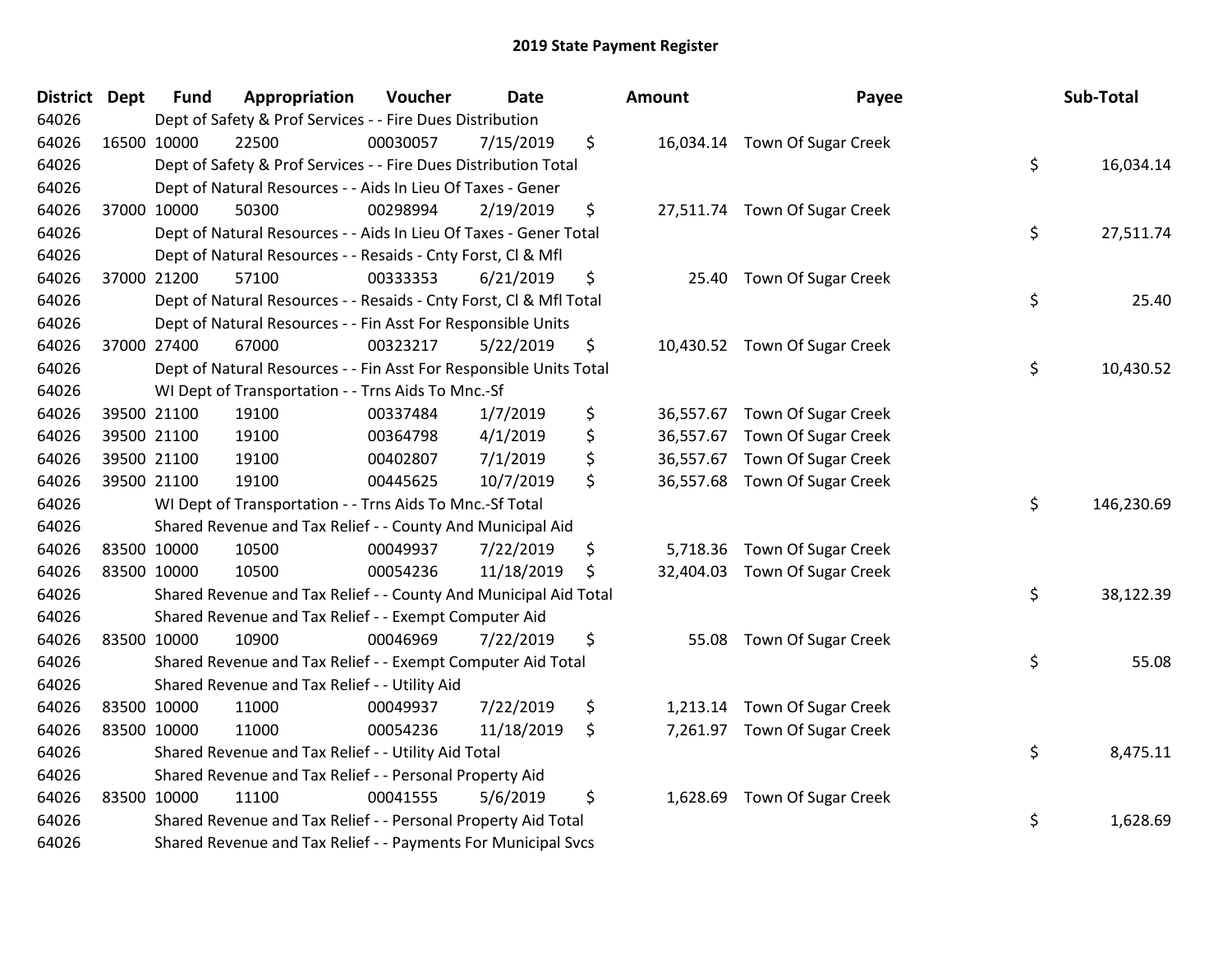| District Dept |                                                                     | Fund        | Appropriation | <b>Voucher</b> | Date      |     | Amount | Payee                      |  | Sub-Total  |
|---------------|---------------------------------------------------------------------|-------------|---------------|----------------|-----------|-----|--------|----------------------------|--|------------|
| 64026         |                                                                     | 83500 10000 | 50100         | 00037978       | 1/31/2019 | S S |        | 118.83 Town Of Sugar Creek |  |            |
| 64026         | Shared Revenue and Tax Relief - - Payments For Municipal Svcs Total |             |               |                |           |     |        |                            |  | 118.83     |
| 64026 Total   |                                                                     |             |               |                |           |     |        |                            |  | 248,632.59 |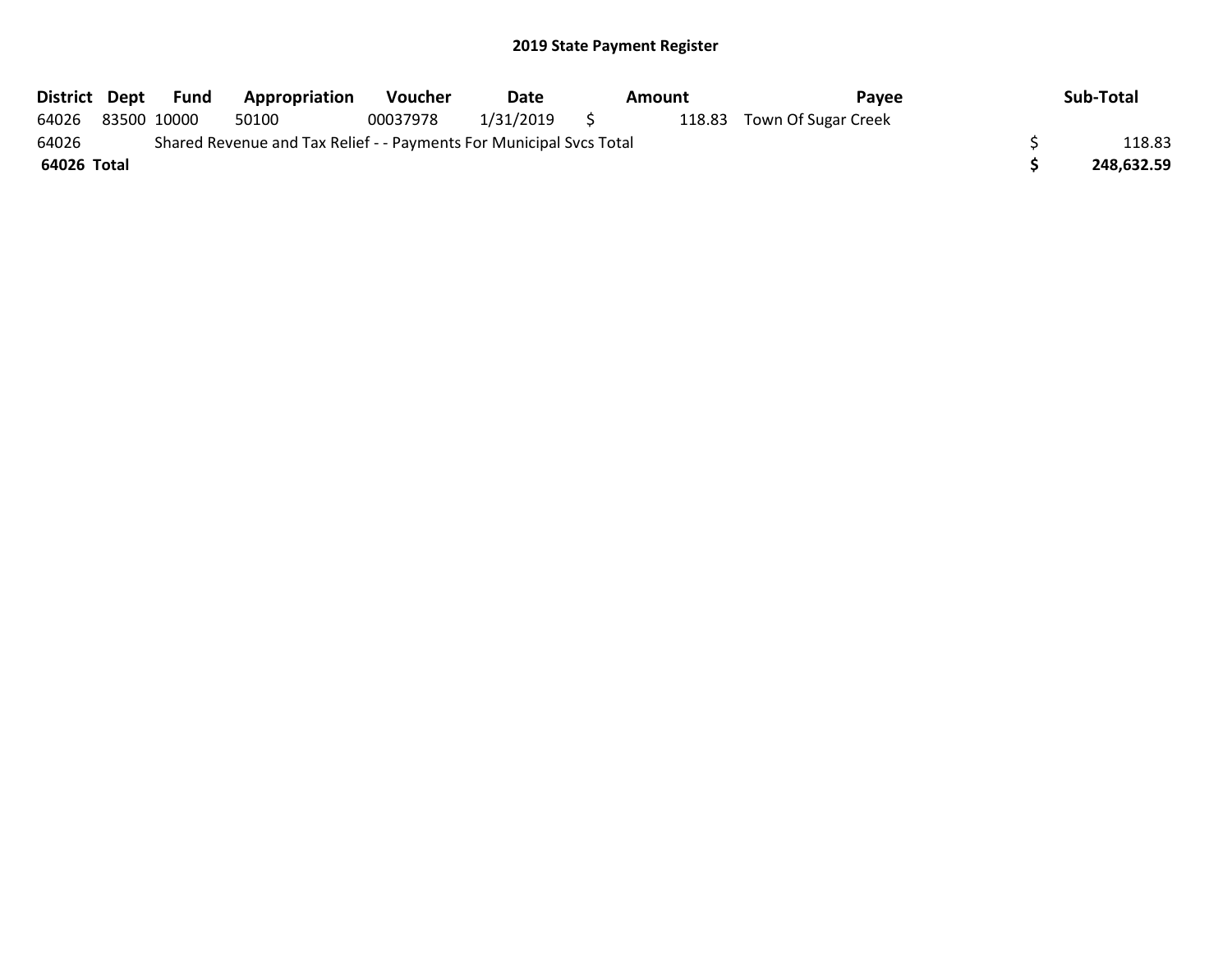| District Dept |             | <b>Fund</b> | Appropriation                                                      | Voucher  | Date      | Amount          |                        | Payee | Sub-Total |           |
|---------------|-------------|-------------|--------------------------------------------------------------------|----------|-----------|-----------------|------------------------|-------|-----------|-----------|
| 64028         |             |             | Dept of Safety & Prof Services - - Fire Dues Distribution          |          |           |                 |                        |       |           |           |
| 64028         | 16500 10000 |             | 22500                                                              | 00030211 | 7/16/2019 | \$              | 9,427.76 Town Of Troy  |       |           |           |
| 64028         |             |             | Dept of Safety & Prof Services - - Fire Dues Distribution Total    |          |           |                 |                        | \$    |           | 9,427.76  |
| 64028         |             |             | Dept of Natural Resources - - Aids In Lieu Of Taxes - Gener        |          |           |                 |                        |       |           |           |
| 64028         | 37000 10000 |             | 50300                                                              | 00298980 | 2/19/2019 | \$              | 26,271.39 Town Of Troy |       |           |           |
| 64028         |             | 37000 10000 | 50300                                                              | 00298981 | 2/19/2019 | \$<br>519.79    | Town Of Troy           |       |           |           |
| 64028         |             | 37000 10000 | 50300                                                              | 00298982 | 2/19/2019 | \$<br>35,570.83 | Town Of Troy           |       |           |           |
| 64028         |             | 37000 10000 | 50300                                                              | 00314603 | 4/19/2019 | \$<br>511.03    | Town Of Troy           |       |           |           |
| 64028         | 37000 10000 |             | 50300                                                              | 00314605 | 4/19/2019 | \$<br>925.44    | Town Of Troy           |       |           |           |
| 64028         |             |             | Dept of Natural Resources - - Aids In Lieu Of Taxes - Gener Total  |          |           |                 |                        | \$    |           | 63,798.48 |
| 64028         |             |             | Dept of Natural Resources - - GPO -Federal Funds                   |          |           |                 |                        |       |           |           |
| 64028         | 37000 21200 |             | 38100                                                              | 00307403 | 3/27/2019 | \$              | 6,784.70 Town Of Troy  |       |           |           |
| 64028         |             |             | Dept of Natural Resources - - GPO -Federal Funds Total             |          |           |                 |                        | \$    |           | 6,784.70  |
| 64028         |             |             | Dept of Natural Resources - - Enf A - Boating Enforcement          |          |           |                 |                        |       |           |           |
| 64028         | 37000 21200 |             | 55000                                                              | 00307403 | 3/27/2019 | \$              | 12,776.61 Town Of Troy |       |           |           |
| 64028         |             |             | Dept of Natural Resources - - Enf A - Boating Enforcement Total    |          |           |                 |                        | \$    |           | 12,776.61 |
| 64028         |             |             | Dept of Natural Resources - - Resaids - Cnty Forst, Cl & Mfl       |          |           |                 |                        |       |           |           |
| 64028         | 37000 21200 |             | 57100                                                              | 00333354 | 6/21/2019 | \$              | 33.00 Town Of Troy     |       |           |           |
| 64028         |             |             | Dept of Natural Resources - - Resaids - Cnty Forst, CI & Mfl Total |          |           |                 |                        | \$    |           | 33.00     |
| 64028         |             |             | Dept of Natural Resources - - Aids In Lieu Of Taxes - Sum S        |          |           |                 |                        |       |           |           |
| 64028         |             | 37000 21200 | 57900                                                              | 00314604 | 4/19/2019 | \$<br>828.65    | Town Of Troy           |       |           |           |
| 64028         | 37000 21200 |             | 57900                                                              | 00314606 | 4/19/2019 | \$<br>4.00      | Town Of Troy           |       |           |           |
| 64028         |             |             | Dept of Natural Resources - - Aids In Lieu Of Taxes - Sum S Total  |          |           |                 |                        | \$    |           | 832.65    |
| 64028         |             |             | Dept of Natural Resources - - Fin Asst For Responsible Units       |          |           |                 |                        |       |           |           |
| 64028         | 37000 27400 |             | 67000                                                              | 00323382 | 5/22/2019 | \$              | 4,062.21 Town Of Troy  |       |           |           |
| 64028         |             |             | Dept of Natural Resources - - Fin Asst For Responsible Units Total |          |           |                 |                        | \$    |           | 4,062.21  |
| 64028         |             |             | WI Dept of Transportation - - Trns Aids To Mnc.-Sf                 |          |           |                 |                        |       |           |           |
| 64028         |             | 39500 21100 | 19100                                                              | 00337485 | 1/7/2019  | \$              | 24,385.71 Town Of Troy |       |           |           |
| 64028         | 39500 21100 |             | 19100                                                              | 00364799 | 4/1/2019  | \$              | 24,385.71 Town Of Troy |       |           |           |
| 64028         |             | 39500 21100 | 19100                                                              | 00402808 | 7/1/2019  | \$              | 24,385.71 Town Of Troy |       |           |           |
| 64028         | 39500 21100 |             | 19100                                                              | 00445626 | 10/7/2019 | \$              | 24,385.74 Town Of Troy |       |           |           |
| 64028         |             |             | WI Dept of Transportation - - Trns Aids To Mnc.-Sf Total           |          |           |                 |                        | \$    |           | 97,542.87 |
| 64028         |             |             | Department of Justice - - Law Enforcement Train, Local             |          |           |                 |                        |       |           |           |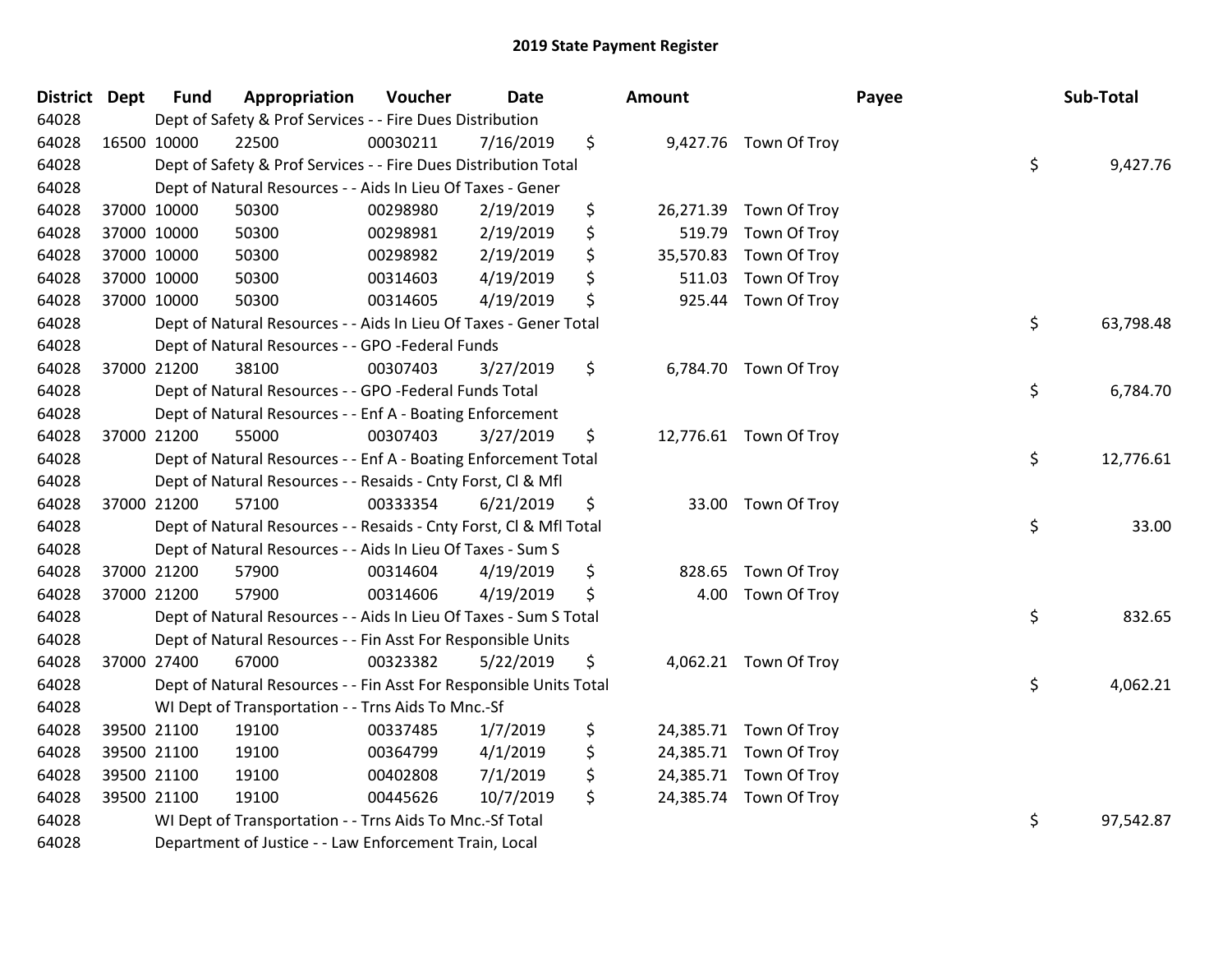| Dept | Fund                           | Appropriation                                                                                         | Voucher  | Date       |                                                                                                                                                                                                                                                                                                                                                                   | <b>Amount</b>                                                                                                                                                                                                                                                                                                                       |              | Payee                                                   | Sub-Total                  |
|------|--------------------------------|-------------------------------------------------------------------------------------------------------|----------|------------|-------------------------------------------------------------------------------------------------------------------------------------------------------------------------------------------------------------------------------------------------------------------------------------------------------------------------------------------------------------------|-------------------------------------------------------------------------------------------------------------------------------------------------------------------------------------------------------------------------------------------------------------------------------------------------------------------------------------|--------------|---------------------------------------------------------|----------------------------|
|      |                                | 23100                                                                                                 | 00074638 | 11/13/2019 | \$                                                                                                                                                                                                                                                                                                                                                                | 160.00                                                                                                                                                                                                                                                                                                                              | Town Of Troy |                                                         |                            |
|      |                                |                                                                                                       |          |            |                                                                                                                                                                                                                                                                                                                                                                   |                                                                                                                                                                                                                                                                                                                                     |              |                                                         | 160.00                     |
|      |                                |                                                                                                       |          |            |                                                                                                                                                                                                                                                                                                                                                                   |                                                                                                                                                                                                                                                                                                                                     |              |                                                         |                            |
|      |                                | 18200                                                                                                 | 00002957 | 11/29/2019 | \$                                                                                                                                                                                                                                                                                                                                                                | 500.00                                                                                                                                                                                                                                                                                                                              | Town Of Troy |                                                         |                            |
|      |                                |                                                                                                       |          |            |                                                                                                                                                                                                                                                                                                                                                                   |                                                                                                                                                                                                                                                                                                                                     |              |                                                         | 500.00                     |
|      |                                |                                                                                                       |          |            |                                                                                                                                                                                                                                                                                                                                                                   |                                                                                                                                                                                                                                                                                                                                     |              |                                                         |                            |
|      |                                | 10500                                                                                                 | 00049938 | 7/22/2019  | \$                                                                                                                                                                                                                                                                                                                                                                | 4,479.61                                                                                                                                                                                                                                                                                                                            | Town Of Troy |                                                         |                            |
|      |                                | 10500                                                                                                 | 00054237 | 11/18/2019 | \$                                                                                                                                                                                                                                                                                                                                                                |                                                                                                                                                                                                                                                                                                                                     | Town Of Troy |                                                         |                            |
|      |                                |                                                                                                       |          |            |                                                                                                                                                                                                                                                                                                                                                                   |                                                                                                                                                                                                                                                                                                                                     |              |                                                         | 29,864.14                  |
|      |                                |                                                                                                       |          |            |                                                                                                                                                                                                                                                                                                                                                                   |                                                                                                                                                                                                                                                                                                                                     |              |                                                         |                            |
|      |                                | 10900                                                                                                 | 00046970 | 7/22/2019  | \$                                                                                                                                                                                                                                                                                                                                                                |                                                                                                                                                                                                                                                                                                                                     | Town Of Troy |                                                         |                            |
|      |                                |                                                                                                       |          |            |                                                                                                                                                                                                                                                                                                                                                                   |                                                                                                                                                                                                                                                                                                                                     |              |                                                         | 32.22                      |
|      |                                |                                                                                                       |          |            |                                                                                                                                                                                                                                                                                                                                                                   |                                                                                                                                                                                                                                                                                                                                     |              |                                                         |                            |
|      |                                | 11100                                                                                                 | 00041556 | 5/6/2019   | \$                                                                                                                                                                                                                                                                                                                                                                |                                                                                                                                                                                                                                                                                                                                     |              |                                                         |                            |
|      |                                |                                                                                                       |          |            |                                                                                                                                                                                                                                                                                                                                                                   |                                                                                                                                                                                                                                                                                                                                     |              |                                                         | 1,413.76                   |
|      |                                |                                                                                                       |          |            |                                                                                                                                                                                                                                                                                                                                                                   |                                                                                                                                                                                                                                                                                                                                     |              |                                                         |                            |
|      |                                | 36300                                                                                                 | 00038547 | 3/25/2019  | \$                                                                                                                                                                                                                                                                                                                                                                |                                                                                                                                                                                                                                                                                                                                     | Town Of Troy |                                                         |                            |
|      |                                |                                                                                                       |          |            |                                                                                                                                                                                                                                                                                                                                                                   |                                                                                                                                                                                                                                                                                                                                     |              |                                                         | 8,425.32                   |
|      |                                |                                                                                                       |          |            |                                                                                                                                                                                                                                                                                                                                                                   |                                                                                                                                                                                                                                                                                                                                     |              |                                                         | 235,653.72                 |
|      | <b>District</b><br>64028 Total | 45500 10000<br>51000 22000<br>83500 10000<br>83500 10000<br>83500 10000<br>83500 10000<br>83500 52100 |          |            | Elections Commission - - 2018 Hava Election Security<br>Elections Commission - - 2018 Hava Election Security Total<br>Shared Revenue and Tax Relief - - County And Municipal Aid<br>Shared Revenue and Tax Relief - - Exempt Computer Aid<br>Shared Revenue and Tax Relief - - Personal Property Aid<br>Shared Revenue and Tax Relief - - Lottery & Gaming Credit | Department of Justice - - Law Enforcement Train, Local Total<br>Shared Revenue and Tax Relief - - County And Municipal Aid Total<br>Shared Revenue and Tax Relief - - Exempt Computer Aid Total<br>Shared Revenue and Tax Relief - - Personal Property Aid Total<br>Shared Revenue and Tax Relief - - Lottery & Gaming Credit Total |              | 25,384.53<br>32.22<br>1,413.76 Town Of Troy<br>8,425.32 | \$<br>\$<br>\$<br>\$<br>\$ |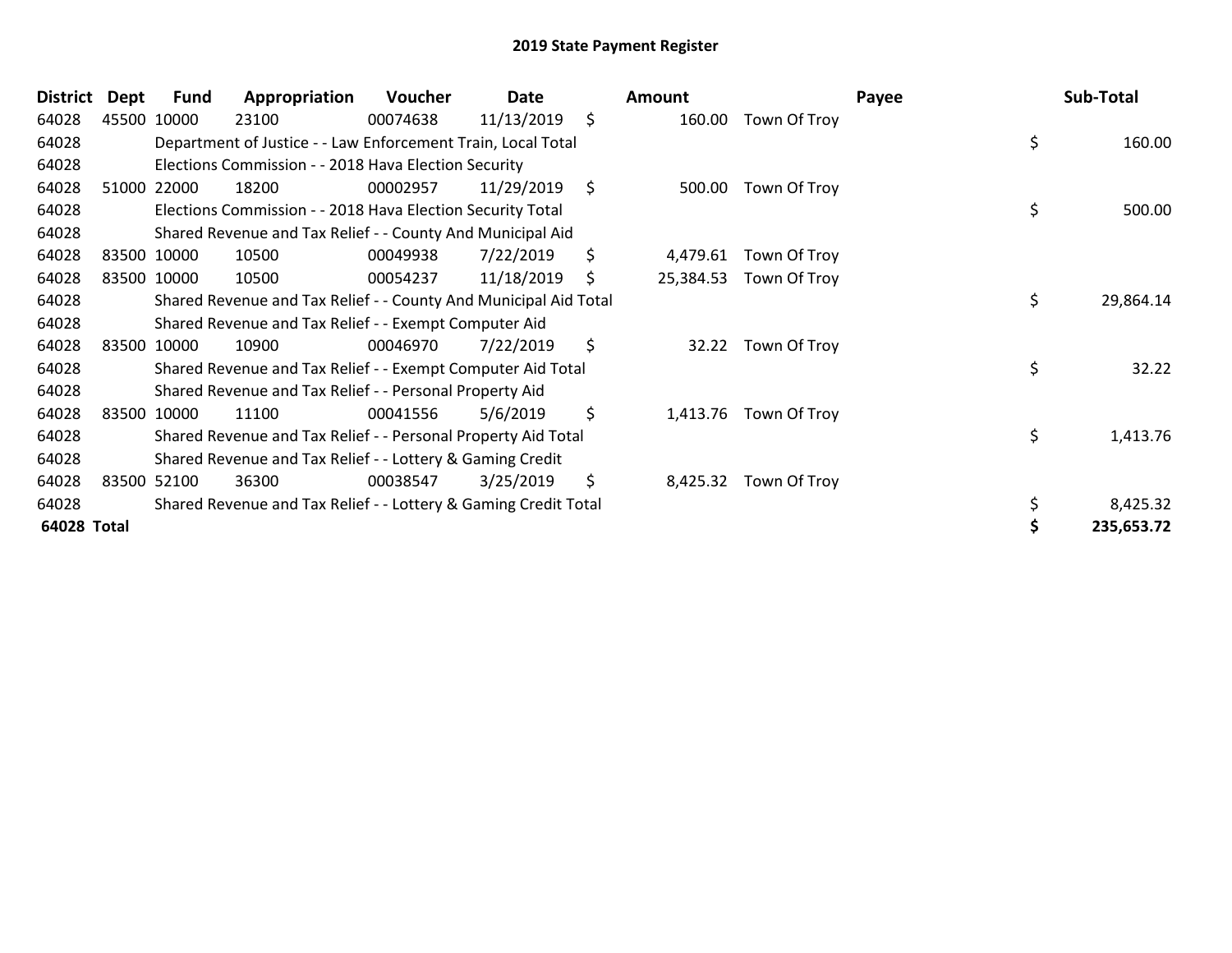| District Dept |             | <b>Fund</b> | Appropriation                                                      | Voucher  | <b>Date</b> |                    | Amount     | Payee             | Sub-Total        |
|---------------|-------------|-------------|--------------------------------------------------------------------|----------|-------------|--------------------|------------|-------------------|------------------|
| 64030         |             |             | Dept of Safety & Prof Services - - Fire Dues Distribution          |          |             |                    |            |                   |                  |
| 64030         | 16500 10000 |             | 22500                                                              | 00030244 | 7/16/2019   | \$                 | 8,784.95   | Walworth, Town of |                  |
| 64030         |             |             | Dept of Safety & Prof Services - - Fire Dues Distribution Total    |          |             |                    |            |                   | \$<br>8,784.95   |
| 64030         |             |             | Dept of Natural Resources - - Resaids - Cnty Forst, CI & Mfl       |          |             |                    |            |                   |                  |
| 64030         | 37000 21200 |             | 57100                                                              | 00333355 | 6/21/2019   | \$                 | 5.80       | Walworth, Town of |                  |
| 64030         |             |             | Dept of Natural Resources - - Resaids - Cnty Forst, Cl & Mfl Total |          |             |                    |            |                   | \$<br>5.80       |
| 64030         |             |             | Dept of Natural Resources - - Fin Asst For Responsible Units       |          |             |                    |            |                   |                  |
| 64030         | 37000 27400 |             | 67000                                                              | 00322645 | 5/22/2019   | \$                 | 4,554.34   | Walworth, Town of |                  |
| 64030         |             |             | Dept of Natural Resources - - Fin Asst For Responsible Units Total |          |             |                    |            |                   | \$<br>4,554.34   |
| 64030         |             |             | WI Dept of Transportation - - Trns Aids To Mnc.-Sf                 |          |             |                    |            |                   |                  |
| 64030         |             | 39500 21100 | 19100                                                              | 00337486 | 1/7/2019    | \$                 | 23,872.08  | Walworth, Town of |                  |
| 64030         | 39500 21100 |             | 19100                                                              | 00364800 | 4/1/2019    | \$                 | 23,872.08  | Walworth, Town of |                  |
| 64030         | 39500 21100 |             | 19100                                                              | 00402809 | 7/1/2019    | \$                 | 23,872.08  | Walworth, Town of |                  |
| 64030         | 39500 21100 |             | 19100                                                              | 00445627 | 10/7/2019   | \$                 | 23,872.09  | Walworth, Town of |                  |
| 64030         |             |             | WI Dept of Transportation - - Trns Aids To Mnc.-Sf Total           |          |             |                    |            |                   | \$<br>95,488.33  |
| 64030         |             |             | WI Dept of Transportation - - Local Rds, Grants Sf                 |          |             |                    |            |                   |                  |
| 64030         | 39500 21100 |             | 27000                                                              | 00458836 | 11/7/2019   | \$                 | 621,374.16 | Walworth, Town of |                  |
| 64030         |             |             | WI Dept of Transportation - - Local Rds, Grants Sf Total           |          |             |                    |            |                   | \$<br>621,374.16 |
| 64030         |             |             | WI Dept of Transportation - - Loc Rd Imp Prg St Fd                 |          |             |                    |            |                   |                  |
| 64030         | 39500 21100 |             | 27800                                                              | 00450761 | 10/21/2019  | \$                 | 15,672.96  | Walworth, Town of |                  |
| 64030         |             |             | WI Dept of Transportation - - Loc Rd Imp Prg St Fd Total           |          |             |                    |            |                   | \$<br>15,672.96  |
| 64030         |             |             | Elections Commission - - 2018 Hava Election Security               |          |             |                    |            |                   |                  |
| 64030         | 51000 22000 |             | 18200                                                              | 00002174 | 10/30/2019  | $\ddot{\varsigma}$ | 1,100.00   | Walworth, Town of |                  |
| 64030         |             |             | Elections Commission - - 2018 Hava Election Security Total         |          |             |                    |            |                   | \$<br>1,100.00   |
| 64030         |             |             | Shared Revenue and Tax Relief - - County And Municipal Aid         |          |             |                    |            |                   |                  |
| 64030         | 83500 10000 |             | 10500                                                              | 00049939 | 7/22/2019   | \$                 | 2,516.09   | Walworth, Town of |                  |
| 64030         | 83500 10000 |             | 10500                                                              | 00054238 | 11/18/2019  | \$                 | 14,257.87  | Walworth, Town of |                  |
| 64030         |             |             | Shared Revenue and Tax Relief - - County And Municipal Aid Total   |          |             |                    |            |                   | \$<br>16,773.96  |
| 64030         |             |             | Shared Revenue and Tax Relief - - Exempt Computer Aid              |          |             |                    |            |                   |                  |
| 64030         | 83500 10000 |             | 10900                                                              | 00046971 | 7/22/2019   | \$                 | 411.54     | Walworth, Town of |                  |
| 64030         |             |             | Shared Revenue and Tax Relief - - Exempt Computer Aid Total        |          |             |                    |            |                   | \$<br>411.54     |
| 64030         |             |             | Shared Revenue and Tax Relief - - Utility Aid                      |          |             |                    |            |                   |                  |
| 64030         | 83500 10000 |             | 11000                                                              | 00049939 | 7/22/2019   | \$                 | 2,324.20   | Walworth, Town of |                  |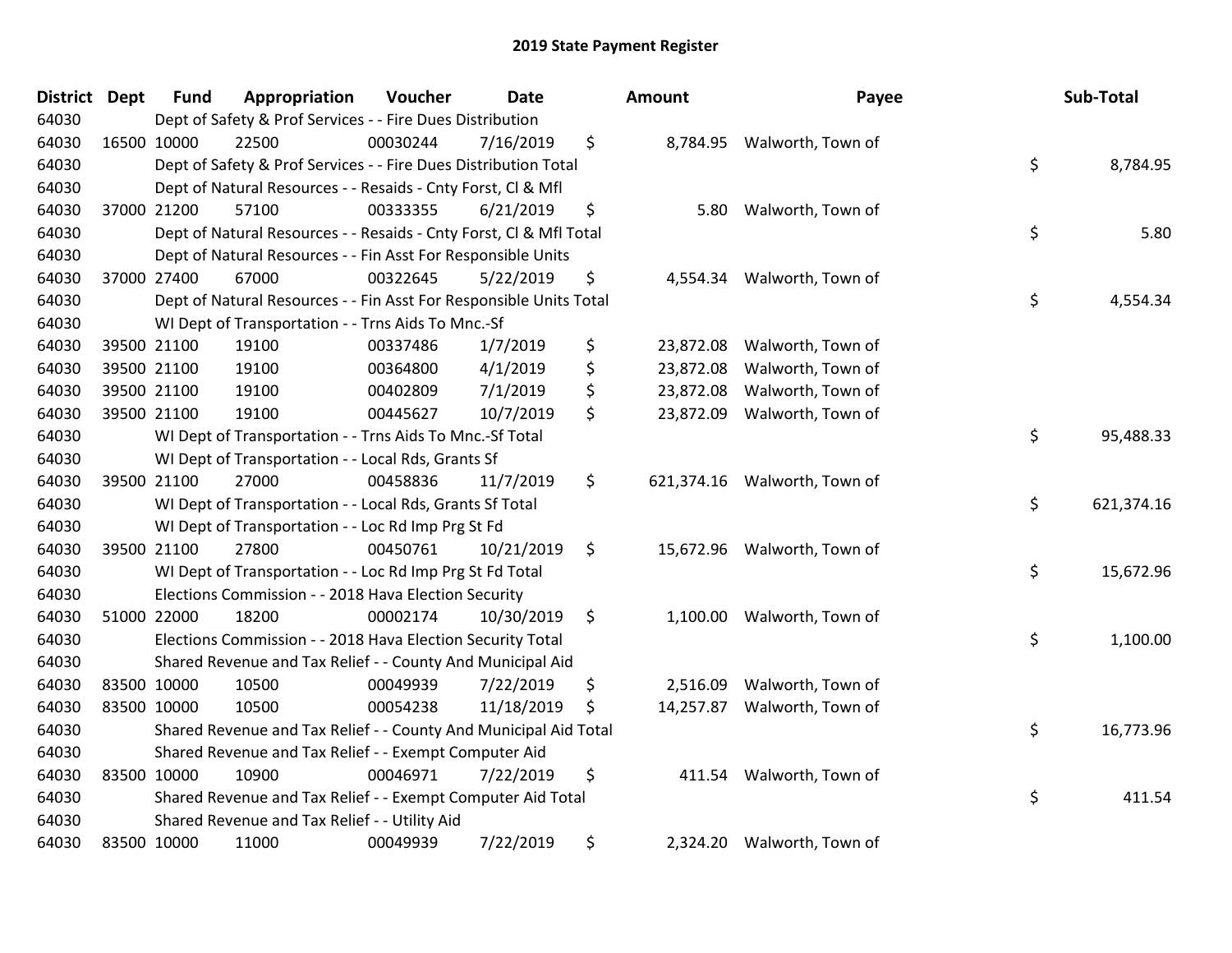| District Dept |             | Fund        | Appropriation                                                 | <b>Voucher</b> | Date       | Amount |           | Payee             | Sub-Total  |
|---------------|-------------|-------------|---------------------------------------------------------------|----------------|------------|--------|-----------|-------------------|------------|
| 64030         |             | 83500 10000 | 11000                                                         | 00054238       | 11/18/2019 |        | 19,916.70 | Walworth, Town of |            |
| 64030         |             |             | Shared Revenue and Tax Relief - - Utility Aid Total           |                |            |        |           |                   | 22,240.90  |
| 64030         |             |             | Shared Revenue and Tax Relief - - Personal Property Aid       |                |            |        |           |                   |            |
| 64030         | 83500 10000 |             | 11100                                                         | 00041557       | 5/6/2019   |        | 5,170.99  | Walworth, Town of |            |
| 64030         |             |             | Shared Revenue and Tax Relief - - Personal Property Aid Total |                |            |        |           |                   | 5,170.99   |
| 64030 Total   |             |             |                                                               |                |            |        |           |                   | 791,577.93 |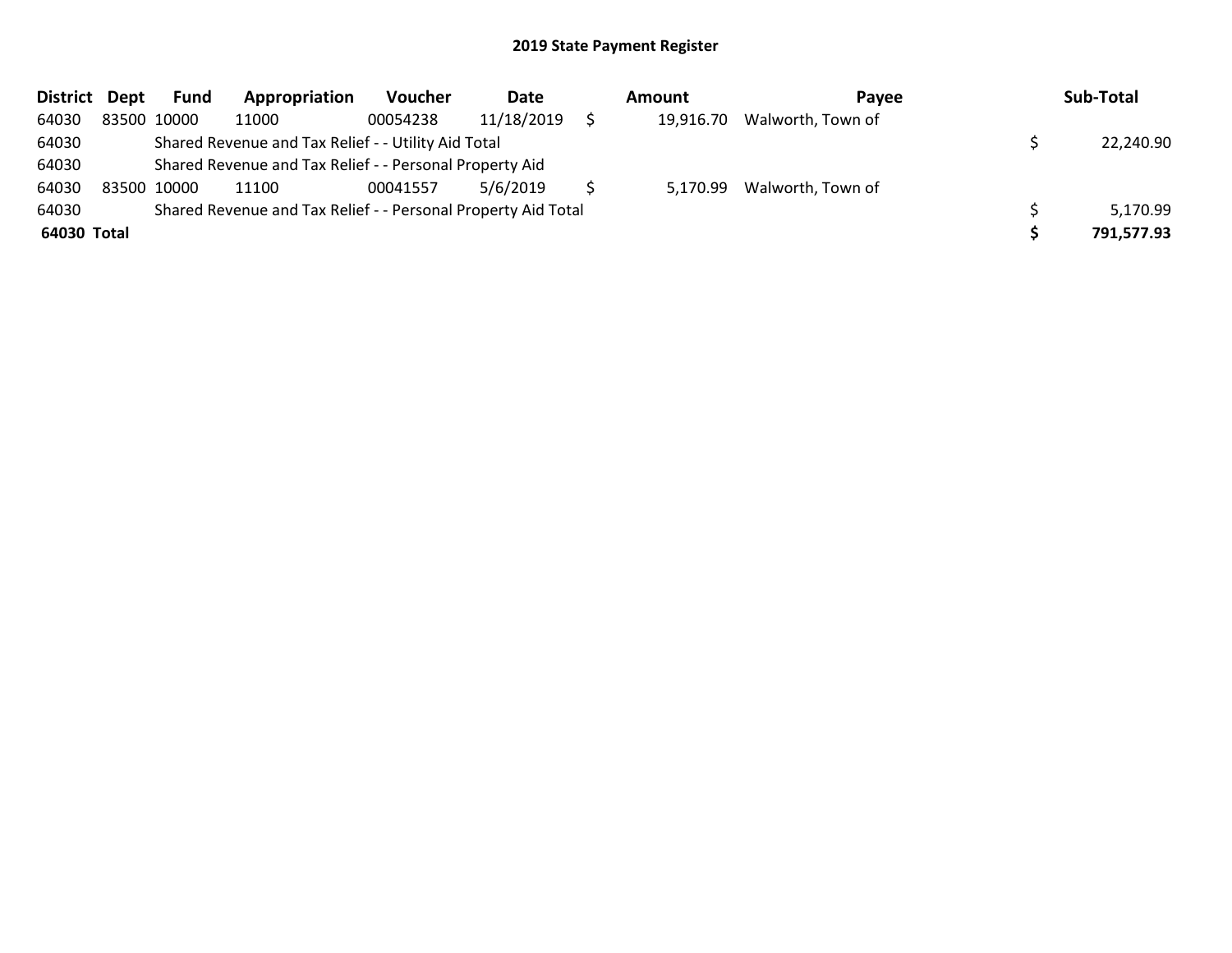| <b>District Dept</b> | <b>Fund</b> | Appropriation                                                      | Voucher  | Date      | <b>Amount</b>   | Payee                        | Sub-Total       |
|----------------------|-------------|--------------------------------------------------------------------|----------|-----------|-----------------|------------------------------|-----------------|
| 64032                |             | Dept of Safety & Prof Services - - Fire Dues Distribution          |          |           |                 |                              |                 |
| 64032                | 16500 10000 | 22500                                                              | 00030196 | 7/16/2019 | \$              | 9,766.95 Town Of Whitewater  |                 |
| 64032                |             | Dept of Safety & Prof Services - - Fire Dues Distribution Total    |          |           |                 |                              | \$<br>9,766.95  |
| 64032                |             | Dept of Natural Resources - - Aids In Lieu Of Taxes - Gener        |          |           |                 |                              |                 |
| 64032                | 37000 10000 | 50300                                                              | 00298984 | 2/19/2019 | \$              | 6,604.61 Town Of Whitewater  |                 |
| 64032                | 37000 10000 | 50300                                                              | 00298985 | 2/19/2019 | \$<br>31,843.40 | Town Of Whitewater           |                 |
| 64032                | 37000 10000 | 50300                                                              | 00314638 | 4/19/2019 | \$<br>280.18    | Town Of Whitewater           |                 |
| 64032                | 37000 10000 | 50300                                                              | 00314640 | 4/19/2019 | \$<br>150.89    | Town Of Whitewater           |                 |
| 64032                | 37000 10000 | 50300                                                              | 00314642 | 4/19/2019 | \$<br>43.39     | Town Of Whitewater           |                 |
| 64032                |             | Dept of Natural Resources - - Aids In Lieu Of Taxes - Gener Total  |          |           |                 |                              | \$<br>38,922.47 |
| 64032                |             | Dept of Natural Resources - - Gen Program Ops-State Funds          |          |           |                 |                              |                 |
| 64032                | 37000 21200 | 16100                                                              | 00337934 | 7/8/2019  | \$<br>1,774.10  | Town Of Whitewater           |                 |
| 64032                | 37000 21200 | 16100                                                              | 00337936 | 7/8/2019  | \$<br>4,609.79  | Town Of Whitewater           |                 |
| 64032                |             | Dept of Natural Resources - - Gen Program Ops-State Funds Total    |          |           |                 |                              | \$<br>6,383.89  |
| 64032                |             | Dept of Natural Resources - - GPO -Federal Funds                   |          |           |                 |                              |                 |
| 64032                | 37000 21200 | 38100                                                              | 00307411 | 3/27/2019 | \$<br>4,506.25  | Town Of Whitewater           |                 |
| 64032                |             | Dept of Natural Resources - - GPO -Federal Funds Total             |          |           |                 |                              | \$<br>4,506.25  |
| 64032                |             | Dept of Natural Resources - - Enf A - Boating Enforcement          |          |           |                 |                              |                 |
| 64032                | 37000 21200 | 55000                                                              | 00307411 | 3/27/2019 | \$<br>8,485.95  | Town Of Whitewater           |                 |
| 64032                |             | Dept of Natural Resources - - Enf A - Boating Enforcement Total    |          |           |                 |                              | \$<br>8,485.95  |
| 64032                |             | Dept of Natural Resources - - Resaids - Cnty Forst, Cl & Mfl       |          |           |                 |                              |                 |
| 64032                | 37000 21200 | 57100                                                              | 00333356 | 6/21/2019 | \$<br>23.00     | Town Of Whitewater           |                 |
| 64032                |             | Dept of Natural Resources - - Resaids - Cnty Forst, Cl & Mfl Total |          |           |                 |                              | \$<br>23.00     |
| 64032                |             | Dept of Natural Resources - - Aids In Lieu Of Taxes - Sum S        |          |           |                 |                              |                 |
| 64032                | 37000 21200 | 57900                                                              | 00314639 | 4/19/2019 | \$<br>176.88    | Town Of Whitewater           |                 |
| 64032                | 37000 21200 | 57900                                                              | 00314641 | 4/19/2019 | \$              | 1,952.28 Town Of Whitewater  |                 |
| 64032                |             | Dept of Natural Resources - - Aids In Lieu Of Taxes - Sum S Total  |          |           |                 |                              | \$<br>2,129.16  |
| 64032                |             | Dept of Natural Resources - - Fin Asst For Responsible Units       |          |           |                 |                              |                 |
| 64032                | 37000 27400 | 67000                                                              | 00322622 | 5/22/2019 | \$<br>5,401.49  | Town Of Whitewater           |                 |
| 64032                |             | Dept of Natural Resources - - Fin Asst For Responsible Units Total |          |           |                 |                              | \$<br>5,401.49  |
| 64032                |             | WI Dept of Transportation - - Trns Aids To Mnc.-Sf                 |          |           |                 |                              |                 |
| 64032                | 39500 21100 | 19100                                                              | 00337487 | 1/7/2019  | \$<br>27,395.85 | Town Of Whitewater           |                 |
| 64032                | 39500 21100 | 19100                                                              | 00364801 | 4/1/2019  | \$              | 27,395.85 Town Of Whitewater |                 |
|                      |             |                                                                    |          |           |                 |                              |                 |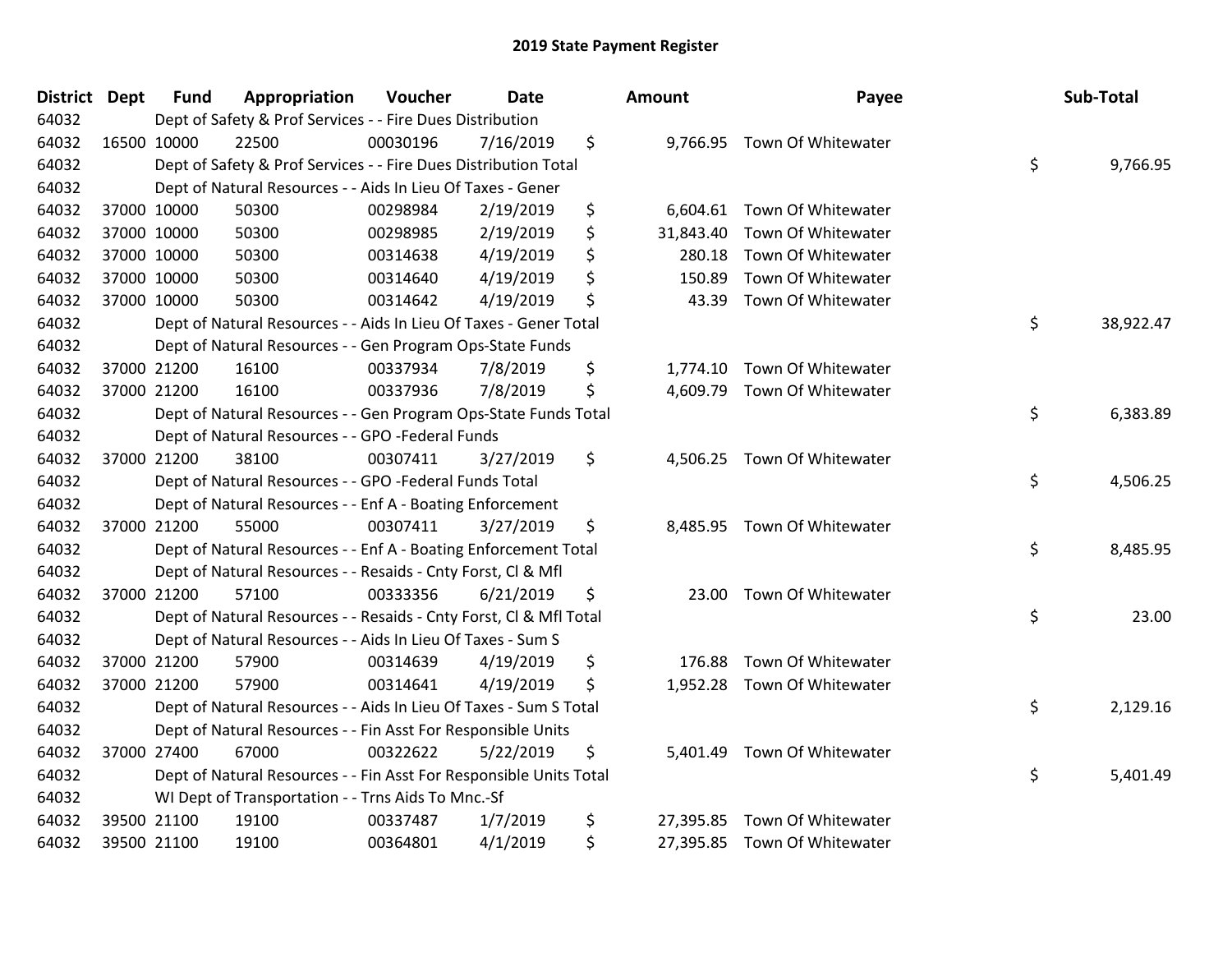| <b>District</b> | <b>Dept</b> | <b>Fund</b> | Appropriation                                                       | Voucher  | Date       | <b>Amount</b>   | Payee                        | Sub-Total        |
|-----------------|-------------|-------------|---------------------------------------------------------------------|----------|------------|-----------------|------------------------------|------------------|
| 64032           |             | 39500 21100 | 19100                                                               | 00402810 | 7/1/2019   | \$<br>27,395.85 | Town Of Whitewater           |                  |
| 64032           |             | 39500 21100 | 19100                                                               | 00445628 | 10/7/2019  | \$<br>27,395.88 | Town Of Whitewater           |                  |
| 64032           |             |             | WI Dept of Transportation - - Trns Aids To Mnc.-Sf Total            |          |            |                 |                              | \$<br>109,583.43 |
| 64032           |             |             | Shared Revenue and Tax Relief - - County And Municipal Aid          |          |            |                 |                              |                  |
| 64032           |             | 83500 10000 | 10500                                                               | 00049940 | 7/22/2019  | \$<br>2,992.23  | Town Of Whitewater           |                  |
| 64032           |             | 83500 10000 | 10500                                                               | 00054239 | 11/18/2019 | \$<br>16,955.99 | Town Of Whitewater           |                  |
| 64032           |             |             | Shared Revenue and Tax Relief - - County And Municipal Aid Total    |          |            |                 |                              | \$<br>19,948.22  |
| 64032           |             |             | Shared Revenue and Tax Relief - - Exempt Computer Aid               |          |            |                 |                              |                  |
| 64032           |             | 83500 10000 | 10900                                                               | 00046972 | 7/22/2019  | \$<br>31.18     | Town Of Whitewater           |                  |
| 64032           |             |             | Shared Revenue and Tax Relief - - Exempt Computer Aid Total         |          |            |                 |                              | \$<br>31.18      |
| 64032           |             |             | Shared Revenue and Tax Relief - - Utility Aid                       |          |            |                 |                              |                  |
| 64032           |             | 83500 10000 | 11000                                                               | 00049940 | 7/22/2019  | \$<br>2,056.83  | Town Of Whitewater           |                  |
| 64032           |             | 83500 10000 | 11000                                                               | 00054239 | 11/18/2019 | \$              | 11,792.84 Town Of Whitewater |                  |
| 64032           |             |             | Shared Revenue and Tax Relief - - Utility Aid Total                 |          |            |                 |                              | \$<br>13,849.67  |
| 64032           |             |             | Shared Revenue and Tax Relief - - Personal Property Aid             |          |            |                 |                              |                  |
| 64032           |             | 83500 10000 | 11100                                                               | 00041558 | 5/6/2019   | \$<br>355.74    | Town Of Whitewater           |                  |
| 64032           |             |             | Shared Revenue and Tax Relief - - Personal Property Aid Total       |          |            |                 |                              | \$<br>355.74     |
| 64032           |             |             | Shared Revenue and Tax Relief - - Payments For Municipal Svcs       |          |            |                 |                              |                  |
| 64032           |             | 83500 10000 | 50100                                                               | 00037941 | 1/31/2019  | \$<br>59.51     | Town Of Whitewater           |                  |
| 64032           |             |             | Shared Revenue and Tax Relief - - Payments For Municipal Svcs Total |          |            |                 |                              | 59.51            |
| 64032 Total     |             |             |                                                                     |          |            |                 |                              | 219,446.91       |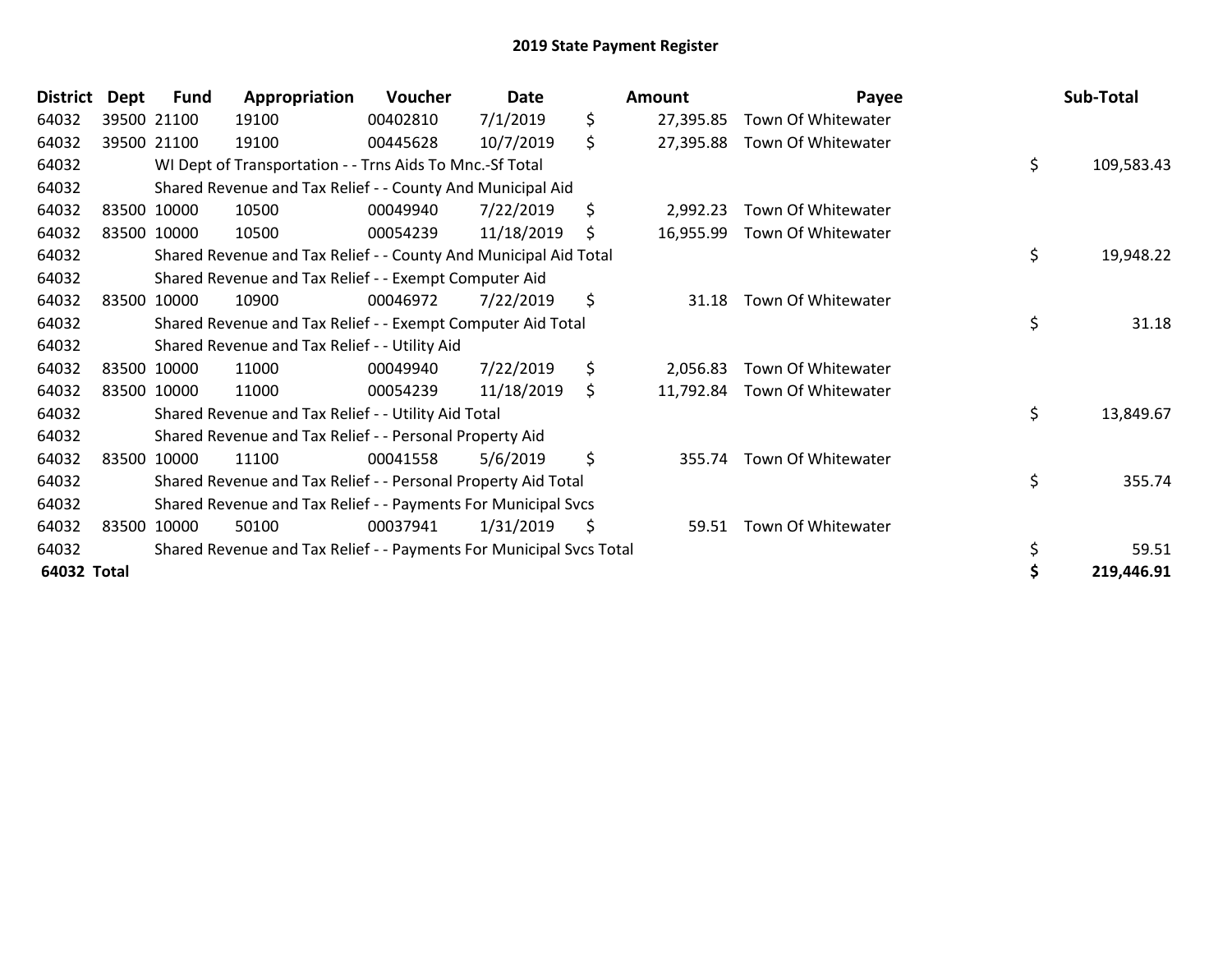| District Dept | <b>Fund</b> | Appropriation                                                      | Voucher  | <b>Date</b> | Amount          | Payee                           | Sub-Total        |
|---------------|-------------|--------------------------------------------------------------------|----------|-------------|-----------------|---------------------------------|------------------|
| 64115         |             | Dept of Safety & Prof Services - - Fire Dues Distribution          |          |             |                 |                                 |                  |
| 64115         | 16500 10000 | 22500                                                              | 00030079 | 7/15/2019   | \$              | 14,832.38 Village Of Bloomfield |                  |
| 64115         |             | Dept of Safety & Prof Services - - Fire Dues Distribution Total    |          |             |                 |                                 | \$<br>14,832.38  |
| 64115         |             | Dept of Natural Resources - - Ea - Lake Protection                 |          |             |                 |                                 |                  |
| 64115         | 37000 21200 | 66300                                                              | 00312490 | 4/17/2019   | \$<br>4,540.09  | Village Of Bloomfield           |                  |
| 64115         |             | Dept of Natural Resources - - Ea - Lake Protection Total           |          |             |                 |                                 | \$<br>4,540.09   |
| 64115         |             | Dept of Natural Resources - - Fin Asst For Responsible Units       |          |             |                 |                                 |                  |
| 64115         | 37000 27400 | 67000                                                              | 00323252 | 5/22/2019   | \$<br>9,849.64  | Village Of Bloomfield           |                  |
| 64115         |             | Dept of Natural Resources - - Fin Asst For Responsible Units Total |          |             |                 |                                 | \$<br>9,849.64   |
| 64115         |             | Dept of Natural Resources - - Recycling Consolidation Grants       |          |             |                 |                                 |                  |
| 64115         | 37000 27400 | 67300                                                              | 00323252 | 5/22/2019   | \$              | 1,196.54 Village Of Bloomfield  |                  |
| 64115         |             | Dept of Natural Resources - - Recycling Consolidation Grants Total |          |             |                 |                                 | \$<br>1,196.54   |
| 64115         |             | WI Dept of Transportation - - Trns Aids To Mnc.-Sf                 |          |             |                 |                                 |                  |
| 64115         | 39500 21100 | 19100                                                              | 00337488 | 1/7/2019    | \$              | 39,615.21 Village Of Bloomfield |                  |
| 64115         | 39500 21100 | 19100                                                              | 00364802 | 4/1/2019    | \$<br>39,615.21 | Village Of Bloomfield           |                  |
| 64115         | 39500 21100 | 19100                                                              | 00402811 | 7/1/2019    | \$<br>39,615.21 | Village Of Bloomfield           |                  |
| 64115         | 39500 21100 | 19100                                                              | 00445629 | 10/7/2019   | \$              | 39,615.24 Village Of Bloomfield |                  |
| 64115         |             | WI Dept of Transportation - - Trns Aids To Mnc.-Sf Total           |          |             |                 |                                 | \$<br>158,460.87 |
| 64115         |             | WI Dept of Transportation - - Loc Rd Imp Prg St Fd                 |          |             |                 |                                 |                  |
| 64115         | 39500 21100 | 27800                                                              | 00458829 | 11/7/2019   | \$<br>45,864.38 | Village Of Bloomfield           |                  |
| 64115         |             | WI Dept of Transportation - - Loc Rd Imp Prg St Fd Total           |          |             |                 |                                 | \$<br>45,864.38  |
| 64115         |             | Department of Justice - - Law Enforcement Train, Local             |          |             |                 |                                 |                  |
| 64115         | 45500 10000 | 23100                                                              | 00072319 | 10/2/2019   | \$              | 1,280.00 Village Of Bloomfield  |                  |
| 64115         |             | Department of Justice - - Law Enforcement Train, Local Total       |          |             |                 |                                 | \$<br>1,280.00   |
| 64115         |             | Shared Revenue and Tax Relief - - County And Municipal Aid         |          |             |                 |                                 |                  |
| 64115         | 83500 10000 | 10500                                                              | 00049941 | 7/22/2019   | \$<br>6,238.49  | Village Of Bloomfield           |                  |
| 64115         | 83500 10000 | 10500                                                              | 00054240 | 11/18/2019  | \$<br>35,353.19 | Village Of Bloomfield           |                  |
| 64115         |             | Shared Revenue and Tax Relief - - County And Municipal Aid Total   |          |             |                 |                                 | \$<br>41,591.68  |
| 64115         |             | Shared Revenue and Tax Relief - - Exempt Computer Aid              |          |             |                 |                                 |                  |
| 64115         | 83500 10000 | 10900                                                              | 00046973 | 7/22/2019   | \$<br>991.45    | Village Of Bloomfield           |                  |
| 64115         |             | Shared Revenue and Tax Relief - - Exempt Computer Aid Total        |          |             |                 |                                 | \$<br>991.45     |
| 64115         |             | Shared Revenue and Tax Relief - - Personal Property Aid            |          |             |                 |                                 |                  |
| 64115         | 83500 10000 | 11100                                                              | 00041559 | 5/6/2019    | \$              | 4,170.01 Village Of Bloomfield  |                  |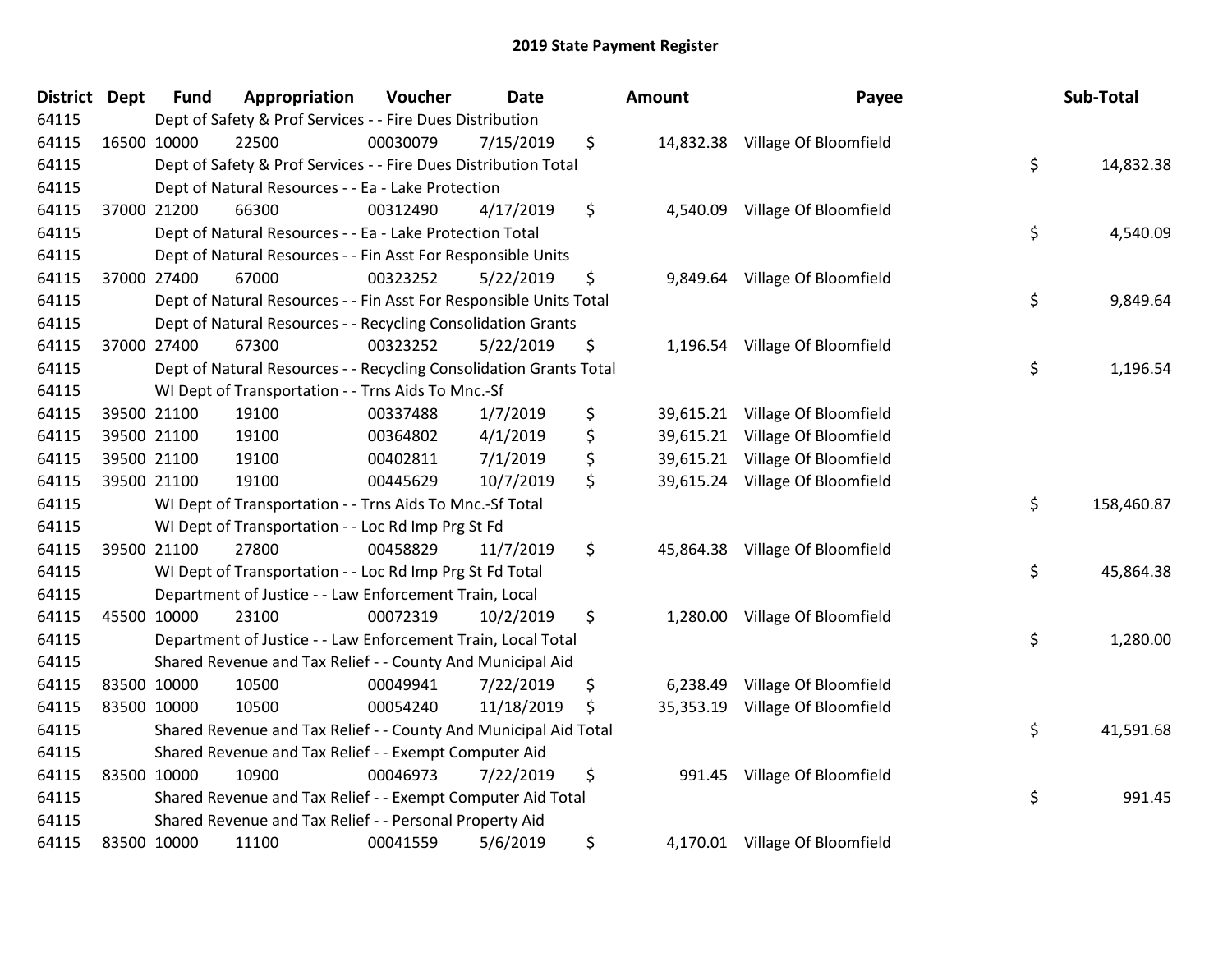|             | District Dept Fund | <b>Appropriation</b>                                          | Voucher | Date | Amount | Payee | Sub-Total  |
|-------------|--------------------|---------------------------------------------------------------|---------|------|--------|-------|------------|
| 64115       |                    | Shared Revenue and Tax Relief - - Personal Property Aid Total |         |      |        |       | 4,170.01   |
| 64115 Total |                    |                                                               |         |      |        |       | 282.777.04 |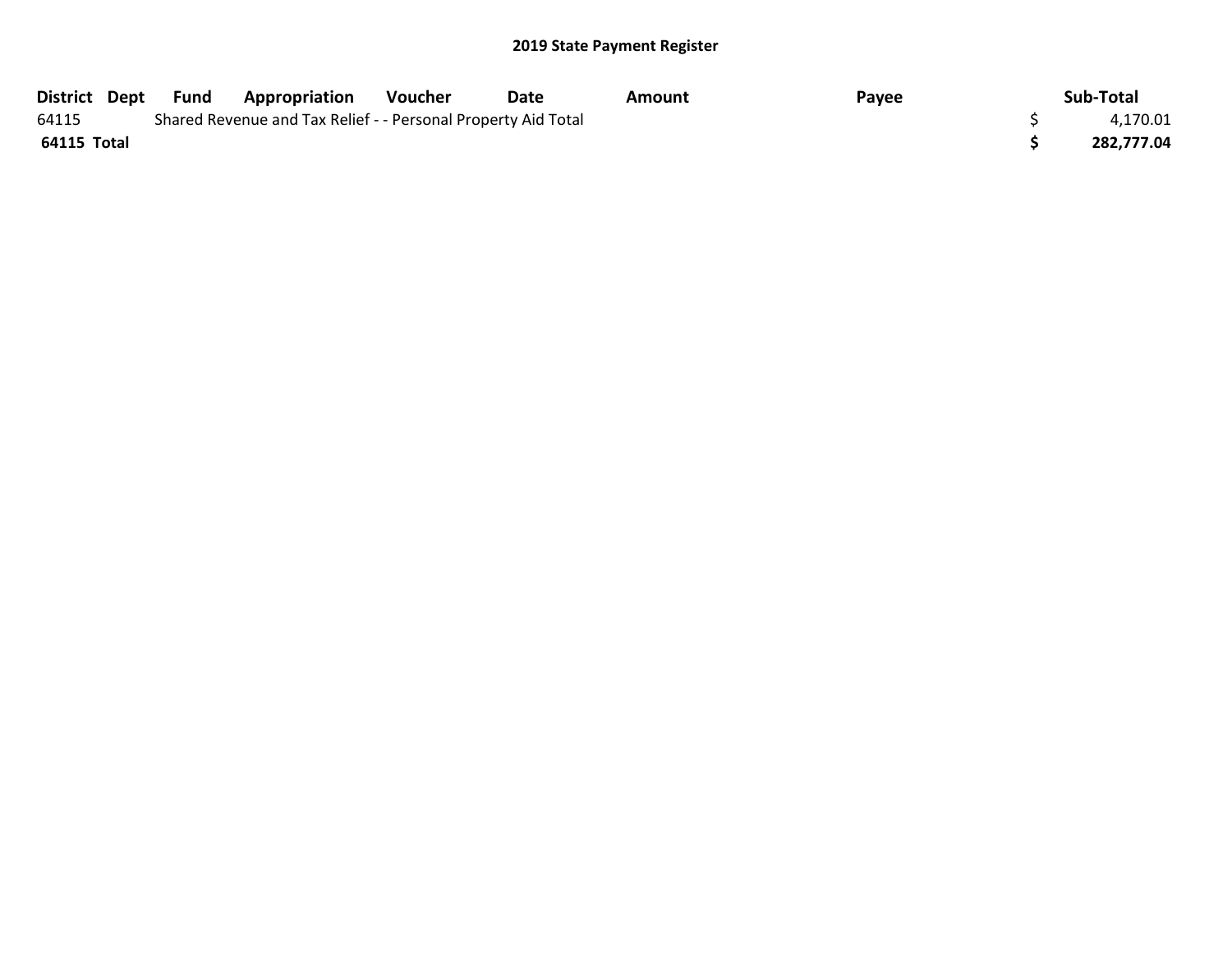| <b>District</b> | <b>Dept</b> | <b>Fund</b> | Appropriation                                                           | Voucher  | <b>Date</b> | <b>Amount</b>   | Payee                        | Sub-Total        |
|-----------------|-------------|-------------|-------------------------------------------------------------------------|----------|-------------|-----------------|------------------------------|------------------|
| 64116           |             |             | Dept of Safety & Prof Services - - Fire Dues Distribution               |          |             |                 |                              |                  |
| 64116           |             | 16500 10000 | 22500                                                                   | 00030435 | 7/15/2019   | \$              | 5,834.56 Village Of Darien   |                  |
| 64116           |             |             | Dept of Safety & Prof Services - - Fire Dues Distribution Total         |          |             |                 |                              | \$<br>5,834.56   |
| 64116           |             |             | Environmental Improvement Prog - - Clean Water Fund Program Finan       |          |             |                 |                              |                  |
| 64116           |             | 32000 57300 | 16300                                                                   | 00000207 | 2/25/2019   | \$              | 8,052.82 Village Of Darien   |                  |
| 64116           |             |             | Environmental Improvement Prog - - Clean Water Fund Program Finan Total |          |             |                 |                              | \$<br>8,052.82   |
| 64116           |             |             | Dept of Natural Resources - - Fin Asst For Responsible Units            |          |             |                 |                              |                  |
| 64116           |             | 37000 27400 | 67000                                                                   | 00323118 | 5/22/2019   | \$              | 5,999.01 Village Of Darien   |                  |
| 64116           |             |             | Dept of Natural Resources - - Fin Asst For Responsible Units Total      |          |             |                 |                              | \$<br>5,999.01   |
| 64116           |             |             | WI Dept of Transportation - - Trns Aids To Mnc.-Sf                      |          |             |                 |                              |                  |
| 64116           |             | 39500 21100 | 19100                                                                   | 00337489 | 1/7/2019    | \$<br>28,298.93 | Village Of Darien            |                  |
| 64116           |             | 39500 21100 | 19100                                                                   | 00364803 | 4/1/2019    | \$<br>28,298.93 | Village Of Darien            |                  |
| 64116           |             | 39500 21100 | 19100                                                                   | 00402812 | 7/1/2019    | \$              | 28,298.93 Village Of Darien  |                  |
| 64116           |             | 39500 21100 | 19100                                                                   | 00445630 | 10/7/2019   | \$              | 28,298.94 Village Of Darien  |                  |
| 64116           |             |             | WI Dept of Transportation - - Trns Aids To Mnc.-Sf Total                |          |             |                 |                              | \$<br>113,195.73 |
| 64116           |             |             | WI Dept of Transportation - - Loc Rd Imp Prg St Fd                      |          |             |                 |                              |                  |
| 64116           |             | 39500 21100 | 27800                                                                   | 00400777 | 6/26/2019   | \$              | 23,974.70 Village Of Darien  |                  |
| 64116           |             |             | WI Dept of Transportation - - Loc Rd Imp Prg St Fd Total                |          |             |                 |                              | \$<br>23,974.70  |
| 64116           |             |             | Shared Revenue and Tax Relief - - Expenditure Restraint Program         |          |             |                 |                              |                  |
| 64116           |             | 83500 10000 | 10100                                                                   | 00049942 | 7/22/2019   | \$              | 64,838.34 Village Of Darien  |                  |
| 64116           |             |             | Shared Revenue and Tax Relief - - Expenditure Restraint Program Total   |          |             |                 |                              | \$<br>64,838.34  |
| 64116           |             |             | Shared Revenue and Tax Relief - - County And Municipal Aid              |          |             |                 |                              |                  |
| 64116           |             | 83500 10000 | 10500                                                                   | 00049942 | 7/22/2019   | \$              | 30,901.15 Village Of Darien  |                  |
| 64116           |             | 83500 10000 | 10500                                                                   | 00054241 | 11/18/2019  | \$              | 175,106.53 Village Of Darien |                  |
| 64116           |             |             | Shared Revenue and Tax Relief - - County And Municipal Aid Total        |          |             |                 |                              | \$<br>206,007.68 |
| 64116           |             |             | Shared Revenue and Tax Relief - - Exempt Computer Aid                   |          |             |                 |                              |                  |
| 64116           |             | 83500 10000 | 10900                                                                   | 00046974 | 7/22/2019   | \$              | 5,743.97 Village Of Darien   |                  |
| 64116           |             |             | Shared Revenue and Tax Relief - - Exempt Computer Aid Total             |          |             |                 |                              | \$<br>5,743.97   |
| 64116           |             |             | Shared Revenue and Tax Relief - - Personal Property Aid                 |          |             |                 |                              |                  |
| 64116           |             | 83500 10000 | 11100                                                                   | 00041560 | 5/6/2019    | \$              | 36,934.72 Village Of Darien  |                  |
| 64116           |             | 83500 10000 | 11100                                                                   | 00042796 | 5/6/2019    | \$              | 1,202.47 Village Of Darien   |                  |
| 64116           |             |             | Shared Revenue and Tax Relief - - Personal Property Aid Total           |          |             |                 |                              | \$<br>38,137.19  |
| 64116 Total     |             |             |                                                                         |          |             |                 |                              | \$<br>471,784.00 |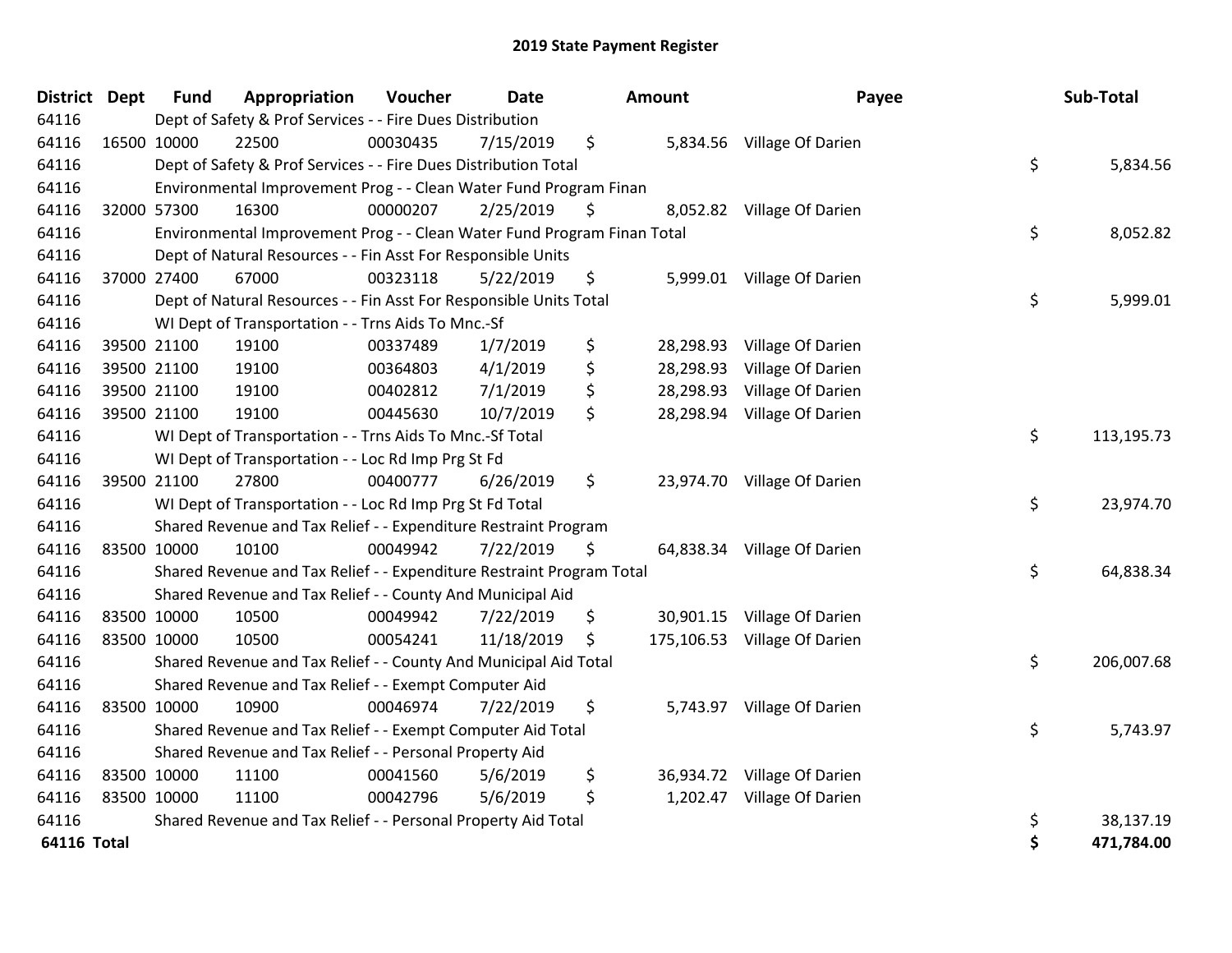| District Dept | <b>Fund</b> | Appropriation                                                         | Voucher  | <b>Date</b> | Amount          | Payee                           | Sub-Total        |
|---------------|-------------|-----------------------------------------------------------------------|----------|-------------|-----------------|---------------------------------|------------------|
| 64121         |             | Dept of Safety & Prof Services - - Fire Dues Distribution             |          |             |                 |                                 |                  |
| 64121         | 16500 10000 | 22500                                                                 | 00030052 | 7/12/2019   | \$              | 16,701.19 Village Of East Troy  |                  |
| 64121         |             | Dept of Safety & Prof Services - - Fire Dues Distribution Total       |          |             |                 |                                 | \$<br>16,701.19  |
| 64121         |             | Dept of Natural Resources - - Aids In Lieu Of Taxes - Gener           |          |             |                 |                                 |                  |
| 64121         | 37000 10000 | 50300                                                                 | 00298986 | 2/15/2019   | \$              | 1,678.92 Village Of East Troy   |                  |
| 64121         |             | Dept of Natural Resources - - Aids In Lieu Of Taxes - Gener Total     |          |             |                 |                                 | \$<br>1,678.92   |
| 64121         |             | Dept of Natural Resources - - GPO -Federal Funds                      |          |             |                 |                                 |                  |
| 64121         | 37000 21200 | 38100                                                                 | 00301002 | 2/26/2019   | \$              | 30,000.00 Village Of East Troy  |                  |
| 64121         |             | Dept of Natural Resources - - GPO -Federal Funds Total                |          |             |                 |                                 | \$<br>30,000.00  |
| 64121         |             | Dept of Natural Resources - - Fin Asst For Responsible Units          |          |             |                 |                                 |                  |
| 64121         | 37000 27400 | 67000                                                                 | 00322905 | 5/22/2019   | \$              | 6,916.70 Village Of East Troy   |                  |
| 64121         |             | Dept of Natural Resources - - Fin Asst For Responsible Units Total    |          |             |                 |                                 | \$<br>6,916.70   |
| 64121         |             | Dept of Natural Resources - - Recycling Consolidation Grants          |          |             |                 |                                 |                  |
| 64121         | 37000 27400 | 67300                                                                 | 00322905 | 5/22/2019   | \$              | 1,123.02 Village Of East Troy   |                  |
| 64121         |             | Dept of Natural Resources - - Recycling Consolidation Grants Total    |          |             |                 |                                 | \$<br>1,123.02   |
| 64121         |             | WI Dept of Transportation - - Hwy Sfty Loc Aid Ffd                    |          |             |                 |                                 |                  |
| 64121         | 39500 21100 | 18500                                                                 | 00359825 | 3/12/2019   | \$              | 1,000.00 Village Of East Troy   |                  |
| 64121         | 39500 21100 | 18500                                                                 | 00437697 | 9/24/2019   | \$              | 3,881.66 Village Of East Troy   |                  |
| 64121         |             | WI Dept of Transportation - - Hwy Sfty Loc Aid Ffd Total              |          |             |                 |                                 | \$<br>4,881.66   |
| 64121         |             | WI Dept of Transportation - - Trns Aids To Mnc.-Sf                    |          |             |                 |                                 |                  |
| 64121         | 39500 21100 | 19100                                                                 | 00337490 | 1/7/2019    | \$              | 41,736.60 Village Of East Troy  |                  |
| 64121         | 39500 21100 | 19100                                                                 | 00364804 | 4/1/2019    | \$              | 41,736.60 Village Of East Troy  |                  |
| 64121         | 39500 21100 | 19100                                                                 | 00402813 | 7/1/2019    | \$              | 41,736.60 Village Of East Troy  |                  |
| 64121         | 39500 21100 | 19100                                                                 | 00445631 | 10/7/2019   | \$<br>41,736.63 | Village Of East Troy            |                  |
| 64121         |             | WI Dept of Transportation - - Trns Aids To Mnc.-Sf Total              |          |             |                 |                                 | \$<br>166,946.43 |
| 64121         |             | Shared Revenue and Tax Relief - - Expenditure Restraint Program       |          |             |                 |                                 |                  |
| 64121         | 83500 10000 | 10100                                                                 | 00049943 | 7/22/2019   | \$              | 48,023.20 Village Of East Troy  |                  |
| 64121         |             | Shared Revenue and Tax Relief - - Expenditure Restraint Program Total |          |             |                 |                                 | \$<br>48,023.20  |
| 64121         |             | Shared Revenue and Tax Relief - - County And Municipal Aid            |          |             |                 |                                 |                  |
| 64121         | 83500 10000 | 10500                                                                 | 00049943 | 7/22/2019   | \$              | 46,644.40 Village Of East Troy  |                  |
| 64121         | 83500 10000 | 10500                                                                 | 00054242 | 11/18/2019  | \$              | 264,318.29 Village Of East Troy |                  |
| 64121         |             | Shared Revenue and Tax Relief - - County And Municipal Aid Total      |          |             |                 |                                 | \$<br>310,962.69 |
| 64121         |             | Shared Revenue and Tax Relief - - Exempt Computer Aid                 |          |             |                 |                                 |                  |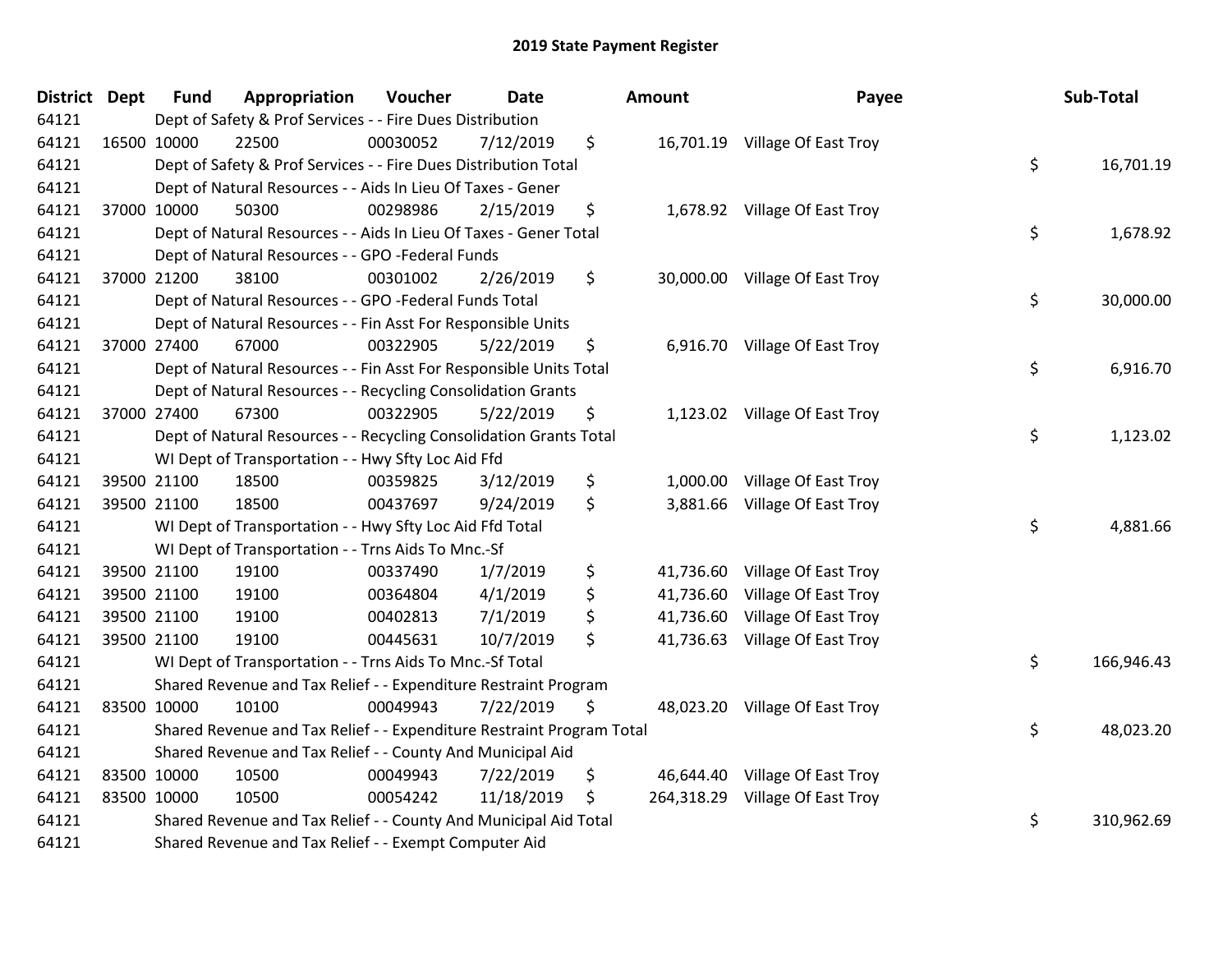| <b>District</b> | Dept | <b>Fund</b> | Appropriation                                                   | <b>Voucher</b> | Date       |     | Amount    | Payee                       | Sub-Total       |
|-----------------|------|-------------|-----------------------------------------------------------------|----------------|------------|-----|-----------|-----------------------------|-----------------|
| 64121           |      | 83500 10000 | 10900                                                           | 00046975       | 7/22/2019  | \$  | 4,087.40  | Village Of East Troy        |                 |
| 64121           |      | 83500 10000 | 10900                                                           | 00048035       | 7/22/2019  | \$  | 1,730.12  | <b>Village Of East Troy</b> |                 |
| 64121           |      |             | Shared Revenue and Tax Relief - - Exempt Computer Aid Total     |                |            |     |           |                             | \$<br>5,817.52  |
| 64121           |      |             | Shared Revenue and Tax Relief - - Utility Aid                   |                |            |     |           |                             |                 |
| 64121           |      | 83500 10000 | 11000                                                           | 00049943       | 7/22/2019  | \$  | 978.36    | Village Of East Troy        |                 |
| 64121           |      | 83500 10000 | 11000                                                           | 00054242       | 11/18/2019 | \$. | 5,682.61  | Village Of East Troy        |                 |
| 64121           |      |             | Shared Revenue and Tax Relief - - Utility Aid Total             |                |            |     |           |                             | \$<br>6,660.97  |
| 64121           |      |             | Shared Revenue and Tax Relief - - Personal Property Aid         |                |            |     |           |                             |                 |
| 64121           |      | 83500 10000 | 11100                                                           | 00041561       | 5/6/2019   | \$  | 10,105.00 | Village Of East Troy        |                 |
| 64121           |      | 83500 10000 | 11100                                                           | 00042797       | 5/6/2019   | \$  | 3,191.66  | Village Of East Troy        |                 |
| 64121           |      |             | Shared Revenue and Tax Relief - - Personal Property Aid Total   |                |            |     |           |                             | \$<br>13,296.66 |
| 64121           |      |             | Shared Revenue and Tax Relief - - Lottery & Gaming Credit       |                |            |     |           |                             |                 |
| 64121           |      | 83500 52100 | 36300                                                           | 00038548       | 3/25/2019  | \$  | 7,438.92  | Village Of East Troy        |                 |
| 64121           |      |             | Shared Revenue and Tax Relief - - Lottery & Gaming Credit Total |                |            |     |           |                             | 7,438.92        |
| 64121 Total     |      |             |                                                                 |                |            |     |           |                             | 620,447.88      |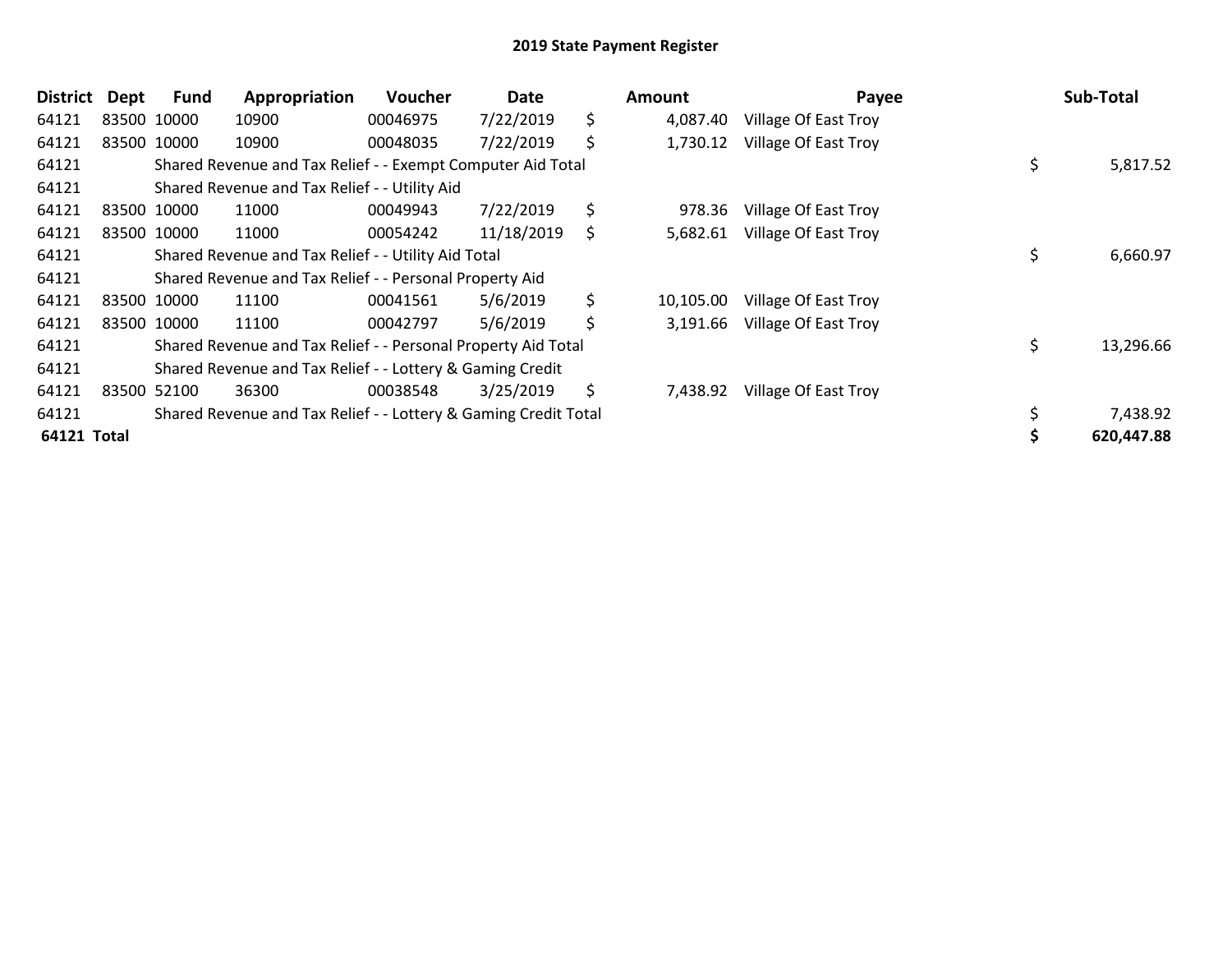| <b>District</b> | <b>Dept</b> | <b>Fund</b> | Appropriation                                                          | Voucher  | <b>Date</b>   | Amount           | Payee                         | Sub-Total        |
|-----------------|-------------|-------------|------------------------------------------------------------------------|----------|---------------|------------------|-------------------------------|------------------|
| 64126           |             |             | Dept of Safety & Prof Services - - Fire Dues Distribution              |          |               |                  |                               |                  |
| 64126           |             | 16500 10000 | 22500                                                                  | 00029921 | 7/12/2019     | \$               | 37,795.35 Village Of Fontana  |                  |
| 64126           |             |             | Dept of Safety & Prof Services - - Fire Dues Distribution Total        |          |               |                  |                               | \$<br>37,795.35  |
| 64126           |             |             | Dept of Natural Resources - - Fin Asst For Responsible Units           |          |               |                  |                               |                  |
| 64126           |             | 37000 27400 | 67000                                                                  | 00323597 | 5/22/2019     | \$               | 12,641.32 Village Of Fontana  |                  |
| 64126           |             |             | Dept of Natural Resources - - Fin Asst For Responsible Units Total     |          |               |                  |                               | \$<br>12,641.32  |
| 64126           |             |             | WI Dept of Transportation - - Hwy Sfty Loc Aid Ffd                     |          |               |                  |                               |                  |
| 64126           |             | 39500 21100 | 18500                                                                  | 00462332 | 11/15/2019    | \$               | 4,000.00 Village Of Fontana   |                  |
| 64126           |             |             | WI Dept of Transportation - - Hwy Sfty Loc Aid Ffd Total               |          |               |                  |                               | \$<br>4,000.00   |
| 64126           |             |             | WI Dept of Transportation - - Trns Aids To Mnc.-Sf                     |          |               |                  |                               |                  |
| 64126           |             | 39500 21100 | 19100                                                                  | 00337491 | 1/7/2019      | \$               | 111,204.17 Village Of Fontana |                  |
| 64126           |             | 39500 21100 | 19100                                                                  | 00364805 | 4/1/2019      | \$               | 111,204.17 Village Of Fontana |                  |
| 64126           |             | 39500 21100 | 19100                                                                  | 00402814 | 7/1/2019      | \$               | 111,204.17 Village Of Fontana |                  |
| 64126           |             | 39500 21100 | 19100                                                                  | 00445632 | 10/7/2019     | \$<br>111,204.20 | Village Of Fontana            |                  |
| 64126           |             |             | WI Dept of Transportation - - Trns Aids To Mnc.-Sf Total               |          |               |                  |                               | \$<br>444,816.71 |
| 64126           |             |             | WI Dept of Transportation - - Loc Rd Imp Prg St Fd                     |          |               |                  |                               |                  |
| 64126           |             | 39500 21100 | 27800                                                                  | 00416260 | 7/29/2019     | \$               | 23,974.70 Village Of Fontana  |                  |
| 64126           |             |             | WI Dept of Transportation - - Loc Rd Imp Prg St Fd Total               |          |               |                  |                               | \$<br>23,974.70  |
| 64126           |             |             | Department of Health Services - - Emergency Medical Services, Ai       |          |               |                  |                               |                  |
| 64126           |             | 43500 10000 | 11900                                                                  | 00307897 | 9/4/2019      | \$               | 5,085.73 Village Of Fontana   |                  |
| 64126           |             |             | Department of Health Services - - Emergency Medical Services, Ai Total |          |               |                  |                               | \$<br>5,085.73   |
| 64126           |             |             | Department of Justice - - Law Enforcement Train, Local                 |          |               |                  |                               |                  |
| 64126           |             | 45500 10000 | 23100                                                                  | 00073110 | 10/18/2019 \$ |                  | 1,120.00 Village Of Fontana   |                  |
| 64126           |             |             | Department of Justice - - Law Enforcement Train, Local Total           |          |               |                  |                               | \$<br>1,120.00   |
| 64126           |             |             | Elections Commission - - 2018 Hava Election Security                   |          |               |                  |                               |                  |
| 64126           |             | 51000 22000 | 18200                                                                  | 00002207 | 11/6/2019     | \$<br>600.00     | Village Of Fontana            |                  |
| 64126           |             |             | Elections Commission - - 2018 Hava Election Security Total             |          |               |                  |                               | \$<br>600.00     |
| 64126           |             |             | Shared Revenue and Tax Relief - - County And Municipal Aid             |          |               |                  |                               |                  |
| 64126           |             | 83500 10000 | 10500                                                                  | 00049944 | 7/22/2019     | \$               | 3,230.43 Village Of Fontana   |                  |
| 64126           | 83500 10000 |             | 10500                                                                  | 00054243 | 11/18/2019    | \$               | 18,305.80 Village Of Fontana  |                  |
| 64126           |             |             | Shared Revenue and Tax Relief - - County And Municipal Aid Total       |          |               |                  |                               | \$<br>21,536.23  |
| 64126           |             |             | Shared Revenue and Tax Relief - - Exempt Computer Aid                  |          |               |                  |                               |                  |
| 64126           |             | 83500 10000 | 10900                                                                  | 00046976 | 7/22/2019     | \$               | 200.58 Village Of Fontana     |                  |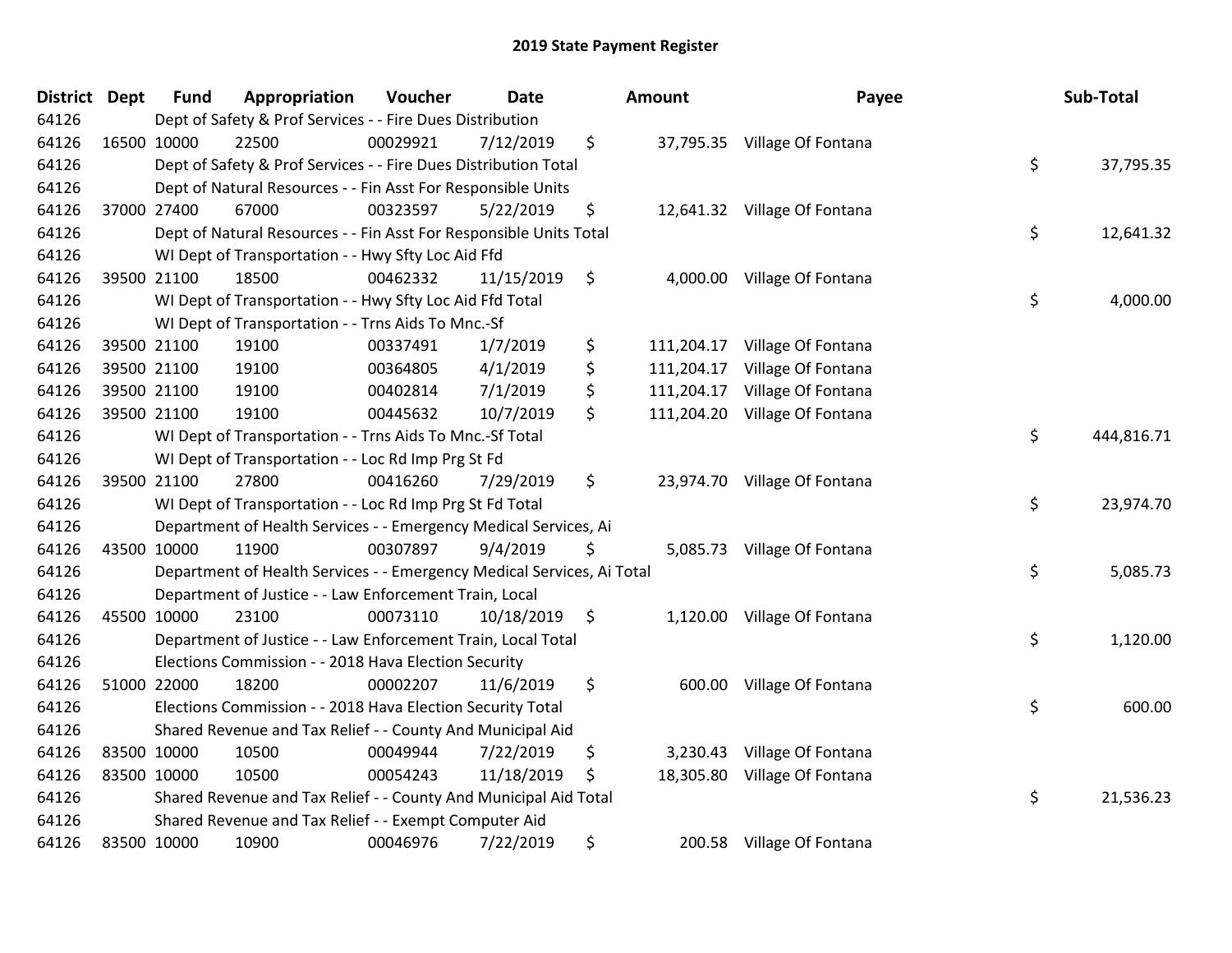| <b>District</b> | Dept        | Fund | Appropriation                                                 | Voucher  | Date      |   | Amount   | Payee              | Sub-Total  |
|-----------------|-------------|------|---------------------------------------------------------------|----------|-----------|---|----------|--------------------|------------|
| 64126           | 83500 10000 |      | 10900                                                         | 00048036 | 7/22/2019 |   | 1,134.02 | Village Of Fontana |            |
| 64126           |             |      | Shared Revenue and Tax Relief - - Exempt Computer Aid Total   |          |           |   |          |                    | 1,334.60   |
| 64126           |             |      | Shared Revenue and Tax Relief - - Personal Property Aid       |          |           |   |          |                    |            |
| 64126           | 83500 10000 |      | 11100                                                         | 00041562 | 5/6/2019  |   | 4,036.89 | Village Of Fontana |            |
| 64126           | 83500 10000 |      | 11100                                                         | 00042798 | 5/6/2019  | S | 777.06   | Village Of Fontana |            |
| 64126           |             |      | Shared Revenue and Tax Relief - - Personal Property Aid Total |          |           |   |          |                    | 4,813.95   |
| 64126 Total     |             |      |                                                               |          |           |   |          |                    | 557,718.59 |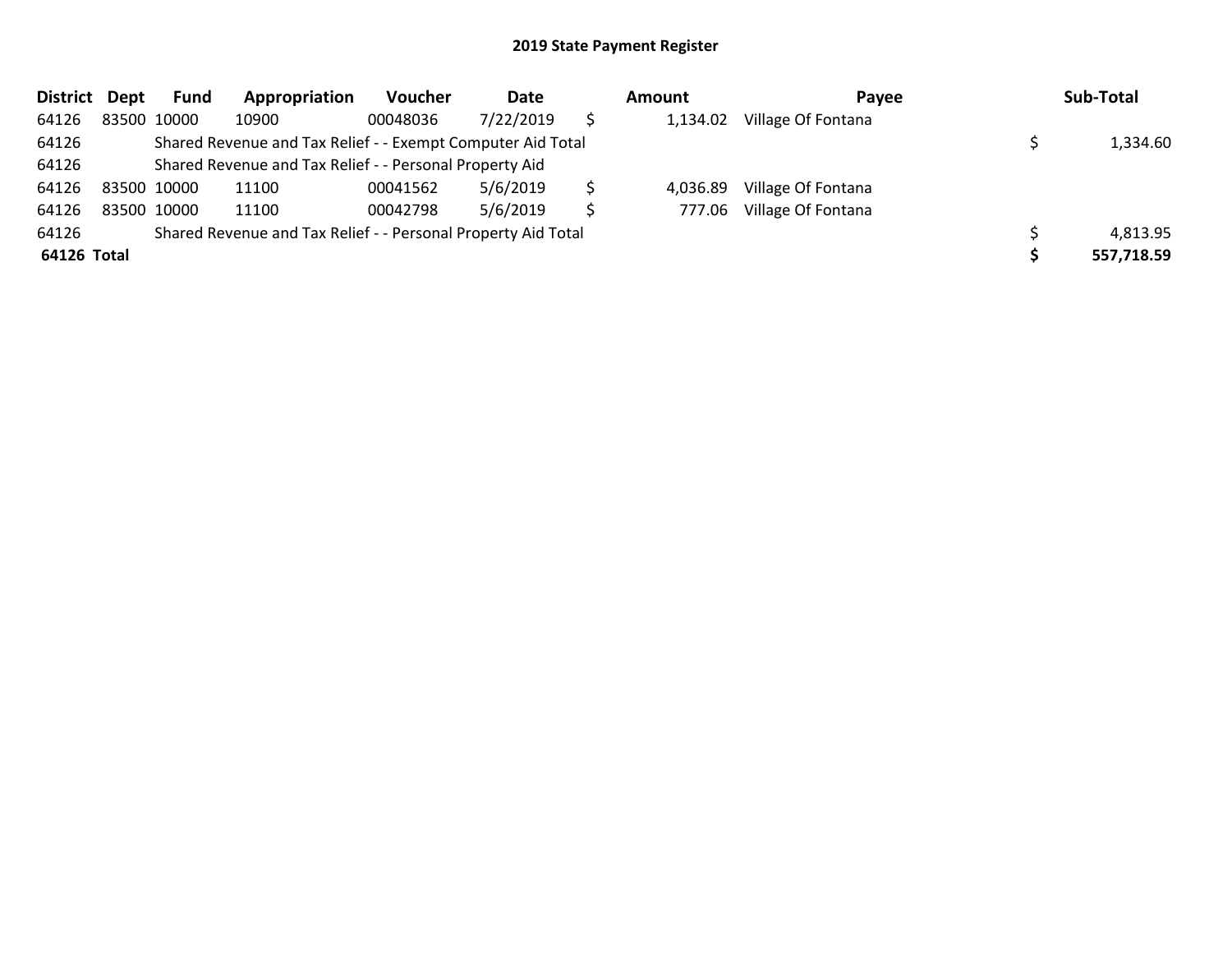| <b>District</b> | <b>Dept</b> | <b>Fund</b> | Appropriation                                                         | <b>Voucher</b> | <b>Date</b> |         | Amount | Payee                           | Sub-Total        |
|-----------------|-------------|-------------|-----------------------------------------------------------------------|----------------|-------------|---------|--------|---------------------------------|------------------|
| 64131           |             |             | Dept of Safety & Prof Services - - Fire Dues Distribution             |                |             |         |        |                                 |                  |
| 64131           |             | 16500 10000 | 22500                                                                 | 00030224       | 7/16/2019   | \$      |        | 9,160.00 VILLAGE OF GENOA CITY  |                  |
| 64131           |             |             | Dept of Safety & Prof Services - - Fire Dues Distribution Total       |                |             |         |        |                                 | \$<br>9,160.00   |
| 64131           |             |             | Dept of Natural Resources - - Fin Asst For Responsible Units          |                |             |         |        |                                 |                  |
| 64131           |             | 37000 27400 | 67000                                                                 | 00323509       | 5/22/2019   | \$      |        | 5,677.27 VILLAGE OF GENOA CITY  |                  |
| 64131           |             |             | Dept of Natural Resources - - Fin Asst For Responsible Units Total    |                |             |         |        |                                 | \$<br>5,677.27   |
| 64131           |             |             | WI Dept of Transportation - - Trns Aids To Mnc.-Sf                    |                |             |         |        |                                 |                  |
| 64131           |             | 39500 21100 | 19100                                                                 | 00337492       | 1/7/2019    | \$      |        | 43,449.91 VILLAGE OF GENOA CITY |                  |
| 64131           |             | 39500 21100 | 19100                                                                 | 00364806       | 4/1/2019    | \$      |        | 43,449.91 VILLAGE OF GENOA CITY |                  |
| 64131           |             | 39500 21100 | 19100                                                                 | 00402815       | 7/1/2019    | \$      |        | 43,449.91 VILLAGE OF GENOA CITY |                  |
| 64131           |             | 39500 21100 | 19100                                                                 | 00445633       | 10/7/2019   | \$      |        | 43,449.93 VILLAGE OF GENOA CITY |                  |
| 64131           |             |             | WI Dept of Transportation - - Trns Aids To Mnc.-Sf Total              |                |             |         |        |                                 | \$<br>173,799.66 |
| 64131           |             |             | Elections Commission - - 2018 Hava Election Security                  |                |             |         |        |                                 |                  |
| 64131           |             | 51000 22000 | 18200                                                                 | 00002454       | 11/13/2019  | $\zeta$ | 600.00 | <b>VILLAGE OF GENOA CITY</b>    |                  |
| 64131           |             |             | Elections Commission - - 2018 Hava Election Security Total            |                |             |         |        |                                 | \$<br>600.00     |
| 64131           |             |             | Shared Revenue and Tax Relief - - Expenditure Restraint Program       |                |             |         |        |                                 |                  |
| 64131           |             | 83500 10000 | 10100                                                                 | 00049945       | 7/22/2019   | \$      |        | 42,650.31 VILLAGE OF GENOA CITY |                  |
| 64131           |             |             | Shared Revenue and Tax Relief - - Expenditure Restraint Program Total |                |             |         |        |                                 | \$<br>42,650.31  |
| 64131           |             |             | Shared Revenue and Tax Relief - - County And Municipal Aid            |                |             |         |        |                                 |                  |
| 64131           |             | 83500 10000 | 10500                                                                 | 00049945       | 7/22/2019   | \$      |        | 10,586.61 VILLAGE OF GENOA CITY |                  |
| 64131           | 83500 10000 |             | 10500                                                                 | 00054244       | 11/18/2019  | \$      |        | 59,990.82 VILLAGE OF GENOA CITY |                  |
| 64131           |             |             | Shared Revenue and Tax Relief - - County And Municipal Aid Total      |                |             |         |        |                                 | \$<br>70,577.43  |
| 64131           |             |             | Shared Revenue and Tax Relief - - Exempt Computer Aid                 |                |             |         |        |                                 |                  |
| 64131           |             | 83500 10000 | 10900                                                                 | 00046977       | 7/22/2019   | \$      | 999.76 | <b>VILLAGE OF GENOA CITY</b>    |                  |
| 64131           |             |             | Shared Revenue and Tax Relief - - Exempt Computer Aid Total           |                |             |         |        |                                 | \$<br>999.76     |
| 64131           |             |             | Shared Revenue and Tax Relief - - Personal Property Aid               |                |             |         |        |                                 |                  |
| 64131           |             | 83500 10000 | 11100                                                                 | 00041563       | 5/6/2019    | \$      |        | 8,976.16 VILLAGE OF GENOA CITY  |                  |
| 64131           |             |             | Shared Revenue and Tax Relief - - Personal Property Aid Total         |                |             |         |        |                                 | \$<br>8,976.16   |
| 64131 Total     |             |             |                                                                       |                |             |         |        |                                 | \$<br>312,440.59 |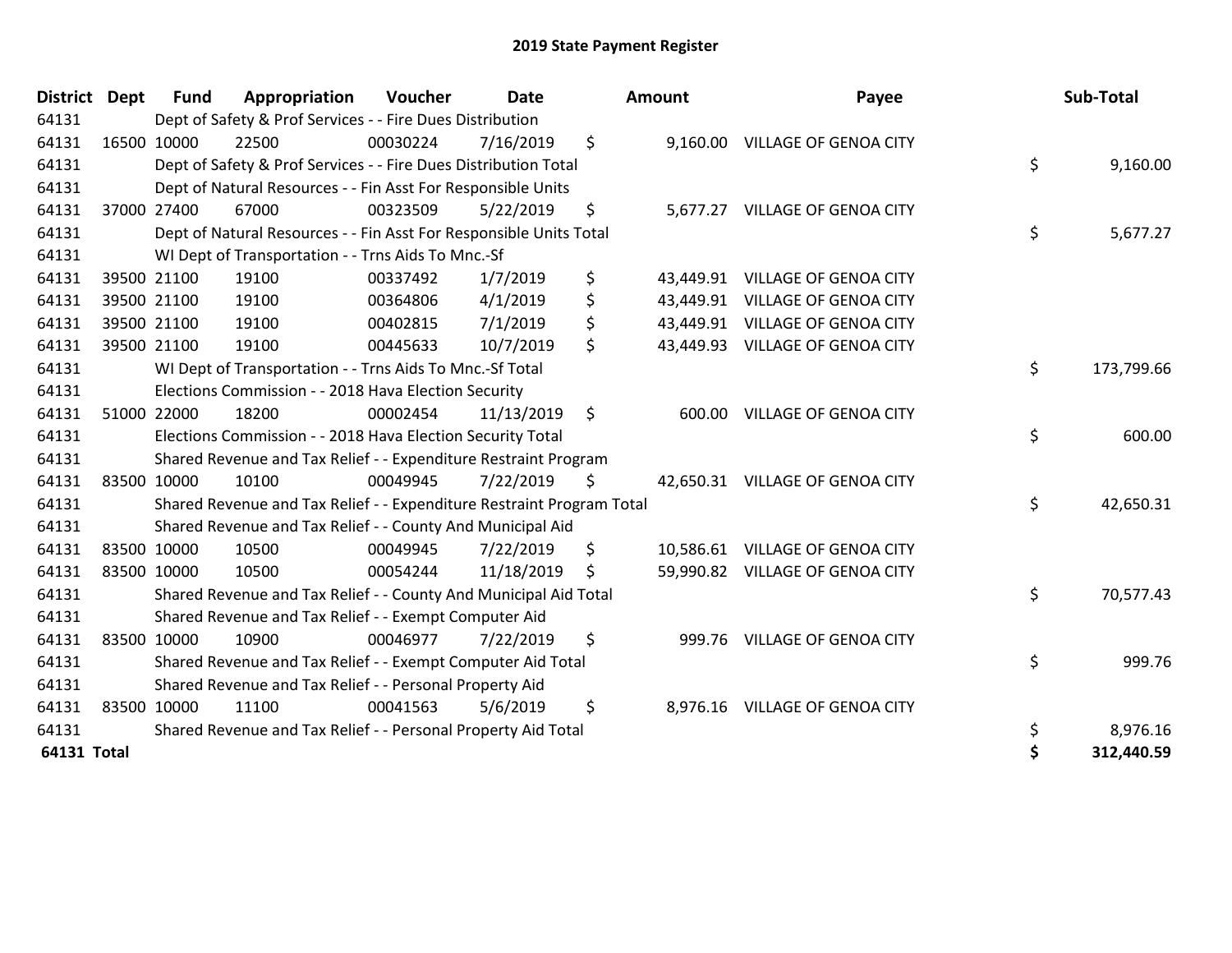| <b>District</b> | <b>Dept</b> | <b>Fund</b> | Appropriation                                                          | Voucher  | <b>Date</b> |    | Amount   | Payee                          | Sub-Total       |
|-----------------|-------------|-------------|------------------------------------------------------------------------|----------|-------------|----|----------|--------------------------------|-----------------|
| 64153           |             |             | Dept of Natural Resources - - Rec & Resource Aids, Fed                 |          |             |    |          |                                |                 |
| 64153           |             | 37000 21200 | 58300                                                                  | 00308956 | 4/3/2019    | \$ |          | 1,716.63 Village Of Mukwonago  |                 |
| 64153           |             |             | Dept of Natural Resources - - Rec & Resource Aids, Fed Total           |          |             |    |          |                                | \$<br>1,716.63  |
| 64153           |             |             | WI Dept of Transportation - - Hwy Sfty Loc Aid Ffd                     |          |             |    |          |                                |                 |
| 64153           |             | 39500 21100 | 18500                                                                  | 00348071 | 2/4/2019    | \$ | 1,016.92 | Village Of Mukwonago           |                 |
| 64153           |             | 39500 21100 | 18500                                                                  | 00359838 | 3/12/2019   | \$ | 2,547.96 | Village Of Mukwonago           |                 |
| 64153           |             | 39500 21100 | 18500                                                                  | 00362694 | 3/27/2019   | \$ | 952.92   | Village Of Mukwonago           |                 |
| 64153           |             | 39500 21100 | 18500                                                                  | 00374071 | 4/24/2019   | \$ | 2,506.44 | Village Of Mukwonago           |                 |
| 64153           |             | 39500 21100 | 18500                                                                  | 00409187 | 7/5/2019    | \$ | 1,740.40 | Village Of Mukwonago           |                 |
| 64153           |             | 39500 21100 | 18500                                                                  | 00409188 | 7/5/2019    | \$ | 1,139.88 | Village Of Mukwonago           |                 |
| 64153           |             | 39500 21100 | 18500                                                                  | 00422383 | 8/12/2019   | \$ | 764.32   | Village Of Mukwonago           |                 |
| 64153           |             | 39500 21100 | 18500                                                                  | 00435598 | 9/19/2019   | \$ | 1,090.80 | Village Of Mukwonago           |                 |
| 64153           |             | 39500 21100 | 18500                                                                  | 00435599 | 9/19/2019   | \$ | 472.96   | Village Of Mukwonago           |                 |
| 64153           |             | 39500 21100 | 18500                                                                  | 00469379 | 12/10/2019  | \$ | 313.32   | Village Of Mukwonago           |                 |
| 64153           |             |             | WI Dept of Transportation - - Hwy Sfty Loc Aid Ffd Total               |          |             |    |          |                                | \$<br>12,545.92 |
| 64153           |             |             | WI Dept of Transportation - - Loc Rd Imp Prg St Fd                     |          |             |    |          |                                |                 |
| 64153           |             | 39500 21100 | 27800                                                                  | 00383285 | 5/16/2019   | \$ |          | 24,730.26 Village Of Mukwonago |                 |
| 64153           |             |             | WI Dept of Transportation - - Loc Rd Imp Prg St Fd Total               |          |             |    |          |                                | \$<br>24,730.26 |
| 64153           |             |             | Department of Health Services - - Emergency Medical Services, Ai       |          |             |    |          |                                |                 |
| 64153           |             | 43500 10000 | 11900                                                                  | 00307960 | 9/4/2019    | Ş  |          | 6,403.85 Village Of Mukwonago  |                 |
| 64153           |             |             | Department of Health Services - - Emergency Medical Services, Ai Total |          |             |    |          |                                | \$<br>6,403.85  |
| 64153           |             |             | Department of Health Services - - Emergency Dispatcher Cardiopul       |          |             |    |          |                                |                 |
| 64153           |             | 43500 10000 | 18500                                                                  | 00298045 | 8/9/2019    | \$ |          | 4,621.96 Village Of Mukwonago  |                 |
| 64153           |             |             | Department of Health Services - - Emergency Dispatcher Cardiopul Total |          |             |    |          |                                | \$<br>4,621.96  |
| 64153           |             |             | Department of Justice - - Law Enforcement Train, Local                 |          |             |    |          |                                |                 |
| 64153           |             | 45500 10000 | 23100                                                                  | 00073920 | 10/31/2019  | \$ |          | 2,400.00 Village Of Mukwonago  |                 |
| 64153           |             |             | Department of Justice - - Law Enforcement Train, Local Total           |          |             |    |          |                                | \$<br>2,400.00  |
| 64153           |             |             | Department of Justice - - Federal Aid, Local Assistance                |          |             |    |          |                                |                 |
| 64153           |             | 45500 10000 | 25100                                                                  | 00067307 | 7/1/2019    | \$ |          | 17,305.00 Village Of Mukwonago |                 |
| 64153           |             |             | Department of Justice - - Federal Aid, Local Assistance Total          |          |             |    |          |                                | \$<br>17,305.00 |
| 64153           |             |             | Elections Commission - - 2018 Hava Election Security                   |          |             |    |          |                                |                 |
| 64153           |             | 51000 22000 | 18200                                                                  | 00002738 | 11/19/2019  | \$ | 600.00   | Village Of Mukwonago           |                 |
| 64153           |             |             | Elections Commission - - 2018 Hava Election Security Total             |          |             |    |          |                                | \$<br>600.00    |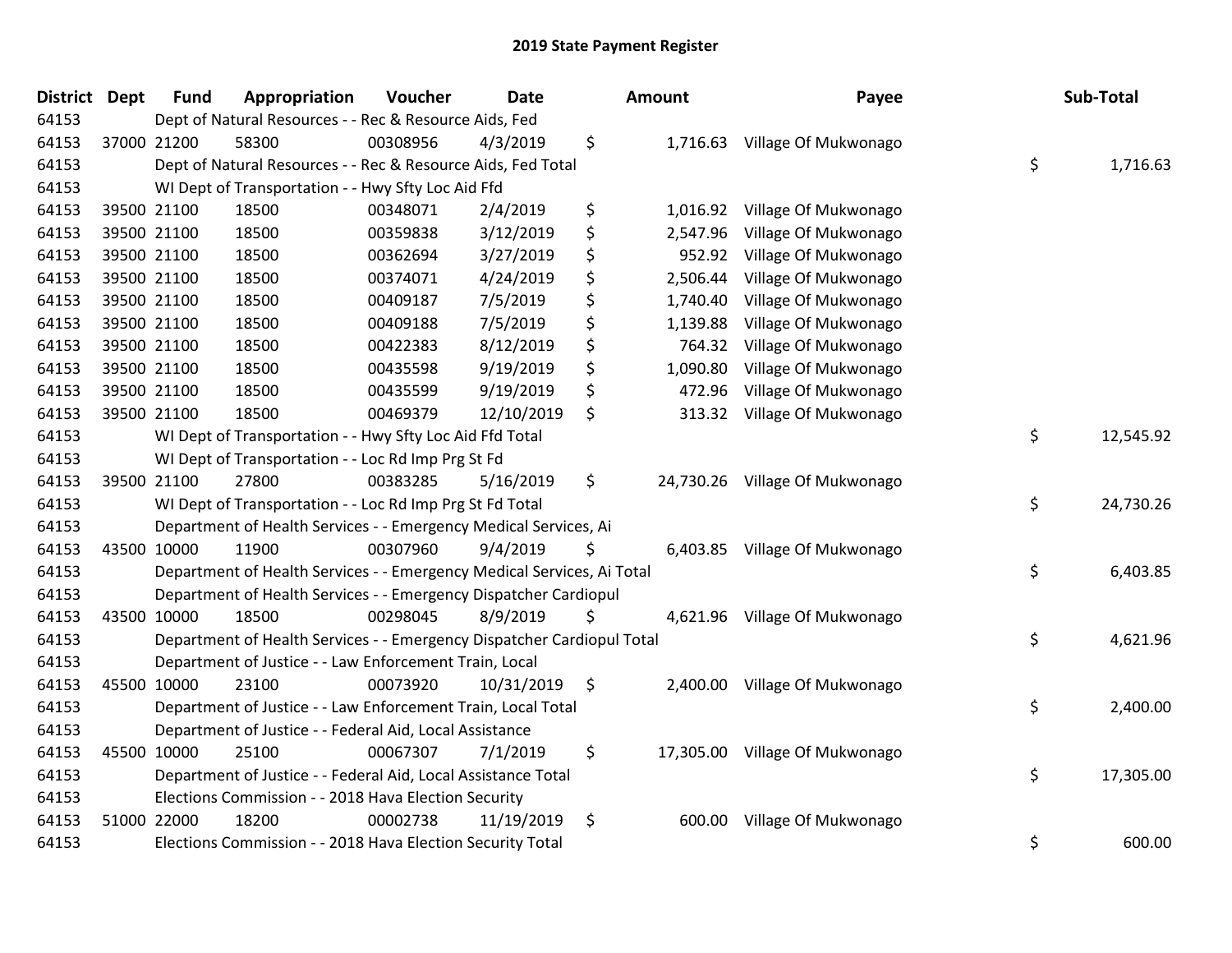| <b>District</b> | Dept | <b>Fund</b> | Appropriation                                                         | <b>Voucher</b> | Date      | <b>Amount</b>   | Payee                |    | Sub-Total  |
|-----------------|------|-------------|-----------------------------------------------------------------------|----------------|-----------|-----------------|----------------------|----|------------|
| 64153           |      |             | Shared Revenue and Tax Relief - - Exempt Computer Aid                 |                |           |                 |                      |    |            |
| 64153           |      | 83500 10000 | 10900                                                                 | 00046978       | 7/22/2019 | \$<br>59.24     | Village Of Mukwonago |    |            |
| 64153           |      |             | Shared Revenue and Tax Relief - - Exempt Computer Aid Total           |                |           |                 |                      | \$ | 59.24      |
| 64153           |      |             | Shared Revenue and Tax Relief - - Personal Property Aid               |                |           |                 |                      |    |            |
| 64153           |      | 83500 10000 | 11100                                                                 | 00041564       | 5/6/2019  | \$<br>60.31     | Village Of Mukwonago |    |            |
| 64153           |      |             | Shared Revenue and Tax Relief - - Personal Property Aid Total         |                |           |                 |                      | \$ | 60.31      |
| 64153           |      |             | Shared Revenue and Tax Relief - - School Lvy Tx/First Dollar Cr       |                |           |                 |                      |    |            |
| 64153           |      | 83500 10000 | 30200                                                                 | 00045342       | 7/22/2019 | \$<br>33,331.06 | Village Of Mukwonago |    |            |
| 64153           |      | 83500 10000 | 30200                                                                 | 00048225       | 7/22/2019 | \$<br>4,166.04  | Village Of Mukwonago |    |            |
| 64153           |      |             | Shared Revenue and Tax Relief - - School Lvy Tx/First Dollar Cr Total |                |           |                 |                      | Ś  | 37,497.10  |
| 64153           |      |             | Shared Revenue and Tax Relief - - Lottery & Gaming Credit             |                |           |                 |                      |    |            |
| 64153           |      | 83500 52100 | 36300                                                                 | 00038711       | 3/25/2019 | \$<br>4,542.56  | Village Of Mukwonago |    |            |
| 64153           |      |             | Shared Revenue and Tax Relief - - Lottery & Gaming Credit Total       |                |           |                 |                      |    | 4,542.56   |
| 64153 Total     |      |             |                                                                       |                |           |                 |                      |    | 112,482.83 |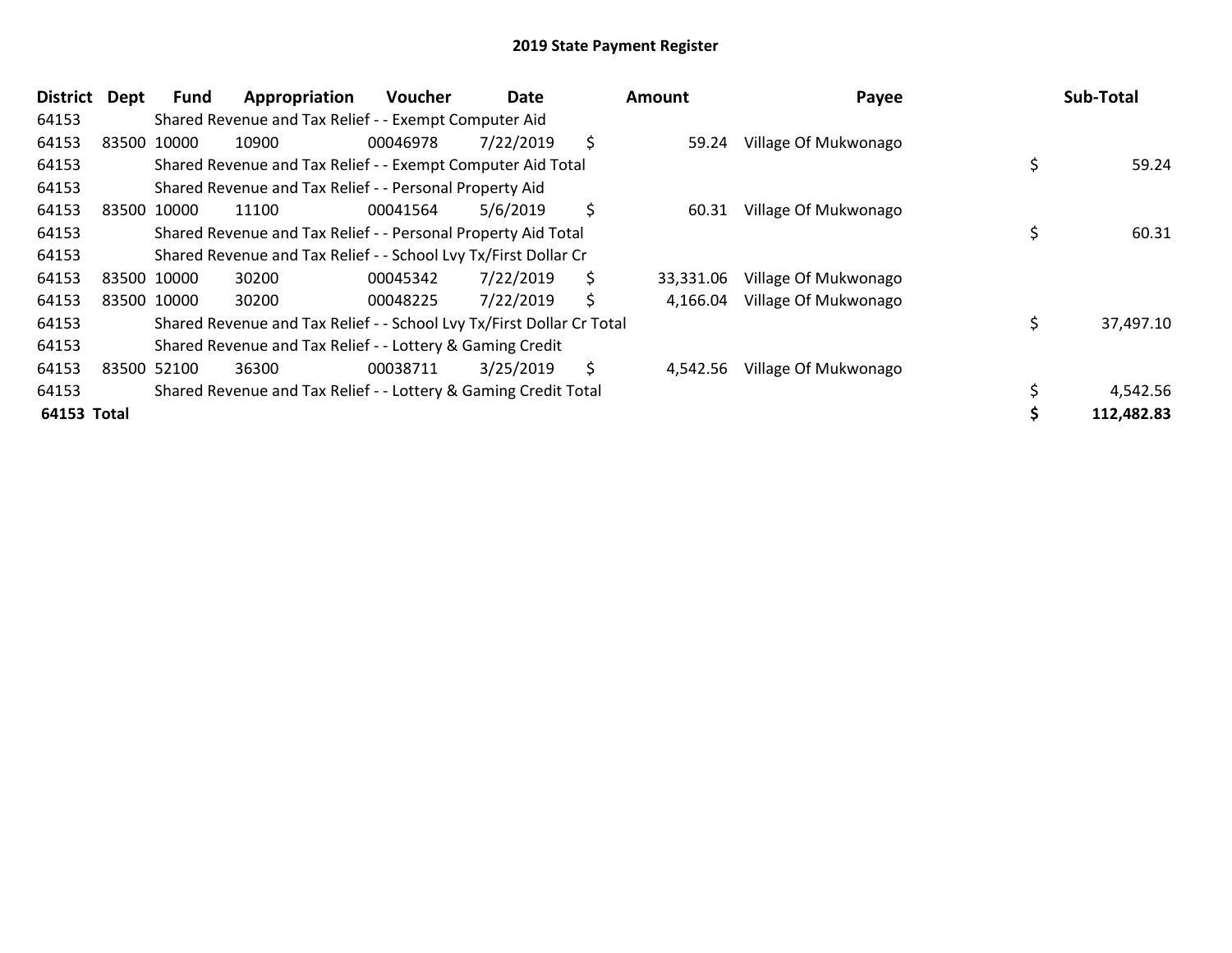| <b>District</b> | <b>Dept</b> | <b>Fund</b> | Appropriation                                                                   | Voucher  | <b>Date</b>             |                    | Amount    | Payee                       | Sub-Total       |
|-----------------|-------------|-------------|---------------------------------------------------------------------------------|----------|-------------------------|--------------------|-----------|-----------------------------|-----------------|
| 64181           |             |             | Dept of Safety & Prof Services - - Fire Dues Distribution                       |          |                         |                    |           |                             |                 |
| 64181           |             | 16500 10000 | 22500                                                                           | 00030782 | 7/17/2019               | \$                 |           | 3,167.94 Village Of Sharon  |                 |
| 64181           |             |             | Dept of Safety & Prof Services - - Fire Dues Distribution Total                 |          |                         |                    |           |                             | \$<br>3,167.94  |
| 64181           |             |             | Dept of Natural Resources - - Fin Asst For Responsible Units                    |          |                         |                    |           |                             |                 |
| 64181           |             | 37000 27400 | 67000                                                                           | 00322768 | 5/22/2019               | \$                 |           | 4,768.30 Village Of Sharon  |                 |
| 64181           |             |             | Dept of Natural Resources - - Fin Asst For Responsible Units Total              |          |                         |                    |           |                             | \$<br>4,768.30  |
| 64181           |             |             | WI Dept of Transportation - - Hwy Sfty Loc Aid Ffd                              |          |                         |                    |           |                             |                 |
| 64181           |             | 39500 21100 | 18500                                                                           | 00469364 | 12/10/2019              | \$                 |           | 3,812.00 Village Of Sharon  |                 |
| 64181           |             |             | WI Dept of Transportation - - Hwy Sfty Loc Aid Ffd Total                        |          |                         |                    |           |                             | \$<br>3,812.00  |
| 64181           |             |             | WI Dept of Transportation - - Trns Aids To Mnc.-Sf                              |          |                         |                    |           |                             |                 |
| 64181           |             | 39500 21100 | 19100                                                                           | 00337493 | 1/7/2019                | \$                 |           | 19,579.01 Village Of Sharon |                 |
| 64181           |             | 39500 21100 | 19100                                                                           | 00364807 | 4/1/2019                | \$                 | 19,579.01 | Village Of Sharon           |                 |
| 64181           |             | 39500 21100 | 19100                                                                           | 00402816 | 7/1/2019                | \$                 |           | 19,579.01 Village Of Sharon |                 |
| 64181           |             | 39500 21100 | 19100                                                                           | 00445634 | 10/7/2019               | \$                 |           | 19,579.03 Village Of Sharon |                 |
| 64181           |             |             | WI Dept of Transportation - - Trns Aids To Mnc.-Sf Total                        |          |                         |                    |           |                             | \$<br>78,316.06 |
| 64181           |             |             | WI Dept of Transportation - - Loc Rd Imp Prg St Fd                              |          |                         |                    |           |                             |                 |
| 64181           |             | 39500 21100 | 27800                                                                           | 00339948 | 1/9/2019                | \$                 |           | 23,673.00 Village Of Sharon |                 |
| 64181           |             |             | WI Dept of Transportation - - Loc Rd Imp Prg St Fd Total                        |          |                         |                    |           |                             | \$<br>23,673.00 |
| 64181           |             |             | Department of Health Services - - Emergency Medical Services, Ai                |          |                         |                    |           |                             |                 |
| 64181           |             | 43500 10000 | 11900                                                                           | 00308006 | 9/4/2019                | S                  |           | 5,238.82 Village Of Sharon  |                 |
| 64181           |             |             | Department of Health Services - - Emergency Medical Services, Ai Total          |          |                         |                    |           |                             | \$<br>5,238.82  |
| 64181           |             |             | Department of Health Services - - Prepaid Medical Transport Reimbursement       |          |                         |                    |           |                             |                 |
| 64181           |             | 43500 10000 | 16300                                                                           |          | AMBULANCE 11/18/2019 \$ |                    |           | 2,803.77 Village Of Sharon  |                 |
| 64181           |             |             | Department of Health Services - - Prepaid Medical Transport Reimbursement Total |          |                         |                    |           |                             | \$<br>2,803.77  |
| 64181           |             |             | Department of Justice - - Law Enforcement Train, Local                          |          |                         |                    |           |                             |                 |
| 64181           |             | 45500 10000 | 23100                                                                           | 00074562 | 11/12/2019              | $\ddot{\varsigma}$ | 960.00    | Village Of Sharon           |                 |
| 64181           |             |             | Department of Justice - - Law Enforcement Train, Local Total                    |          |                         |                    |           |                             | \$<br>960.00    |
| 64181           |             |             | Elections Commission - - 2018 Hava Election Security                            |          |                         |                    |           |                             |                 |
| 64181           |             | 51000 22000 | 18200                                                                           | 00002475 | 11/14/2019              | \$                 |           | 1,100.00 Village Of Sharon  |                 |
| 64181           |             |             | Elections Commission - - 2018 Hava Election Security Total                      |          |                         |                    |           |                             | \$<br>1,100.00  |
| 64181           |             |             | Shared Revenue and Tax Relief - - Expenditure Restraint Program                 |          |                         |                    |           |                             |                 |
| 64181           |             | 83500 10000 | 10100                                                                           | 00049946 | 7/22/2019               | \$                 |           | 31,445.75 Village Of Sharon |                 |
| 64181           |             |             | Shared Revenue and Tax Relief - - Expenditure Restraint Program Total           |          |                         |                    |           |                             | \$<br>31,445.75 |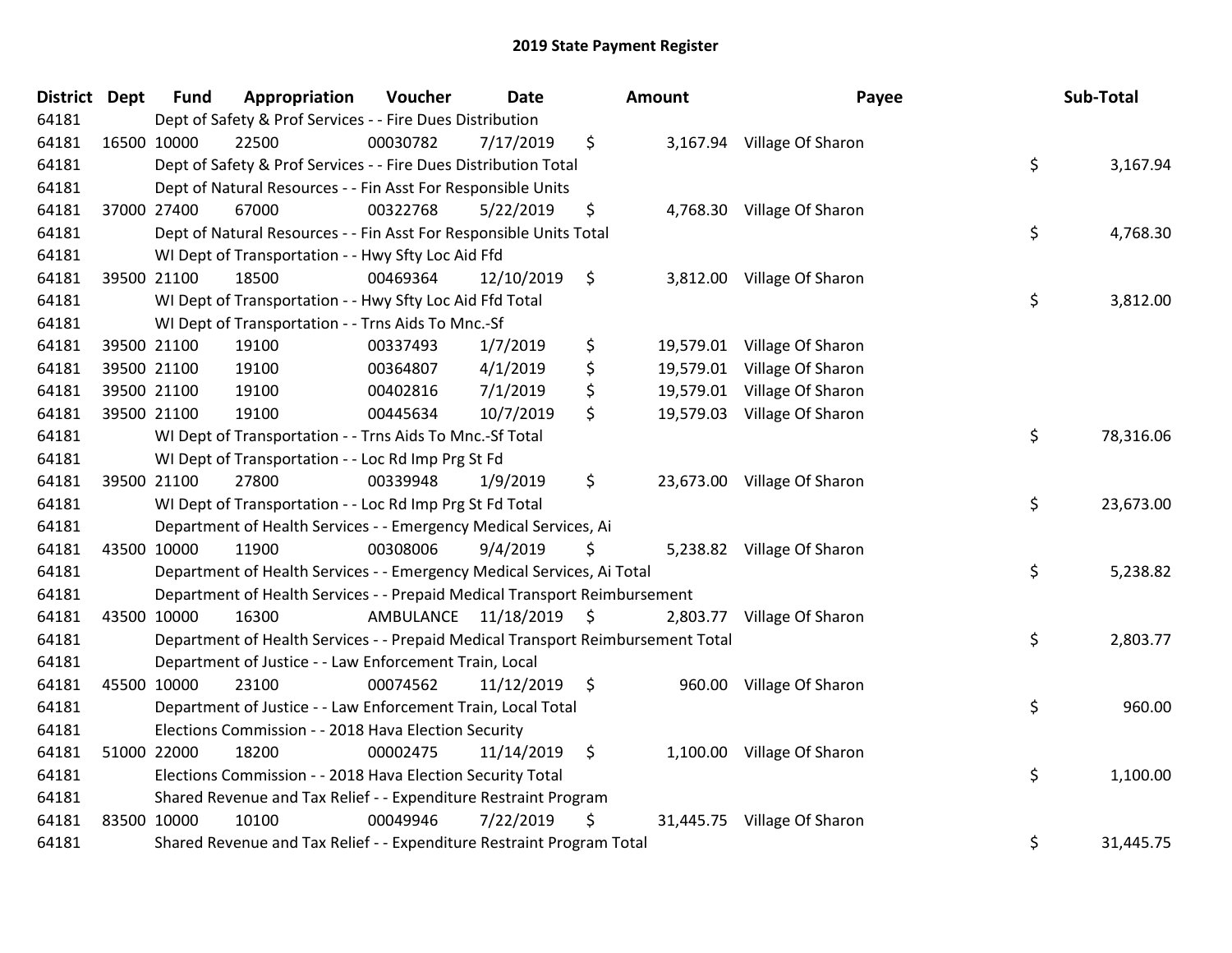| <b>District</b> | Dept | Fund        | Appropriation                                                    | <b>Voucher</b> | Date       |    | Amount     | Payee             | Sub-Total        |
|-----------------|------|-------------|------------------------------------------------------------------|----------------|------------|----|------------|-------------------|------------------|
| 64181           |      |             | Shared Revenue and Tax Relief - - County And Municipal Aid       |                |            |    |            |                   |                  |
| 64181           |      | 83500 10000 | 10500                                                            | 00049946       | 7/22/2019  | \$ | 35,311.43  | Village Of Sharon |                  |
| 64181           |      | 83500 10000 | 10500                                                            | 00054245       | 11/18/2019 | S  | 197,294.31 | Village Of Sharon |                  |
| 64181           |      |             | Shared Revenue and Tax Relief - - County And Municipal Aid Total |                |            |    |            |                   | \$<br>232,605.74 |
| 64181           |      |             | Shared Revenue and Tax Relief - - Exempt Computer Aid            |                |            |    |            |                   |                  |
| 64181           |      | 83500 10000 | 10900                                                            | 00046979       | 7/22/2019  | \$ | 629.79     | Village Of Sharon |                  |
| 64181           |      |             | Shared Revenue and Tax Relief - - Exempt Computer Aid Total      |                |            |    |            |                   | \$<br>629.79     |
| 64181           |      |             | Shared Revenue and Tax Relief - - Personal Property Aid          |                |            |    |            |                   |                  |
| 64181           |      | 83500 10000 | 11100                                                            | 00041565       | 5/6/2019   | \$ | 374.61     | Village Of Sharon |                  |
| 64181           |      |             | Shared Revenue and Tax Relief - - Personal Property Aid Total    |                |            |    |            |                   | 374.61           |
| 64181           |      |             | Shared Revenue and Tax Relief - - Lottery & Gaming Credit        |                |            |    |            |                   |                  |
| 64181           |      | 83500 52100 | 36300                                                            | 00038549       | 3/25/2019  | \$ | 3,655.68   | Village Of Sharon |                  |
| 64181           |      |             | Shared Revenue and Tax Relief - - Lottery & Gaming Credit Total  |                |            |    |            |                   | 3,655.68         |
| 64181 Total     |      |             |                                                                  |                |            |    |            |                   | 392,551.46       |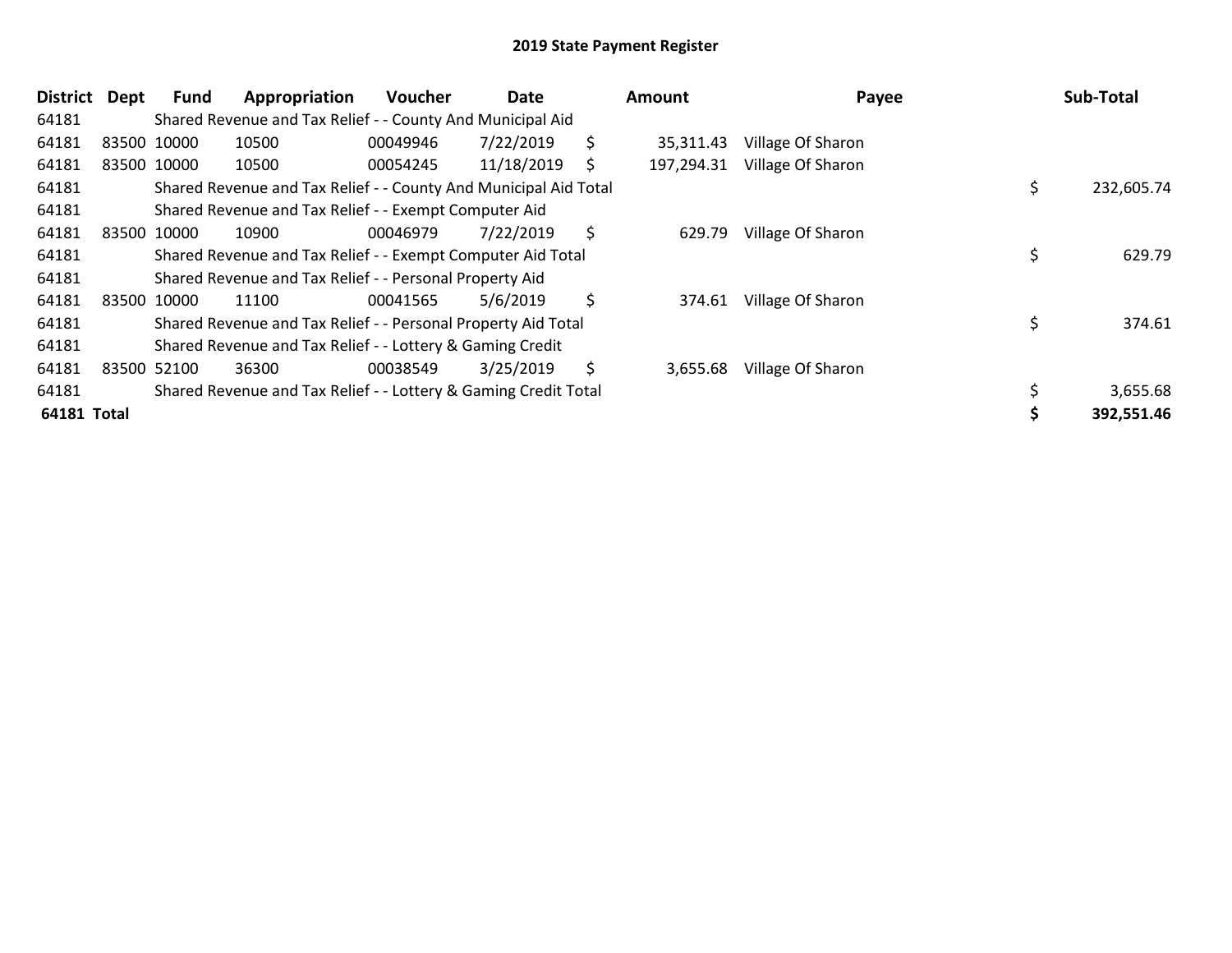| <b>District</b> | <b>Dept</b> | <b>Fund</b> | Appropriation                                                         | Voucher  | <b>Date</b>     |               | <b>Amount</b> | Payee                         | Sub-Total        |
|-----------------|-------------|-------------|-----------------------------------------------------------------------|----------|-----------------|---------------|---------------|-------------------------------|------------------|
| 64191           |             |             | Dept of Safety & Prof Services - - Fire Dues Distribution             |          |                 |               |               |                               |                  |
| 64191           |             | 16500 10000 | 22500                                                                 | 00030205 | 7/16/2019       | \$            |               | 9,500.07 Village Of Walworth  |                  |
| 64191           |             |             | Dept of Safety & Prof Services - - Fire Dues Distribution Total       |          |                 |               |               |                               | \$<br>9,500.07   |
| 64191           |             |             | Dept of Natural Resources - - Fin Asst For Responsible Units          |          |                 |               |               |                               |                  |
| 64191           | 37000 27400 |             | 67000                                                                 | 00323409 | 5/22/2019       | \$            |               | 8,522.25 Village Of Walworth  |                  |
| 64191           |             |             | Dept of Natural Resources - - Fin Asst For Responsible Units Total    |          |                 |               |               |                               | \$<br>8,522.25   |
| 64191           |             |             | WI Dept of Transportation - - Hwy Sfty Loc Aid Ffd                    |          |                 |               |               |                               |                  |
| 64191           |             | 39500 21100 | 18500                                                                 | 00409582 | 7/5/2019        | \$            |               | 4,000.00 Village Of Walworth  |                  |
| 64191           |             |             | WI Dept of Transportation - - Hwy Sfty Loc Aid Ffd Total              |          |                 |               |               |                               | \$<br>4,000.00   |
| 64191           |             |             | WI Dept of Transportation - - Trns Aids To Mnc.-Sf                    |          |                 |               |               |                               |                  |
| 64191           |             | 39500 21100 | 19100                                                                 | 00337494 | 1/7/2019        | \$            |               | 26,568.81 Village Of Walworth |                  |
| 64191           |             | 39500 21100 | 19100                                                                 | 00364808 | 4/1/2019        | \$            |               | 26,568.81 Village Of Walworth |                  |
| 64191           |             | 39500 21100 | 19100                                                                 | 00402817 | 7/1/2019        | \$            |               | 26,568.81 Village Of Walworth |                  |
| 64191           |             | 39500 21100 | 19100                                                                 | 00445635 | 10/7/2019       | \$            |               | 26,568.81 Village Of Walworth |                  |
| 64191           |             |             | WI Dept of Transportation - - Trns Aids To Mnc.-Sf Total              |          |                 |               |               |                               | \$<br>106,275.24 |
| 64191           |             |             | WI Dept of Transportation - - Loc Rd Imp Prg St Fd                    |          |                 |               |               |                               |                  |
| 64191           |             | 39500 21100 | 27800                                                                 | 00468815 | 12/10/2019      | \$            |               | 24,419.00 Village Of Walworth |                  |
| 64191           |             |             | WI Dept of Transportation - - Loc Rd Imp Prg St Fd Total              |          |                 |               |               |                               | \$<br>24,419.00  |
| 64191           |             |             | Department of Justice - - Law Enforcement Train, Local                |          |                 |               |               |                               |                  |
| 64191           | 45500 10000 |             | 23100                                                                 | 00074687 | 11/14/2019      | $\ddot{\phi}$ |               | 1,280.00 Village Of Walworth  |                  |
| 64191           |             |             | Department of Justice - - Law Enforcement Train, Local Total          |          |                 |               |               |                               | \$<br>1,280.00   |
| 64191           |             |             | Elections Commission - - 2018 Hava Election Security                  |          |                 |               |               |                               |                  |
| 64191           |             | 51000 22000 | 18200                                                                 | 00002808 | $11/21/2019$ \$ |               |               | 1,100.00 Village Of Walworth  |                  |
| 64191           |             |             | Elections Commission - - 2018 Hava Election Security Total            |          |                 |               |               |                               | \$<br>1,100.00   |
| 64191           |             |             | Shared Revenue and Tax Relief - - Expenditure Restraint Program       |          |                 |               |               |                               |                  |
| 64191           |             | 83500 10000 | 10100                                                                 | 00049947 | 7/22/2019       | \$            |               | 24,880.55 Village Of Walworth |                  |
| 64191           |             |             | Shared Revenue and Tax Relief - - Expenditure Restraint Program Total |          |                 |               |               |                               | \$<br>24,880.55  |
| 64191           |             |             | Shared Revenue and Tax Relief - - County And Municipal Aid            |          |                 |               |               |                               |                  |
| 64191           | 83500 10000 |             | 10500                                                                 | 00049947 | 7/22/2019       | \$            |               | 6,599.97 Village Of Walworth  |                  |
| 64191           | 83500 10000 |             | 10500                                                                 | 00054246 | 11/18/2019      | \$            |               | 37,399.84 Village Of Walworth |                  |
| 64191           |             |             | Shared Revenue and Tax Relief - - County And Municipal Aid Total      |          |                 |               |               |                               | \$<br>43,999.81  |
| 64191           |             |             | Shared Revenue and Tax Relief - - Exempt Computer Aid                 |          |                 |               |               |                               |                  |
| 64191           | 83500 10000 |             | 10900                                                                 | 00046980 | 7/22/2019       | \$            |               | 7,383.91 Village Of Walworth  |                  |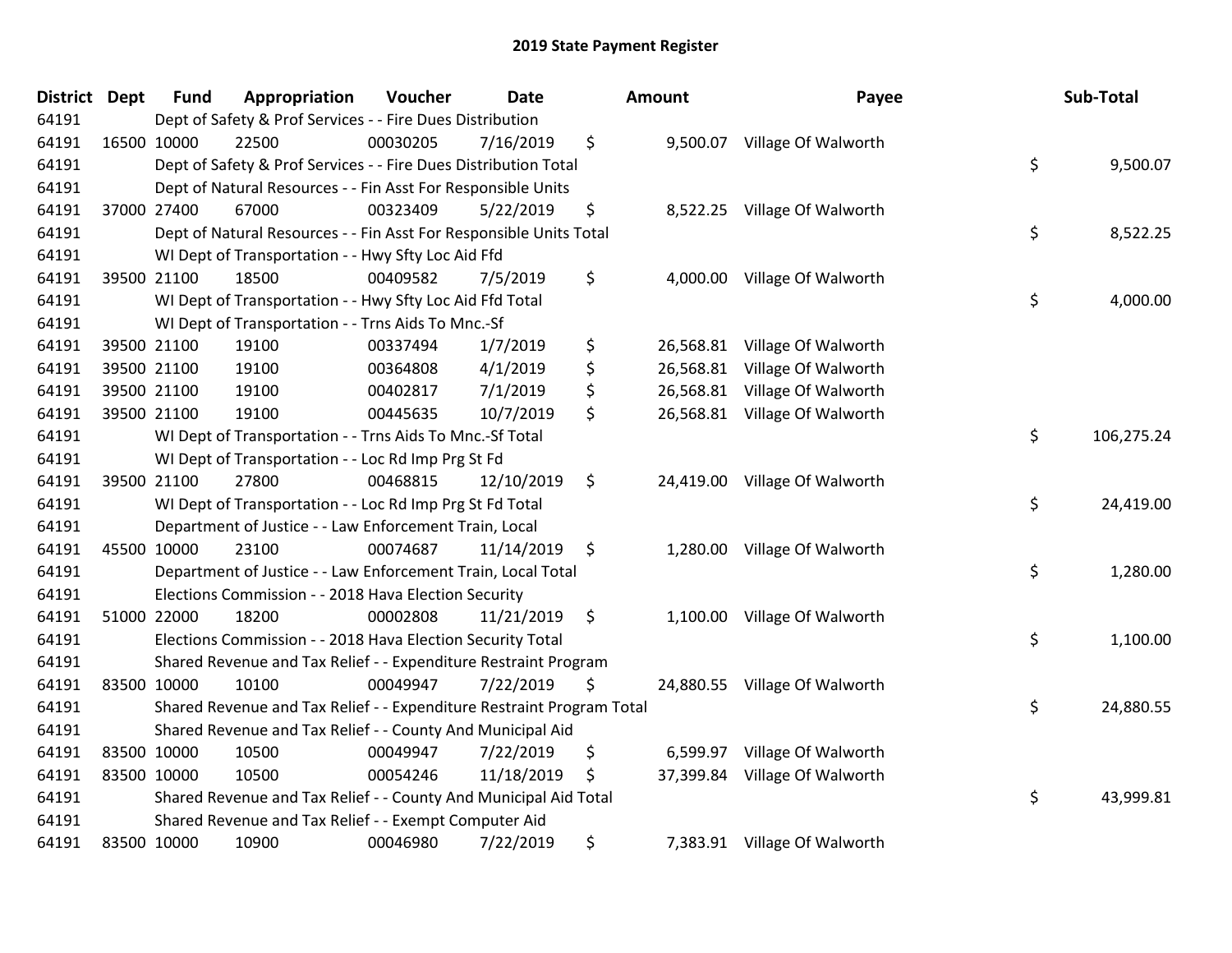| <b>District</b> | Dept        | Fund        | Appropriation                                                 | Voucher  | Date       |    | Amount    | Payee               | Sub-Total  |
|-----------------|-------------|-------------|---------------------------------------------------------------|----------|------------|----|-----------|---------------------|------------|
| 64191           |             | 83500 10000 | 10900                                                         | 00048037 | 7/22/2019  | \$ | 13,089.12 | Village Of Walworth |            |
| 64191           |             |             | Shared Revenue and Tax Relief - - Exempt Computer Aid Total   |          |            |    |           |                     | 20,473.03  |
| 64191           |             |             | Shared Revenue and Tax Relief - - Utility Aid                 |          |            |    |           |                     |            |
| 64191           | 83500 10000 |             | 11000                                                         | 00049947 | 7/22/2019  | \$ | 4.809.30  | Village Of Walworth |            |
| 64191           |             | 83500 10000 | 11000                                                         | 00054246 | 11/18/2019 | S. | 27,051.22 | Village Of Walworth |            |
| 64191           |             |             | Shared Revenue and Tax Relief - - Utility Aid Total           |          |            |    |           |                     | 31,860.52  |
| 64191           |             |             | Shared Revenue and Tax Relief - - Personal Property Aid       |          |            |    |           |                     |            |
| 64191           | 83500 10000 |             | 11100                                                         | 00041566 | 5/6/2019   | \$ | 3,173.26  | Village Of Walworth |            |
| 64191           | 83500 10000 |             | 11100                                                         | 00042799 | 5/6/2019   | \$ | 2,845.80  | Village Of Walworth |            |
| 64191           |             |             | Shared Revenue and Tax Relief - - Personal Property Aid Total |          |            |    |           |                     | 6,019.06   |
| 64191 Total     |             |             |                                                               |          |            |    |           |                     | 282,329.53 |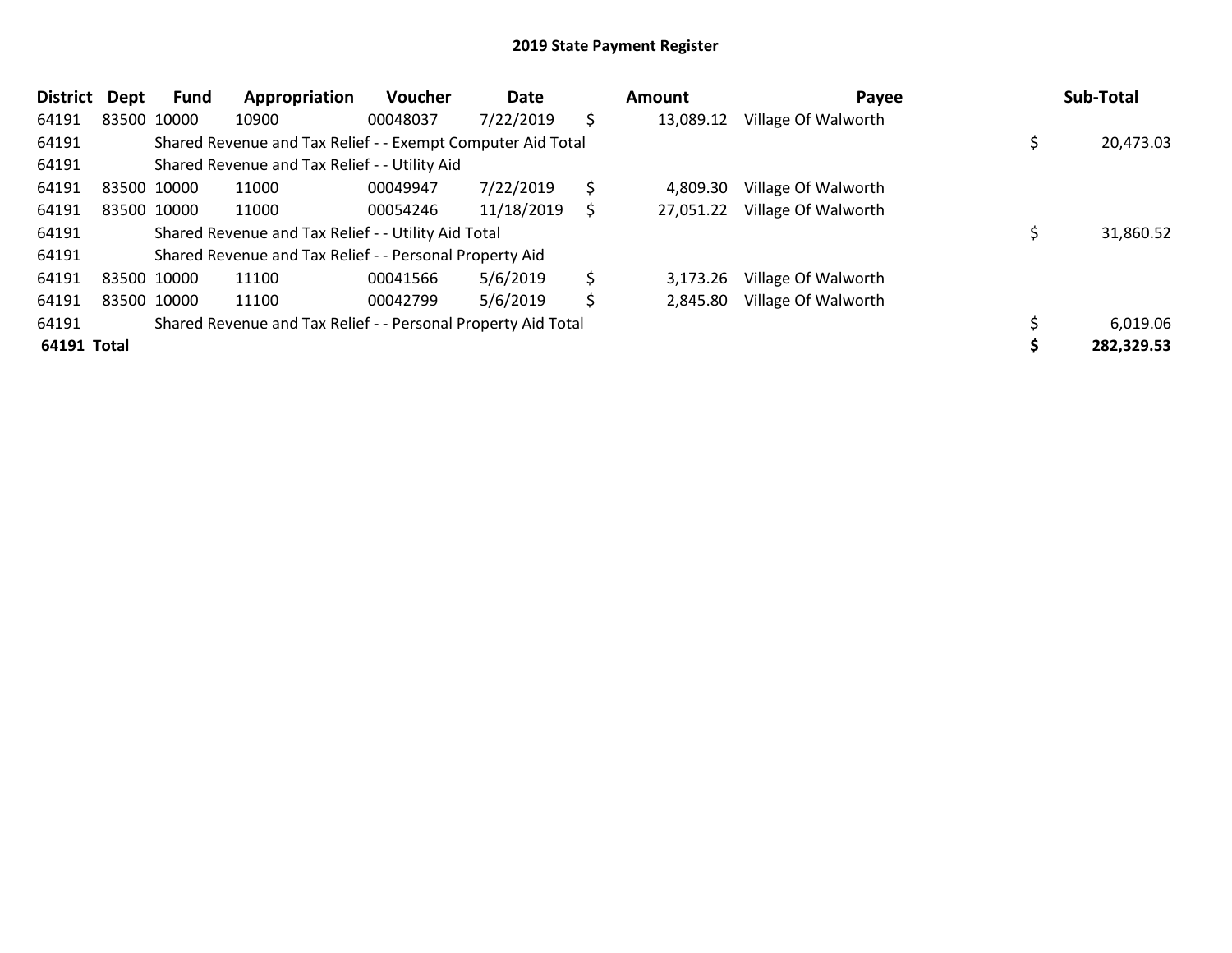| <b>District</b> | <b>Dept</b> | <b>Fund</b> | Appropriation                                                          | Voucher  | <b>Date</b> | Amount          | Payee                             | Sub-Total        |
|-----------------|-------------|-------------|------------------------------------------------------------------------|----------|-------------|-----------------|-----------------------------------|------------------|
| 64192           |             |             | Dept of Safety & Prof Services - - Fire Dues Distribution              |          |             |                 |                                   |                  |
| 64192           |             | 16500 10000 | 22500                                                                  | 00029982 | 7/12/2019   | \$              | 23,515.98 Village Of Williams Bay |                  |
| 64192           |             |             | Dept of Safety & Prof Services - - Fire Dues Distribution Total        |          |             |                 |                                   | \$<br>23,515.98  |
| 64192           |             |             | Dept of Natural Resources - - Fin Asst For Responsible Units           |          |             |                 |                                   |                  |
| 64192           |             | 37000 27400 | 67000                                                                  | 00323590 | 5/22/2019   | \$<br>7,329.81  | Village Of Williams Bay           |                  |
| 64192           |             |             | Dept of Natural Resources - - Fin Asst For Responsible Units Total     |          |             |                 |                                   | \$<br>7,329.81   |
| 64192           |             |             | WI Dept of Transportation - - Trns Aids To Mnc.-Sf                     |          |             |                 |                                   |                  |
| 64192           |             | 39500 21100 | 19100                                                                  | 00337495 | 1/7/2019    | \$<br>47,792.18 | Village Of Williams Bay           |                  |
| 64192           |             | 39500 21100 | 19100                                                                  | 00364809 | 4/1/2019    | \$<br>47,792.18 | Village Of Williams Bay           |                  |
| 64192           |             | 39500 21100 | 19100                                                                  | 00402818 | 7/1/2019    | \$<br>47,792.18 | Village Of Williams Bay           |                  |
| 64192           |             | 39500 21100 | 19100                                                                  | 00445636 | 10/7/2019   | \$<br>47,792.21 | Village Of Williams Bay           |                  |
| 64192           |             |             | WI Dept of Transportation - - Trns Aids To Mnc.-Sf Total               |          |             |                 |                                   | \$<br>191,168.75 |
| 64192           |             |             | Department of Health Services - - Emergency Medical Services, Ai       |          |             |                 |                                   |                  |
| 64192           |             | 43500 10000 | 11900                                                                  | 00308044 | 9/4/2019    | \$              | 5,191.76 Village Of Williams Bay  |                  |
| 64192           |             |             | Department of Health Services - - Emergency Medical Services, Ai Total |          |             |                 |                                   | \$<br>5,191.76   |
| 64192           |             |             | Department of Justice - - Law Enforcement Train, Local                 |          |             |                 |                                   |                  |
| 64192           |             | 45500 10000 | 23100                                                                  | 00073957 | 10/31/2019  | \$<br>2,080.00  | Village Of Williams Bay           |                  |
| 64192           |             |             | Department of Justice - - Law Enforcement Train, Local Total           |          |             |                 |                                   | \$<br>2,080.00   |
| 64192           |             |             | Shared Revenue and Tax Relief - - County And Municipal Aid             |          |             |                 |                                   |                  |
| 64192           |             | 83500 10000 | 10500                                                                  | 00049948 | 7/22/2019   | \$<br>4,497.02  | Village Of Williams Bay           |                  |
| 64192           |             | 83500 10000 | 10500                                                                  | 00054247 | 11/18/2019  | \$              | 25,483.09 Village Of Williams Bay |                  |
| 64192           |             |             | Shared Revenue and Tax Relief - - County And Municipal Aid Total       |          |             |                 |                                   | \$<br>29,980.11  |
| 64192           |             |             | Shared Revenue and Tax Relief - - Exempt Computer Aid                  |          |             |                 |                                   |                  |
| 64192           |             | 83500 10000 | 10900                                                                  | 00046981 | 7/22/2019   | \$<br>469.74    | Village Of Williams Bay           |                  |
| 64192           |             |             | Shared Revenue and Tax Relief - - Exempt Computer Aid Total            |          |             |                 |                                   | \$<br>469.74     |
| 64192           |             |             | Shared Revenue and Tax Relief - - Utility Aid                          |          |             |                 |                                   |                  |
| 64192           |             | 83500 10000 | 11000                                                                  | 00049948 | 7/22/2019   | \$<br>304.74    | Village Of Williams Bay           |                  |
| 64192           | 83500 10000 |             | 11000                                                                  | 00054247 | 11/18/2019  | \$              | 11,249.61 Village Of Williams Bay |                  |
| 64192           |             |             | Shared Revenue and Tax Relief - - Utility Aid Total                    |          |             |                 |                                   | \$<br>11,554.35  |
| 64192           |             |             | Shared Revenue and Tax Relief - - Personal Property Aid                |          |             |                 |                                   |                  |
| 64192           |             | 83500 10000 | 11100                                                                  | 00041567 | 5/6/2019    | \$              | 2,691.28 Village Of Williams Bay  |                  |
| 64192           |             |             | Shared Revenue and Tax Relief - - Personal Property Aid Total          |          |             |                 |                                   | \$<br>2,691.28   |
| 64192 Total     |             |             |                                                                        |          |             |                 |                                   | \$<br>273,981.78 |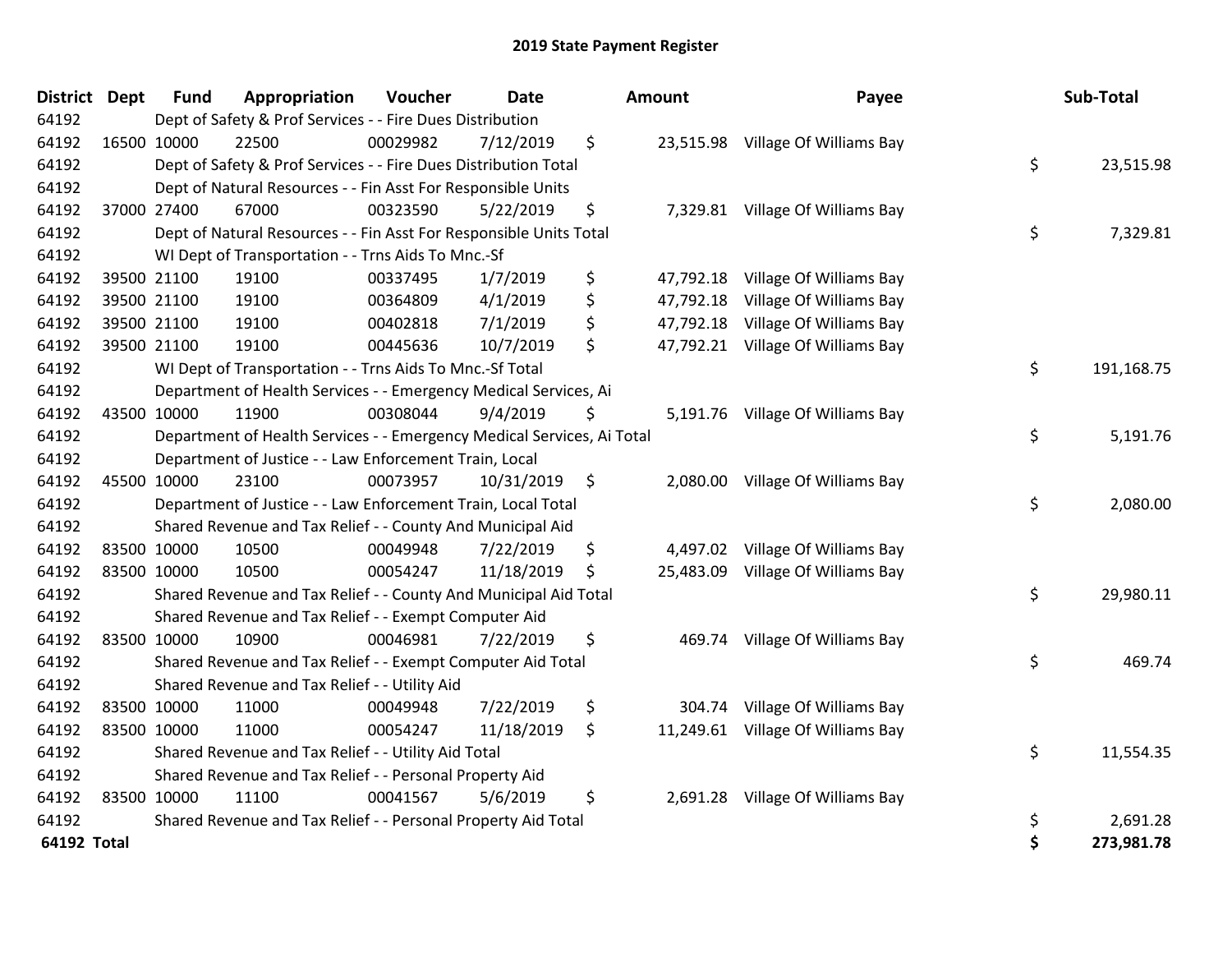| District Dept |             | Fund | Appropriation                                                 | Voucher  | Date     | Amount | Pavee                     | Sub-Total |
|---------------|-------------|------|---------------------------------------------------------------|----------|----------|--------|---------------------------|-----------|
| 64206         |             |      | Shared Revenue and Tax Relief - - Personal Property Aid       |          |          |        |                           |           |
| 64206         | 83500 10000 |      | 11100                                                         | 00041568 | 5/6/2019 |        | 1.18 CITY OF BURLINGTON   |           |
| 64206         | 83500 10000 |      | 11100                                                         | 00042800 | 5/6/2019 |        | 315.54 CITY OF BURLINGTON |           |
| 64206         |             |      | Shared Revenue and Tax Relief - - Personal Property Aid Total |          |          |        |                           | 316.72    |
| 64206 Total   |             |      |                                                               |          |          |        |                           | 316.72    |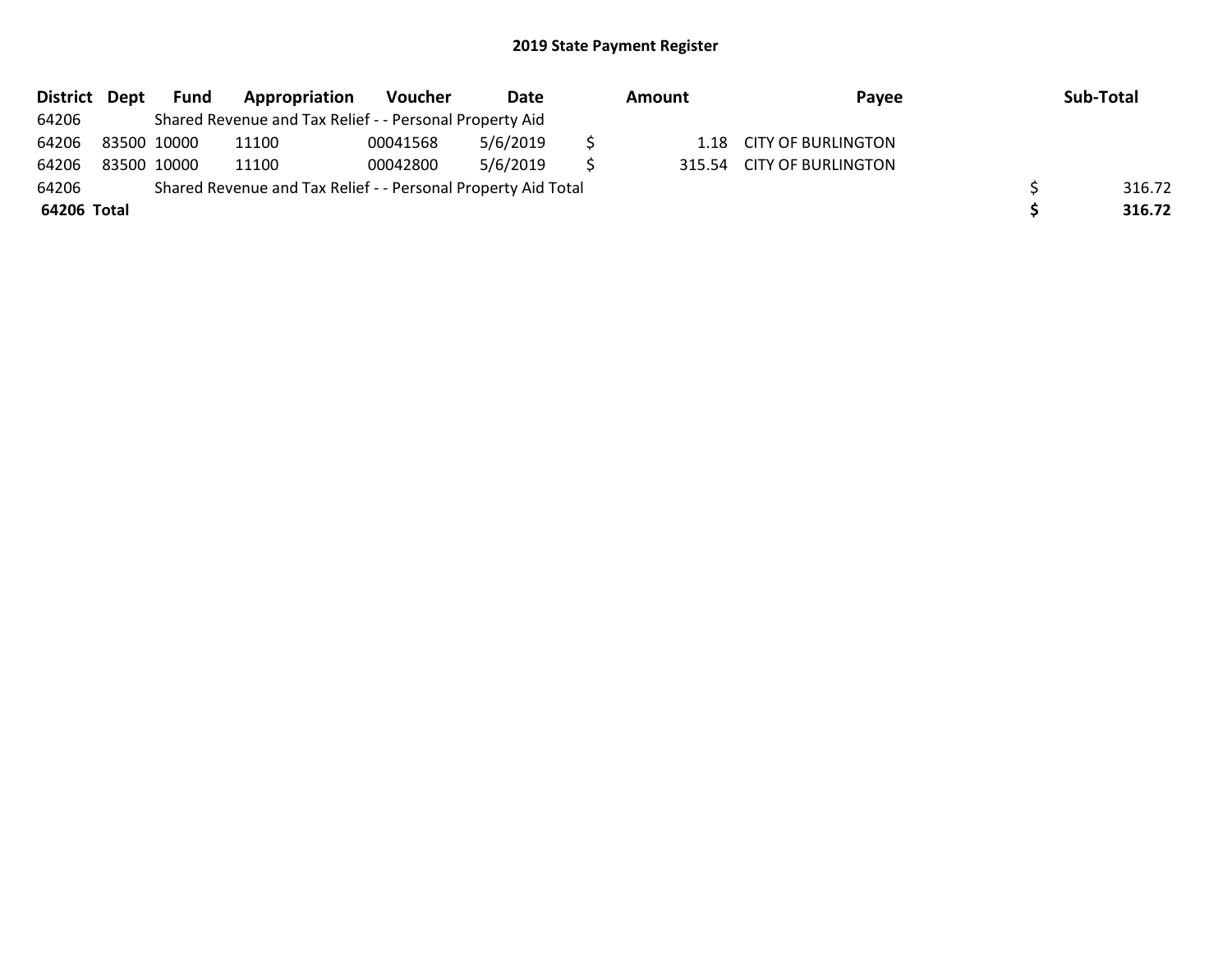| <b>District</b> | <b>Dept</b> | <b>Fund</b> | Appropriation                                                         | Voucher  | <b>Date</b> | Amount           |                           | Payee | Sub-Total  |
|-----------------|-------------|-------------|-----------------------------------------------------------------------|----------|-------------|------------------|---------------------------|-------|------------|
| 64216           |             |             | Dept of Safety & Prof Services - - Fire Dues Distribution             |          |             |                  |                           |       |            |
| 64216           | 16500 10000 |             | 22500                                                                 | 00029963 | 7/15/2019   | \$               | 26,556.92 City Of Delavan |       |            |
| 64216           |             |             | Dept of Safety & Prof Services - - Fire Dues Distribution Total       |          |             |                  |                           | \$    | 26,556.92  |
| 64216           |             |             | Dept of Natural Resources - - Fin Asst For Responsible Units          |          |             |                  |                           |       |            |
| 64216           |             | 37000 27400 | 67000                                                                 | 00323161 | 5/22/2019   | \$<br>25,798.93  | City Of Delavan           |       |            |
| 64216           |             |             | Dept of Natural Resources - - Fin Asst For Responsible Units Total    |          |             |                  |                           | \$    | 25,798.93  |
| 64216           |             |             | WI Dept of Transportation - - Conn Hwy Aids St Fds                    |          |             |                  |                           |       |            |
| 64216           |             | 39500 21100 | 16200                                                                 | 00337796 | 1/7/2019    | \$<br>17,042.71  | City Of Delavan           |       |            |
| 64216           |             | 39500 21100 | 16200                                                                 | 00365110 | 4/1/2019    | \$<br>17,042.71  | City Of Delavan           |       |            |
| 64216           |             | 39500 21100 | 16200                                                                 | 00403119 | 7/1/2019    | \$<br>17,042.71  | City Of Delavan           |       |            |
| 64216           |             | 39500 21100 | 16200                                                                 | 00445937 | 10/7/2019   | \$<br>17,042.73  | City Of Delavan           |       |            |
| 64216           |             |             | WI Dept of Transportation - - Conn Hwy Aids St Fds Total              |          |             |                  |                           | \$    | 68,170.86  |
| 64216           |             |             | WI Dept of Transportation - - Hwy Sfty Loc Aid Ffd                    |          |             |                  |                           |       |            |
| 64216           |             | 39500 21100 | 18500                                                                 | 00447916 | 10/11/2019  | \$<br>3,969.28   | City Of Delavan           |       |            |
| 64216           |             |             | WI Dept of Transportation - - Hwy Sfty Loc Aid Ffd Total              |          |             |                  |                           | \$    | 3,969.28   |
| 64216           |             |             | WI Dept of Transportation - - Trns Aids To Mnc.-Sf                    |          |             |                  |                           |       |            |
| 64216           |             | 39500 21100 | 19100                                                                 | 00337496 | 1/7/2019    | \$<br>120,153.29 | City Of Delavan           |       |            |
| 64216           |             | 39500 21100 | 19100                                                                 | 00364810 | 4/1/2019    | \$<br>120,153.29 | City Of Delavan           |       |            |
| 64216           |             | 39500 21100 | 19100                                                                 | 00402819 | 7/1/2019    | \$<br>120,153.29 | City Of Delavan           |       |            |
| 64216           |             | 39500 21100 | 19100                                                                 | 00445637 | 10/7/2019   | \$<br>120,153.31 | City Of Delavan           |       |            |
| 64216           |             |             | WI Dept of Transportation - - Trns Aids To Mnc.-Sf Total              |          |             |                  |                           | \$    | 480,613.18 |
| 64216           |             |             | Department of Justice - - Law Enforcement Train, Local                |          |             |                  |                           |       |            |
| 64216           |             | 45500 10000 | 23100                                                                 | 00073080 | 10/18/2019  | \$<br>3,840.00   | City Of Delavan           |       |            |
| 64216           |             |             | Department of Justice - - Law Enforcement Train, Local Total          |          |             |                  |                           | \$    | 3,840.00   |
| 64216           |             |             | Shared Revenue and Tax Relief - - Expenditure Restraint Program       |          |             |                  |                           |       |            |
| 64216           |             | 83500 10000 | 10100                                                                 | 00049949 | 7/22/2019   | \$<br>190,281.96 | City Of Delavan           |       |            |
| 64216           |             |             | Shared Revenue and Tax Relief - - Expenditure Restraint Program Total |          |             |                  |                           | \$    | 190,281.96 |
| 64216           |             |             | Shared Revenue and Tax Relief - - County And Municipal Aid            |          |             |                  |                           |       |            |
| 64216           | 83500 10000 |             | 10500                                                                 | 00049949 | 7/22/2019   | \$<br>51,740.94  | City Of Delavan           |       |            |
| 64216           | 83500 10000 |             | 10500                                                                 | 00054248 | 11/18/2019  | \$<br>293,198.66 | City Of Delavan           |       |            |
| 64216           |             |             | Shared Revenue and Tax Relief - - County And Municipal Aid Total      |          |             |                  |                           | \$    | 344,939.60 |
| 64216           |             |             | Shared Revenue and Tax Relief - - Exempt Computer Aid                 |          |             |                  |                           |       |            |
| 64216           | 83500 10000 |             | 10900                                                                 | 00046982 | 7/22/2019   | \$<br>55,258.26  | City Of Delavan           |       |            |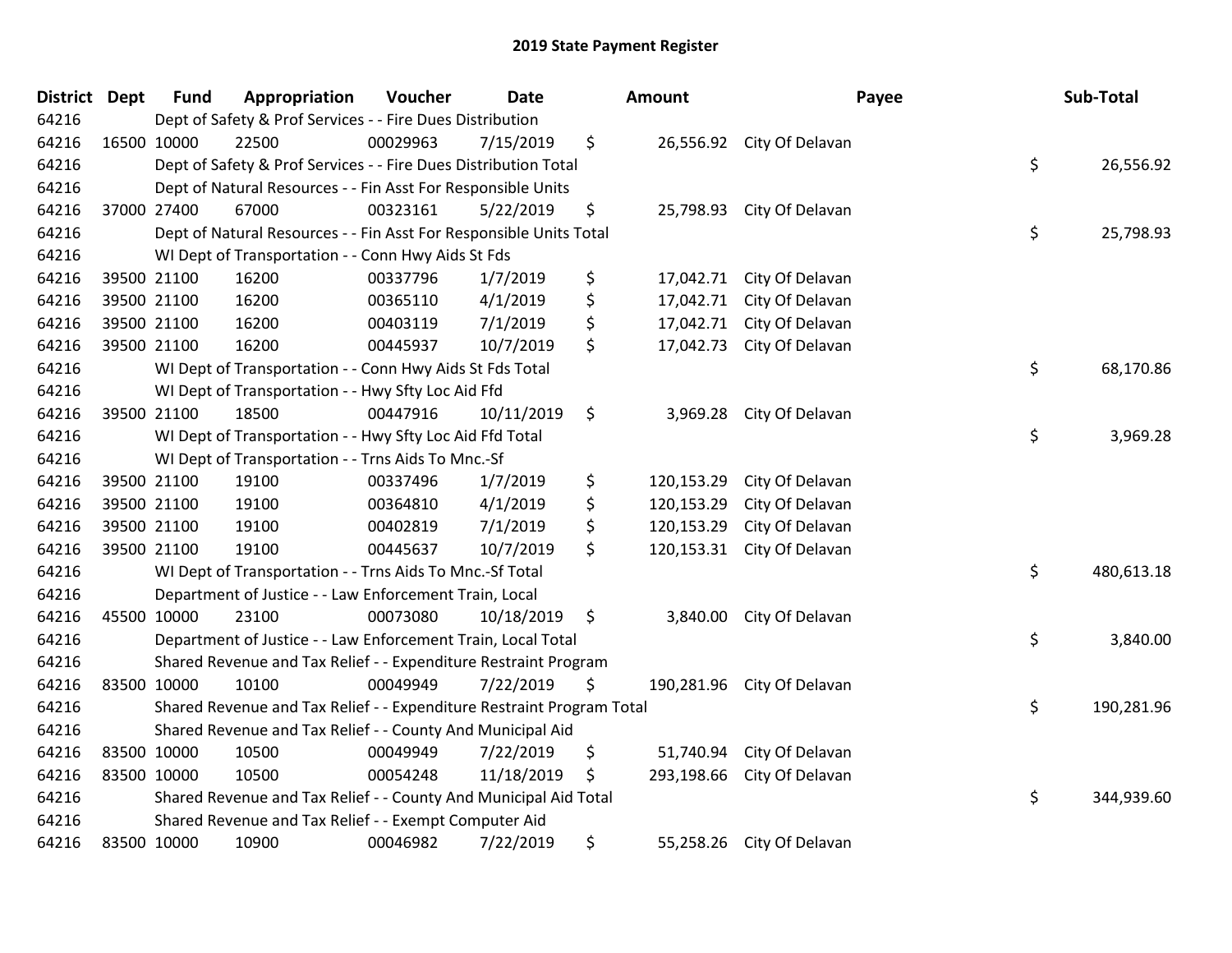| District    | Dept        | Fund | Appropriation                                                       | Voucher  | Date       | Amount          | Payee           | Sub-Total    |
|-------------|-------------|------|---------------------------------------------------------------------|----------|------------|-----------------|-----------------|--------------|
| 64216       | 83500 10000 |      | 10900                                                               | 00048038 | 7/22/2019  | \$<br>5,805.04  | City Of Delavan |              |
| 64216       |             |      | Shared Revenue and Tax Relief - - Exempt Computer Aid Total         |          |            |                 |                 | 61,063.30    |
| 64216       |             |      | Shared Revenue and Tax Relief - - Utility Aid                       |          |            |                 |                 |              |
| 64216       | 83500 10000 |      | 11000                                                               | 00049949 | 7/22/2019  | \$<br>935.97    | City Of Delavan |              |
| 64216       | 83500 10000 |      | 11000                                                               | 00054248 | 11/18/2019 | \$<br>5,266.55  | City Of Delavan |              |
| 64216       |             |      | Shared Revenue and Tax Relief - - Utility Aid Total                 |          |            |                 |                 | 6,202.52     |
| 64216       |             |      | Shared Revenue and Tax Relief - - Personal Property Aid             |          |            |                 |                 |              |
| 64216       | 83500 10000 |      | 11100                                                               | 00041569 | 5/6/2019   | \$<br>42,272.67 | City Of Delavan |              |
| 64216       | 83500 10000 |      | 11100                                                               | 00042801 | 5/6/2019   | \$<br>4,131.80  | City Of Delavan |              |
| 64216       |             |      | Shared Revenue and Tax Relief - - Personal Property Aid Total       |          |            |                 |                 | 46,404.47    |
| 64216       |             |      | Shared Revenue and Tax Relief - - Payments For Municipal Svcs       |          |            |                 |                 |              |
| 64216       | 83500 10000 |      | 50100                                                               | 00037808 | 1/31/2019  | \$<br>67,718.26 | City Of Delavan |              |
| 64216       |             |      | Shared Revenue and Tax Relief - - Payments For Municipal Svcs Total |          |            |                 |                 | 67,718.26    |
| 64216 Total |             |      |                                                                     |          |            |                 |                 | 1,325,559.28 |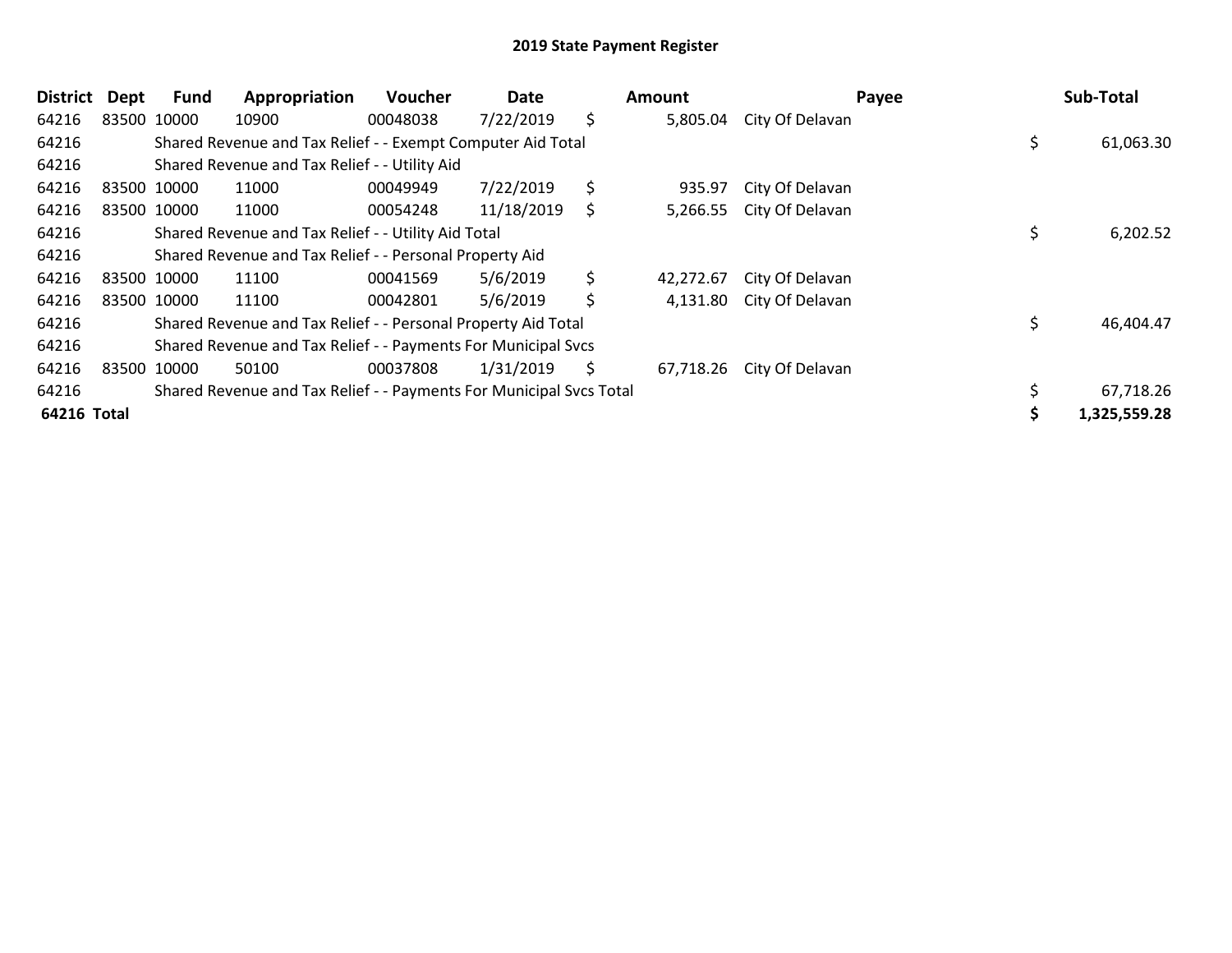| <b>District Dept</b> |             | <b>Fund</b> | Appropriation                                                      | Voucher  | Date       | Amount           |                           | Payee | Sub-Total  |
|----------------------|-------------|-------------|--------------------------------------------------------------------|----------|------------|------------------|---------------------------|-------|------------|
| 64221                |             |             | Dept of Safety & Prof Services - - Fire Dues Distribution          |          |            |                  |                           |       |            |
| 64221                | 16500 10000 |             | 22500                                                              | 00029927 | 7/11/2019  | \$               | 35,520.51 City Of Elkhorn |       |            |
| 64221                |             |             | Dept of Safety & Prof Services - - Fire Dues Distribution Total    |          |            |                  |                           | \$    | 35,520.51  |
| 64221                |             |             | Dept of Natural Resources - - Air Management -- Stationary S       |          |            |                  |                           |       |            |
| 64221                |             | 37000 10000 | 43700                                                              | 00300191 | 2/22/2019  | \$<br>5.73       | City Of Elkhorn           |       |            |
| 64221                |             | 37000 10000 | 43700                                                              | 00303822 | 3/11/2019  | \$<br>12.69      | City Of Elkhorn           |       |            |
| 64221                |             | 37000 10000 | 43700                                                              | 00309129 | 4/4/2019   | \$<br>46.03      | City Of Elkhorn           |       |            |
| 64221                |             | 37000 10000 | 43700                                                              | 00318404 | 5/8/2019   | \$<br>56.64      | City Of Elkhorn           |       |            |
| 64221                |             | 37000 10000 | 43700                                                              | 00327014 | 6/5/2019   | \$<br>50.19      | City Of Elkhorn           |       |            |
| 64221                |             | 37000 10000 | 43700                                                              | 00337735 | 7/5/2019   | \$<br>40.85      | City Of Elkhorn           |       |            |
| 64221                |             | 37000 10000 | 43700                                                              | 00348102 | 8/12/2019  | \$<br>40.67      | City Of Elkhorn           |       |            |
| 64221                |             | 37000 10000 | 43700                                                              | 00356300 | 9/12/2019  | \$<br>43.63      | City Of Elkhorn           |       |            |
| 64221                | 37000 10000 |             | 43700                                                              | 00363992 | 10/10/2019 | \$<br>42.36      | City Of Elkhorn           |       |            |
| 64221                |             | 37000 10000 | 43700                                                              | 00370532 | 11/7/2019  | \$<br>39.96      | City Of Elkhorn           |       |            |
| 64221                |             | 37000 10000 | 43700                                                              | 00375376 | 12/4/2019  | \$<br>44.56      | City Of Elkhorn           |       |            |
| 64221                |             |             | Dept of Natural Resources - - Air Management -- Stationary S Total |          |            |                  |                           | \$    | 423.31     |
| 64221                |             |             | Dept of Natural Resources - - Fin Asst For Responsible Units       |          |            |                  |                           |       |            |
| 64221                |             | 37000 27400 | 67000                                                              | 00323277 | 5/22/2019  | \$<br>13,823.09  | City Of Elkhorn           |       |            |
| 64221                |             |             | Dept of Natural Resources - - Fin Asst For Responsible Units Total |          |            |                  |                           | \$    | 13,823.09  |
| 64221                |             |             | WI Dept of Transportation - - Conn Hwy Aids St Fds                 |          |            |                  |                           |       |            |
| 64221                |             | 39500 21100 | 16200                                                              | 00337797 | 1/7/2019   | \$<br>25,713.71  | City Of Elkhorn           |       |            |
| 64221                |             | 39500 21100 | 16200                                                              | 00365111 | 4/1/2019   | \$<br>25,713.71  | City Of Elkhorn           |       |            |
| 64221                |             | 39500 21100 | 16200                                                              | 00403120 | 7/1/2019   | \$<br>25,713.71  | City Of Elkhorn           |       |            |
| 64221                |             | 39500 21100 | 16200                                                              | 00445938 | 10/7/2019  | \$<br>25,713.71  | City Of Elkhorn           |       |            |
| 64221                |             |             | WI Dept of Transportation - - Conn Hwy Aids St Fds Total           |          |            |                  |                           | \$    | 102,854.84 |
| 64221                |             |             | WI Dept of Transportation - - Hwy Sfty Loc Aid Ffd                 |          |            |                  |                           |       |            |
| 64221                |             | 39500 21100 | 18500                                                              | 00362682 | 3/27/2019  | \$<br>1,000.00   | City Of Elkhorn           |       |            |
| 64221                |             | 39500 21100 | 18500                                                              | 00462328 | 11/15/2019 | \$<br>4,000.00   | City Of Elkhorn           |       |            |
| 64221                |             |             | WI Dept of Transportation - - Hwy Sfty Loc Aid Ffd Total           |          |            |                  |                           | \$    | 5,000.00   |
| 64221                |             |             | WI Dept of Transportation - - Trns Aids To Mnc.-Sf                 |          |            |                  |                           |       |            |
| 64221                |             | 39500 21100 | 19100                                                              | 00337497 | 1/7/2019   | \$<br>116,646.88 | City Of Elkhorn           |       |            |
| 64221                |             | 39500 21100 | 19100                                                              | 00364811 | 4/1/2019   | \$<br>116,646.88 | City Of Elkhorn           |       |            |
| 64221                |             | 39500 21100 | 19100                                                              | 00402820 | 7/1/2019   | \$<br>116,646.88 | City Of Elkhorn           |       |            |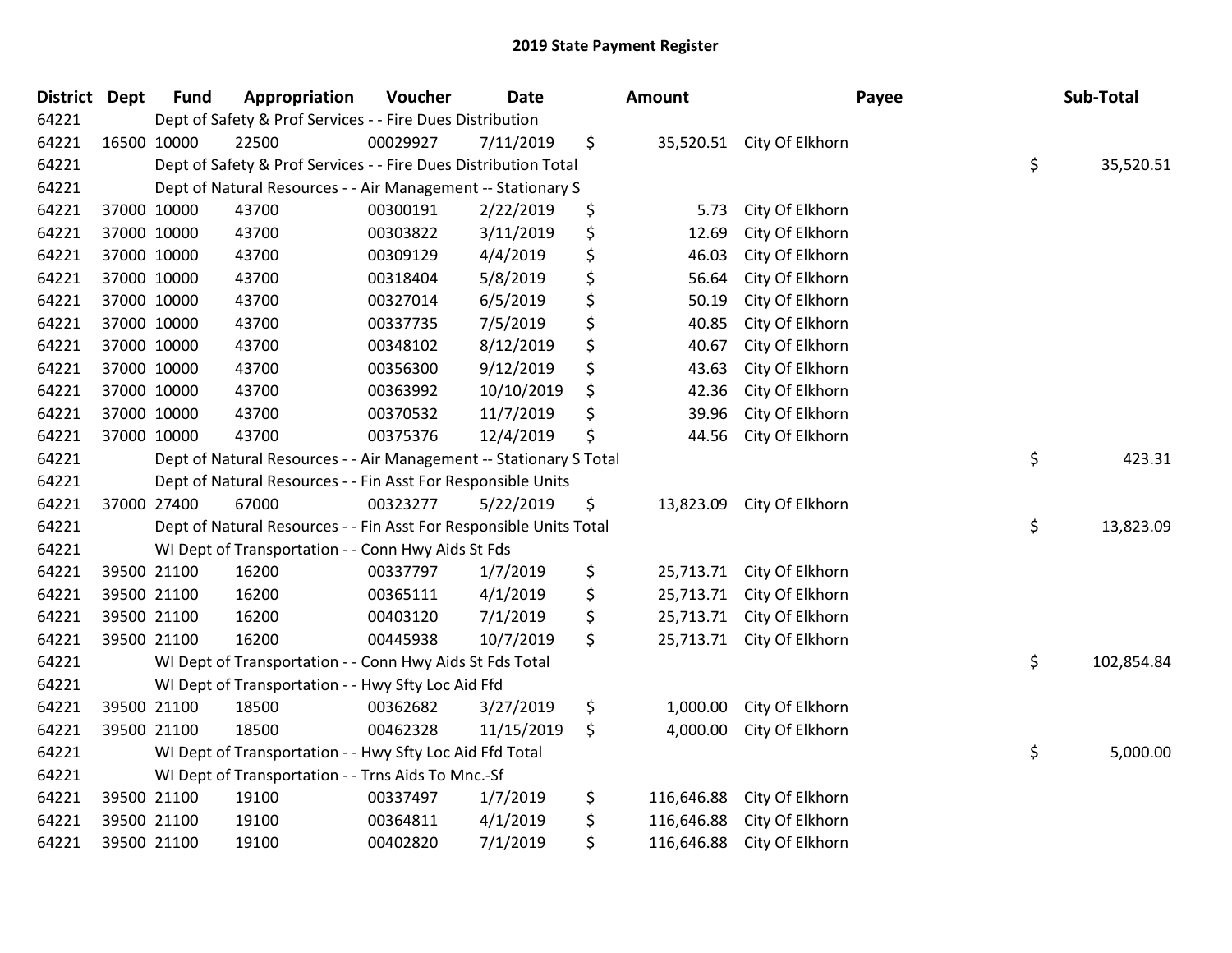| <b>District Dept</b> |             | <b>Fund</b> | Appropriation                                                          | Voucher  | <b>Date</b> | Amount |          | Payee                      | Sub-Total        |
|----------------------|-------------|-------------|------------------------------------------------------------------------|----------|-------------|--------|----------|----------------------------|------------------|
| 64221                | 39500 21100 |             | 19100                                                                  | 00445638 | 10/7/2019   | \$     |          | 116,646.90 City Of Elkhorn |                  |
| 64221                |             |             | WI Dept of Transportation - - Trns Aids To Mnc.-Sf Total               |          |             |        |          |                            | \$<br>466,587.54 |
| 64221                |             |             | WI Dept of Transportation - - Hwy Mgmt & Opers Sf                      |          |             |        |          |                            |                  |
| 64221                |             | 39500 21100 | 36500                                                                  | 00339115 | 1/4/2019    | \$     | 200.94   | City Of Elkhorn            |                  |
| 64221                |             | 39500 21100 | 36500                                                                  | 00349824 | 2/6/2019    | \$     | 203.40   | City Of Elkhorn            |                  |
| 64221                |             | 39500 21100 | 36500                                                                  | 00359436 | 3/11/2019   | \$     | 205.03   | City Of Elkhorn            |                  |
| 64221                | 39500 21100 |             | 36500                                                                  | 00371126 | 4/15/2019   | \$     | 158.74   | City Of Elkhorn            |                  |
| 64221                | 39500 21100 |             | 36500                                                                  | 00379624 | 5/6/2019    | \$     | 190.49   | City Of Elkhorn            |                  |
| 64221                |             | 39500 21100 | 36500                                                                  | 00390720 | 6/6/2019    | \$     | 151.47   | City Of Elkhorn            |                  |
| 64221                |             | 39500 21100 | 36500                                                                  | 00411201 | 7/12/2019   | \$     | 140.28   | City Of Elkhorn            |                  |
| 64221                |             | 39500 21100 | 36500                                                                  | 00420806 | 8/7/2019    | \$     | 135.71   | City Of Elkhorn            |                  |
| 64221                | 39500 21100 |             | 36500                                                                  | 00431772 | 9/6/2019    | \$     | 131.19   | City Of Elkhorn            |                  |
| 64221                | 39500 21100 |             | 36500                                                                  | 00446535 | 10/8/2019   | \$     | 150.36   | City Of Elkhorn            |                  |
| 64221                |             | 39500 21100 | 36500                                                                  | 00459471 | 11/8/2019   | \$     | 152.40   | City Of Elkhorn            |                  |
| 64221                |             | 39500 21100 | 36500                                                                  | 00467624 | 12/4/2019   | \$     | 169.73   | City Of Elkhorn            |                  |
| 64221                |             |             | WI Dept of Transportation - - Hwy Mgmt & Opers Sf Total                |          |             |        |          |                            | \$<br>1,989.74   |
| 64221                |             |             | WI Dept of Transportation - - Dept Mgt & Oper St Fd                    |          |             |        |          |                            |                  |
| 64221                | 39500 21100 |             | 46100                                                                  | 00339115 | 1/4/2019    | \$     | 748.21   | City Of Elkhorn            |                  |
| 64221                |             | 39500 21100 | 46100                                                                  | 00349824 | 2/6/2019    | \$     | 752.68   | City Of Elkhorn            |                  |
| 64221                |             | 39500 21100 | 46100                                                                  | 00359436 | 3/11/2019   | \$     | 808.55   | City Of Elkhorn            |                  |
| 64221                |             | 39500 21100 | 46100                                                                  | 00371126 | 4/15/2019   | \$     | 714.33   | City Of Elkhorn            |                  |
| 64221                | 39500 21100 |             | 46100                                                                  | 00379624 | 5/6/2019    | \$     | 784.59   | City Of Elkhorn            |                  |
| 64221                | 39500 21100 |             | 46100                                                                  | 00390720 | 6/6/2019    | \$     | 729.51   | City Of Elkhorn            |                  |
| 64221                |             | 39500 21100 | 46100                                                                  | 00411201 | 7/12/2019   | \$     | 839.92   | City Of Elkhorn            |                  |
| 64221                |             | 39500 21100 | 46100                                                                  | 00420806 | 8/7/2019    | \$     | 871.25   | City Of Elkhorn            |                  |
| 64221                |             | 39500 21100 | 46100                                                                  | 00431772 | 9/6/2019    | \$     | 980.09   | City Of Elkhorn            |                  |
| 64221                | 39500 21100 |             | 46100                                                                  | 00446535 | 10/8/2019   | \$     | 873.77   | City Of Elkhorn            |                  |
| 64221                | 39500 21100 |             | 46100                                                                  | 00459471 | 11/8/2019   | \$     | 839.71   | City Of Elkhorn            |                  |
| 64221                |             | 39500 21100 | 46100                                                                  | 00467624 | 12/4/2019   | \$     | 749.74   | City Of Elkhorn            |                  |
| 64221                |             |             | WI Dept of Transportation - - Dept Mgt & Oper St Fd Total              |          |             |        |          |                            | \$<br>9,692.35   |
| 64221                |             |             | Department of Health Services - - Emergency Medical Services, Ai       |          |             |        |          |                            |                  |
| 64221                | 43500 10000 |             | 11900                                                                  | 00307892 | 9/4/2019    | \$     | 6,633.68 | City Of Elkhorn            |                  |
| 64221                |             |             | Department of Health Services - - Emergency Medical Services, Ai Total |          |             |        |          |                            | \$<br>6,633.68   |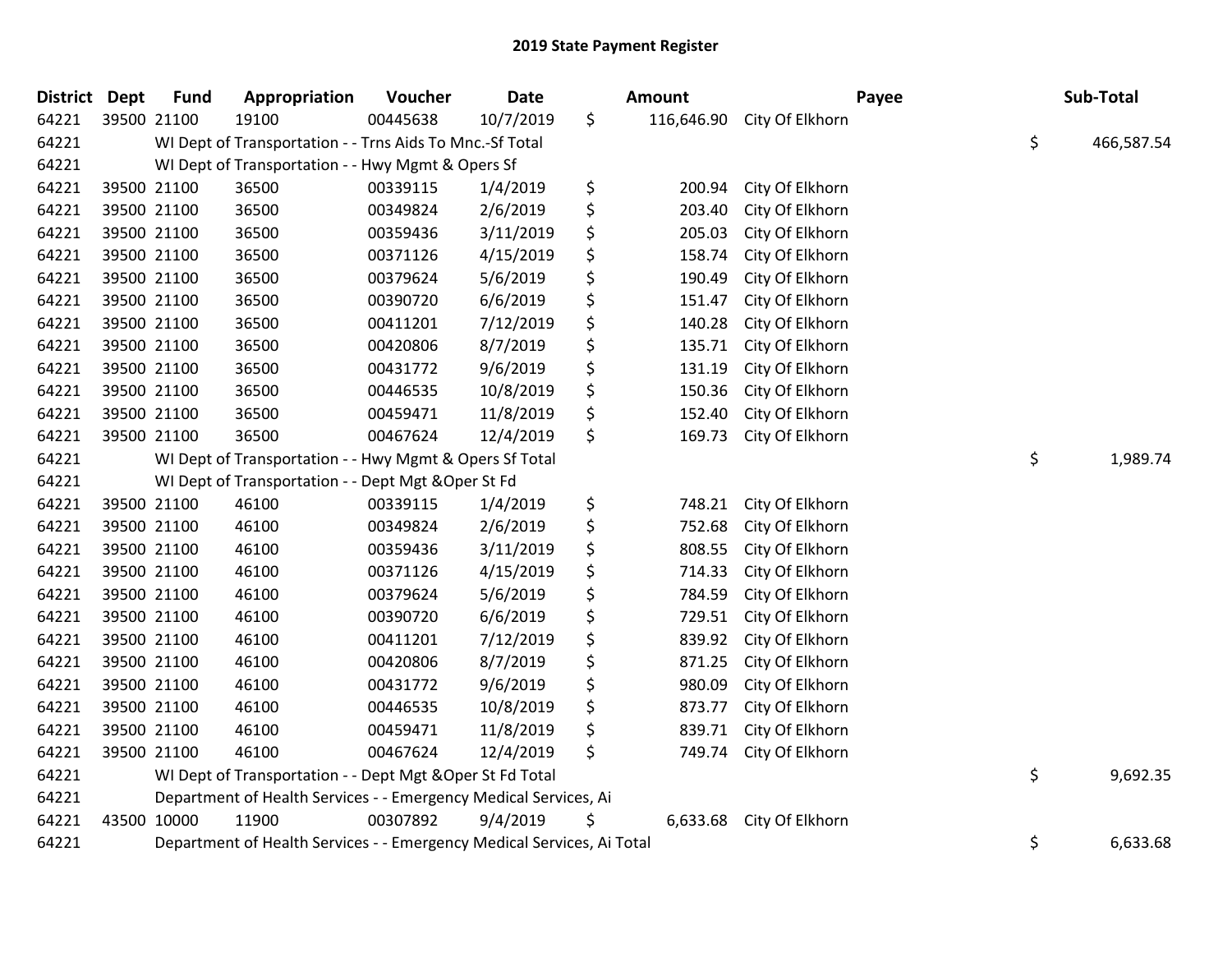| <b>District Dept</b> |             | <b>Fund</b> | Appropriation                                                         | Voucher  | <b>Date</b> | Amount           | Payee                     | Sub-Total          |
|----------------------|-------------|-------------|-----------------------------------------------------------------------|----------|-------------|------------------|---------------------------|--------------------|
| 64221                |             |             | Department of Justice - - Law Enforcement Train, Local                |          |             |                  |                           |                    |
| 64221                |             | 45500 10000 | 23100                                                                 | 00068392 | 7/18/2019   | \$<br>2,196.31   | City Of Elkhorn           |                    |
| 64221                | 45500 10000 |             | 23100                                                                 | 00073097 | 10/18/2019  | \$<br>2,080.00   | City Of Elkhorn           |                    |
| 64221                |             |             | Department of Justice - - Law Enforcement Train, Local Total          |          |             |                  |                           | \$<br>4,276.31     |
| 64221                |             |             | Shared Revenue and Tax Relief - - Expenditure Restraint Program       |          |             |                  |                           |                    |
| 64221                |             | 83500 10000 | 10100                                                                 | 00049950 | 7/22/2019   | \$<br>109,479.90 | City Of Elkhorn           |                    |
| 64221                |             |             | Shared Revenue and Tax Relief - - Expenditure Restraint Program Total |          |             |                  |                           | \$<br>109,479.90   |
| 64221                |             |             | Shared Revenue and Tax Relief - - County And Municipal Aid            |          |             |                  |                           |                    |
| 64221                |             | 83500 10000 | 10500                                                                 | 00049950 | 7/22/2019   | \$<br>49,494.01  | City Of Elkhorn           |                    |
| 64221                |             | 83500 10000 | 10500                                                                 | 00054249 | 11/18/2019  | \$<br>280,466.07 | City Of Elkhorn           |                    |
| 64221                |             |             | Shared Revenue and Tax Relief - - County And Municipal Aid Total      |          |             |                  |                           | \$<br>329,960.08   |
| 64221                |             |             | Shared Revenue and Tax Relief - - Exempt Computer Aid                 |          |             |                  |                           |                    |
| 64221                |             | 83500 10000 | 10900                                                                 | 00046983 | 7/22/2019   | \$               | 27,112.70 City Of Elkhorn |                    |
| 64221                |             |             | Shared Revenue and Tax Relief - - Exempt Computer Aid Total           |          |             |                  |                           | \$<br>27,112.70    |
| 64221                |             |             | Shared Revenue and Tax Relief - - Utility Aid                         |          |             |                  |                           |                    |
| 64221                |             | 83500 10000 | 11000                                                                 | 00049950 | 7/22/2019   | \$<br>2,720.07   | City Of Elkhorn           |                    |
| 64221                | 83500 10000 |             | 11000                                                                 | 00054249 | 11/18/2019  | \$<br>15,297.15  | City Of Elkhorn           |                    |
| 64221                |             |             | Shared Revenue and Tax Relief - - Utility Aid Total                   |          |             |                  |                           | \$<br>18,017.22    |
| 64221                |             |             | Shared Revenue and Tax Relief - - Personal Property Aid               |          |             |                  |                           |                    |
| 64221                |             | 83500 10000 | 11100                                                                 | 00041570 | 5/6/2019    | \$<br>34,678.07  | City Of Elkhorn           |                    |
| 64221                |             |             | Shared Revenue and Tax Relief - - Personal Property Aid Total         |          |             |                  |                           | \$<br>34,678.07    |
| 64221                |             |             | Shared Revenue and Tax Relief - - Payments For Municipal Svcs         |          |             |                  |                           |                    |
| 64221                |             | 83500 10000 | 50100                                                                 | 00037810 | 1/31/2019   | \$<br>2,303.54   | City Of Elkhorn           |                    |
| 64221                |             |             | Shared Revenue and Tax Relief - - Payments For Municipal Svcs Total   |          |             |                  |                           | \$<br>2,303.54     |
| 64221                |             |             | Shared Revenue and Tax Relief - - Lottery & Gaming Credit             |          |             |                  |                           |                    |
| 64221                |             | 83500 52100 | 36300                                                                 | 00038550 | 3/25/2019   | \$               | 6,168.31 City Of Elkhorn  |                    |
| 64221                |             |             | Shared Revenue and Tax Relief - - Lottery & Gaming Credit Total       |          |             |                  |                           | 6,168.31           |
| 64221 Total          |             |             |                                                                       |          |             |                  |                           | \$<br>1,174,521.19 |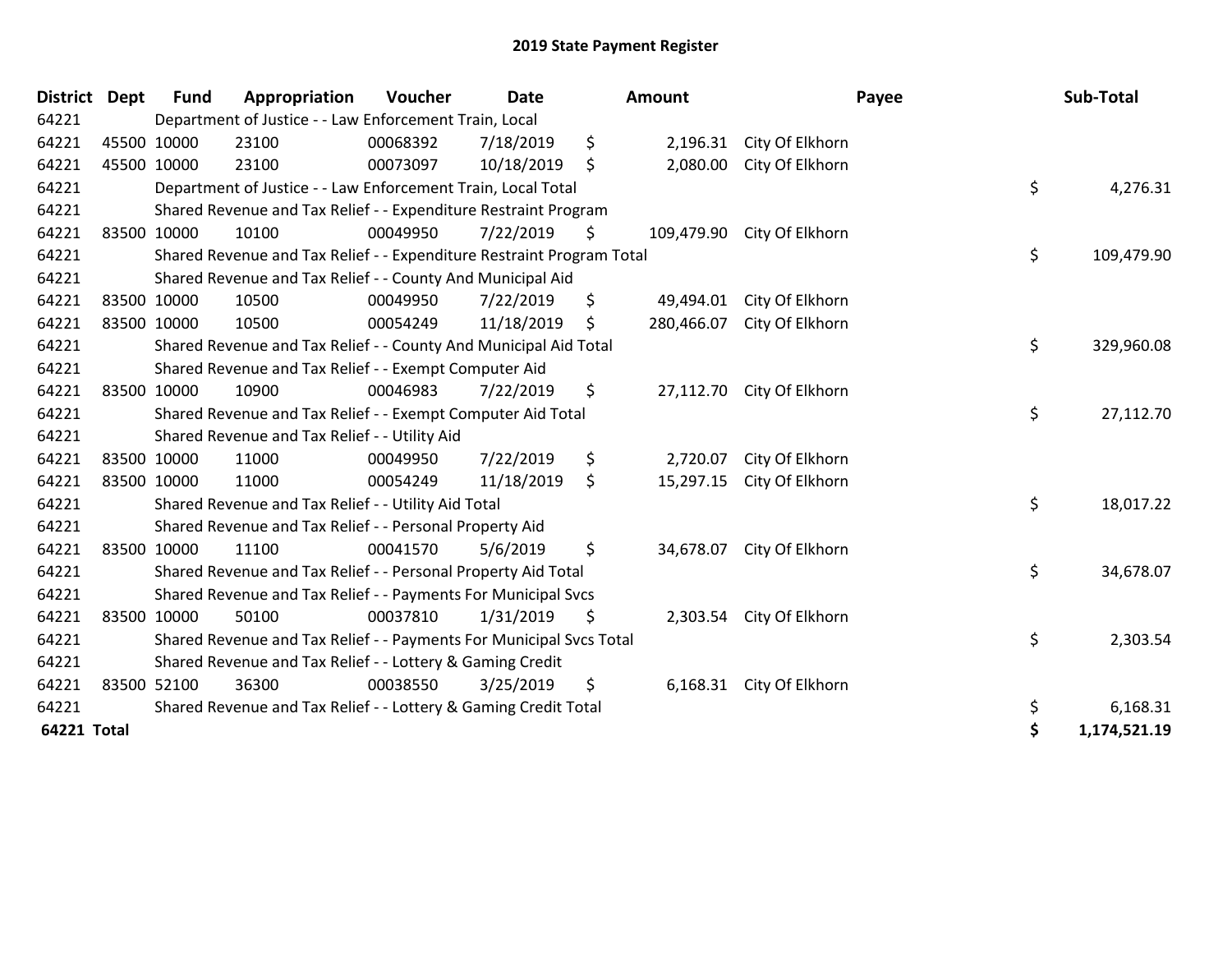| District Dept | <b>Fund</b>                                                                  | Appropriation                                                      | Voucher  | <b>Date</b> |    | <b>Amount</b> | Payee                           |    | Sub-Total  |
|---------------|------------------------------------------------------------------------------|--------------------------------------------------------------------|----------|-------------|----|---------------|---------------------------------|----|------------|
| 64246         | Dept of Safety & Prof Services - - Fire Dues Distribution                    |                                                                    |          |             |    |               |                                 |    |            |
| 64246         | 16500 10000                                                                  | 22500                                                              | 00029888 | 7/11/2019   | \$ |               | 51,420.53 Lake Geneva, City of  |    |            |
| 64246         | \$<br>Dept of Safety & Prof Services - - Fire Dues Distribution Total        |                                                                    |          |             |    |               |                                 |    | 51,420.53  |
| 64246         | Dept of Natural Resources - - Gen Program Ops-State Funds                    |                                                                    |          |             |    |               |                                 |    |            |
| 64246         | 37000 21200                                                                  | 16100                                                              | 00294031 | 1/29/2019   | \$ | 213.00        | Lake Geneva, City of            |    |            |
| 64246         |                                                                              | Dept of Natural Resources - - Gen Program Ops-State Funds Total    |          |             |    |               |                                 | \$ | 213.00     |
| 64246         | Dept of Natural Resources - - Aids In Lieu Of Taxes - Sum S                  |                                                                    |          |             |    |               |                                 |    |            |
| 64246         | 37000 21200                                                                  | 57900                                                              | 00314142 | 4/19/2019   | \$ | 173.32        | Lake Geneva, City of            |    |            |
| 64246         | \$<br>Dept of Natural Resources - - Aids In Lieu Of Taxes - Sum S Total      |                                                                    |          |             |    |               |                                 |    | 173.32     |
| 64246         | Dept of Natural Resources - - Fin Asst For Responsible Units                 |                                                                    |          |             |    |               |                                 |    |            |
| 64246         | 37000 27400                                                                  | 67000                                                              | 00322612 | 5/22/2019   | \$ |               | 23,804.28 Lake Geneva, City of  |    |            |
| 64246         |                                                                              | Dept of Natural Resources - - Fin Asst For Responsible Units Total |          |             |    |               |                                 | \$ | 23,804.28  |
| 64246         |                                                                              | WI Dept of Transportation - - Conn Hwy Aids St Fds                 |          |             |    |               |                                 |    |            |
| 64246         | 39500 21100                                                                  | 16200                                                              | 00337798 | 1/7/2019    | \$ | 12,359.40     | Lake Geneva, City of            |    |            |
| 64246         | 39500 21100                                                                  | 16200                                                              | 00365112 | 4/1/2019    | \$ | 12,359.40     | Lake Geneva, City of            |    |            |
| 64246         | 39500 21100                                                                  | 16200                                                              | 00403121 | 7/1/2019    | \$ | 12,359.40     | Lake Geneva, City of            |    |            |
| 64246         | 39500 21100                                                                  | 16200                                                              | 00445939 | 10/7/2019   | \$ |               | 12,359.42 Lake Geneva, City of  |    |            |
| 64246         | WI Dept of Transportation - - Conn Hwy Aids St Fds Total                     |                                                                    |          |             |    |               |                                 |    | 49,437.62  |
| 64246         |                                                                              | WI Dept of Transportation - - Hwy Sfty Loc Aid Ffd                 |          |             |    |               |                                 |    |            |
| 64246         | 39500 21100                                                                  | 18500                                                              | 00470411 | 12/12/2019  | \$ | 3,886.65      | Lake Geneva, City of            |    |            |
| 64246         |                                                                              | WI Dept of Transportation - - Hwy Sfty Loc Aid Ffd Total           |          |             |    |               |                                 | \$ | 3,886.65   |
| 64246         | WI Dept of Transportation - - Trns Aids To Mnc.-Sf                           |                                                                    |          |             |    |               |                                 |    |            |
| 64246         | 39500 21100                                                                  | 19100                                                              | 00337498 | 1/7/2019    | \$ |               | 161,828.51 Lake Geneva, City of |    |            |
| 64246         | 39500 21100                                                                  | 19100                                                              | 00364812 | 4/1/2019    | \$ | 161,828.51    | Lake Geneva, City of            |    |            |
| 64246         | 39500 21100                                                                  | 19100                                                              | 00402821 | 7/1/2019    | \$ | 161,828.51    | Lake Geneva, City of            |    |            |
| 64246         | 39500 21100                                                                  | 19100                                                              | 00445639 | 10/7/2019   | \$ | 161,828.52    | Lake Geneva, City of            |    |            |
| 64246         |                                                                              | WI Dept of Transportation - - Trns Aids To Mnc.-Sf Total           |          |             |    |               |                                 |    | 647,314.05 |
| 64246         | Department of Health Services - - Emergency Medical Services, Ai             |                                                                    |          |             |    |               |                                 |    |            |
| 64246         | 43500 10000                                                                  | 11900                                                              | 00307932 | 9/4/2019    | \$ |               | 6,066.30 Lake Geneva, City of   |    |            |
| 64246         | \$<br>Department of Health Services - - Emergency Medical Services, Ai Total |                                                                    |          |             |    |               |                                 |    | 6,066.30   |
| 64246         | Department of Justice - - Law Enforcement Train, Local                       |                                                                    |          |             |    |               |                                 |    |            |
| 64246         | 45500 10000                                                                  | 23100                                                              | 00059426 | 2/7/2019    | \$ | 3,759.08      | Lake Geneva, City of            |    |            |
| 64246         | 45500 10000                                                                  | 23100                                                              | 00073258 | 10/18/2019  | \$ | 4,160.00      | Lake Geneva, City of            |    |            |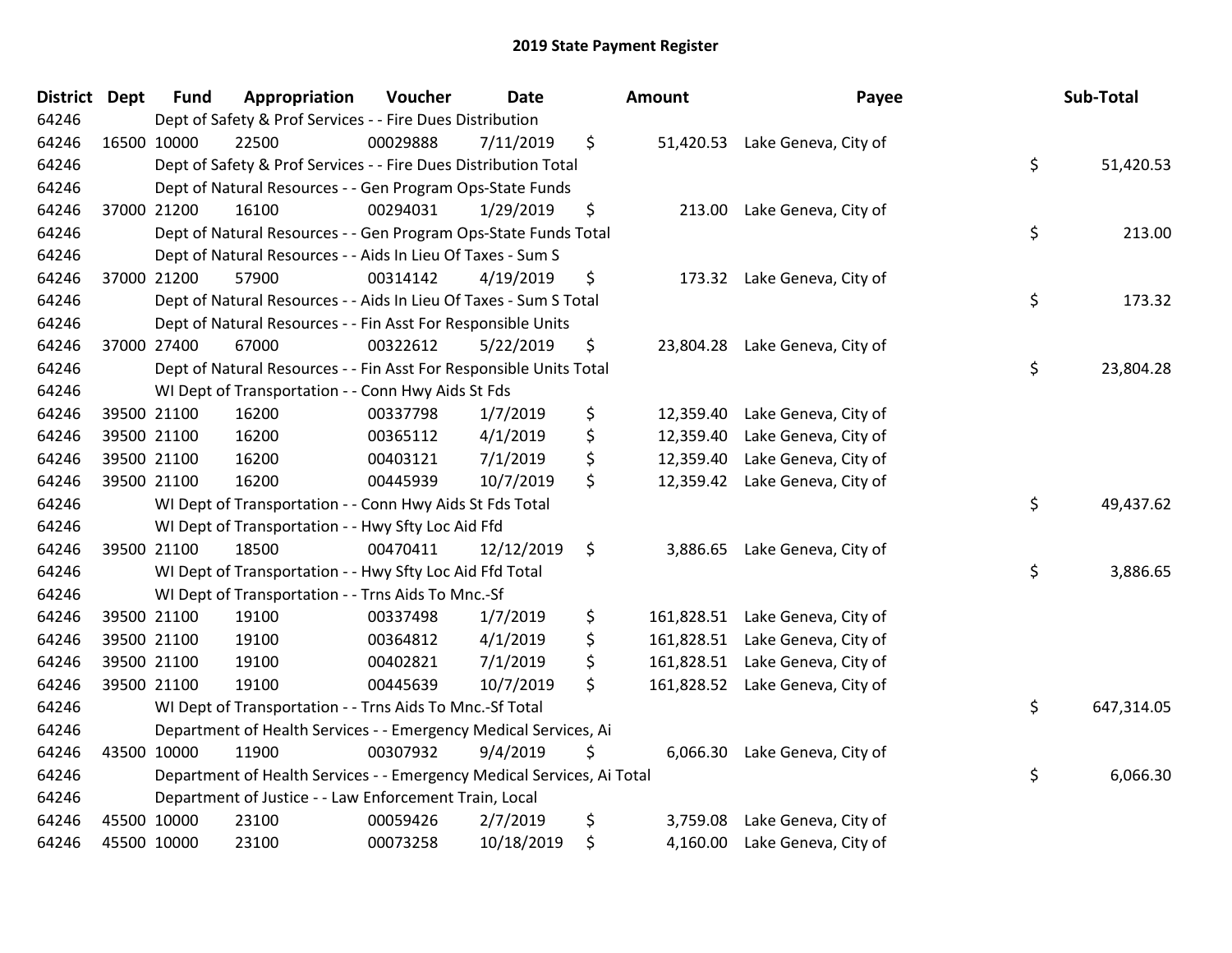| <b>District</b> | <b>Dept</b> | <b>Fund</b>                                                         | Appropriation                                                       | Voucher  | <b>Date</b> |    | <b>Amount</b> | Payee                         |    | Sub-Total  |
|-----------------|-------------|---------------------------------------------------------------------|---------------------------------------------------------------------|----------|-------------|----|---------------|-------------------------------|----|------------|
| 64246           |             | Department of Justice - - Law Enforcement Train, Local Total        |                                                                     |          |             |    |               |                               | \$ | 7,919.08   |
| 64246           |             | Elections Commission - - General Program Ops, GPR                   |                                                                     |          |             |    |               |                               |    |            |
| 64246           |             | 51000 10000                                                         | 10100                                                               | 00001494 | 1/25/2019   | \$ | 292.15        | Lake Geneva, City of          |    |            |
| 64246           |             | Elections Commission - - General Program Ops, GPR Total             |                                                                     |          |             |    |               |                               |    | 292.15     |
| 64246           |             | Public Defender Board - - Transcript, Discovery And Int             |                                                                     |          |             |    |               |                               |    |            |
| 64246           |             | 55000 10000                                                         | 10600                                                               | 00200830 | 6/12/2019   | \$ | 5.00          | Lake Geneva, City of          |    |            |
| 64246           |             | \$<br>Public Defender Board - - Transcript, Discovery And Int Total |                                                                     |          |             |    |               |                               |    |            |
| 64246           |             | Shared Revenue and Tax Relief - - County And Municipal Aid          |                                                                     |          |             |    |               |                               |    |            |
| 64246           |             | 83500 10000                                                         | 10500                                                               | 00049951 | 7/22/2019   | \$ | 14,371.14     | Lake Geneva, City of          |    |            |
| 64246           |             | 83500 10000                                                         | 10500                                                               | 00054250 | 11/18/2019  | \$ | 81,436.48     | Lake Geneva, City of          |    |            |
| 64246           |             | Shared Revenue and Tax Relief - - County And Municipal Aid Total    |                                                                     |          |             |    |               |                               |    | 95,807.62  |
| 64246           |             | Shared Revenue and Tax Relief - - Exempt Computer Aid               |                                                                     |          |             |    |               |                               |    |            |
| 64246           |             | 83500 10000                                                         | 10900                                                               | 00046984 | 7/22/2019   | \$ | 19,204.41     | Lake Geneva, City of          |    |            |
| 64246           |             | Shared Revenue and Tax Relief - - Exempt Computer Aid Total         |                                                                     |          |             |    |               |                               |    | 19,204.41  |
| 64246           |             | Shared Revenue and Tax Relief - - Utility Aid                       |                                                                     |          |             |    |               |                               |    |            |
| 64246           |             | 83500 10000                                                         | 11000                                                               | 00049951 | 7/22/2019   | \$ | 2,112.47      | Lake Geneva, City of          |    |            |
| 64246           |             | 83500 10000                                                         | 11000                                                               | 00054250 | 11/18/2019  | \$ | 11,381.90     | Lake Geneva, City of          |    |            |
| 64246           |             | Shared Revenue and Tax Relief - - Utility Aid Total                 |                                                                     |          |             |    |               |                               |    | 13,494.37  |
| 64246           |             | Shared Revenue and Tax Relief - - Personal Property Aid             |                                                                     |          |             |    |               |                               |    |            |
| 64246           |             | 83500 10000                                                         | 11100                                                               | 00041571 | 5/6/2019    | \$ | 24,259.81     | Lake Geneva, City of          |    |            |
| 64246           |             | Shared Revenue and Tax Relief - - Personal Property Aid Total       |                                                                     |          |             |    |               |                               |    | 24,259.81  |
| 64246           |             | Shared Revenue and Tax Relief - - Payments For Municipal Svcs       |                                                                     |          |             |    |               |                               |    |            |
| 64246           |             | 83500 10000                                                         | 50100                                                               | 00037821 | 1/31/2019   | \$ |               | 3,781.68 Lake Geneva, City of |    |            |
| 64246           |             |                                                                     | Shared Revenue and Tax Relief - - Payments For Municipal Svcs Total |          |             |    |               |                               | \$ | 3,781.68   |
| 64246 Total     |             |                                                                     |                                                                     |          |             |    |               |                               | \$ | 947,079.87 |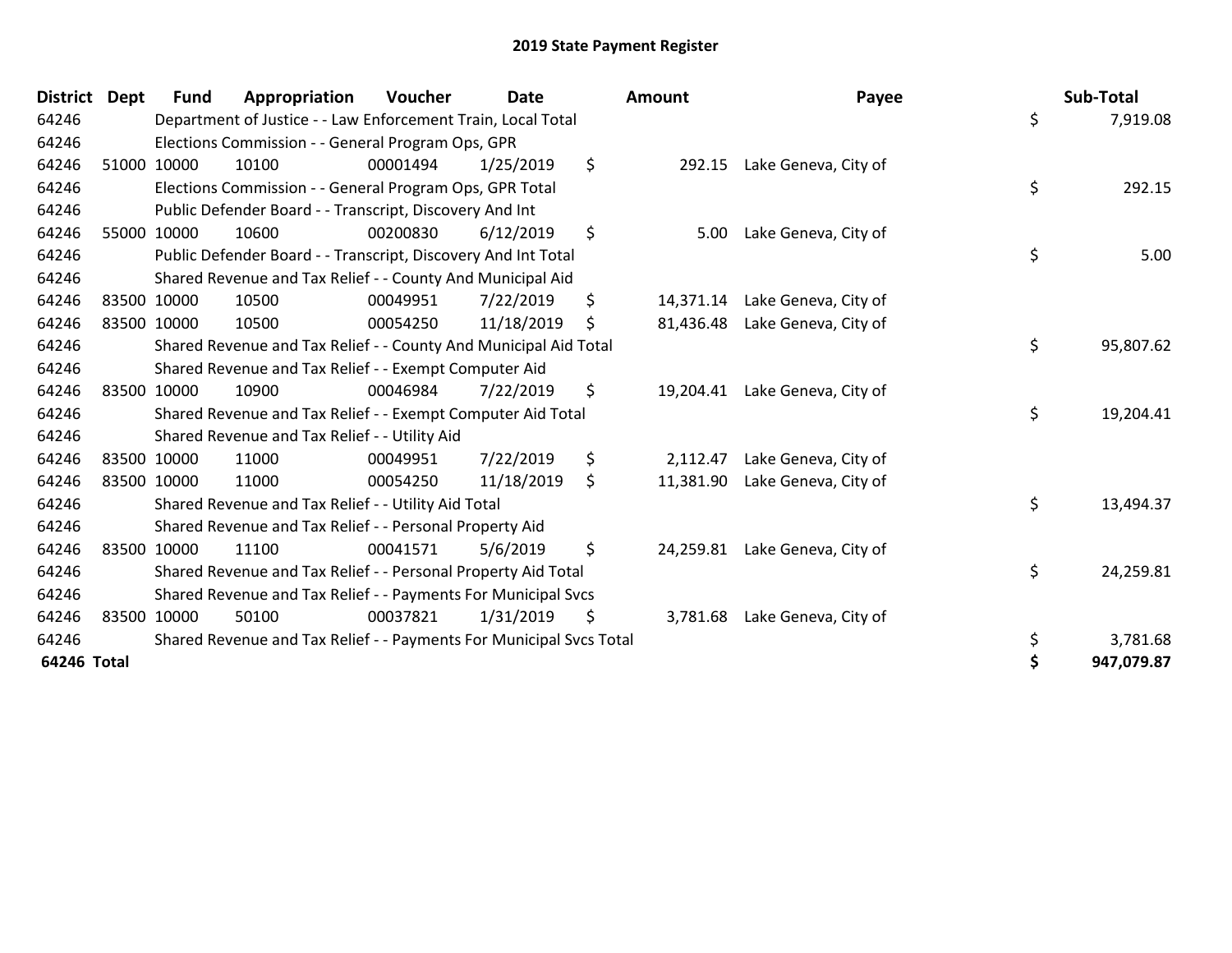## 2019 State Payment Register

| District | <b>Dept</b> | <b>Fund</b>                                                                                        | Appropriation                                            | Voucher   | <b>Date</b>   |    | <b>Amount</b> | Payee                        |    | Sub-Total  |
|----------|-------------|----------------------------------------------------------------------------------------------------|----------------------------------------------------------|-----------|---------------|----|---------------|------------------------------|----|------------|
| 64291    |             | Dept of Safety & Prof Services - - Fire Dues Distribution                                          |                                                          |           |               |    |               |                              |    |            |
| 64291    |             | 16500 10000                                                                                        | 22500                                                    | 00029961  | 7/15/2019     | \$ |               | 27,748.20 City of Whitewater |    |            |
| 64291    |             | \$<br>Dept of Safety & Prof Services - - Fire Dues Distribution Total                              |                                                          |           |               |    |               |                              |    | 27,748.20  |
| 64291    |             | Dept of Natural Resources - - Fin Asst For Responsible Units                                       |                                                          |           |               |    |               |                              |    |            |
| 64291    |             | 37000 27400                                                                                        | 67000                                                    | 00323007  | 5/22/2019     | \$ | 31,733.75     | City of Whitewater           |    |            |
| 64291    |             | \$<br>Dept of Natural Resources - - Fin Asst For Responsible Units Total                           |                                                          |           |               |    |               |                              |    |            |
| 64291    |             | WI Dept of Transportation - - Conn Hwy Aids St Fds                                                 |                                                          |           |               |    |               |                              |    |            |
| 64291    |             | 39500 21100                                                                                        | 16200                                                    | 00337799  | 1/7/2019      | \$ | 7,059.83      | City of Whitewater           |    |            |
| 64291    |             | 39500 21100                                                                                        | 16200                                                    | 00365113  | 4/1/2019      | \$ | 7,059.83      | City of Whitewater           |    |            |
| 64291    |             | 39500 21100                                                                                        | 16200                                                    | 00403122  | 7/1/2019      | \$ | 7,059.83      | City of Whitewater           |    |            |
| 64291    |             | 39500 21100                                                                                        | 16200                                                    | 00445940  | 10/7/2019     | \$ | 7,059.86      | City of Whitewater           |    |            |
| 64291    |             |                                                                                                    | WI Dept of Transportation - - Conn Hwy Aids St Fds Total |           |               |    |               |                              | \$ | 28,239.35  |
| 64291    |             | WI Dept of Transportation - - Tc, Trns Oper Aid Sf                                                 |                                                          |           |               |    |               |                              |    |            |
| 64291    |             | 39500 21100                                                                                        | 17700                                                    | 00392808  | 6/13/2019     | \$ | 14,108.00     | City of Whitewater           |    |            |
| 64291    |             | 39500 21100                                                                                        | 17700                                                    | 00417095  | 7/31/2019     | \$ | 42,325.00     | City of Whitewater           |    |            |
| 64291    |             | \$<br>WI Dept of Transportation - - Tc, Trns Oper Aid Sf Total                                     |                                                          |           |               |    |               |                              |    | 56,433.00  |
| 64291    |             | WI Dept of Transportation - - Trnst/Trns-Rel Aid F                                                 |                                                          |           |               |    |               |                              |    |            |
| 64291    |             | 39500 21100                                                                                        | 18200                                                    | 00361098  | 3/21/2019     | \$ | 19,708.61     | City of Whitewater           |    |            |
| 64291    |             | 39500 21100                                                                                        | 18200                                                    | 00388465  | 5/30/2019     | \$ | 28,940.80     | City of Whitewater           |    |            |
| 64291    |             | 39500 21100                                                                                        | 18200                                                    | 00423905  | 8/15/2019     | \$ | 18,754.28     | City of Whitewater           |    |            |
| 64291    |             | 39500 21100                                                                                        | 18200                                                    | 00428242  | 8/27/2019     | \$ | 21,987.70     | City of Whitewater           |    |            |
| 64291    |             | 39500 21100                                                                                        | 18200                                                    | 00469436  | 12/10/2019    | \$ | 24,233.48     | City of Whitewater           |    |            |
| 64291    |             | WI Dept of Transportation - - Trnst/Trns-Rel Aid F Total                                           |                                                          |           |               |    |               |                              |    | 113,624.87 |
| 64291    |             |                                                                                                    | WI Dept of Transportation - - Trns Aids To Mnc.-Sf       |           |               |    |               |                              |    |            |
| 64291    |             | 39500 21100                                                                                        | 19100                                                    | 00337499  | 1/7/2019      | \$ | 156,325.33    | City of Whitewater           |    |            |
| 64291    |             | 39500 21100                                                                                        | 19100                                                    | 00364813  | 4/1/2019      | \$ | 156,325.33    | City of Whitewater           |    |            |
| 64291    |             | 39500 21100                                                                                        | 19100                                                    | 00402822  | 7/1/2019      | \$ | 156,325.33    | City of Whitewater           |    |            |
| 64291    |             | 39500 21100                                                                                        | 19100                                                    | 00445640  | 10/7/2019     | \$ | 156,325.34    | City of Whitewater           |    |            |
| 64291    |             | WI Dept of Transportation - - Trns Aids To Mnc.-Sf Total                                           |                                                          |           |               |    |               |                              |    | 625,301.33 |
| 64291    |             | Department of Health Services - - Prepaid Medical Transport Reimbursement                          |                                                          |           |               |    |               |                              |    |            |
| 64291    |             | 43500 10000                                                                                        | 16300                                                    | AMBULANCE | 11/18/2019 \$ |    | 24,548.55     | City of Whitewater           |    |            |
| 64291    |             | \$<br>Department of Health Services - - Prepaid Medical Transport Reimbursement Total<br>24,548.55 |                                                          |           |               |    |               |                              |    |            |
| 64291    |             | Elections Commission - - General Program Ops, GPR                                                  |                                                          |           |               |    |               |                              |    |            |